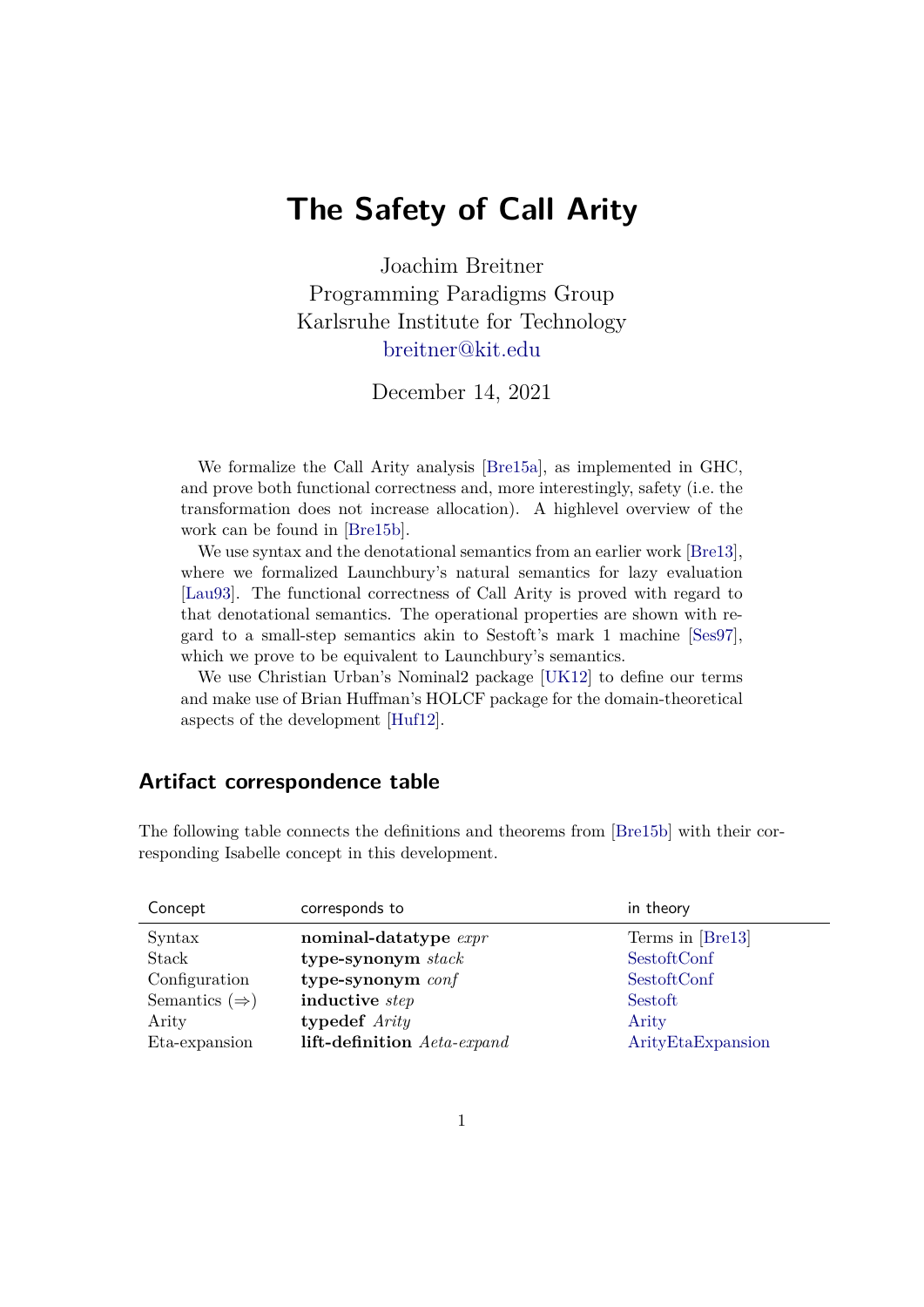| Lemma 1                                                          | <b>theorem</b> Aeta-expand-safe           | ArityEtaExpansionSafe    |
|------------------------------------------------------------------|-------------------------------------------|--------------------------|
| $\mathcal{A}_\alpha(\Gamma,e)$                                   | $locale$ ArityAnalysisHeap                | ArityAnalysisSig         |
| $\mathsf{T}_{\alpha}(e)$                                         | sublocale AbstractTransformBound          | ArityTransform           |
| $\mathcal{A}_{\alpha}(e)$                                        | $locale$ <i>Arity Analysis</i>            | ArityAnalysisSig         |
| Definition 2                                                     | $locale$ ArityAnalysisLetSafe             | ArityAnalysisSpec        |
| Definition 3                                                     | $locale$ ArityAnalysisLetSafeNoCard       | ArityAnalysisSpec        |
| Definition 4                                                     | inductive <i>a-consistent</i>             | ArityConsistent          |
| Definition 5                                                     | inductive <i>consistent</i>               | ArityTransformSafe       |
| Lemma 2                                                          | lemma arity-transform-safe                | ArityTransformSafe       |
| Card                                                             | type-synonym two                          | Cardinality-Domain       |
| $\mathcal{C}_{\alpha}(\Gamma,e)$                                 | locale <i>CardinalityHeap</i>             | CardinalityAnalysisSig   |
| $\mathcal{C}_{(\bar{\alpha},\alpha,\dot{\alpha})}((\Gamma,e,S))$ | locale CardinalityPrognosis               | CardinalityAnalysisSig   |
| Definition 6                                                     | locale CardinalityPrognosisSafe           | CardinalityAnalysisSpec  |
| Definition 7 ( $\Rightarrow$ #)                                  | inductive $qc\text{-}step$                | SestoftGC                |
| Definition 8                                                     | inductive consistent                      | CardArityTransformSafe   |
| Lemma 3                                                          | lemma card-arity-transform-safe           | CardArityTransformSafe   |
| Trace trees                                                      | typedef 'a ttree                          | <b>TTree</b>             |
| Function s                                                       | lift-definition substitute                | TTree                    |
| $\mathcal{T}_{\alpha}(e)$                                        | locale TTreeAnalysis                      | TTreeAnalysisSig         |
| $\mathcal{T}_{\alpha}(\Gamma,e)$                                 | locale TTreeAnalysisCardinalityHeap       | TTreeAnalysisSpec        |
| Definition 9                                                     | $locale$ TTreeAnalysisCardinalityHeap     | <b>TTreeAnalysisSpec</b> |
| Lemma 4                                                          | sublocale <i>CardinalityPrognosisSafe</i> | TTreeImplCardinalitySafe |
| Co-Call graphs                                                   | typedef CoCalls                           | CoCallGraph              |
| Function $q$                                                     | lift-definition ccApprox                  | CoCallGraph-TTree        |
| Function $t$                                                     | lift-definition ccTTree                   | CoCallGraph-TTree        |
| $\mathcal{G}_{\alpha}(e)$                                        | locale $CoCallAnalysis$                   | CoCallAnalysisSig        |
| $\mathcal{G}_{\alpha}(\Gamma,e)$                                 | $locale$ <i>CoCallAnalysisHeap</i>        | CoCallAnalysisSig        |
| Definition 10                                                    | locale CoCallAritySafe                    | CoCallAnalysisSpec       |
| Lemma 5                                                          | sublocale $TTreeAnalysisCardinalityHeap$  | CoCallImplTTreeSafe      |
| Call Arity                                                       | nominal-function cCCexp                   | CoCallAnalysisImpl       |
| Theorem 1                                                        | lemma end2end-closed                      | CallArityEnd2EndSafe     |

## **References**

<span id="page-1-1"></span>[Bre13] Joachim Breitner, *The correctness of launchbury's natural semantics for lazy evaluation*, Archive of Formal Proofs (2013), [http://isa-afp.org/entries/](http://isa-afp.org/entries/Launchbury.shtml) [Launchbury.shtml,](http://isa-afp.org/entries/Launchbury.shtml) Formal proof development.

<span id="page-1-0"></span>[Bre15a] , *Call Arity*, TFP'14, LNCS, vol. 8843, Springer, 2015, pp. 34–50.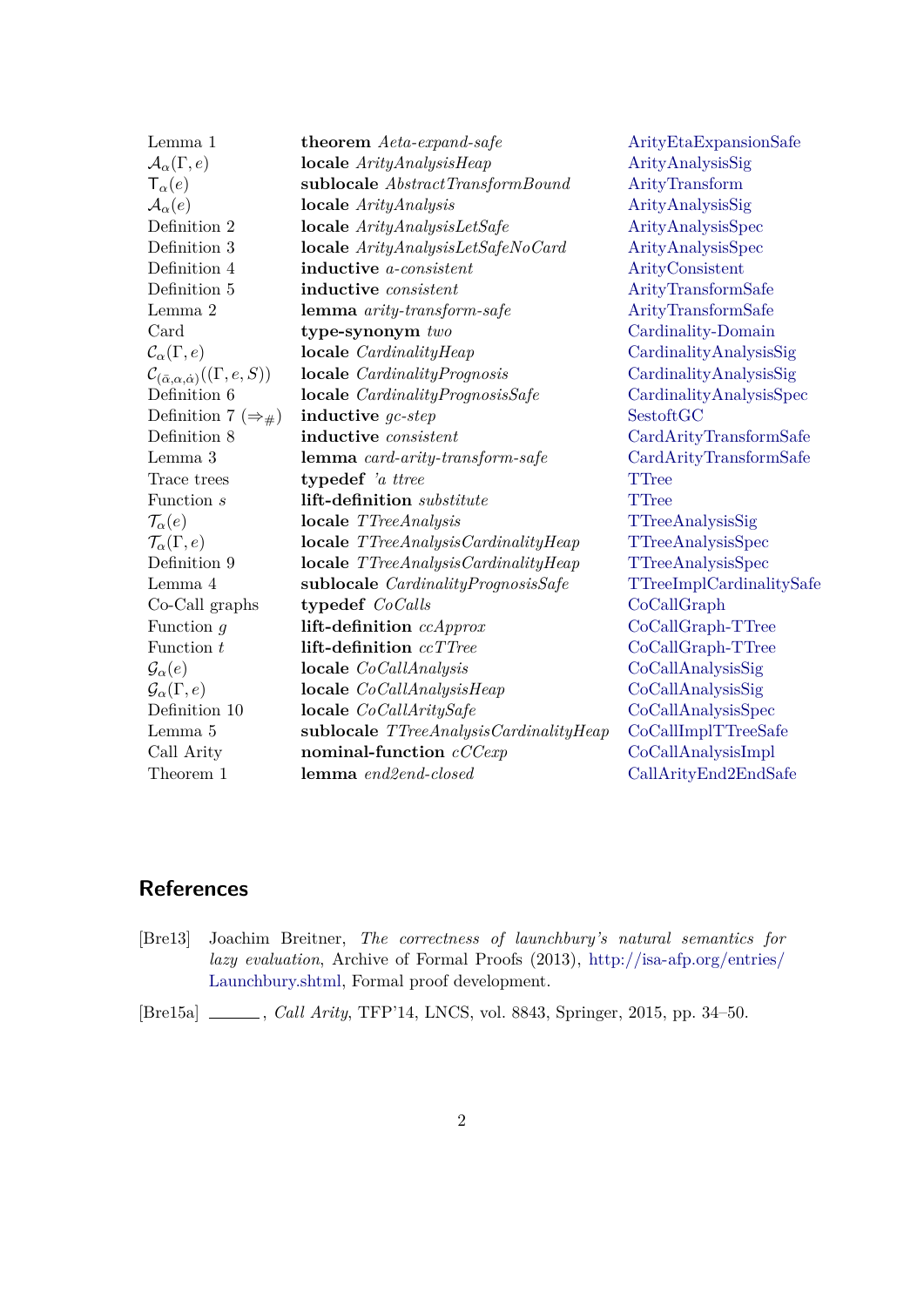<span id="page-2-4"></span><span id="page-2-0"></span>

|                    | [Bre15b] ______, Formally proving a compiler transformation safe, Haskell Symposium,                                                                         |
|--------------------|--------------------------------------------------------------------------------------------------------------------------------------------------------------|
|                    | 2015.                                                                                                                                                        |
| H <sub>u</sub> f12 | Brian Huffman, <i>HOLCF</i> '11: A definitional domain theory for verifying func-<br><i>tional programs</i> , Ph.D. thesis, Portland State University, 2012. |
|                    | [Lau93] John Launchbury, A natural semantics for lazy evaluation, POPL '93, 1993,                                                                            |

- <span id="page-2-2"></span><span id="page-2-1"></span>pp. 144–154. [Ses97] Peter Sestoft, *Deriving a lazy abstract machine*, Journal of Functional Pro-
- <span id="page-2-3"></span>gramming **7** (1997), 231–264. [UK12] Christian Urban and Cezary Kaliszyk, *General bindings and alpha-equivalence*
- *in nominal isabelle*, Logical Methods in Computer Science **8** (2012), no. 2.

## **Contents**

| $\mathbf{1}$   |              | <b>Various Utilities</b>                                                                                          | 5              |
|----------------|--------------|-------------------------------------------------------------------------------------------------------------------|----------------|
|                | 1.1          |                                                                                                                   | $\overline{5}$ |
|                | 1.2          |                                                                                                                   | 6              |
|                | 1.3          |                                                                                                                   | $\overline{7}$ |
|                | 1.4          |                                                                                                                   | 8              |
|                | 1.5          |                                                                                                                   | 9              |
| 2 <sup>1</sup> |              | <b>Small-step Semantics</b>                                                                                       | 10             |
|                | 2.1          |                                                                                                                   | 10             |
|                |              | 2.11                                                                                                              | 14             |
|                | 2.2          |                                                                                                                   | 16             |
|                |              | 2.2.1                                                                                                             | 17             |
|                |              | 2.2.2                                                                                                             | 17             |
|                | 2.3          |                                                                                                                   | 18             |
|                | 2.4          |                                                                                                                   | 20             |
|                | 2.5          |                                                                                                                   | 22             |
| 3              | <b>Arity</b> |                                                                                                                   | 23             |
|                | 3.1          |                                                                                                                   | 23             |
|                | 3.2          |                                                                                                                   | 26             |
|                | 3.3          |                                                                                                                   | 26             |
|                | 3.4          |                                                                                                                   | 27             |
| 4              |              | <b>Eta-Expansion</b>                                                                                              | 27             |
|                | 4.1          |                                                                                                                   | 27             |
|                | 4.2          |                                                                                                                   | 28             |
|                | 4.3          | $\text{TransformTools} \dots \dots \dots \dots \dots \dots \dots \dots \dots \dots \dots \dots \dots \dots \dots$ | 29             |
|                | 4.4          |                                                                                                                   | 31             |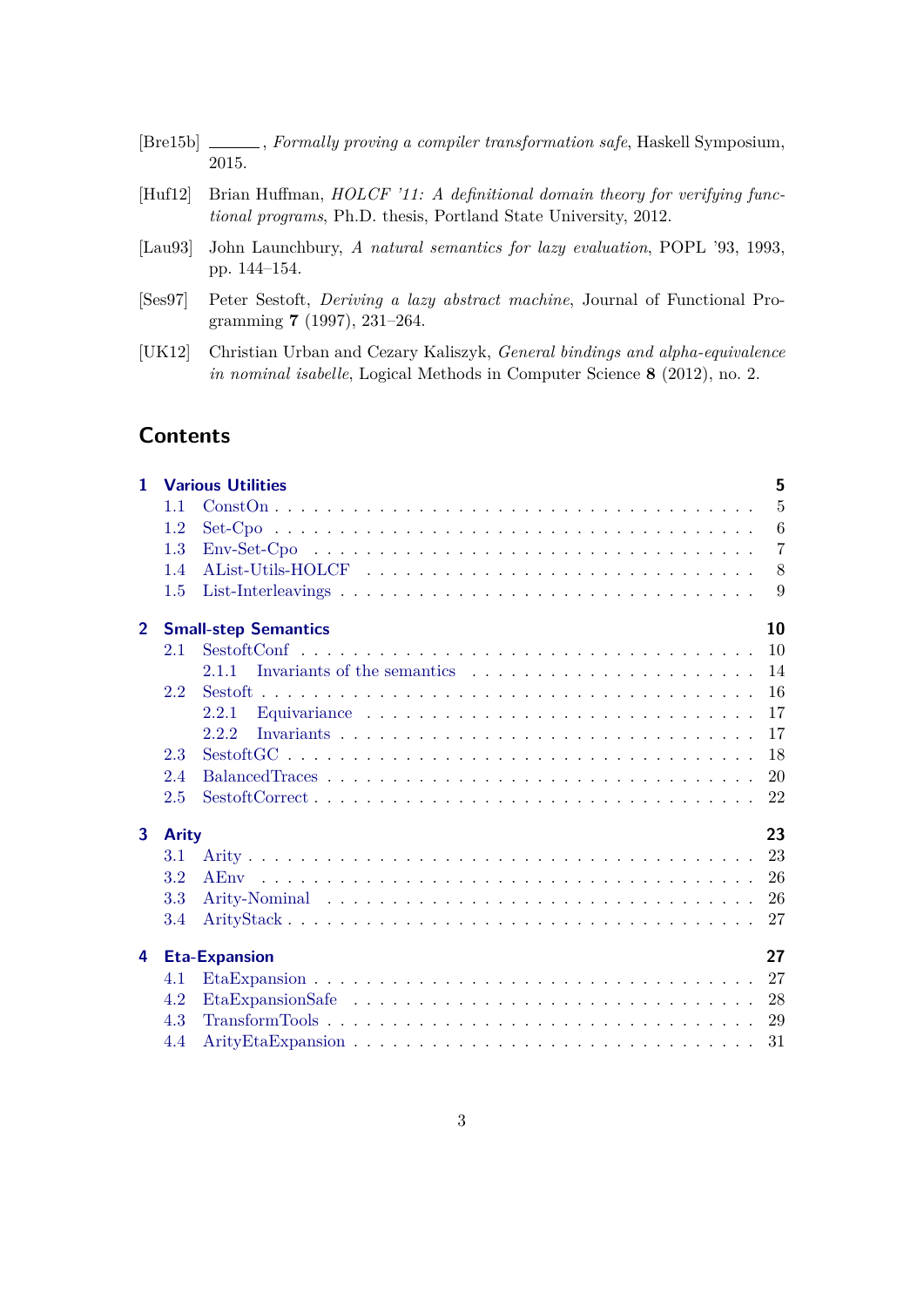|    | 4.5 | 32                                                                                                        |
|----|-----|-----------------------------------------------------------------------------------------------------------|
| 5. |     | 32<br><b>Arity Analysis</b>                                                                               |
|    | 5.1 | 32                                                                                                        |
|    | 5.2 | 33                                                                                                        |
|    |     | Lifting arity analysis to recursive groups $\dots \dots \dots \dots \dots$<br>33<br>5.2.1                 |
|    | 5.3 | 35                                                                                                        |
|    | 5.4 | 36                                                                                                        |
|    | 5.5 | 37                                                                                                        |
|    | 5.6 | 38                                                                                                        |
|    | 5.7 | 40                                                                                                        |
| 6  |     | 41<br><b>Arity Transformation</b>                                                                         |
|    | 6.1 | 41                                                                                                        |
|    | 6.2 | 43                                                                                                        |
| 7  |     | 44<br><b>Arity Analysis Safety (without Cardinality)</b>                                                  |
|    | 7.1 | 44                                                                                                        |
|    | 7.2 | ArityTransformSafe<br>46                                                                                  |
| 8  |     | 48<br><b>Cardinality Analysis</b>                                                                         |
|    | 8.1 | 48                                                                                                        |
|    | 8.2 | 49                                                                                                        |
|    | 8.3 | 50                                                                                                        |
|    | 8.4 | 51                                                                                                        |
|    | 8.5 | 53<br>CardArityTransformSafe                                                                              |
| 9  |     | 55<br><b>Trace Trees</b>                                                                                  |
|    | 9.1 | <b>TTree</b><br>55                                                                                        |
|    |     | 55<br>9.1.1                                                                                               |
|    |     | 56<br>The type of infinite labeled trees $\dots \dots \dots \dots \dots \dots \dots$<br>9.1.2             |
|    |     | 56<br>9.1.3                                                                                               |
|    |     | 56<br>9.1.4<br>Trees as set of paths $\dots \dots \dots \dots \dots \dots \dots \dots \dots \dots$        |
|    |     | The carrier of a tree $\dots \dots \dots \dots \dots \dots \dots \dots \dots \dots$<br>57<br>9.1.5        |
|    |     | 9.1.6<br>57                                                                                               |
|    |     | 9.1.7<br>57                                                                                               |
|    |     | 9.1.8<br>59                                                                                               |
|    |     | 59<br>9.1.9                                                                                               |
|    |     | Merging of trees<br>60<br>9.1.10                                                                          |
|    |     | 62                                                                                                        |
|    |     | 63                                                                                                        |
|    |     | 64                                                                                                        |
|    | 9.2 | 68                                                                                                        |
|    |     | 9.1.11<br>9.1.12 Multiple variables, each called at most once<br>9.1.13 Substituting trees for every node |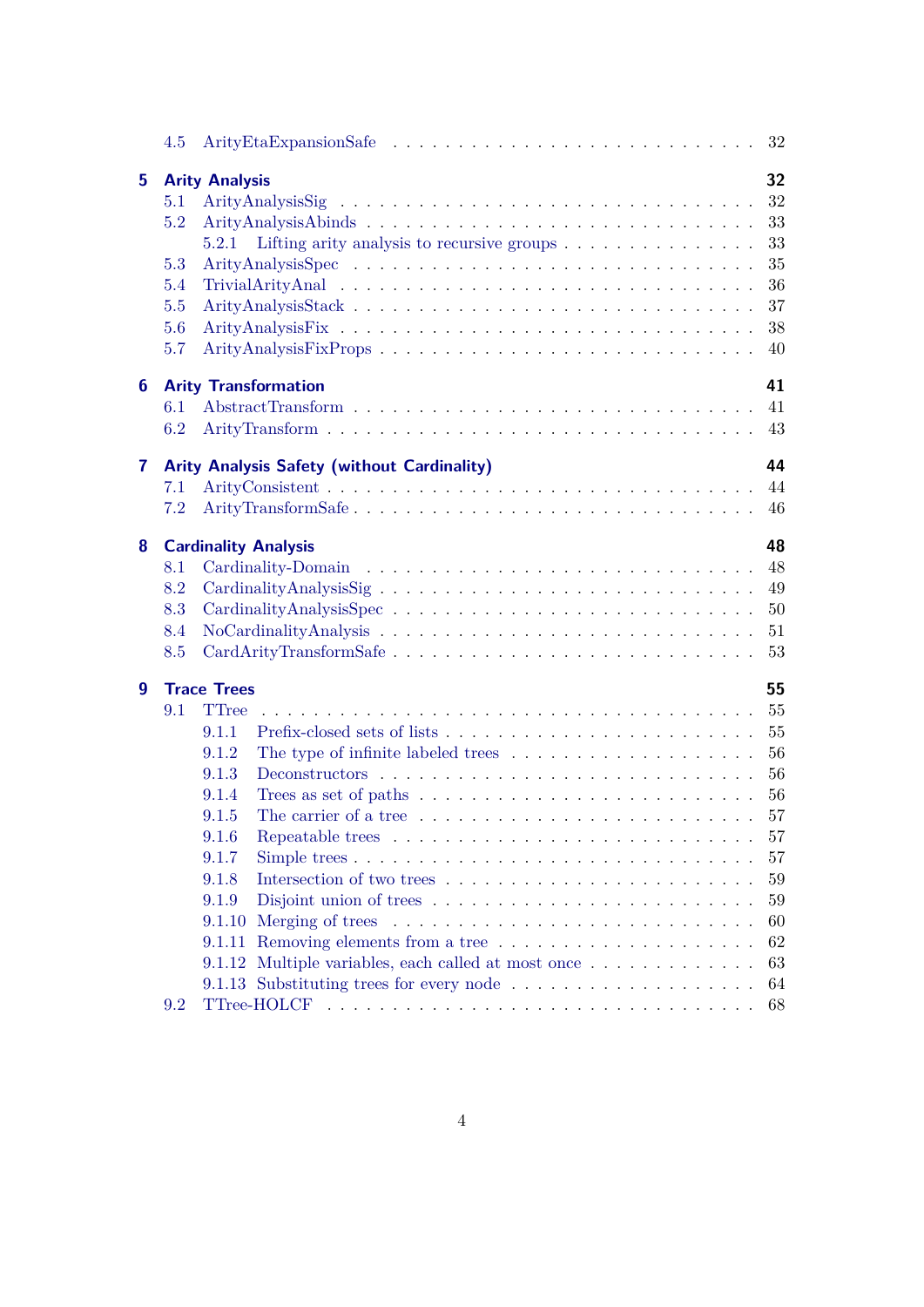| <b>10 Trace Tree Cardinality Analysis</b>                                                                                                                                                                                     | 72  |
|-------------------------------------------------------------------------------------------------------------------------------------------------------------------------------------------------------------------------------|-----|
|                                                                                                                                                                                                                               | 72  |
|                                                                                                                                                                                                                               | 74  |
|                                                                                                                                                                                                                               | 74  |
|                                                                                                                                                                                                                               | 76  |
|                                                                                                                                                                                                                               | 77  |
|                                                                                                                                                                                                                               | 77  |
| 11 Co-Call Graphs                                                                                                                                                                                                             | 79  |
|                                                                                                                                                                                                                               | 79  |
|                                                                                                                                                                                                                               | 87  |
| 12 Co-Call Cardinality Analysis                                                                                                                                                                                               | 88  |
|                                                                                                                                                                                                                               | 88  |
|                                                                                                                                                                                                                               | 88  |
|                                                                                                                                                                                                                               | 90  |
| 12.4 CoCallAnalysisSpectrance in the contract of the contract of the contract of the contract of the contract of the contract of the contract of the contract of the contract of the contract of the contract of the contract | 91  |
|                                                                                                                                                                                                                               | 91  |
|                                                                                                                                                                                                                               | 94  |
| 12.5.2 Combining the cases $\ldots \ldots \ldots \ldots \ldots \ldots \ldots \ldots \ldots$                                                                                                                                   | 96  |
| 12.6 CoCallGraph-TTree                                                                                                                                                                                                        | 96  |
|                                                                                                                                                                                                                               |     |
|                                                                                                                                                                                                                               |     |
| <b>13 CoCall Cardinality Implementation</b>                                                                                                                                                                                   | 104 |
|                                                                                                                                                                                                                               |     |
|                                                                                                                                                                                                                               |     |
| 14 End-to-end Saftey Results and Example                                                                                                                                                                                      | 110 |
|                                                                                                                                                                                                                               |     |
|                                                                                                                                                                                                                               |     |
| <b>15 Functional Correctness of the Arity Analysis</b>                                                                                                                                                                        | 111 |
|                                                                                                                                                                                                                               |     |

# <span id="page-4-0"></span>**1 Various Utilities**

## <span id="page-4-1"></span>**1.1 ConstOn**

**theory** *ConstOn* **imports** *Main* **begin**

**definition** *const-on* ::  $(a \Rightarrow 'b) \Rightarrow 'a \text{ set } \Rightarrow 'b \Rightarrow \text{bool}$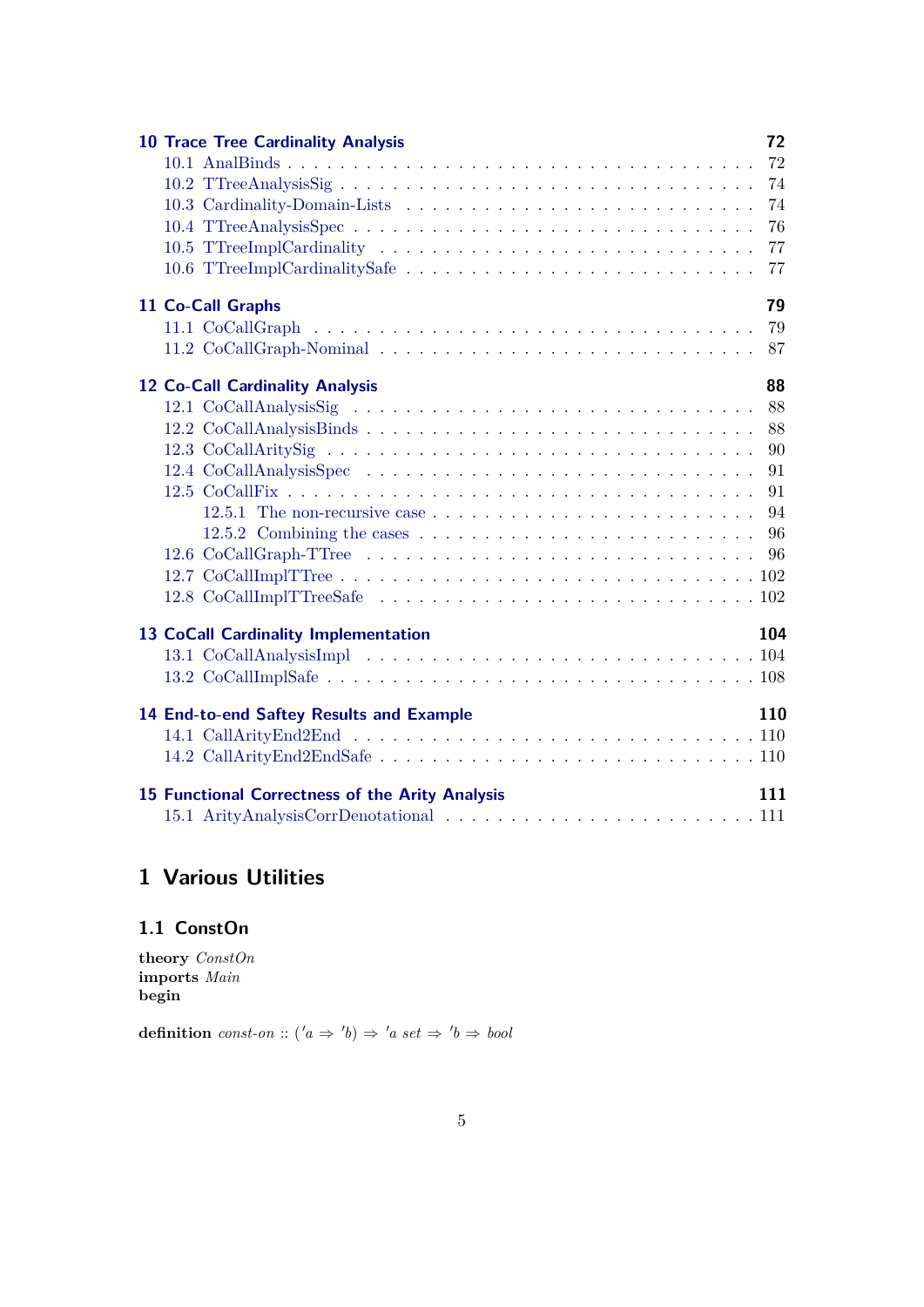**where** *const-on f S*  $x = (\forall y \in S \cdot f \cdot y = x)$ 

**lemma** *const-onI*[*intro*]: ( $\bigwedge y$ .  $y \in S \implies f y = x$ )  $\implies$  *const-on f S x*  $\langle proof \rangle$ 

**lemma** *const-onD*[*dest*]: *const-on f S x*  $\implies$  *y*  $\in$  *S*  $\implies$  *f y = x*  $\langle proof \rangle$ 

**lemma** *const-on-insert*[*simp*]: *const-on f* (*insert x S*)  $y \leftrightarrow$  *const-on f S*  $y \wedge f x = y$  $\langle proof \rangle$ 

**lemma**  $const\text{-}on\text{-}union[simp]: const\text{-}on f(S \cup S') y \longleftrightarrow const\text{-}on f S y \land const\text{-}on f S' y$  $\langle proof \rangle$ 

**lemma**  $\text{const-on-subset}[\text{elim}]: \text{const-on } f S y \Longrightarrow S' \subseteq S \Longrightarrow \text{const-on } f S' y$  $\langle proof \rangle$ 

#### **end**

## <span id="page-5-0"></span>**1.2 Set-Cpo**

```
theory Set−Cpo
imports HOLCF
begin
```
**default-sort** *type*

```
instantiation set :: (type) below
begin
  definition below-set where (\subseteq) = (\subseteq)\mathbf{instance}\langle \mathit{proof} \rangleend
instance set :: (type) po
  \langle proof \ranglelemma is-lub-set:
   S \ll |\bigcup S\langle proof \ranglelemma lub-set: lub S = \bigcup S\langle proof \rangleinstance set :: (type) cpo
  \langle proof \rangle
```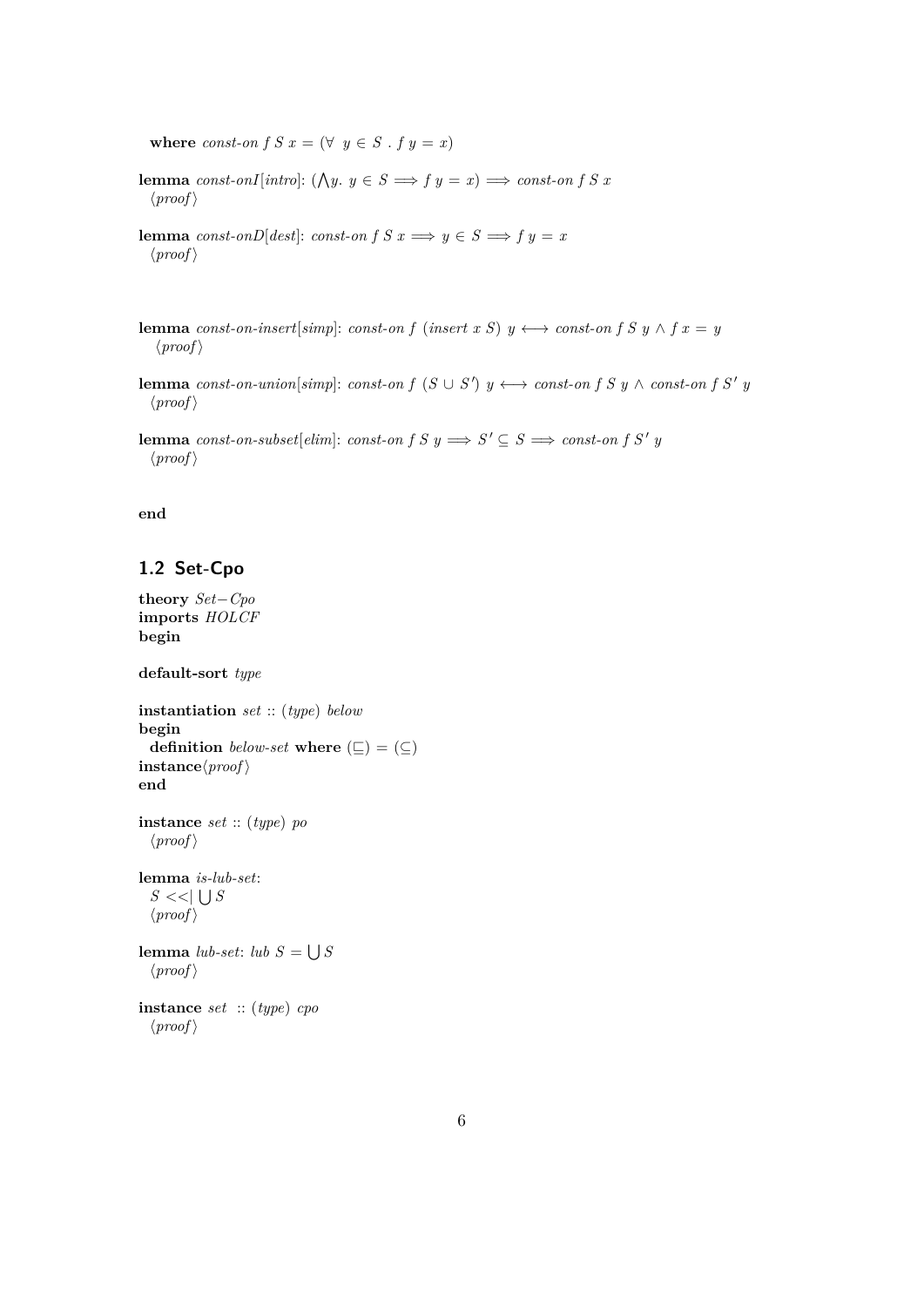**lemma** *minimal-set*:  $\{\}\subseteq S$  $\langle proof \rangle$ **instance** *set* :: (*type*) *pcpo*  $\langle proof \rangle$ **lemma** *set-contI*: **assumes**  $\bigwedge Y$ . *chain*  $Y \implies f(\bigsqcup i$ .  $Y i) = \bigcup (f' \text{ range } Y)$ **shows** *cont f*  $\langle proof \rangle$ **lemma** *set-set-contI*: **assumes**  $\bigwedge S$ .  $f(\bigcup S) = \bigcup (f \cdot S)$ **shows** *cont f*  $\langle proof \rangle$ **lemma** *adm-subseteq*[*simp*]: **assumes** *cont f* **shows**  $adm$   $(\lambda a. f a \subseteq S)$  $\langle proof \rangle$ **lemma**  $adm$ -Ball[ $simp$ ]:  $adm$  ( $\lambda S$ .  $\forall x \in S$ . *P x*)  $\langle proof \rangle$ **lemma** *finite-subset-chain*: **fixes**  $Y :: nat \Rightarrow 'a set$ **assumes** *chain Y* **assumes**  $S \subseteq \bigcup (Y \cdot \textit{UNIV})$ **assumes** *finite S* **shows**  $∃ i. S ⊆ Y i$  $\langle proof \rangle$ **lemma** *diff-cont*[*THEN cont-compose*, *simp*, *cont2cont*]:  $fixes S':: 'a set$ **shows** *cont*  $(\lambda S. S - S')$ 

#### **end**

 $\langle proof \rangle$ 

#### <span id="page-6-0"></span>**1.3 Env-Set-Cpo**

**theory** *Env*−*Set*−*Cpo* **imports** *Launchbury*.*Env Set*−*Cpo* **begin**

**lemma** *cont-edom*[*THEN cont-compose*, *simp*, *cont2cont*]: *cont*  $(\lambda f. \text{edom } f)$  $\langle proof \rangle$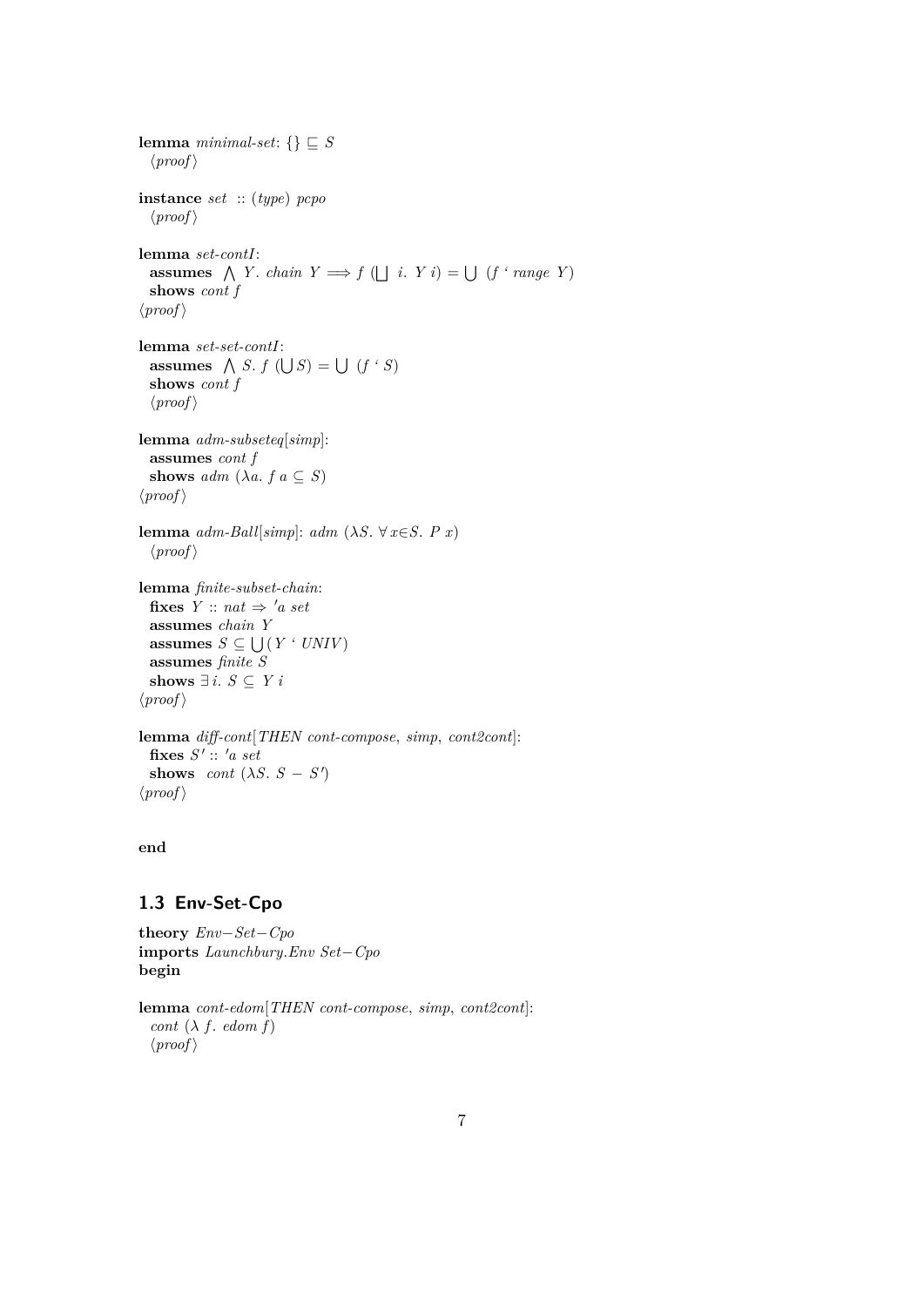**end**

## <span id="page-7-0"></span>**1.4 AList-Utils-HOLCF**

**theory** *AList*−*Utils*−*HOLCF* **imports** *Launchbury*.*HOLCF*−*Utils Launchbury*.*HOLCF*−*Join*−*Classes Launchbury*.*AList*−*Utils* **begin**

#### **syntax**

 $-BLubMap :: [pttrn, pttrn, 'a \rightarrow 'b, 'b] \Rightarrow 'b ((3 \Box / - \rightarrow / - \in / - \rightarrow / -) [0, 0, 0, 10] 10)$ 

#### **translations**

 $\Box$   $k \mapsto v \in m$ .  $e == \text{CONST}$  lub (*CONST* mapCollect ( $\lambda k$  v .  $e$ ) m)

**lemma** *below-lubmapI*[*intro*]:  $m k = Some \ v \Longrightarrow (e k \ v::'a::Join\ cpo) \sqsubseteq (\bigsqcup k \rightarrow v \in m \ v k \ v)$  $\langle proof \rangle$ 

**lemma** *lubmap-belowI*[*intro*]:

 $(\bigwedge k v \cdot m k = Some \ v \Longrightarrow (e k v::'a::Join-cpo) \sqsubseteq u) \Longrightarrow (\bigsqcup k \mapsto v \in m \cdot e k \ v) \sqsubseteq u$  $\langle proof \rangle$ 

**lemma** *lubmap-const-bottom*[*simp*]:  $(\bigsqcup k \mapsto v \in m. \perp) = (\perp :: 'a::Join-cpo)$  $\langle proof \rangle$ 

**lemma** *lubmap-map-upd*[*simp*]: fixes  $e :: 'a \Rightarrow 'b \Rightarrow ('c :: Join-cpo)$ **shows**  $( \bigsqcup k \rightarrow v \in m(k' \mapsto v') \cdot e \cdot k \cdot v) = e \cdot k' \cdot v' \sqcup (\bigsqcup k \rightarrow v \in m(k' := None) \cdot e \cdot k \cdot v)$  $\langle proof \rangle$ 

**lemma** *lubmap-below-cong*: **assumes**  $\bigwedge k v$ . *m*  $k = Some$   $v \Longrightarrow f1 k v \sqsubseteq (f2 k v :: 'a :: Join-cpo)$ **shows** ( $\bigsqcup k \mapsto v \in m$ . *f1*  $k v$ )  $\subseteq$  ( $\bigsqcup k \mapsto v \in m$ . *f2*  $k v$ )  $\langle proof \rangle$ 

**lemma** *cont2cont-lubmap*[*simp*, *cont2cont*]: **assumes**  $(\bigwedge k v \cdot cont (f k v))$ **shows** *cont*  $(\lambda x. \Box k \rightarrow v \in m.$   $(f k v x) :: 'a :: Join-cpo)$  $\langle proof \rangle$ 

**end**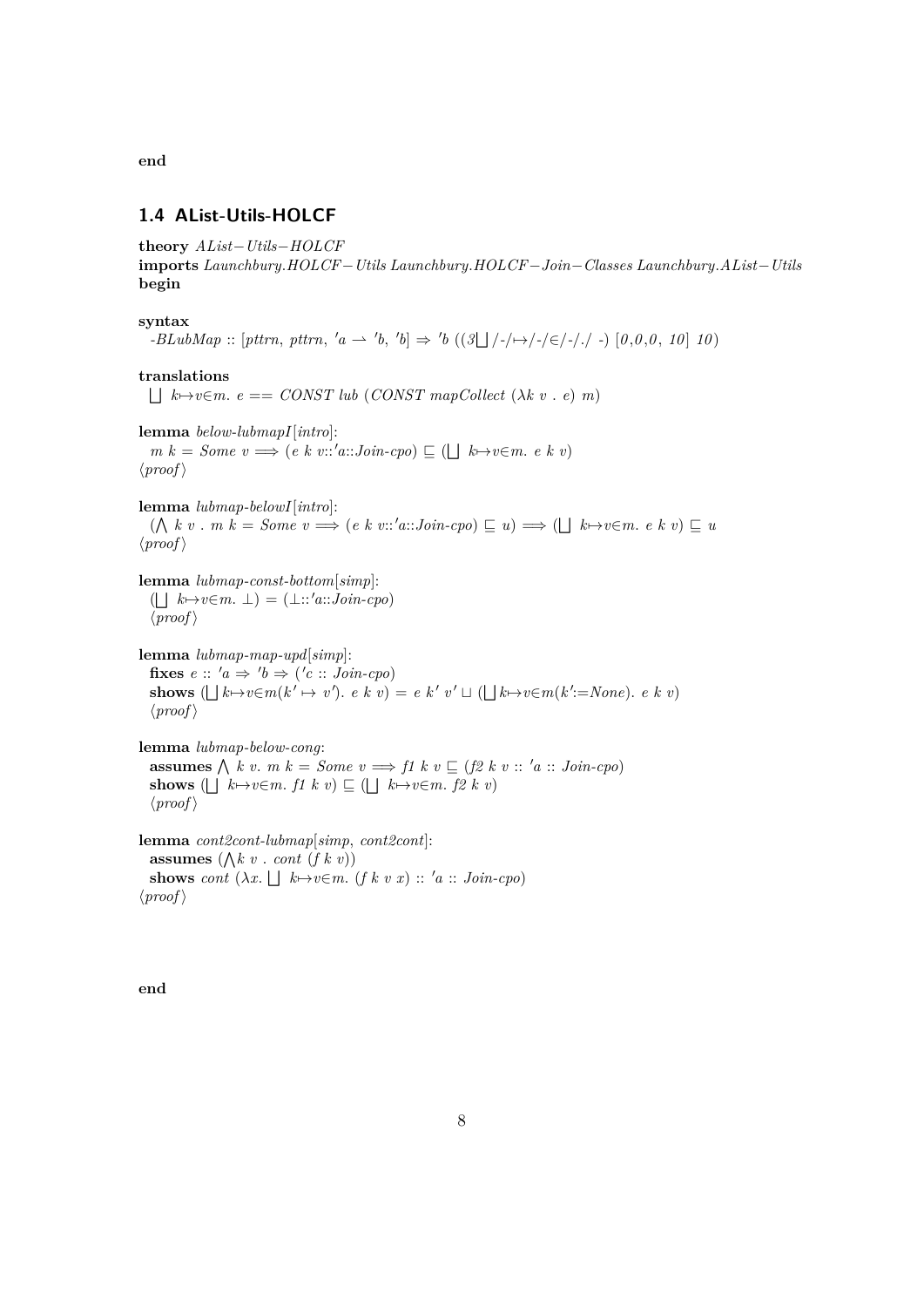#### <span id="page-8-0"></span>**1.5 List-Interleavings**

**theory** *List*−*Interleavings* **imports** *Main* **begin inductive** *interleave'* :: 'a list  $\Rightarrow$  'a list  $\Rightarrow$  'a list  $\Rightarrow$  bool where  $[simp]$ : *interleave'*  $[]$   $[]$  $|$  *interleave' xs* ys zs  $\implies$ *interleave'* (*x*#*xs*) ys (*x*#*zs*)  $|$  *interleave' xs* ys zs  $\implies$ *interleave' xs* (*x*#*ys*) (*x*#*zs*) **definition** *interleave* :: '*a list*  $\Rightarrow$  '*a list*  $\Rightarrow$  '*a list set* (**infixr**  $\otimes$  *64*) where  $xs \otimes ys = Collect (interleave' xs ys)$ **lemma** *elim-interleave* '[*pred-set-conv*]: *interleave* ' *xs* ys  $zs \leftrightarrow zs \in xs \otimes ys$  \proof \end{brac{y}}  ${\bf lemma}$   $interleave-intros[intro?] = interleave'.intros[to-set]$ **lemmas** *interleave-intros*(*1* )[*simp*] **lemmas** *interleave-induct*[*consumes 1* , *induct set*: *interleave*, *case-names Nil left right*] = *interleave* <sup>0</sup> .*induct*[*to-set*]  ${\bf lemma}$   $interleave-case$   $[consumes 1, cases set: interleave] = interleave'.cases$   $[to-set]$  ${\bf lemmas}$   $interleave-simps = interleave'.simp<sub>[to-set]</sub>$ **inductive-cases** *interleave-ConsE*[*elim*]: (*x*#*xs*) ∈ *ys* ⊗ *zs* **inductive-cases** *interleave-ConsConsE*[*elim*]: *xs* ∈ *y*#*ys* ⊗ *z*#*zs* **inductive-cases** *interleave-ConsE2* [*elim*]:  $xs \in x \neq ys \otimes zs$ **inductive-cases** *interleave-ConsE3* [*elim*]:  $xs \in ys \otimes x \neq zs$ **lemma** *interleave-comm*:  $xs \in ys \otimes zs \implies xs \in zs \otimes ys$  $\langle proof \rangle$ **lemma** *interleave-Nil1* [ $simp$ ]: []  $\otimes$   $xs = \{xs\}$  $\langle proof \rangle$ **lemma** *interleave-Nil2* [*simp*]:  $xs \otimes$  [] = {*xs*}  $\langle proof \rangle$ **lemma** *interleave-nil-simp*[*simp*]:  $[ \cdot \in xs \otimes ys \leftrightarrow xs = [ \cdot \wedge ys = [ \cdot \cdot \wedge y = x \cdot$  $\langle proof \rangle$ **lemma** *append-interleave:*  $xs \& ys \in xs \& ys$  $\langle proof \rangle$ **lemma** *interleave-assoc1*:  $a \in xs \otimes ys \implies b \in a \otimes zs \implies \exists c. \ c \in ys \otimes zs \wedge b \in xs \otimes c$  $\langle proof \rangle$ **lemma** *interleave-assoc2*:  $a \in y$ s ⊗  $zs \implies b \in xs \otimes a \implies \exists c. \ c \in xs \otimes ys \wedge b \in c \otimes zs$  $\langle proof \rangle$ **lemma** *interleave-set*:  $zs \in xs \otimes ys \implies set zs = set xs ∪ set ys$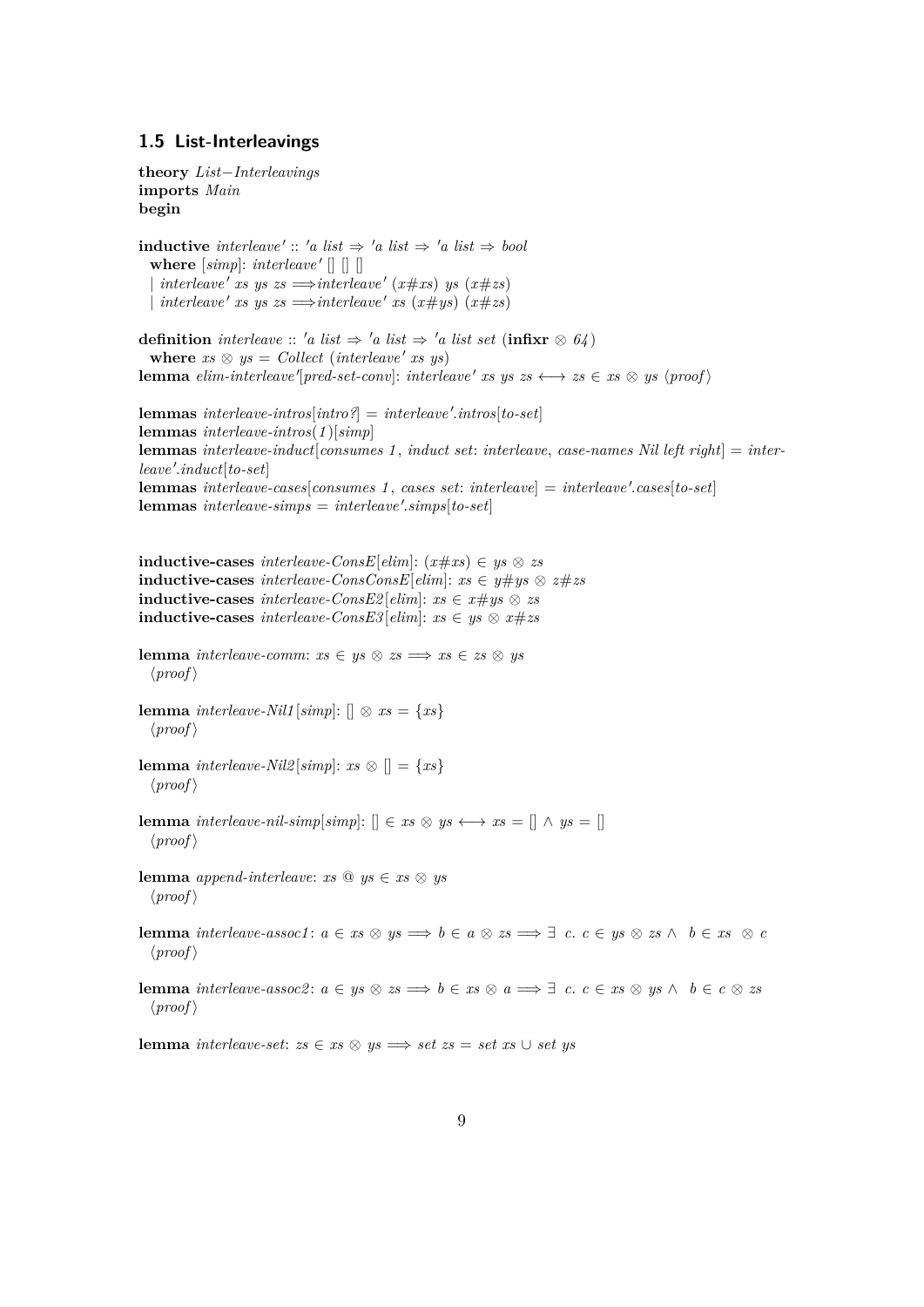$\langle proof \rangle$ 

**lemma** *interleave-tl*:  $xs \in ys \otimes zs \implies tl \, xs \in tl \, ys \otimes zs \vee tl \, xs \in ys \otimes (tl \, zs)$  $\langle proof \rangle$ 

**lemma** *interleave-butlast:*  $xs \in ys \otimes zs \implies \text{butlast } xs \in \text{butlast } ys \otimes zs \vee \text{butlast } xs \in ys \otimes \text{ but last } xs \in \text{but last } x \in \text{but last } x \in \text{but last } x \in \text{but last } x \in \text{but just a } x \in \text{but just a } x \in \text{but just a } x \in \text{but just a } x \in \text{but just a } x \in \text{but just a } x \in \text{but just a } x \in \text{but just a } x \in \text{but just a } x \in \text{but just a }$ (*butlast zs*)  $\langle proof \rangle$ 

**lemma** *interleave-take: zs \in xs \otimes ys \implies \exists n\_1 \ n\_2 \ldots n\_n = n\_1 + n\_2 \wedge \text{ take } n \text{ } zs \in \text{ take } n\_1 \text{ } xs \otimes \text{ and } n\_2 \text{ is } n\_1 \text{ } sys \implies \exists n\_1 \ n\_2 \ldots n\_n = n\_1 + n\_2 \wedge \text{ take } n \text{ } xs \in \text{ take } n\_1 \text{ } xs \otimes \text{ and } n\_2 \text{ is } n\_2 \text{ } sys \implies \exists n\_1 \ n\_2 \ldots n\_n = n\_1 + n\_2 \wedge \text take n*<sup>2</sup> *ys*  $\langle proof \rangle$ 

**lemma** *filter-interleave:*  $xs \in ys \otimes zs \implies filter P xs \in filter P ys \otimes filter P zs$  $\langle proof \rangle$ 

**lemma** *interleave-filtered:*  $xs \in$  *interleave* (*filter*  $P xs$ ) (*filter*  $(\lambda x'. - P x') xs$ )  $\langle proof \rangle$ 

#### **function** *foo* **where**

 $foo$   $[]$   $] = undefined$  $|$  *foo xs*  $|$  = *undefined* | *foo* [] *ys* = *undefined* |  $\text{foo}(x \# xs)(y \# ys) = \text{undefined}(\text{foo} xs(y \# ys))(\text{foo}(x \# xs) ys)$  $\langle proof \rangle$ **termination**  $\langle proof \rangle$ **lemmas**  $list-induct2'' = foo. *induct*[case-names NilNil ConsNil NilCons ConsCons]$ 

**lemma** *interleave-filter*: **assumes** *xs* ∈ *filter P ys* ⊗ *filter P zs* **obtains**  $xs'$  where  $xs' \in ys \otimes zs$  and  $xs = filter P xs'$  $\langle proof \rangle$ 

**end**

## <span id="page-9-1"></span>**2 Small-step Semantics**

### <span id="page-9-0"></span>**2.1 SestoftConf**

**theory** *SestoftConf* **imports** *Launchbury*.*Terms Launchbury*.*Substitution* **begin**

**datatype** *stack-elem* = *Alts exp exp* | *Arg var* | *Upd var* | *Dummy var*

**instantiation** *stack-elem* :: *pt*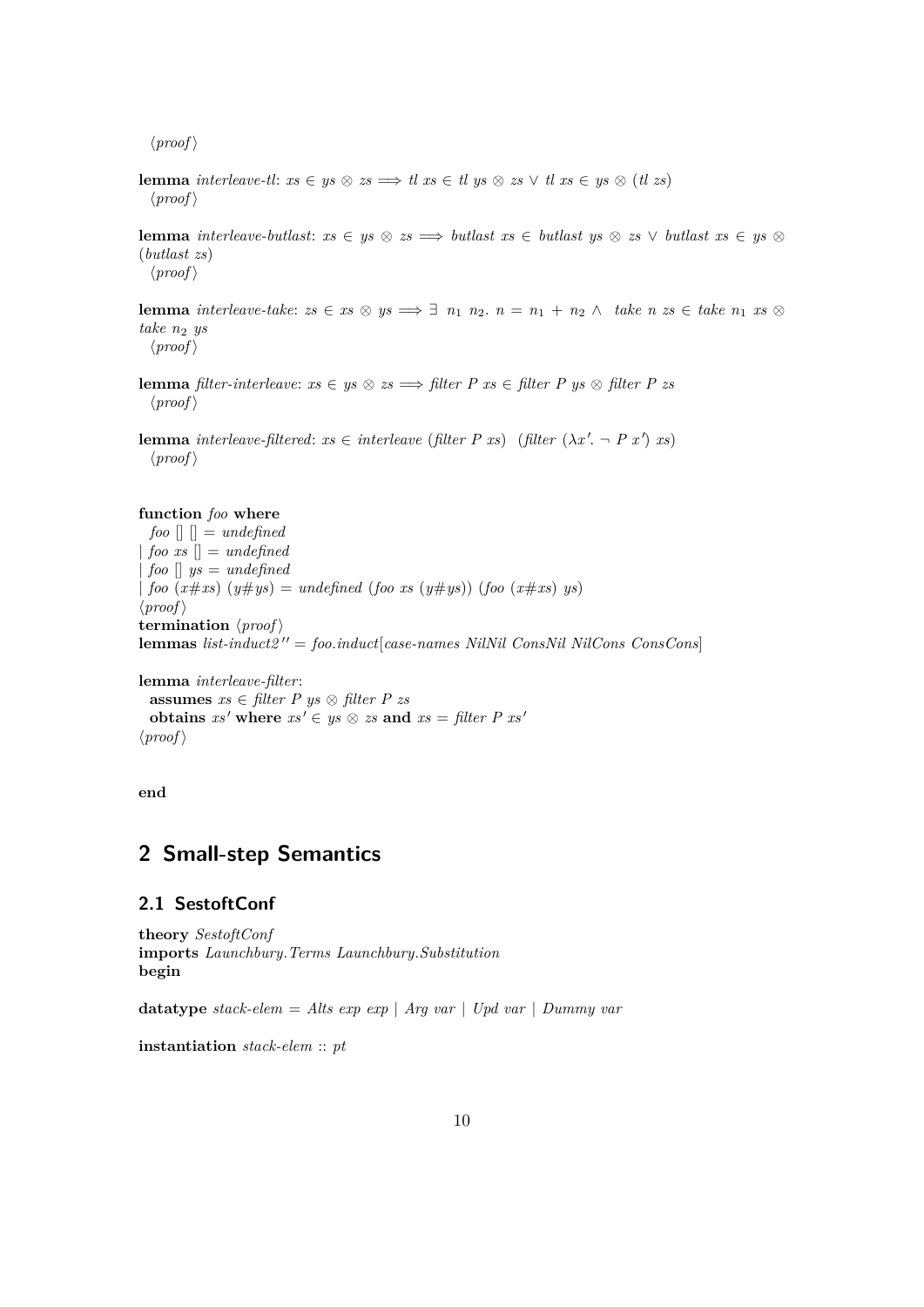**begin definition**  $\pi \cdot x = (case \; x \; of \; (Alts \; e1 \; e2) \Rightarrow Alts \; (\pi \cdot e1) \; (\pi \cdot e2) \; | \; (Arg \; v) \Rightarrow Arg \; (\pi \cdot v) \; |$  $(Upd \, v) \Rightarrow Upd \, (\pi \cdot v) \mid (Dummy \, v) \Rightarrow Dummy \, (\pi \cdot v)$ **instance**  $\langle proof \rangle$ **end lemma** *Alts-eqvt*[*eqvt*]:  $\pi \cdot (Alts \text{ } e1 \text{ } e2) = Alts (\pi \cdot e1) (\pi \cdot e2)$ **and**  $Arg\text{-}eqvt[eqvt]: \pi \cdot (Arg \ v) = Arg (\pi \cdot v)$ **and**  $Upd\text{-}eqvt[eqvt]: \pi \cdot (Upd\ v) = Upd\ (\pi \cdot v)$ and  $Dummy\text{-}eqvt[eqvt]: \pi \cdot (Dummy\ v) = Dummy\ (\pi \cdot v)$  $\langle proof \rangle$ **lemma** *supp-Alts*[*simp*]: *supp* (*Alts e1 e2*) = *supp e1* ∪ *supp e2*  $\langle proof \rangle$ **lemma** *supp-Arg*[*simp*]: *supp* (*Arg v*) = *supp v*  $\langle proof \rangle$ **lemma** *supp-Upd*[*simp*]: *supp* (*Upd v*) = *supp v* \/ $\langle proof \rangle$ **lemma** *supp-Dummy*[*simp*]: *supp* (*Dummy v*) = *supp* v \*proof* \ **lemma** *fresh-Alts*[*simp*]: *a*  $\sharp$  *Alts e1 e2* = (*a*  $\sharp$  *e1*  $\land$  *a*  $\sharp$  *e2*)  $\langle proof \rangle$ **lemma** *fresh-star-Alts*[*simp*]: *a*  $\sharp$ \* *Alts e1 e2* = (*a*  $\sharp$ \* *e1*  $\land$  *a*  $\sharp$ \* *e2*)  $\langle proof \rangle$ **lemma** *fresh-Arg*[*simp*]: *a*  $\sharp$  *Arg v* = *a*  $\sharp$  *v*  $\langle proof \rangle$ **lemma** *fresh-Upd*[*simp*]: *a*  $\sharp$  *Upd*  $v = a \sharp v \langle proof \rangle$ **lemma** *fresh-Dummy*[*simp*]: *a*  $\sharp$  *Dummy*  $v = a \sharp v \langle proof \rangle$ **lemma** *fv-Alts*[*simp*]: *fv* (*Alts e1 e2*) = *fv e1* ∪ *fv e2* \*proof* \ **lemma** *fv-Arg*[*simp*]: *fv* (*Arg v*) = *fv v* \*proof* \ **lemma** *fv-Upd*[*simp*]: *fv* (*Upd v*) = *fv v* \*proof* \ **lemma** *fv-Dummy*[ $simp$ ]: *fv* (*Dummy v*) = *fv* v \*proof* \ **instance** *stack-elem* :: *fs*

 $\langle proof \rangle$ 

#### **type-synonym** *stack* = *stack-elem list*

**fun**  $ap :: stack \Rightarrow var set$  **where** *ap*  $| \cdot | = \{ \}$ | *ap* (*Alts e1 e2* # *S*) = *ap S*  $ap (Arg x \# S) = insert x (ap S)$  $ap (Upd x \# S) = ap S$  $ap \ (Dummy \ x \# \ S) = ap \ S$ **fun**  $\textit{upds} :: \textit{stack} \Rightarrow \textit{var set}$  where  $u p ds \mid = \{\}$  $\text{u}$  *upds* (Alts e1 e2  $\# S$ ) = upds S  $\text{u}$ *pds* (*Upd*  $x \neq S$ ) = *insert*  $x \text{ (u}$ *pds*  $S$ )  $\textit{uples } (Arg\ x \# S) = \textit{uples } S$  $upds$  (*Dummy*  $x \# S$ ) =  $upds S$ **fun** dummies ::  $stack \Rightarrow var set$  where *dummies*  $\vert \vert = \{ \}$  $dummies$  (*Alts e1 e2*  $# S$ ) =  $dummies S$  $dummies (Upd \; x \# \; S) = dummies \; S$ 

 $\lvert$  *dummies*  $(Ara \ x \# S) = \text{d}^\{sum} s$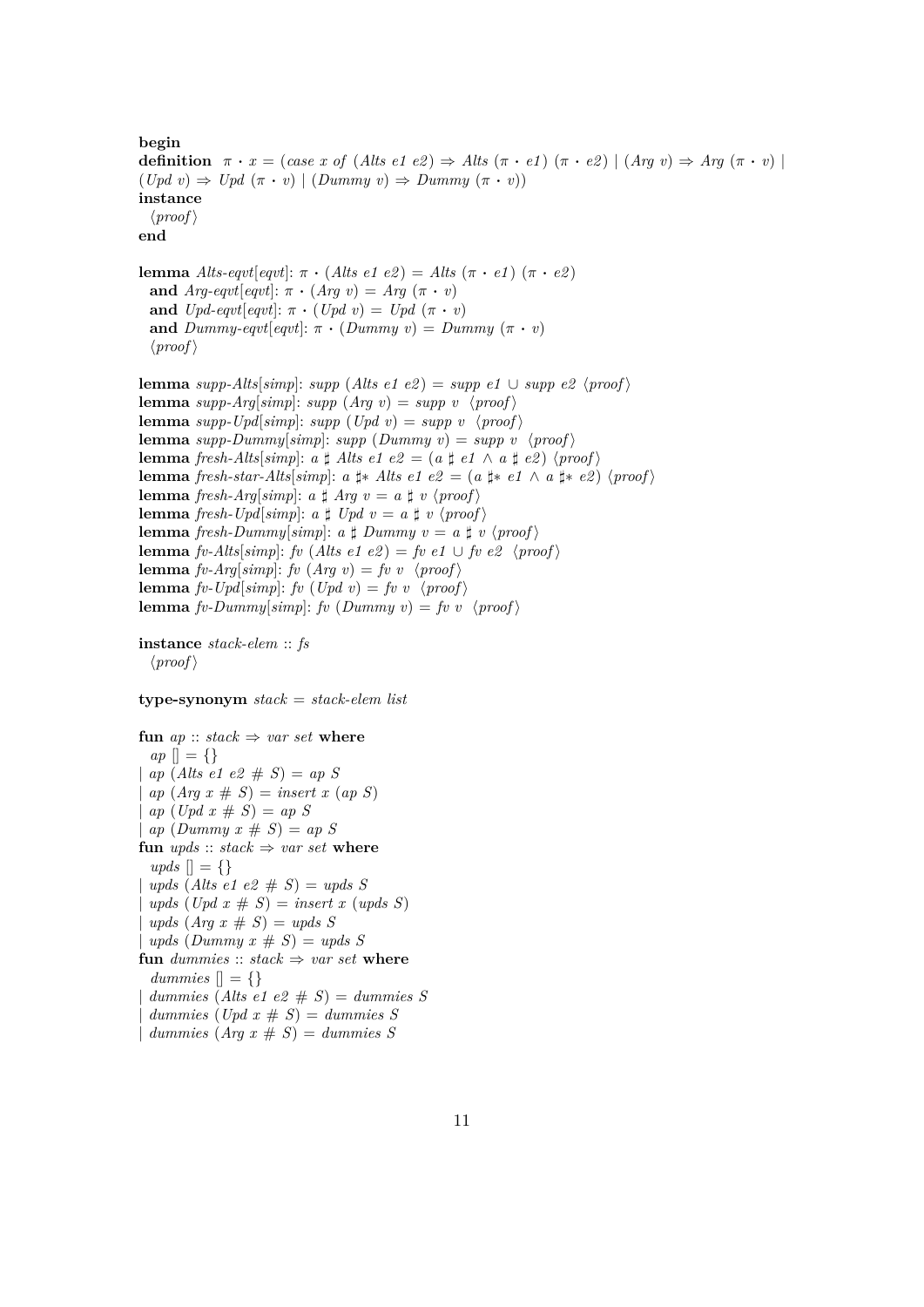| dummies  $(Dummy x \# S) = insert x (dummies S)$ **fun**  $\text{flatm}$  ::  $\text{stack} \Rightarrow \text{var} \text{list}$  **where** *flattn*  $\Box$  =  $\Box$ | *flattn* (*Alts e1 e2* # *S*) = *fv-list e1* @ *fv-list e2* @ *flattn S*  $fdattn$   $(Upd x \# S) = x \# flattn S$  $\int \mathcal{F} \left( \mathcal{F} \right) \left( \mathcal{F} \right) \left( \mathcal{F} \right) = \mathcal{F} \neq \int \mathcal{F} \left( \mathcal{F} \right) \mathcal{F} \left( \mathcal{F} \right) \left( \mathcal{F} \right) \left( \mathcal{F} \right)$ | *flattn* (*Dummy x* # *S*) = *x* # *flattn S* **fun** *upds-list* :: *stack*  $\Rightarrow$  *var list* **where**  $upds-list$   $\vert\vert = \vert\vert$  $\text{ }$  *upds-list* (Alts e1 e2  $\# S$ ) = upds-list S  $\text{u}$ *pds-list* (*Upd x* # *S*) = *x* #  $\text{u}$ *pds-list S*  $\text{u}pds\text{-}list \text{ (Arg } x \# S) = \text{u}pds\text{-}list S$  $\langle y \rangle = \langle y \rangle = \langle y \rangle = \langle y \rangle = \langle y \rangle = \langle y \rangle = \langle y \rangle$ **lemma** *set-upds-list*[*simp*]: *set* (*upds-list S*) = *upds S*  $\langle proof \rangle$ **lemma** *ups-fv-subset*: *upds*  $S \subseteq$  *fv*  $S$  $\langle proof \rangle$ **lemma** *fresh-distinct-ups*: *atom* ' *V*  $\sharp$ ∗ *S*  $\Longrightarrow$  *V* ∩ *upds S* = {}  $\langle proof \rangle$ **lemma** *ap-fv-subset*: *ap S* ⊆ *fv S*  $\langle proof \rangle$ **lemma** *dummies-fv-subset*: *dummies S* ⊆ *fv S*  $\langle proof \rangle$ **lemma** *fresh-flattn*[*simp*]: *atom* (*a*::*var*)  $\sharp$  *flattn*  $S \leftrightarrow$  *atom*  $a \sharp S$  $\langle proof \rangle$ **lemma** *fresh-star-flattn*[*simp*]: *atom* ' (*as*:: *var set*)  $\sharp$ \* *flattn S*  $\longleftrightarrow$  *atom* ' *as*  $\sharp$ \* *S*  $\langle proof \rangle$ **lemma** *fresh-upds-list*[*simp*]: *atom*  $a \sharp S \implies atom$  ( $a::var$ )  $\sharp$  *upds-list* S  $\langle proof \rangle$ **lemma** *fresh-star-upds-list*[*simp*]: *atom '* (*as*:: *var set*) ]∗ *S* =⇒ *atom '* (*as*:: *var set*) ]∗ *upds-list S*  $\langle proof \rangle$ **lemma** *upds-append*[ $simp$ ]: *upds*  $(S@S') = upds S \cup upds S'$  $\langle proof \rangle$ **lemma** *upds-map-Dummy*[ $simp$ ]: *upds* (*map Dummy l*) = {}  $\langle proof \rangle$ **lemma** *upds-list-append*[ $simp$ ]: *upds-list* ( $S@S'$ ) = *upds-list*  $S@$  *upds-list*  $S'$  $\langle proof \rangle$ **lemma** *upds-list-map-Dummy*[ $simp$ ]: *upds-list* (*map Dummy l*) = []  $\langle proof \rangle$ **lemma** *dummies-append*[*simp*]: *dummies* (*S®S*<sup> $′$ </sup>) = *dummies S* ∪ *dummies S*<sup> $′$ </sup>

 $\langle proof \rangle$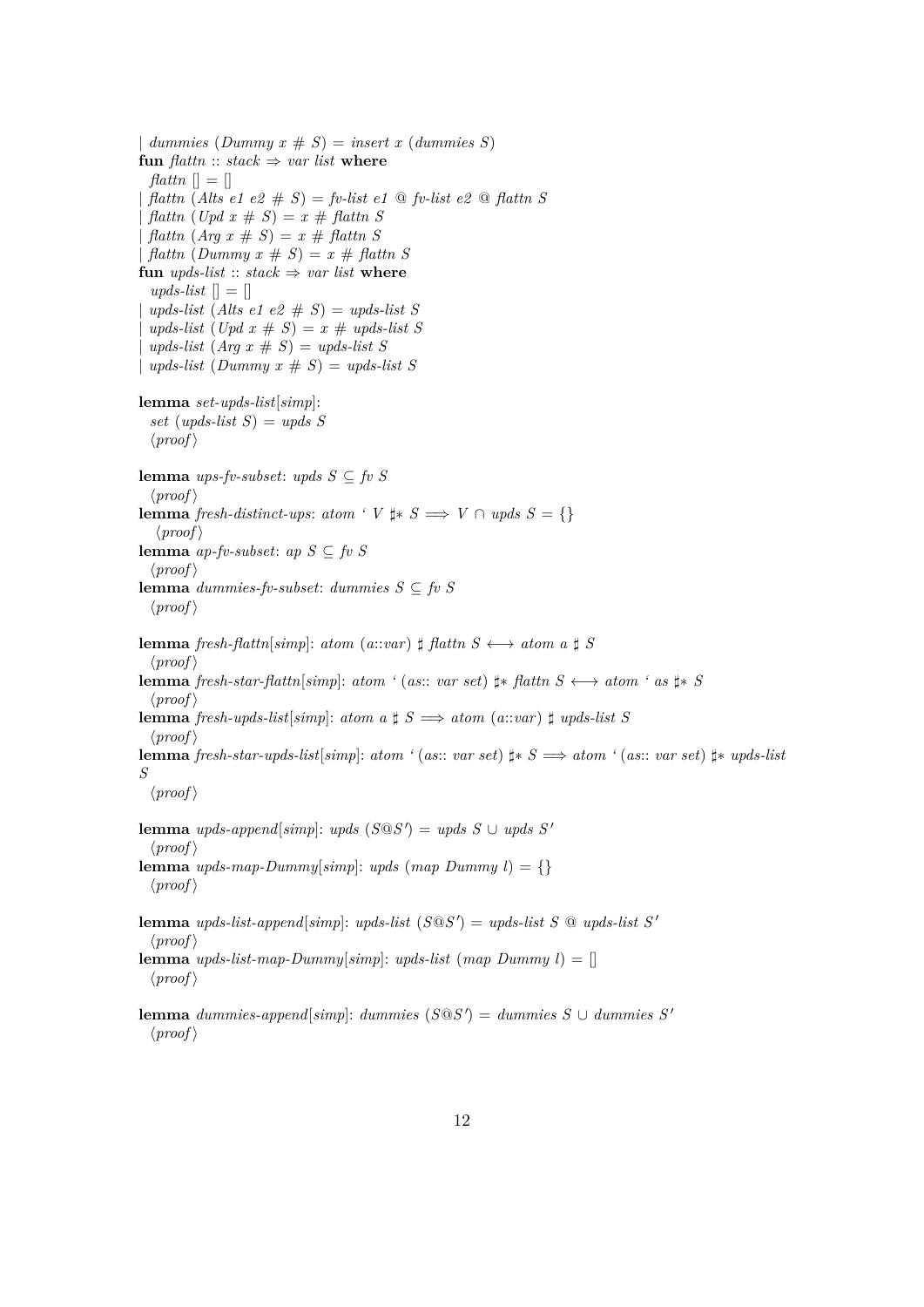**lemma** *dummies-map-Dummy*[*simp*]: *dummies* (*map Dummy l*) = *set l*  $\langle proof \rangle$ **lemma** *map-Dummy-inj*[ $simp$ ]: *map Dummy l* = *map Dummy l'*  $\longleftrightarrow$  *l* = *l'*  $\langle proof \rangle$ **type-synonym**  $conf = (heap \times exp \times stack)$ **inductive** *boring-step* **where**  $isVal e \Longrightarrow boring-step (\Gamma, e, Upd x \# S)$ **fun** *restr-stack* :: *var set*  $\Rightarrow$  *stack*  $\Rightarrow$  *stack* **where** *restr-stack*  $V \parallel = \parallel$ | *restr-stack V* (*Alts e1 e2* # *S*) = *Alts e1 e2* # *restr-stack V S* | *restr-stack*  $V$  (*Arg x*  $\# S$ ) = *Arg x*  $\#$  *restr-stack*  $V S$ |  $r \cdot \text{r}$  *restr-stack V* (*Upd x*  $\# S$ ) = (*if x*  $\in$  *V* then *Upd x*  $\#$  *restr-stack V S else restr-stack V S*) |  $restr\text{-}stack \, V \, (Dummy \, x \# S) = Dummy \, x \# \, restr\text{-}stack \, V \, S$ **lemma** *restr-stack-cong*:  $(\bigwedge x \cdot x \in \text{uples } S \implies x \in V \longleftrightarrow x \in V') \implies \text{restr-stack } V S = \text{restr-stack } V' S$  $\langle proof \rangle$ **lemma** *upds-restr-stack*[*simp*]: *upds* (*restr-stack*  $V S$ ) = *upds*  $S \cap V$  $\langle proof \rangle$ **lemma** *fresh-star-restict-stack*[*intro*]: *a*  $\sharp$  *∗ S*  $\Longrightarrow$  *a*  $\sharp$  *∗ restr-stack V S*  $\langle proof \rangle$ **lemma** *restr-stack-restr-stack*[*simp*]: *restr-stack*  $V$  (*restr-stack*  $V'$   $S$ ) = *restr-stack*  $(V \cap V')$   $S$  $\langle proof \rangle$ **lemma** *Upd-eq-restr-stackD*: **assumes** *Upd x* #  $S$  = *restr-stack V S'* shows  $x \in V$  $\langle proof \rangle$ **lemma** *Upd-eq-restr-stackD2* : **assumes** *restr-stack*  $V S' = Upd x \# S$ shows  $x \in V$  $\langle proof \rangle$ **lemma** *restr-stack-noop*[*simp*]: *restr-stack*  $V S = S \leftrightarrow \text{wpds } S \subseteq V$  $\langle proof \rangle$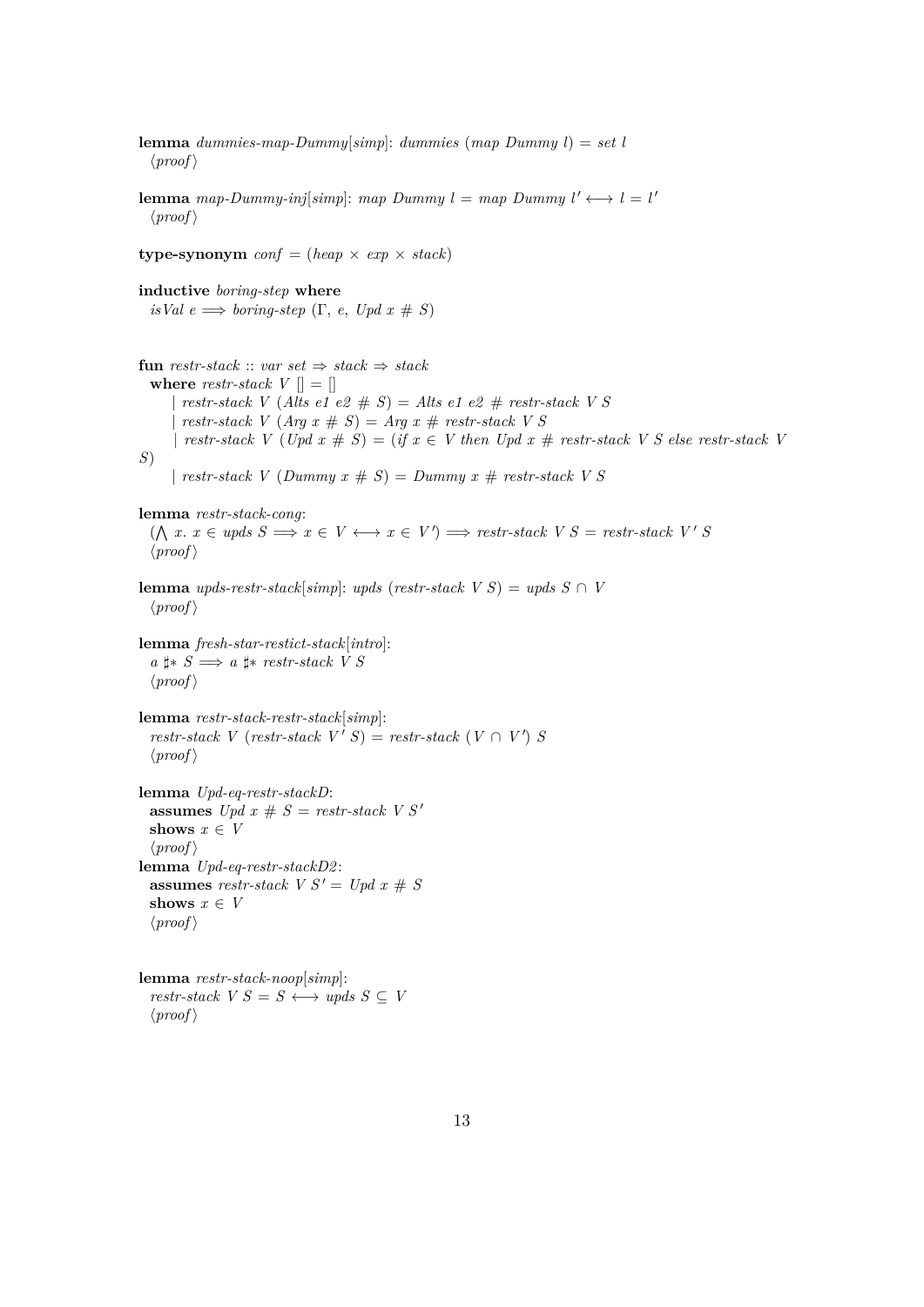#### <span id="page-13-0"></span>**2.1.1 Invariants of the semantics**

**inductive** *invariant* ::  $(a \Rightarrow 'a \Rightarrow bool) \Rightarrow ('a \Rightarrow bool) \Rightarrow bool$ where  $(\bigwedge x \ y. \ rel \ x \ y \Longrightarrow I \ x \Longrightarrow I \ y) \Longrightarrow invariant \ rel \ I$ 

**lemmas** *invariant*.*intros*[*case-names step*]

**lemma** *invariantE*: *invariant rel I*  $\implies$  *rel x*  $y \implies I \, x \implies I \, y \, \langle \text{proof} \rangle$ 

**lemma** *invariant-starE*: *rtranclp rel x y*  $\implies$  *invariant rel I*  $\implies$  *I x*  $\implies$  *I y*  $\langle proof \rangle$ 

**lemma** *invariant-True*: *invariant rel*  $(\lambda - True)$  $\langle proof \rangle$ 

**lemma** *invariant-conj*: *invariant rel I1*  $\implies$  *invariant rel I2*  $\implies$  *invariant rel*  $(\lambda x. I1 x \wedge I2 x)$  $\langle proof \rangle$ 

**lemma** *rtranclp-invariant-induct*[*consumes 3* , *case-names base step*]: **assumes** *r* ∗∗ *a b* **assumes** *invariant r I* **assumes** *I a* **assumes** *P a* **assumes**  $(\bigwedge y \ x \ r^{**} \ a \ y \Longrightarrow r \ y \ z \Longrightarrow I \ y \Longrightarrow I \ z \Longrightarrow P \ y \Longrightarrow P \ z)$ **shows** *P b*  $\langle proof \rangle$ 

**fun** *closed* :: *conf*  $\Rightarrow$  *bool* **where** *closed*  $(\Gamma, e, S) \longleftrightarrow f\upsilon$   $(\Gamma, e, S) \subseteq \text{dom}A \Gamma \cup \text{ups}B$ 

**fun** *heap-upds-ok* **where** *heap-upds-ok*  $(Γ, S)$  ←→ *domA* Γ ∩ *upds*  $S = \{\}\wedge distinct$  (*upds-list S*)

**abbreviation** *heap-upds-ok-conf* :: *conf*  $\Rightarrow$  *bool* **where** *heap-upds-ok-conf*  $c \equiv$  *heap-upds-ok* (*fst c, snd (snd c)*)

**lemma** *heap-upds-okE*: *heap-upds-ok*  $(\Gamma, S) \implies x \in dom A \Gamma \implies x \notin upds S$  $\langle proof \rangle$ 

**lemma** *heap-upds-ok-Nil*[ $simp$ ]: *heap-upds-ok* (Γ, [])  $\langle proof \rangle$ **lemma** *heap-upds-ok-app1*: *heap-upds-ok*  $(\Gamma, S) \implies$  *heap-upds-ok*  $(\Gamma, Arg \ x \# S)$   $\langle proof \rangle$ **lemma** *heap-upds-ok-app2*: *heap-upds-ok*  $(\Gamma, Arg \ x \# S) \implies$  *heap-upds-ok*  $(\Gamma, S) \ \langle proof \rangle$ **lemma** *heap-upds-ok-alts1*: *heap-upds-ok*  $(\Gamma, S) \implies$  *heap-upds-ok*  $(\Gamma, Alts \in \mathcal{E} \neq S)$  \proof \proof \p **lemma** *heap-upds-ok-alts2*: *heap-upds-ok*  $(\Gamma, A$ *lts e1 e2*  $\# S) \Longrightarrow$  *heap-upds-ok*  $(\Gamma, S)$   $\langle proof \rangle$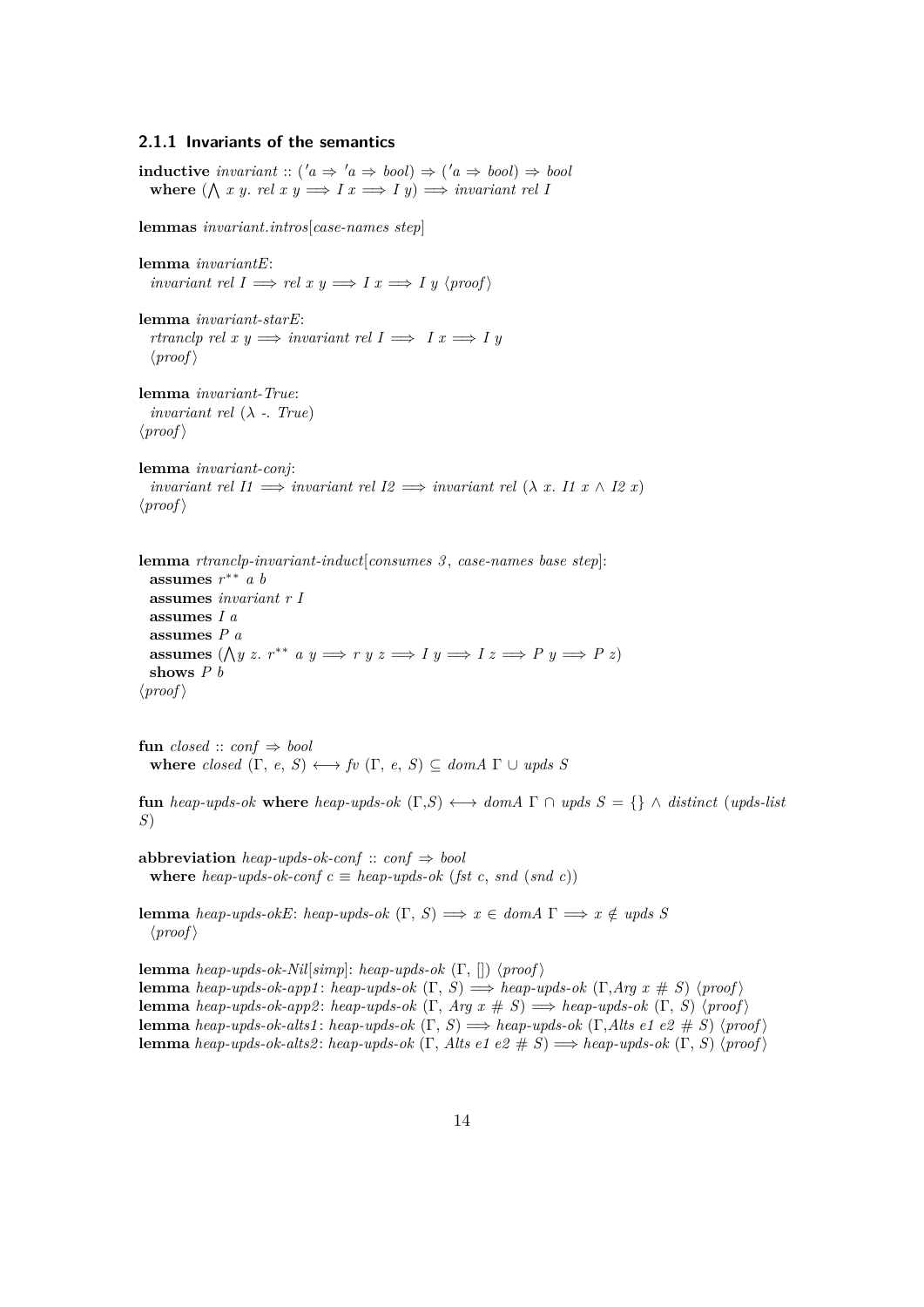**lemma** *heap-upds-ok-append*: **assumes** *domA* ∆ ∩ *upds*  $S = \{\}$ **assumes** *heap-upds-ok* (Γ,*S*) **shows** *heap-upds-ok* ( $\Delta$ @Γ, *S*)  $\langle proof \rangle$ **lemma** *heap-upds-ok-let*: **assumes** *atom*  $\lq$  *domA*  $\Delta$   $\sharp$  *∗ S* **assumes** *heap-upds-ok* (Γ, *S*) **shows** *heap-upds-ok*  $(\Delta \mathbb{Q} \Gamma, S)$  $\langle proof \rangle$ **lemma** *heap-upds-ok-to-stack*:  $x \in \text{dom}A \Gamma \Longrightarrow \text{heap-upds-ok } (\Gamma, S) \Longrightarrow \text{heap-upds-ok } (\text{delete } x \Gamma, \text{ Upd } x \# S)$  $\langle proof \rangle$ lemma *heap-upds-ok-to-stack'*:  $map-of \Gamma x = Some \epsilon \Longrightarrow heap\text{-}upds\text{-}ok \ (\Gamma, S) \Longrightarrow heap\text{-}upds\text{-}ok \ (delete \ x \ \Gamma, \ Upd \ x \ \#S)$  $\langle proof \rangle$ **lemma** *heap-upds-ok-delete*:  $heap\text{-}uples\text{-}ok (\Gamma, S) \Longrightarrow heap\text{-}uples\text{-}ok (delete x \Gamma, S)$  $\langle proof \rangle$ **lemma** *heap-upds-ok-restrictA*:  $heap-upds-ok$   $(\Gamma, S) \Longrightarrow heap-upds-ok$  ( $restrictA \ V \Gamma, S$ )  $\langle proof \rangle$ **lemma** *heap-upds-ok-restr-stack*:  $heap\text{-}upds\text{-}ok (\Gamma, S) \Longrightarrow heap\text{-}upds\text{-}ok (\Gamma, restr\text{-}stack V S)$  $\langle proof \rangle$ **lemma** *heap-upds-ok-to-heap*: *heap-upds-ok*  $(\Gamma, \text{Upd } x \# S) \Longrightarrow \text{heap-upds-ok } ((x, e) \# \Gamma, S)$  $\langle proof \rangle$ **lemma** *heap-upds-ok-reorder*:  $x \in \text{dom}A \Gamma \Longrightarrow \text{heap-upds-ok } (\Gamma, S) \Longrightarrow \text{heap-upds-ok } ((x, e) \# \text{ delete } x \Gamma, S)$  $\langle proof \rangle$ **lemma** *heap-upds-ok-upd*: *heap-upds-ok*  $(\Gamma, \text{ } \text{Upd } x \# S) \Longrightarrow x \notin \text{ domA } \Gamma \land x \notin \text{ } \text{upds } S$  $\langle proof \rangle$ 

**lemmas** *heap-upds-ok-intros*[*intro*] = *heap-upds-ok-to-heap heap-upds-ok-to-stack heap-upds-ok-to-stack' heap-upds-ok-reorder heap-upds-ok-app1 heap-upds-ok-app2 heap-upds-ok-alts1 heap-upds-ok-alts2 heap-upds-ok-delete*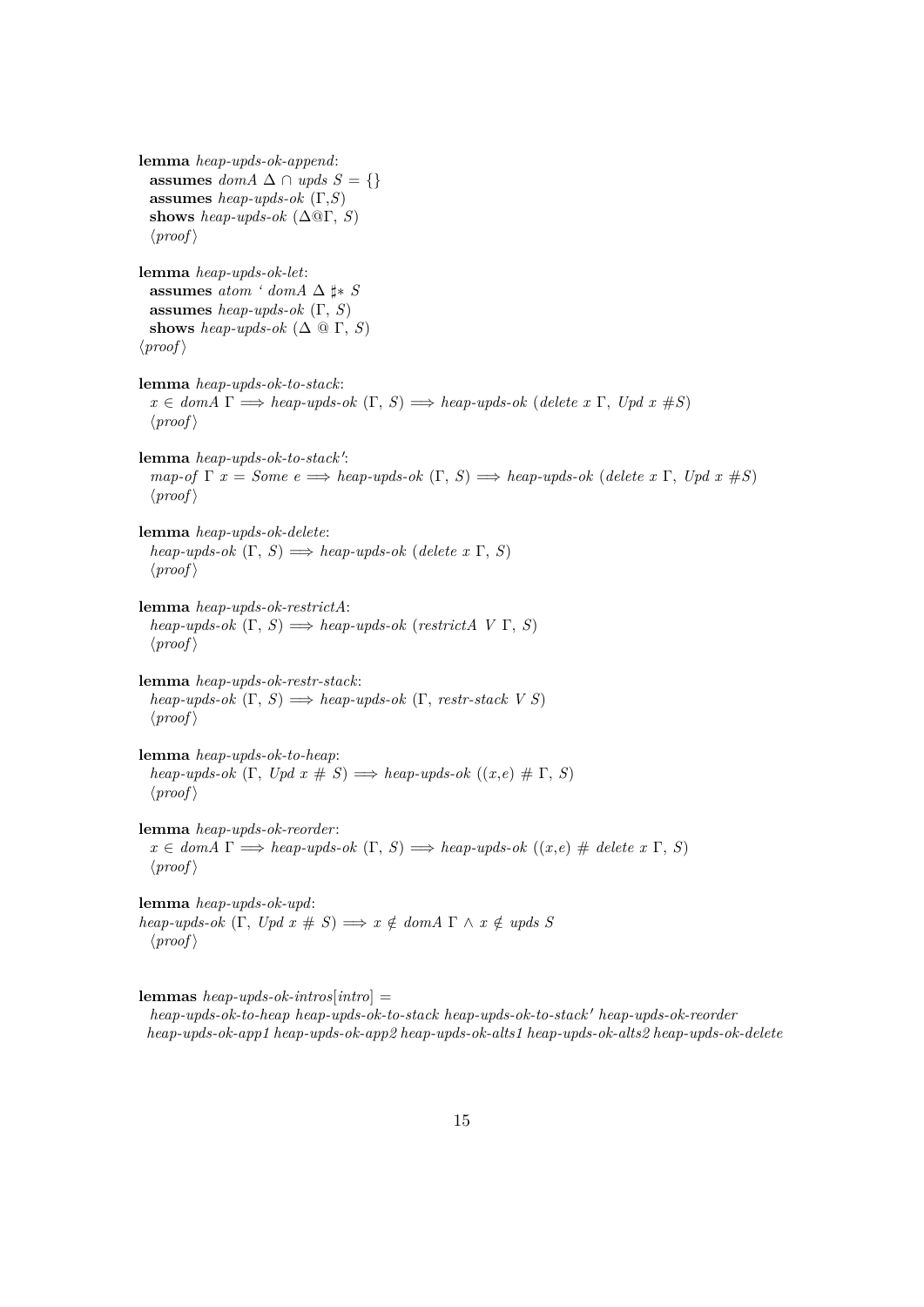*heap-upds-ok-restrictA heap-upds-ok-restr-stack heap-upds-ok-let* **lemmas** *heap-upds-ok*.*simps*[*simp del*]

**end**

#### <span id="page-15-0"></span>**2.2 Sestoft**

**theory** *Sestoft* **imports** *SestoftConf* **begin**

**inductive** *step* :: *conf* ⇒ *conf* ⇒ *bool* (**infix** ⇒ *50* ) **where**  $app_1$ :  $(\Gamma, App \ e \ x, S) \Rightarrow (\Gamma, e, Arg \ x \# \ S)$  $app_2$ :  $(\Gamma, Lam [y]. e, Arg x \# S) \Rightarrow (\Gamma, e[y ::= x], S)$  $var_1$ :  $map-of \Gamma x = Some \ e \Longrightarrow (\Gamma, Var x, S) \Longrightarrow (delete x \Gamma, e, Up dx \# S)$  $var_2$ :  $x \notin domA \Gamma \Longrightarrow isVal e \Longrightarrow (\Gamma, e, Upd \ x \# \ S) \Rightarrow ((x,e) \# \Gamma, e, S)$ | *let*<sub>1</sub>: *atom* ' *domA*  $\Delta$   $\sharp$  **\***  $\Gamma$   $\Longrightarrow$  *atom* ' *domA*  $\Delta$   $\sharp$  **\*** *S*  $\implies$  (Γ, *Let*  $\Delta e$ , *S*)  $\Rightarrow$  ( $\Delta$ <sup>( $\textcirc$ </sup>Γ, *e*, *S*)  $| if_1: (\Gamma, scrut ? e1 : e2, S) \Rightarrow (\Gamma, scrut, Alts e1 e2 # S)$ | *if*<sub>2</sub>:  $(\Gamma, \text{Bool } b, \text{ Alts } e1 \text{ } e2 \text{ } \# S) \Rightarrow (\Gamma, \text{ if } b \text{ then } e1 \text{ } else \text{ } e2, \text{ } S)$ 

**abbreviation** *steps* (**infix**  $\Rightarrow^*$  *50*) **where** *steps*  $\equiv$  *step*<sup>\*\*</sup>

```
lemma SmartLet-stepI:
     atom \text{'} domA \Delta \sharp * \Gamma \implies atom \text{'} domA \Delta \sharp * S \implies (\Gamma, SmartLet \Delta e, S) \Rightarrow^* (\Delta \mathbb{Q}\Gamma, e, S)S)
\langle proof \rangle
```
**lemma** *lambda-var*: *map-of*  $\Gamma$  *x* = *Some*  $e \implies i sVal e \implies (\Gamma, Var x, S) \Rightarrow^* ((x,e) \# delete$ *x* Γ, *e* , *S*)  $\langle proof \rangle$ 

**lemma** *let*1*-closed*: **assumes** *closed* (Γ, *Let*  $\Delta$  *e*, *S*) **assumes**  $domA \triangle \cap domA \Gamma = \{\}$ **assumes** *domA* ∆ ∩ *upds*  $S = \{\}$ **shows**  $(\Gamma, \text{Let } \Delta \text{ } e, \text{ } S) \Rightarrow (\Delta \text{ } \mathbb{Q}\Gamma, \text{ } e, \text{ } S)$  $\langle proof \rangle$ 

An induction rule that skips the annoying case of a lambda taken off the heap

```
lemma step-invariant-induction[consumes 4, case-names app<sub>1</sub> app<sub>2</sub> thunk lamvar var<sub>2</sub> let<sub>1</sub> if<sub>1</sub>
if<sub>2</sub> refl trans]:
  assumes c \Rightarrow^* c'assumes \neg boring-step c'
  assumes invariant (⇒) I
  assumes I c
```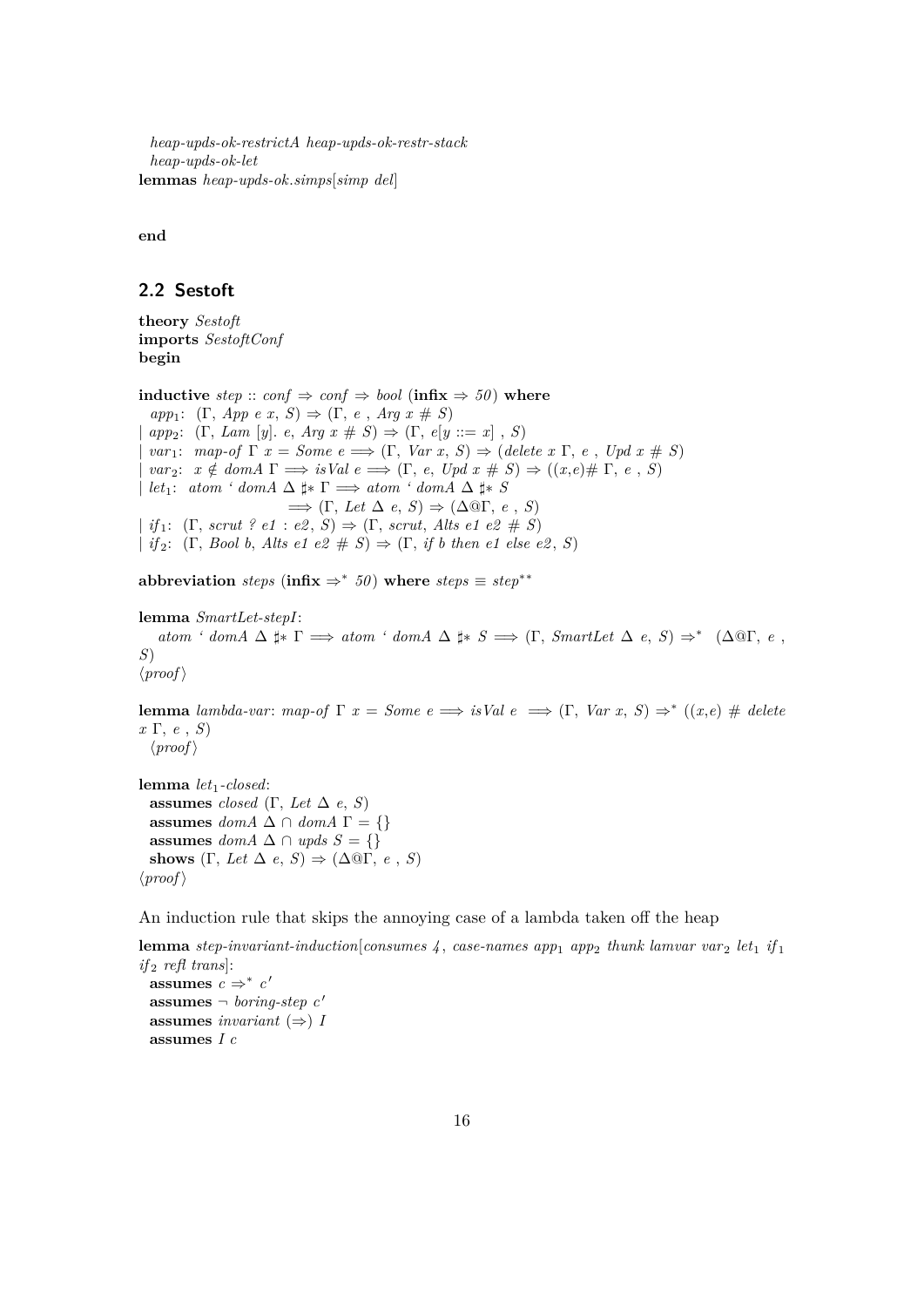**assumes**  $app_1$ :  $\bigwedge \Gamma$  *e x S* . *I* ( $\Gamma$ , *App e x*, *S*)  $\implies$  *P* ( $\Gamma$ , *App e x*, *S*) ( $\Gamma$ , *e*, *Arg x* # *S*) **assumes** *app*<sub>2</sub>:  $\bigwedge \Gamma$  *y e x S* . *I* ( $\Gamma$ , *Lam* [*y*]. *e*, *Arg x* # *S*)  $\implies$  *P* ( $\Gamma$ , *Lam* [*y*]. *e*, *Arg x* # *S*)  $(\Gamma, e[y ::= x], S)$ **assumes** *thunk*:  $\bigwedge \Gamma$  *x e S* . *map-of*  $\Gamma$  *x* = *Some*  $e \implies \neg$  *isVal*  $e \implies I(\Gamma, Var x, S) \implies$ *P* (Γ, *Var x*, *S*) (*delete x* Γ, *e* , *Upd x* # *S*) **assumes** lamvar:  $\bigwedge \Gamma$  *x* e *S* . *map-of*  $\Gamma$  *x* = *Some*  $e \implies i \text{S/}$  *e*  $\implies$  *I* ( $\Gamma$ , *Var x*, *S*)  $\implies$  *P* (Γ, *Var x*, *S*) ((*x*,*e*) # *delete x* Γ, *e* , *S*) **assumes**  $var_2$ :  $\bigwedge \Gamma$  *x e S* . *x*  $\notin domA$   $\Gamma \implies$  *isVal*  $e \implies I$  ( $\Gamma$ , *e*, *Upd x*  $\#$  *S*)  $\implies$  *P* ( $\Gamma$ , *e*, *Upd x*  $# S$ ) ((*x*,*e*) $# Γ, e, S$ ) **assumes** *let*<sub>1</sub>:  $\bigwedge \Delta \Gamma$  *e S* . *atom ' domA*  $\Delta \sharp * \Gamma \implies atom$  ' *domA*  $\Delta \sharp * S \implies I$  (Γ, *Let*  $\Delta$  $e, S) \implies P(\Gamma, \text{Let } \Delta \text{ } e, S) (\Delta \mathbb{Q}\Gamma, \text{ } e, S)$ **assumes** if  $_1: \Lambda \Gamma$  *scrut e1 e2 S. I* ( $\Gamma$ *, scrut ? e1 : e2, S*)  $\implies$  *P* ( $\Gamma$ *, scrut ? e1 : e2, S*) ( $\Gamma$ *, scrut*, *Alts e1 e2*  $# S$ **assumes** *if* <sup>2</sup>: V Γ *b e1 e2 S*. *I* (Γ, *Bool b*, *Alts e1 e2* # *S*) =⇒ *P* (Γ, *Bool b*, *Alts e1 e2* # *S*) (Γ, *if b then e1 else e2* , *S*) **assumes** *refl*:  $\bigwedge$  *c*. *P c c*  $\textbf{assumes } trans[trans] : \bigwedge c \ c' \ c''. c \Rightarrow^* c' \Longrightarrow c' \Rightarrow^* c'' \Longrightarrow P \ c \ c' \Longrightarrow P \ c' \ c'' \Longrightarrow P \ c \ c''$ shows  $P c c'$  $\langle proof \rangle$ 

**lemma** *step-induction*[*consumes 2* , *case-names app*<sup>1</sup> *app*<sup>2</sup> *thunk lamvar var* <sup>2</sup> *let*<sup>1</sup> *if* <sup>1</sup> *if* <sup>2</sup> *refl trans*]:

assumes  $c \Rightarrow^* c'$ **assumes**  $\neg$  *boring-step c'* **assumes**  $app_1$ :  $\bigwedge \Gamma$  *e x S* . *P* ( $\Gamma$ , *App e x*, *S*) ( $\Gamma$ , *e*, *Arg x* # *S*) **assumes** *app*2: V Γ *y e x S* . *P* (Γ, *Lam* [*y*]. *e*, *Arg x* # *S*) (Γ, *e*[*y* ::= *x*] , *S*) **assumes** *thunk*:  $\bigwedge \Gamma$  *x e S* . *map-of*  $\Gamma$  *x* = *Some*  $e \implies \neg$  *isVal*  $e \implies P$  ( $\Gamma$ , *Var x*, *S*) (*delete*  $x \Gamma$ , *e*, *Upd*  $x \neq S$ ) **assumes** lamvar:  $\bigwedge \Gamma$  *x* e *S* . *map-of*  $\Gamma$  *x* = *Some*  $e \implies i \text{SVal } e \implies P(\Gamma, \text{Var } x, S) ((x, e)$ # *delete x* Γ, *e* , *S*) **assumes**  $var_2$ :  $\bigwedge \Gamma$  *x*  $e$  *S*  $\ldots$   $\notin domA$   $\Gamma \implies$  *isVal*  $e \implies P$  ( $\Gamma$ , *e*, *Upd*  $x \# S$ ) (( $x, e$ )#  $\Gamma$ ,  $e$ , *S*) **assumes** *let*<sub>1</sub>:  $\bigwedge \Delta \Gamma$  *e S* . *atom* ' *domA*  $\Delta \sharp * \Gamma \implies atom$  ' *domA*  $\Delta \sharp * S \implies P$  (Γ, *Let*  $\Delta$ *e*, *S*) (∆@Γ, *e*, *S*) **assumes** *if* <sup>1</sup>: V Γ *scrut e1 e2 S*. *P* (Γ, *scrut ? e1* : *e2* , *S*) (Γ, *scrut*, *Alts e1 e2* # *S*) **assumes** *if*<sub>2</sub>:  $\bigwedge \Gamma$  *b e1 e2 S. P* ( $\Gamma$ *, Bool b, Alts e1 e2 # S*) ( $\Gamma$ *, if b then e1 else e2, S*) **assumes** *refl*:  $\bigwedge$  *c*. *P c c* **assumes** trans[trans]:  $\bigwedge c$  c c' c''.  $c \Rightarrow^* c' \Rightarrow^* c' \Rightarrow^* c'' \Rightarrow P c c' \Rightarrow P c' c'' \Rightarrow P c c''$ shows  $P c c'$  $\langle proof \rangle$ 

#### <span id="page-16-0"></span>**2.2.1 Equivariance**

**lemma** *step-eqvt*[*eqvt*]: *step*  $x y \implies$  *step*  $(\pi \cdot x) (\pi \cdot y)$  $\langle proof \rangle$ 

#### <span id="page-16-1"></span>**2.2.2 Invariants**

**lemma** *closed-invariant*: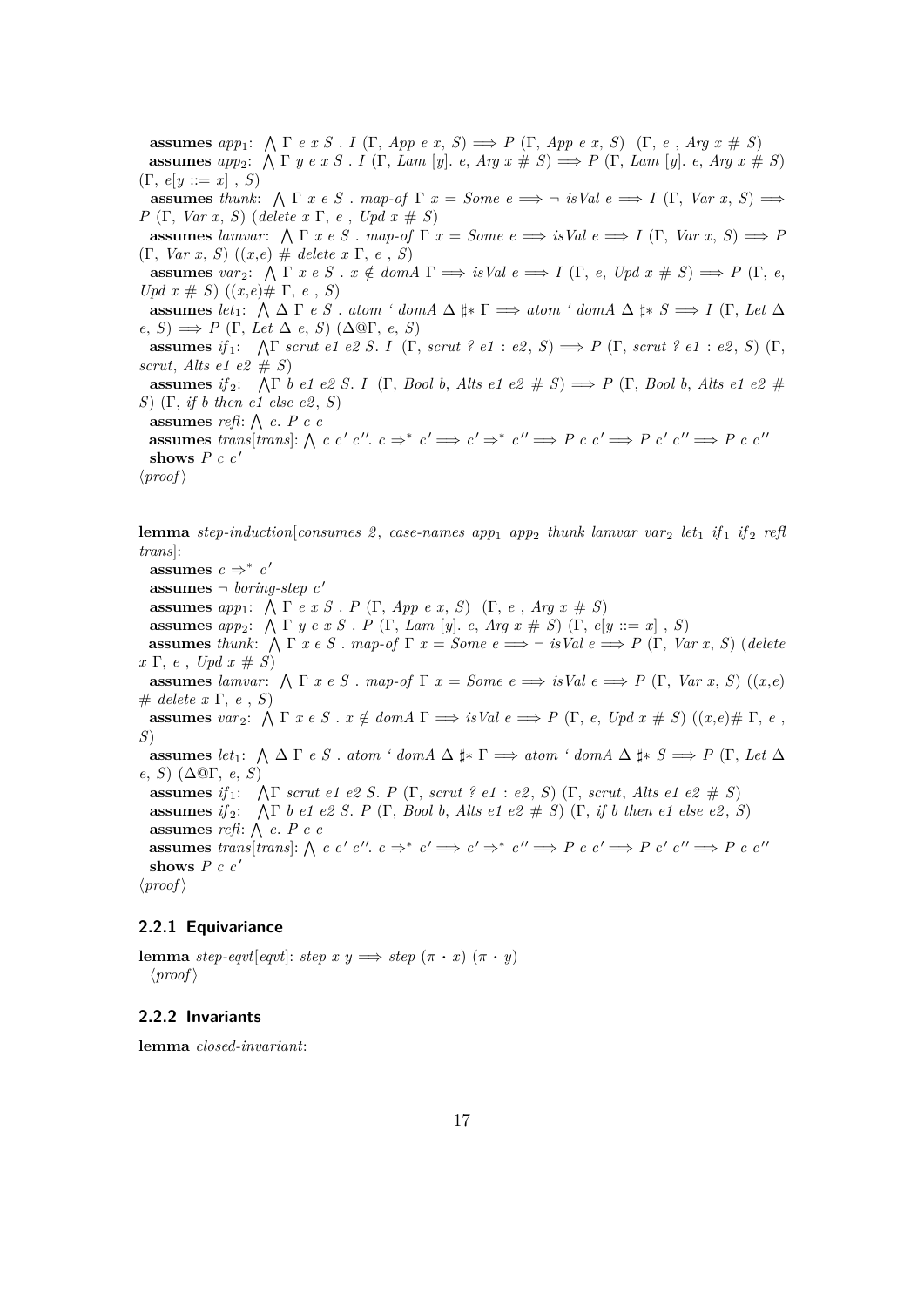```
invariant step closed
\langle proof \rangle
```
**lemma** *heap-upds-ok-invariant*: *invariant step heap-upds-ok-conf*  $\langle proof \rangle$ 

**end**

### <span id="page-17-0"></span>**2.3 SestoftGC**

**theory** *SestoftGC* **imports** *Sestoft* **begin**

**inductive**  $\textit{gc-step} :: \textit{conf} \Rightarrow \textit{conf} \Rightarrow \textit{bool}$  ( $\text{infix} \Rightarrow_G 50$ ) where *normal*:  $c \Rightarrow c' \Rightarrow c \Rightarrow_c c'$  $\mid \text{dropUpd: } (\Gamma, e, \text{Upd } x \# S) \Rightarrow_G (\Gamma, e, S \text{ @ } [\text{Dummy } x])$ 

**lemmas** *gc-step-intros*[*intro*] = *normal*[*OF step*.*intros*(*1* )] *normal*[*OF step*.*intros*(*2* )] *normal*[*OF step*.*intros*(*3* )] *normal*[*OF step*.*intros*(*4* )] *normal*[*OF step*.*intros*(*5* )] *dropUpd*

abbreviation *gc-steps* (infix  $\Rightarrow_G^*$  50) where  $gc\text{-}steps \equiv gc\text{-}step^{**}$ **lemmas** *converse-rtranclp-into-rtranclp*[*of gc-step*, *OF - r-into-rtranclp*, *trans*]

**lemma** *var-onceI*: **assumes** *map-of*  $\Gamma x = Some$  *e* **shows**  $(\Gamma, \text{Var } x, S) \Rightarrow_G^* (\text{delete } x \Gamma, e, S \textcircled{D} \text{ummy } x])$  $\langle proof \rangle$ 

**lemma** *normal-trans*:  $c \Rightarrow^* c' \Longrightarrow c \Rightarrow_c^* c'$  $\langle proof \rangle$ 

**fun** *to-gc-conf* :: *var list*  $\Rightarrow$  *conf*  $\Rightarrow$  *conf* **where** *to-gc-conf*  $r$  (Γ, *e*, *S*) = (*restrictA* (– *set r*) Γ, *e*, *restr-stack* (– *set r*) *S* @ (*map Dummy* (*rev r*)))

**lemma** *restr-stack-map-Dummy*[*simp*]: *restr-stack V* (*map Dummy l*) = *map Dummy l*  $\langle proof \rangle$ 

**lemma** *restr-stack-append*[ $simp$ ]: *restr-stack*  $V$  ( $l@l'$ ) = *restr-stack*  $V$   $l$   $@$  *restr-stack*  $V$   $l'$  $\langle proof \rangle$ 

**lemma** *to-gc-conf-append*[*simp*]:  $to-gc\text{-}conf(r@r')$   $c = to-gc\text{-}conf r (to-gc\text{-}conf r' c)$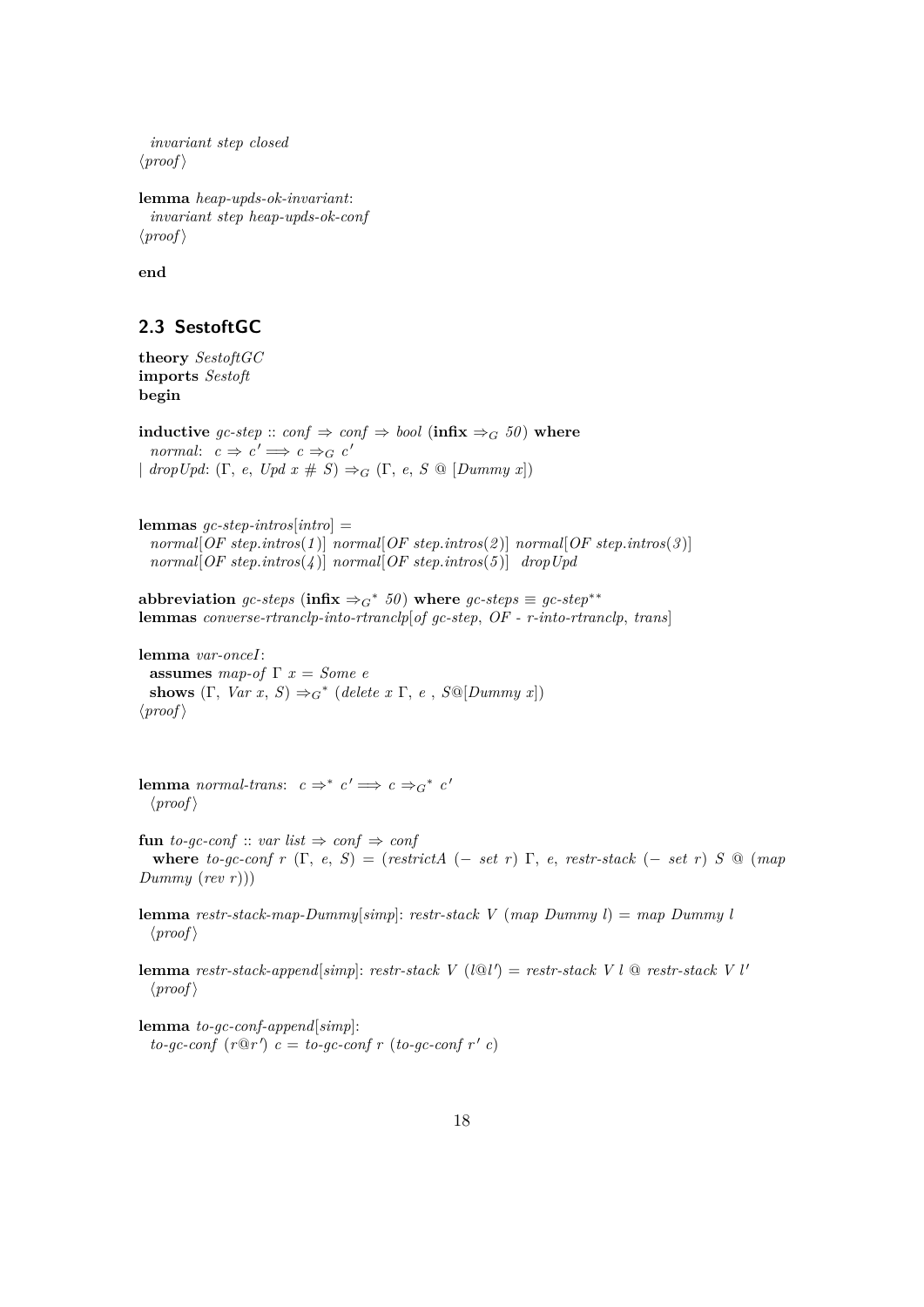$\langle proof \rangle$ **lemma** *to-gc-conf-eqE*[*elim*!]: **assumes** *to-gc-conf*  $r$   $c = (\Gamma, e, S)$ **obtains**  $\Gamma' S'$  where  $c = (\Gamma', e, S')$  and  $\Gamma = \text{restrictA } (-\text{ set } r)$   $\Gamma'$  and  $S = \text{restrictA } (-\text{ set } s)$ *set r*) *S* <sup>0</sup> @ *map Dummy* (*rev r*)  $\langle proof \rangle$ **fun** *safe-hd* ::  $'a$  *list*  $\Rightarrow 'a$  *option* **where** *safe-hd*  $(x\#$ - $) = Some x$ |  $safe-hd$  | = *None* **lemma** *safe-hd-None*[*simp*]: *safe-hd xs* = *None*  $\longleftrightarrow$  *xs* = []  $\langle proof \rangle$ **abbreviation**  $r\text{-}ok :: var list \Rightarrow conf \Rightarrow bool$ **where** *r-ok r*  $c ≡ set$  *r* ⊆ *domA* (*fst c*) ∪ *upds* (*snd* (*snd c*)) **lemma** *subset-bound-invariant*: *invariant step* (*r-ok r*)  $\langle proof \rangle$ **lemma** *safe-hd-restr-stack*[*simp*]: *Some a* = *safe-hd* (*restr-stack V* (*a* # *S*))  $\leftrightarrow$  *restr-stack V* (*a* # *S*) = *a* # *restr-stack V S*  $\langle proof \rangle$ **lemma** *sestoftUnGCStack*: **assumes** *heap-upds-ok* (Γ, *S*) **obtains** Γ' *S'* where  $(\Gamma, e, S) \Rightarrow^* (\Gamma', e, S')$  $to-gc\text{-}conf\ r\ (\Gamma,\ e,\ S) = to\text{-}gc\text{-}conf\ r\ (\Gamma',\ e,\ S')$  $\neg$  *isVal e*  $\vee$  *safe-hd*  $S' = safe-hd$  (*restr-stack* (– *set r*)  $S'$ )  $\langle proof \rangle$ **lemma** *perm-exI-trivial*: *P*  $x x \implies ∃ π$ *. P* (π · *x*) *x*  $\langle proof \rangle$ **lemma** *upds-list-restr-stack*[*simp*]: *upds-list* (*restr-stack*  $V S$ ) = *filter* ( $\lambda$  *x*. *x*∈*V*) (*upds-list S*)  $\langle proof \rangle$ **lemma** *heap-upd-ok-to-gc-conf* :  $heap\text{-}upds\text{-}ok \ (\Gamma, S) \Longrightarrow \text{to--}gc\text{-}conf \ r \ (\Gamma, e, S) = (\Gamma'', e'', S'') \Longrightarrow \text{heap--}upds\text{-}ok \ (\Gamma'', S'')$  $\langle proof \rangle$ **lemma** *delete-restrictA-conv*:

*delete x* Γ = *restrictA* (-{*x*}) Γ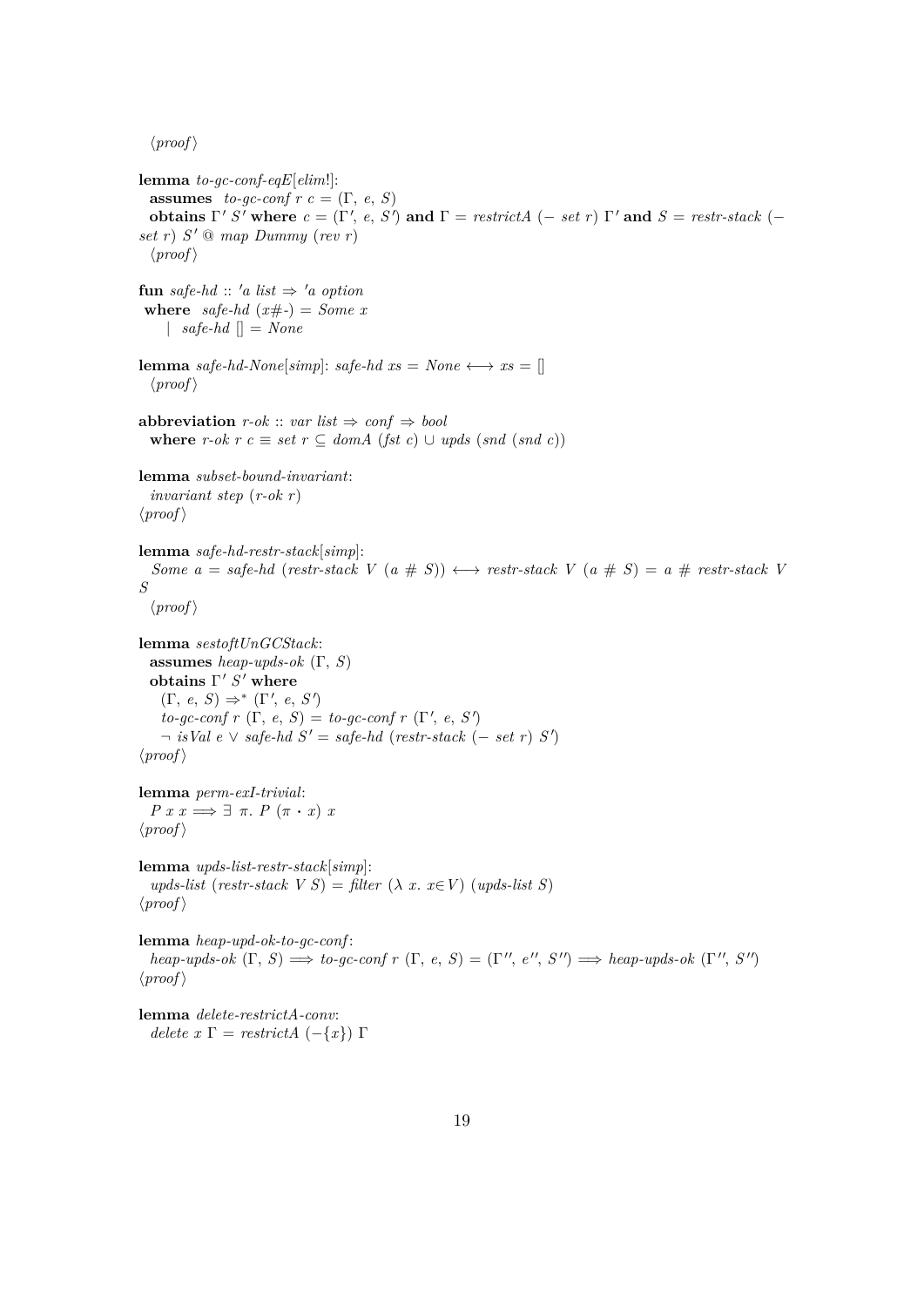$\langle proof \rangle$ 

```
lemma sestoftUnGCstep:
 assumes to-gc-conf r c \Rightarrow_G dassumes heap-upds-ok-conf c
 assumes closed c
 and r-ok r c
  shows \exists r' c'. c \Rightarrow^* c' \land d = to-gc-conf r' c' \land r-ok r' c'\langle proof \rangle
```
**lemma** *sestoftUnGC*: **assumes** (*to-gc-conf*  $r c$ )  $\Rightarrow_G^* d$  **and** *heap-upds-ok-conf*  $c$  **and** *closed*  $c$  **and**  $r$ -*ok*  $r c$ shows  $\exists$   $r'$   $c'.$   $c \Rightarrow^* c' \land d = to\text{-}gc\text{-}conf r'$   $c' \land r\text{-}ok r'$   $c'$  $\langle proof \rangle$ 

```
lemma dummies-unchanged-invariant:
  invariant step (\lambda \ (\Gamma, e, S). dummies S = V (is invariant - ?I)
\langle proof \rangle
```

```
lemma sestoftUnGC':
  assumes ([], e, []) \Rightarrow_G^* (\Gamma, e', map Dummy r)
 assumes isVal e'
 assumes fv e = (\{\}::var set)shows \exists \Gamma''. ([], e, []) \Rightarrow^* (\Gamma'', e', []) \land \Gamma = restrictA (- set r) \Gamma'' \land set r \subseteq domA \Gamma''\langle proof \rangle
```
**end**

### <span id="page-19-0"></span>**2.4 BalancedTraces**

**theory** *BalancedTraces* **imports** *Main* **begin**

**locale** *traces* = fixes  $step :: 'c => 'c => bool$  (infix  $\Rightarrow 50$ ) **begin**

**abbreviation** *steps* (**infix**  $\Rightarrow^*$  50) **where** *steps*  $\equiv$  *step*<sup>\*\*</sup>

**inductive** *trace* ::  $'c \Rightarrow 'c$  *list*  $\Rightarrow 'c \Rightarrow bool$  where *trace-nil*[*iff* ]: *trace final* [] *final*  $\downarrow$  *trace-cons*[*intro*]: *trace conf*  $T$  *final*  $\implies$  *conf*  $\Rightarrow$  *conf*  $\implies$  *trace conf* (*conf'*#*T*) *final* 

 $\textbf{inductive-cases}$  *trace-consE*: *trace conf*  $(\textit{conf'} \# T)$  *final* 

**lemma** *trace-induct-final*[*consumes 1* , *case-names trace-nil trace-cons*]: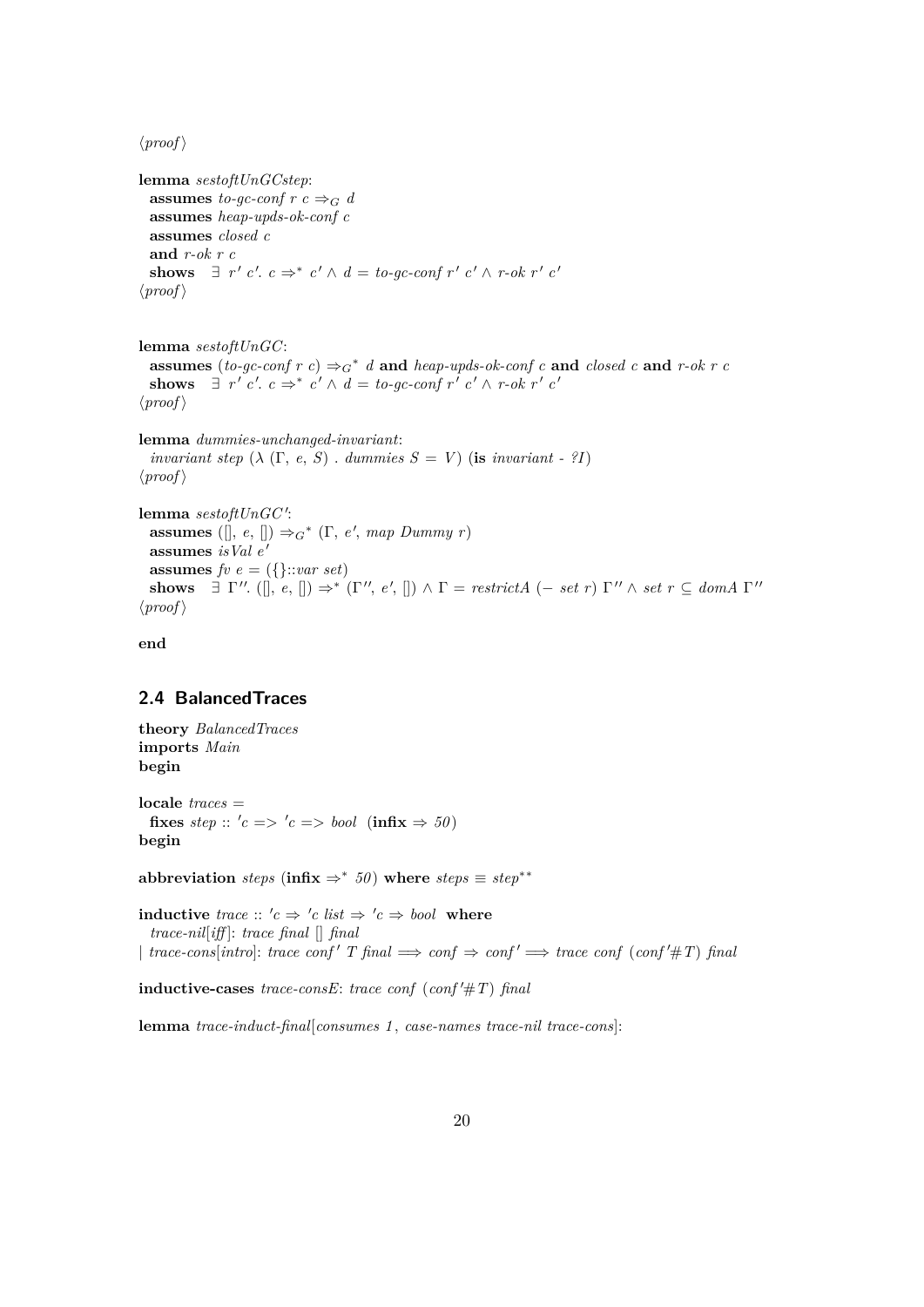*trace x1 x2 final*  $\Rightarrow$  *P final*  $\Box$  *final*  $\Rightarrow$   $(\triangle conf' T \text{ conf. trace } conf' T \text{ final } \Rightarrow P \text{ conf.} T$  $final \implies conf \Rightarrow conf' \implies P conf (conf' \# T) final \implies P x1 x2 final$  $\langle proof \rangle$ **lemma** *build-trace*:  $c \Rightarrow^* c' \Longrightarrow \exists$  *T. trace c T c'*  $\langle proof \rangle$ **lemma** *destruct-trace: trace c*  $T c' \implies c \implies c'$  $\langle proof \rangle$ **lemma** *traceWhile*: **assumes** *trace*  $c_1$  *T*  $c_4$ **assumes**  $P c_1$ **assumes**  $\neg P$  *c*<sub>4</sub> **obtains**  $T_1$   $c_2$   $c_3$   $T_2$ where  $T = T_1 \tildot{e}_3 \# T_2$  and  $trace c_1 T_1 c_2$  and  $\forall x \in set T_1$ . *P x* and *P c*<sub>2</sub> and  $c_2 \Rightarrow$  $c_3$  **and**  $\neg P$   $c_3$  **and**  $trace$   $c_3$   $T_2$   $c_4$  $\langle proof \rangle$ **lemma** *traces-list-all*: *trace c T c'*  $\Rightarrow$  *P c'*  $\Rightarrow$  ( $\wedge$  *c c'. c*  $\Rightarrow$  *c'*  $\Rightarrow$  *P c'*  $\Rightarrow$  *P c*)  $\Rightarrow$  ( $\forall$  *x*∈*set T. P x*)  $\wedge$  *P c*  $\langle proof \rangle$ **lemma** *trace-nil*[*simp*]: *trace c* []  $c' \leftrightarrow c = c'$  $\langle proof \rangle$ **end definition** *extends* :: 'a list  $\Rightarrow$  'a list  $\Rightarrow$  bool (infix  $\leq 50$ ) where  $S \leq S' = (\exists S''. S' = S'' \otimes S)$ **lemma** *extends-refl*[*simp*]:  $S \leq S \$   $\langle proof \rangle$ **lemma** *extends-cons*[*simp*]:  $S \le x \neq S$   $\langle proof \rangle$ **lemma** *extends-append*[*simp*]:  $S \leq L \text{ } \textcircled{S}$  \\  $\langle \text{proof} \rangle$ **lemma** *extends-not-cons*[ $simp$ ]:  $\neg$   $(x \# S) \leq S$   $\langle proof \rangle$ **lemma** extends-trans $\{trans\}$ :  $S \leq S' \implies S' \leq S'' \implies S \leq S'' \$ **locale** *balance-trace* = *traces* + fixes  $stack :: 'a \Rightarrow 's$  list **assumes** *one-step-only:*  $c \Rightarrow c' \Longrightarrow (stack c) = (stack c') \lor (\exists x. stack c' = x # stack c) \lor$  $(\exists x. stack c = x # stack c')$ **begin inductive** *bal* ::  $'a \Rightarrow 'a$  *list*  $\Rightarrow 'a \Rightarrow bool$  **where**  $ball[intro]: trace \ c \ T \ c' \Longrightarrow \forall c' \in set \ T. stack \ c \leq stack \ c' \Longrightarrow stack \ c' = stack \ c \Longrightarrow bal \ c \ T.$  $c'$ **inductive-cases** *balE*: *bal c T c'*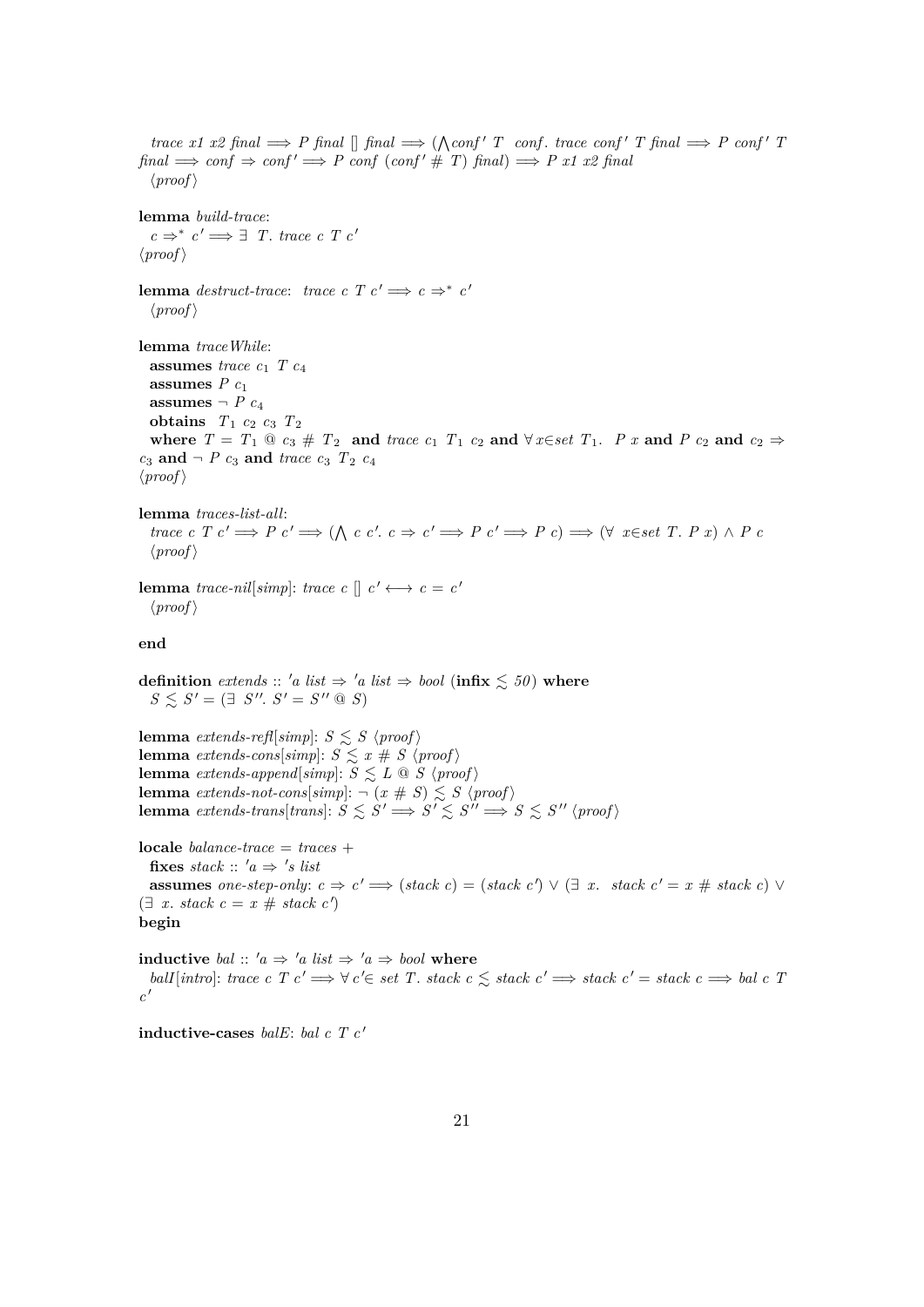**lemma** *bal-nil*[*simp*]: *bal*  $c \parallel c' \longleftrightarrow c = c'$  $\langle proof \rangle$ **lemma** *bal-stackD*: *bal c*  $T c' \implies$  *stack c'* = *stack c'* (*proof*) **lemma** *stack-passes-lower-bound*: **assumes**  $c_3 \Rightarrow c_4$ **assumes** *stack*  $c_2 \leq$  *stack*  $c_3$ **assumes**  $\neg$  *stack c*<sub>2</sub>  $\leq$  *stack c*<sub>4</sub> **shows** *stack*  $c_3 =$  *stack*  $c_2$  **and** *stack*  $c_4 =$  *tl* (*stack*  $c_2$ )  $\langle proof \rangle$ 

**lemma** *bal-consE*: **assumes** *bal*  $c_1$  ( $c_2 \# T$ )  $c_5$ **and**  $c_2$ : *stack*  $c_2 = s$  # *stack*  $c_1$ **obtains** *T*<sup>1</sup> *c*<sup>3</sup> *c*<sup>4</sup> *T*<sup>2</sup> where  $T = T_1 \t{0}$   $c_4 \# T_2$  and  $bal \t{c}_2$   $T_1 \t{c}_3$  and  $c_3 \Rightarrow c_4 \t{b}al \t{c}_4$   $T_2 \t{c}_5$  $\langle proof \rangle$ 

**end**

**end**

#### <span id="page-21-0"></span>**2.5 SestoftCorrect**

**theory** *SestoftCorrect* **imports** *BalancedTraces Launchbury*.*Launchbury Sestoft* **begin**

**lemma** *lemma-2* : **assumes**  $\Gamma : e \Downarrow_L \Delta : z$ <br> **and**  $\text{f}v (\Gamma, e, S) \subseteq s\epsilon$  $fv$   $(\Gamma, e, S) \subseteq set L \cup dom A \Gamma$ shows  $(\Gamma, e, S) \Rightarrow^* (\Delta, z, S)$  $\langle proof \rangle$ 

**type-synonym** *trace* = *conf list*

**fun** *stack* :: *conf*  $\Rightarrow$  *stack* **where** *stack*  $(\Gamma, e, S) = S$ 

**interpretation** *traces step* $\langle proof \rangle$ 

**abbreviation** *trace-syn* ( $-\Rightarrow^*$ - [50,50,50] 50) where *trace-syn*  $\equiv$  *trace* 

**lemma** *conf-trace-induct-final*[*consumes 1* , *case-names trace-nil trace-cons*]: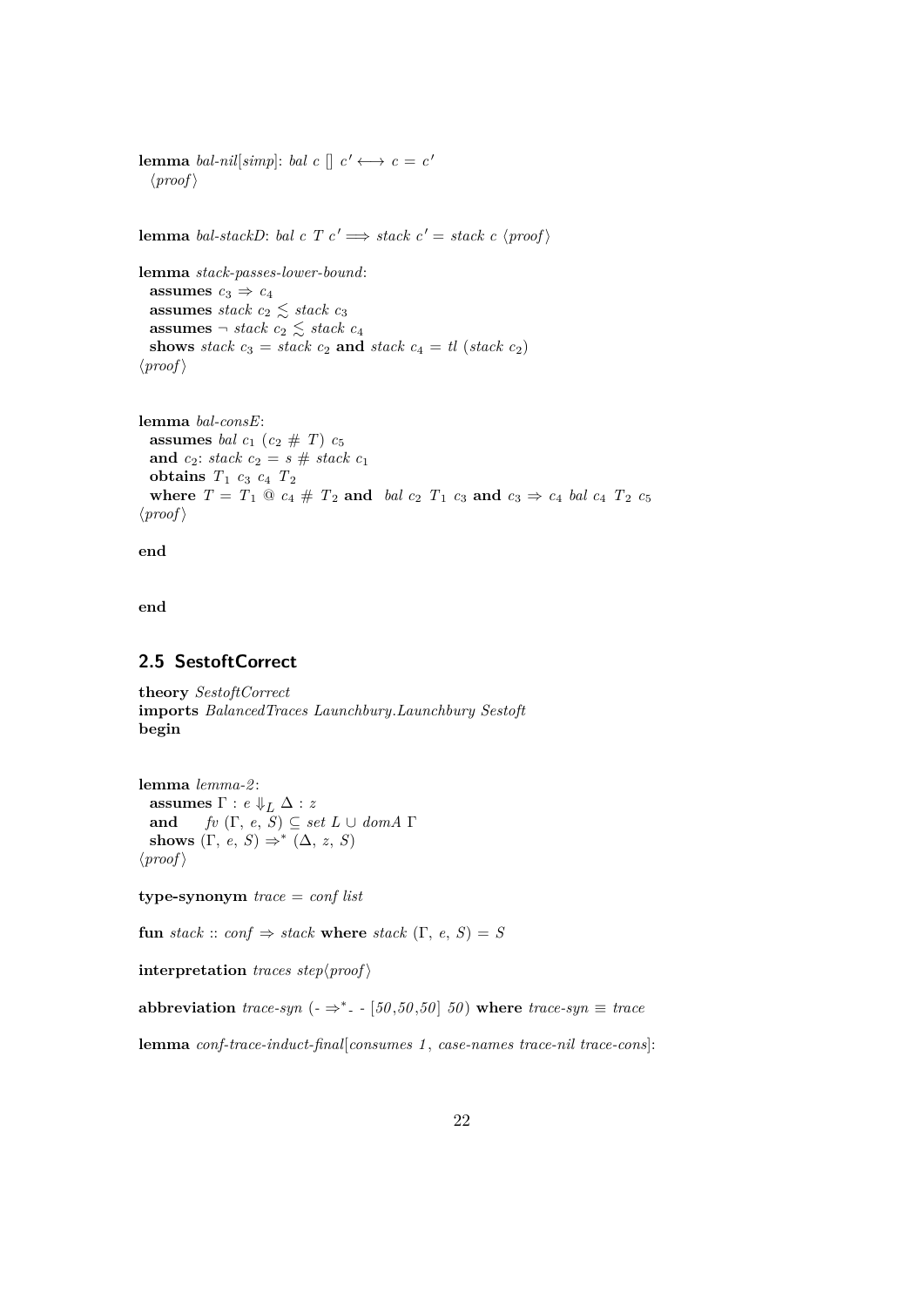(Γ, *e*, *S*) ⇒<sup>∗</sup> *T final* =⇒ ( V Γ *e S*. *final* = (Γ, *e*, *S*) =⇒ *P* Γ *e S* [] (Γ, *e*, *S*)) =⇒ ( V Γ *e S T*  $\Gamma' e' S'. (\Gamma', e', S') \Rightarrow^*_{T} \text{final} \Longrightarrow P \Gamma' e' S' T \text{final} \Longrightarrow (\Gamma, e, S) \Rightarrow (\Gamma', e', S') \Longrightarrow P \Gamma e S$  $((\Gamma', e', S') \# T)$  *final* $) \implies P \Gamma e S T$  *final*  $\langle proof \rangle$ **interpretation** *balance-trace step stack*  $\langle proof \rangle$ **abbreviation** *bal-syn* ( $\cdot \Rightarrow^{b*}$  *-* [50,50,50] 50) where *bal-syn*  $\equiv$  *bal* **lemma** *isVal-stops*: **assumes** *isVal e* **assumes**  $(\Gamma, e, S) \Rightarrow^{b*} T(\Delta, z, S)$ **shows** *T*=[]  $\langle proof \rangle$ **lemma** *Ball-subst*[*simp*]:  $(\forall p \in set \ (\Gamma[y::h=x]).\ f\ p) \longleftrightarrow (\forall p \in set \ \Gamma.\ case\ p\ of\ (z,e) \Rightarrow f\ (z,\ e[y::=x]))$  $\langle proof \rangle$ **lemma** *lemma-3* : **assumes**  $(\Gamma, e, S) \Rightarrow^{b*} T (\Delta, z, S)$ **assumes** *isVal z* **shows**  $\Gamma$  : *e*  $\Downarrow_{\text{upds-list}}$   $S \Delta$  : *z*  $\langle proof \rangle$ **lemma** *dummy-stack-extended*:  $s$ *et*  $S \subseteq$  *Dummy '*  $UNIV \implies x \notin Dumpy$  '  $UNIV \implies (S \leq x \# S') \longleftrightarrow S \leq S'$  $\langle proof \rangle$ 

**lemma**[ $simp$ ]: *Arg x*  $\notin$  *range Dummy Upd x*  $\notin$  *range Dummy Alts e*<sub>1</sub> *e*<sub>2</sub>  $\notin$  *range Dummy*  $\langle proof \rangle$ 

**lemma** *dummy-stack-balanced*: **assumes** *set*  $S \subseteq$  *Dummy ' UNIV* **assumes**  $(\Gamma, e, S) \Rightarrow^* (\Delta, z, S)$ **obtains** *T* **where**  $(\Gamma, e, S) \Rightarrow^b* T (\Delta, z, S)$  $\langle proof \rangle$ 

**end**

## <span id="page-22-1"></span>**3 Arity**

#### <span id="page-22-0"></span>**3.1 Arity**

```
theory Arity
imports Launchbury.HOLCF−Join−Classes
```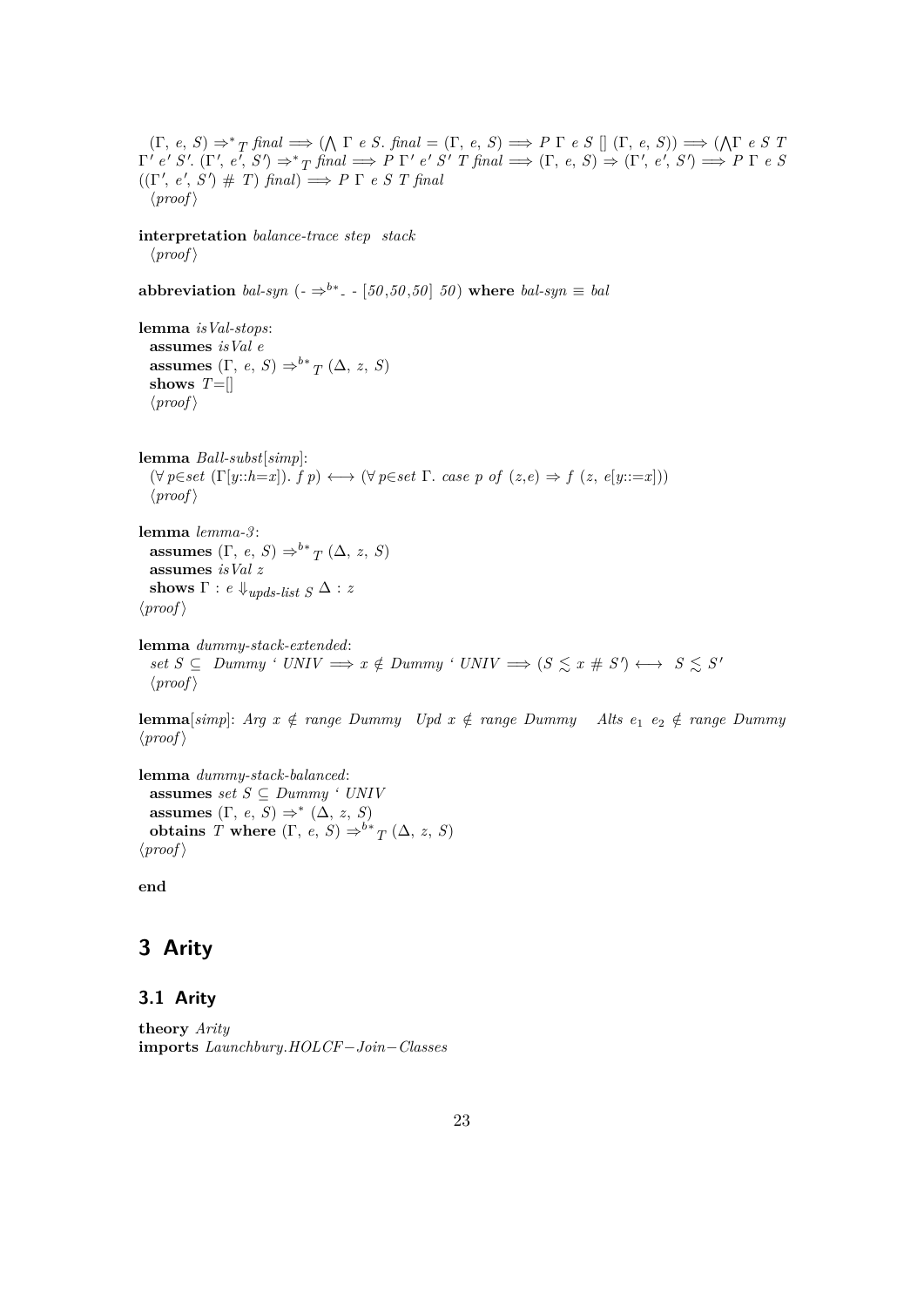**begin**

**typedef** *Arity* = *UNIV* :: *nat set* **morphisms** *Rep-Arity* to-Arity  $\langle proof \rangle$ 

**setup-lifting** *type-definition-Arity*

**instantiation** *Arity* :: *po* **begin lift-definition** *below-Arity* :: *Arity*  $\Rightarrow$  *Arity*  $\Rightarrow$  *bool* **is**  $\lambda x y$  .  $y \leq x$  {proof }

**instance**  $\langle proof \rangle$ **end**

**instance** *Arity* :: *chfin*  $\langle proof \rangle$ 

**instance**  $Arity :: cpo \ (proof)$ 

**lift-definition** *inc-Arity* :: *Arity*  $\Rightarrow$  *Arity* **is**  $Suc/proof$ **lift-definition** *pred-Arity* :: *Arity*  $\Rightarrow$  *Arity* **is**  $(\lambda x \cdot x - 1)(\text{proof})$ 

**lemma** *inc-Arity-cont*[*simp*]: *cont inc-Arity*  $\langle proof \rangle$ 

**lemma** *pred-Arity-cont*[*simp*]: *cont pred-Arity*  $\langle proof \rangle$ 

**definition**  $inc ::$   $Arity \rightarrow$   $Arity$  **where**  $inc = (\Lambda x \cdot inc-Arity \cdot x)$ 

**definition**  $\text{pred} :: \text{Arity} \rightarrow \text{Arity}$  where  $pred = (\Lambda x. pred-Arity x)$ 

**lemma** *inc-inj*[*simp*]: *inc*·*n* = *inc*·*n*'  $\longleftrightarrow$  *n* = *n*'  $\langle proof \rangle$ 

**lemma**  $pred\text{-}inc[simp]: pred\text{-}(inc\text{-}n) = n$  $\langle proof \rangle$ 

**lemma** *inc-below-inc*[*simp*]: *inc*·*a*  $\subseteq$  *inc*·*b*  $\longleftrightarrow$  *a*  $\subseteq$  *b*  $\langle proof \rangle$ 

```
lemma inc-below-below-pred[elim]:
  inc \cdot a \sqsubset b \Longrightarrow a \sqsubset pred \cdot b\langle proof \rangle
```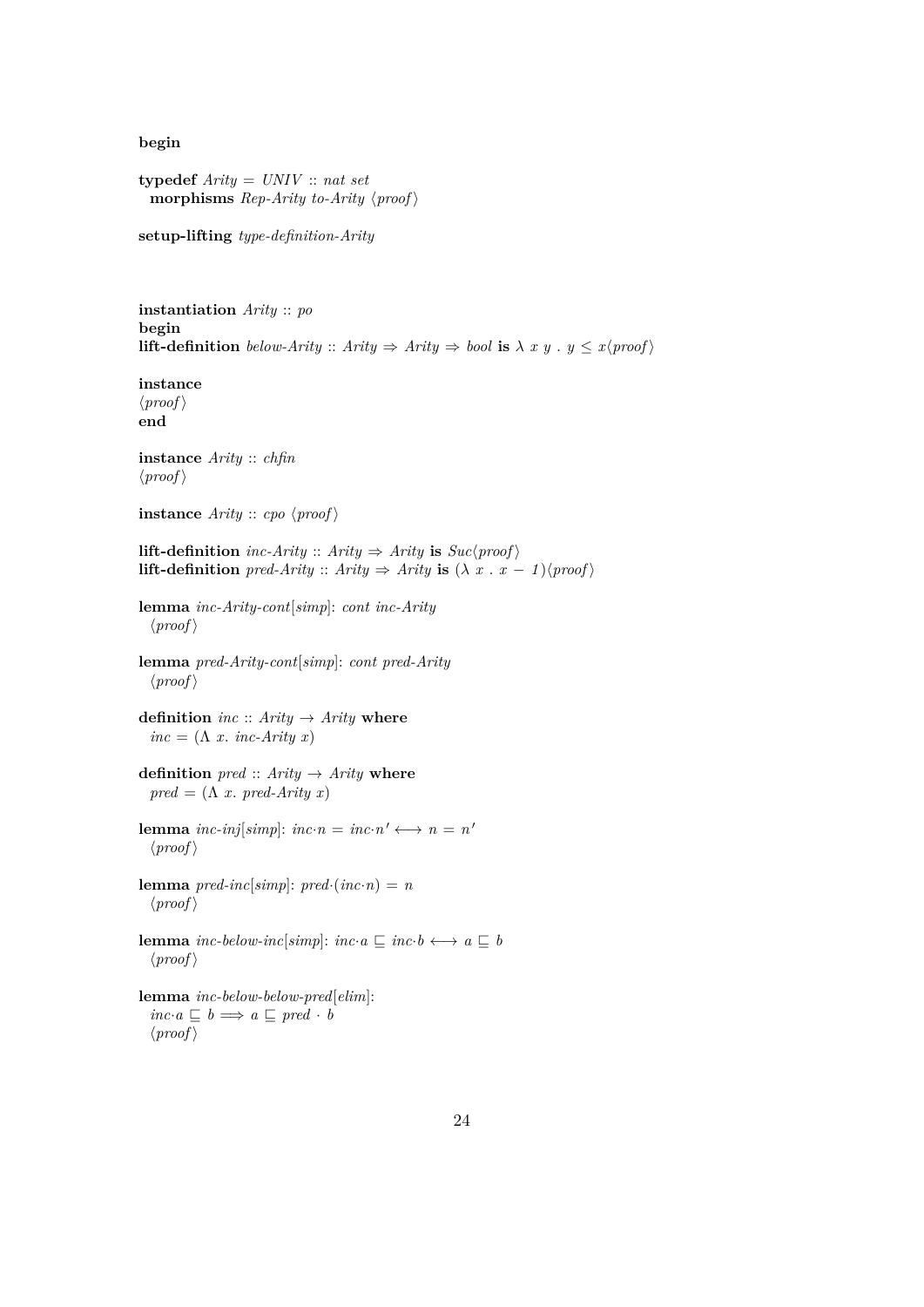**lemma**  $Rep-Arity-inclsim[]$ :  $Rep-Arity$   $(inc \cdot a') = Succ (Rep-Arity a')$  $\langle proof \rangle$ **instantiation** *Arity* :: *zero* **begin lift-definition** *zero-Arity* :: *Arity* **is**  $0$   $\langle proof \rangle$  $\mathbf{instance}\langle \mathit{proof} \rangle$ **end instantiation** *Arity* :: *one* **begin lift-definition** *one-Arity* :: *Arity* **is**  $1$   $\langle proof \rangle$ **instance**  $\langle \textit{proof} \rangle$ **end lemma** *one-is-inc-zero*:  $1 = inc \cdot 0$  $\langle proof \rangle$ **lemma** *inc-not-0*[ $simp$ ]:  $inc \cdot n = 0 \leftrightarrow False$  $\langle proof \rangle$ **lemma**  $pred$ - $0$ [simp]:  $pred$ - $0 = 0$  $\langle proof \rangle$ **lemma** *Arity-ind*:  $P \theta \implies (\bigwedge n. P \theta \implies P (\textit{inc} \cdot n)) \implies P \theta$  $\langle proof \rangle$ **lemma** *Arity-total*: **fixes** *x y* :: *Arity* **shows**  $x \subseteq y \lor y \subseteq x$  $\langle proof \rangle$ **instance** *Arity* :: *Finite-Join-cpo*  $\langle proof \rangle$ **lemma**  $Arity\text{-}zero\text{-}top[simp]: (x::Arity) \sqsubseteq \theta$  $\langle proof \rangle$ **lemma**  $Arity\text{-}above\text{-}top[simp]: 0 \subseteq (a::arity) \longleftrightarrow a = 0$  $\langle proof \rangle$ **lemma**  $Arity\text{-}zero\text{-}join[simp]: (x:: Arity) \sqcup \theta = \theta$  $\langle proof \rangle$ **lemma**  $Arity\text{-}zero\text{-}join2 \mid simp: 0 \sqcup (x :: Arity) = 0$  $\langle proof \rangle$ **lemma** *Arity-up-zero-join*[ $simp$ ]:  $(x::$  *Arity*<sub>⊥</sub>)  $\sqcup$   $up \cdot 0 = up \cdot 0$  $\langle proof \rangle$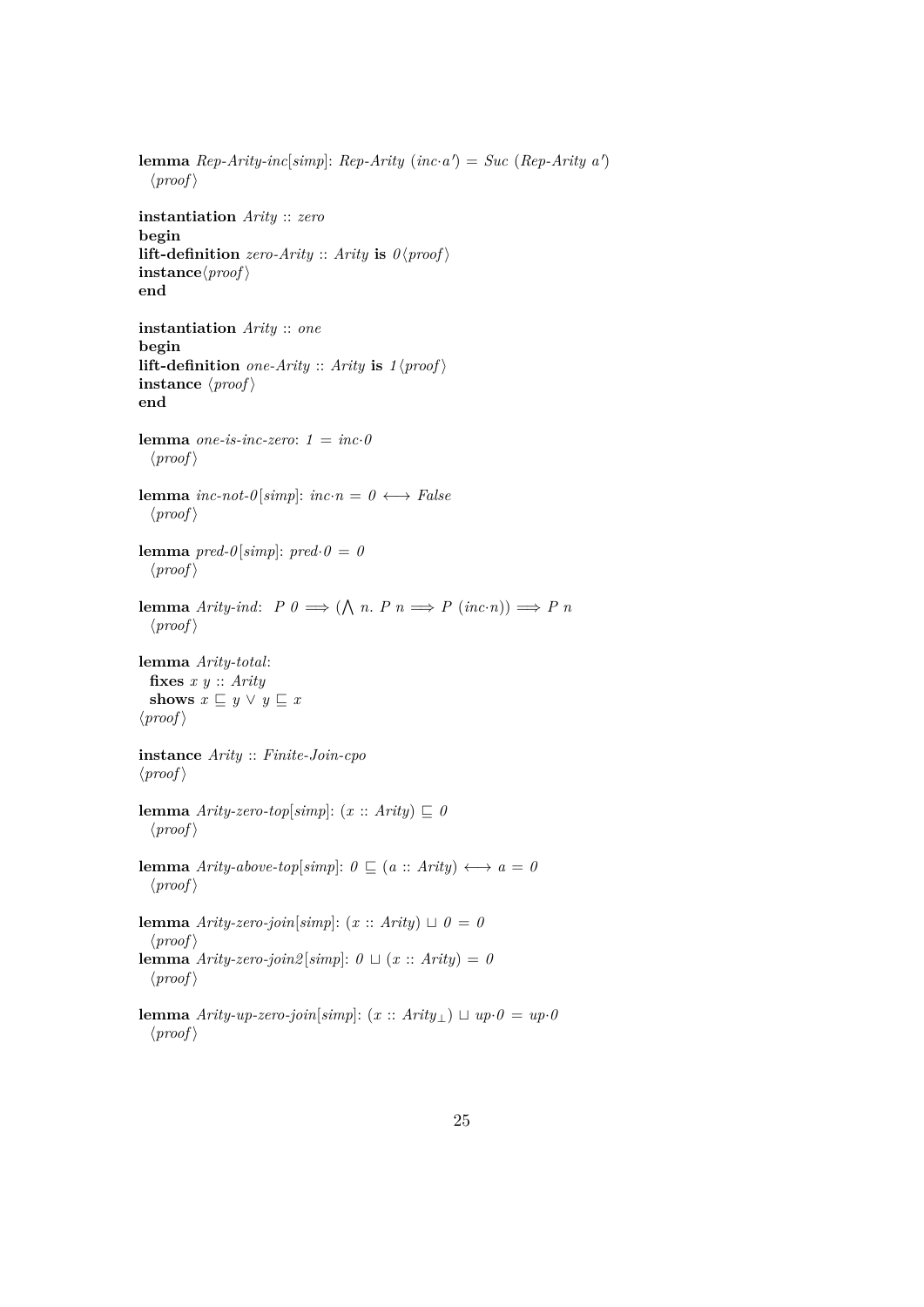**lemma**  $Arity-up-zero-join2[simp]: up \cdot 0 \sqcup (x::Arity<sub>⊥</sub>) = up \cdot 0$  $\langle proof \rangle$ **lemma**  $up\text{-}zero\text{-}top[simp]: x \sqsubseteq up\text{-}(0::Arity)$  $\langle proof \rangle$ **lemma** *Arity-above-up-top*[ $simp$ ]:  $up \theta \subseteq (a :: Arity_+) \longleftrightarrow a = up \theta$  $\langle proof \rangle$ 

**lemma** *Arity-exhaust:*  $(y = 0 \implies P) \implies (\bigwedge x. y = inc \cdot x \implies P) \implies P$  $\langle proof \rangle$ 

**end**

## <span id="page-25-0"></span>**3.2 AEnv**

**theory** *AEnv* **imports** *Arity Launchbury*.*Vars Launchbury*.*Env* **begin**

**type-synonym**  $AEnv = var \Rightarrow Arity \perp$ 

**end**

### <span id="page-25-1"></span>**3.3 Arity-Nominal**

**theory** *Arity*−*Nominal* **imports** *Arity Launchbury*.*Nominal*−*HOLCF* **begin**

**lemma** *join-eqvt*[*eqvt*]:  $\pi \cdot (x \sqcup (y :: 'a :: {Finite-Join-cpo, cont-pt})) = (\pi \cdot x) \sqcup (\pi \cdot y)$  $\langle proof \rangle$ 

**instantiation** *Arity* :: *pure* **begin definition**  $p \cdot (a::Arity) = a$ **instance**  $\langle proof \rangle$ **end**

**instance**  $Arity :: cont\n-pt$   $\langle proof \rangle$ **instance**  $Arity$  :: *pure-cont-pt*  $\langle proof \rangle$ 

**end**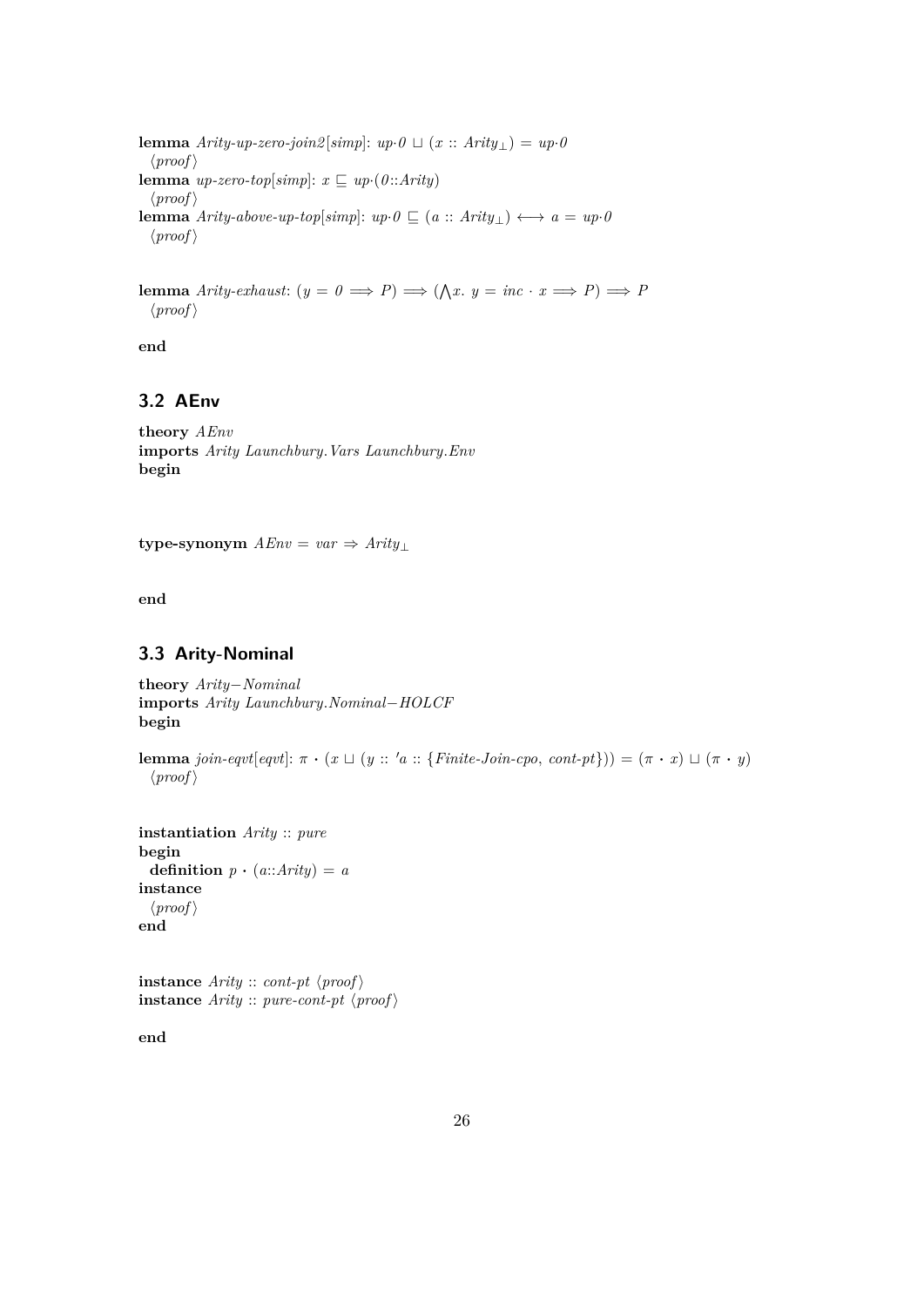#### <span id="page-26-0"></span>**3.4 ArityStack**

**theory** *ArityStack* **imports** *Arity SestoftConf* **begin**

**fun**  $\text{Astack} :: \text{stack} \Rightarrow \text{Arity}$ **where**  $\text{Astack} \parallel = 0$ | *Astack*  $(A \nmid g \ x \# S) = \nmid g \cdot (A \cdot \nmid g \cdot S)$ | *Astack* (*Alts e1 e2*  $\# S$ ) = 0 | *Astack*  $(Upd \ x \# \ S) = 0$ |  $Astack (Dummy x \# S) = 0$ 

**lemma** *Astack-restr-stack-below*: *Astack* (*restr-stack*  $V S$ )  $\subseteq$  *Astack* S  $\langle proof \rangle$ 

**lemma** *Astack-map-Dummy*[*simp*]:  $Astack (map Dummyl) = 0$  $\langle proof \rangle$ 

**lemma** *Astack-append-map-Dummy*[*simp*]:  $Astack S' = 0 \implies Astack (S \otimes S') = Astack S$  $\langle proof \rangle$ 

**end**

## <span id="page-26-1"></span>**4 Eta-Expansion**

#### <span id="page-26-2"></span>**4.1 EtaExpansion**

**theory** *EtaExpansion* **imports** *Launchbury*.*Terms Launchbury*.*Substitution* **begin**

**definition** *fresh-var*  $:: exp \Rightarrow var$  **where** *fresh-var*  $e = (SOME \, v. \, v \notin f \, v \, e)$ 

**lemma** *fresh-var-not-free*: *fresh-var e*  $\notin$  *fv e*  $\langle proof \rangle$ 

**lemma** *fresh-var-fresh*[*simp*]: *atom* (*fresh-var e*)  $\sharp$  *e*  $\langle proof \rangle$ 

**lemma** *fresh-var-subst*[*simp*]: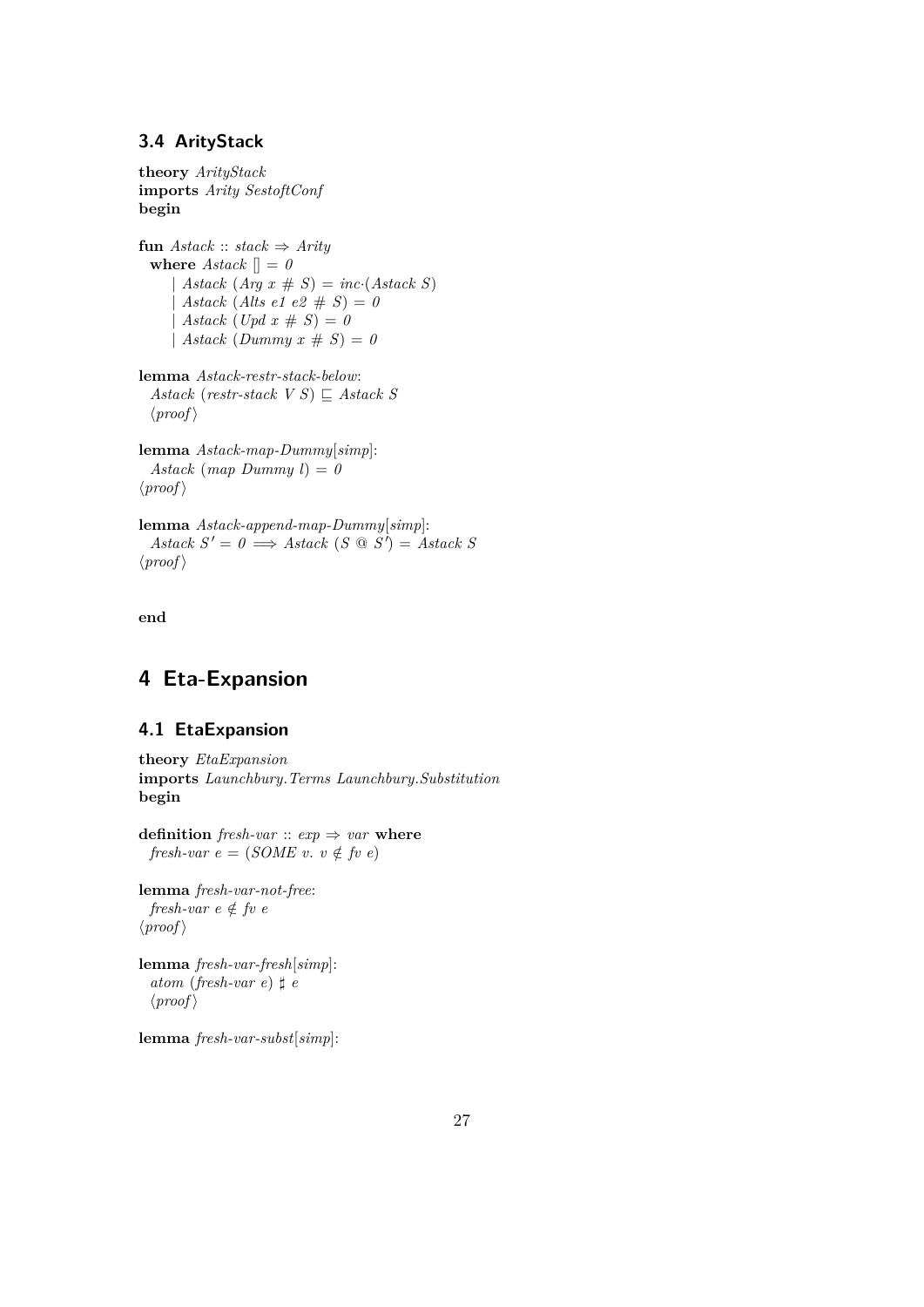$e[{\text{}fresh-var}$   $e::=x] = e$  $\langle proof \rangle$ **fun** *eta-expand* ::  $nat \Rightarrow exp \Rightarrow exp$  **where**  $eta\text{-}expand\theta e = e$ | *eta-expand* (*Suc n*) *e* = (*Lam* [*fresh-var e*]. *eta-expand n* (*App e* (*fresh-var e*))) **lemma** *eta-expand-eqvt*[*eqvt*]:  $\pi \cdot (eta\text{-}expand\ n e) = eta\text{-}expand\ (\pi \cdot n) (\pi \cdot e)$  $\langle proof \rangle$ **lemma** *fresh-eta-expand*[*simp*]: *a*  $\sharp$  *eta-expand n*  $e \leftrightarrow a \sharp e$  $\langle proof \rangle$ **lemma** *subst-eta-expand*: (*eta-expand n e*)[ $x ::= y$ ] = *eta-expand n* (*e*[ $x ::= y$ ])  $\langle proof \rangle$ **lemma** *isLam-eta-expand*: *isLam e*  $\implies$  *isLam* (*eta-expand n e*) **and**  $n > 0 \implies$  *isLam* (*eta-expand n e*)

**lemma** *isVal-eta-expand*: *isVal*  $e \implies$  *isVal* (*eta-expand n e*) **and**  $n > 0 \implies$  *isVal* (*eta-expand n e*)

```
\langle proof \rangle
```
 $\langle proof \rangle$ 

**end**

#### <span id="page-27-0"></span>**4.2 EtaExpansionSafe**

```
theory EtaExpansionSafe
imports EtaExpansion Sestoft
begin
theorem eta-expansion-safe:
 assumes set T \subseteq range Argshows (\Gamma, eta\text{-}expand (length T) e, T@S) \Rightarrow^* (\Gamma, e, T@S)\langle proof \ranglefun \arg\text{-}prefix :: stack \Rightarrow nat \textbf{ where}arg\text{-}prefix \parallel = 0arg\text{-}prefix\ (\text{Arg } x \# S) = Succ\ (\text{arg-}prefix\ S)arg\text{-}prefix (Alts e1 e2 # S) = 0arg\text{-}prefix (Upd x # S) = 0| arg\text{-}prefix (Dummy x # S) = 0
```

```
theorem eta-expansion-safe':
  assumes n \leq arg\text{-}prefix\ Sshows (\Gamma, \text{ eta-expand } n \text{ } e, \text{ } S) \Rightarrow^* (\Gamma, \text{ } e, \text{ } S)
```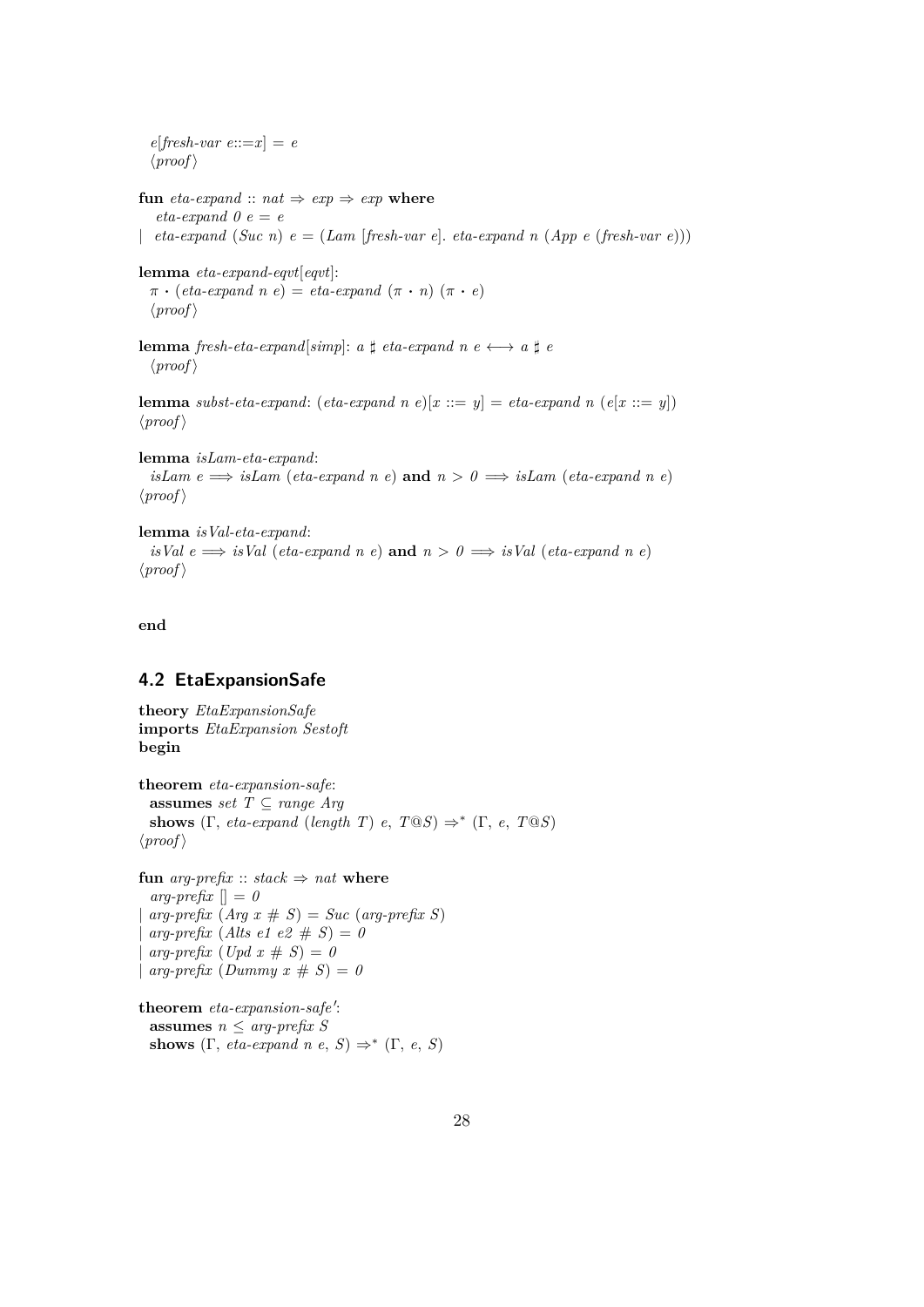$\langle proof \rangle$ 

**end**

#### <span id="page-28-0"></span>**4.3 TransformTools**

```
theory TransformTools
imports Launchbury.Nominal−HOLCF Launchbury.Terms Launchbury.Substitution Launchbury.Env
begin
```
**default-sort** *type*

**fun** *lift-transform* :: ('*a*::*cont-pt*  $\Rightarrow exp \Rightarrow exp$ )  $\Rightarrow$  ('*a*<sub>⊥</sub>  $\Rightarrow exp \Rightarrow exp$ ) **where** *lift-transform*  $t$  *Ibottom*  $e = e$  $lift-transform$  *t* (*Iup a*)  $e = t$  *a e* 

**lemma** *lift-transform-simps*[*simp*]: *lift-transform*  $t \perp e = e$ *lift-transform t*  $(up \cdot a) e = t a e$  $\langle proof \rangle$ 

**lemma** *lift-transform-eqvt*[*eqvt*]:  $\pi$  · *lift-transform t a e = lift-transform* (π · *t*) (π · *a*) (π · *e*)

```
\langle proof \rangle
```

```
lemma lift-transform-fun-cong[fundef-cong]:
```
 $(\bigwedge a \cdot t1 \cdot a \cdot e1 = t2 \cdot a \cdot e1) \Longrightarrow a1 = a2 \Longrightarrow e1 = e2 \Longrightarrow lift\text{-}transform t1 \cdot a1 \cdot e1 = lift\text{-}transform t2$ *t2 a2 e2*  $\langle proof \rangle$ 

**lemma** *subst-lift-transform*: **assumes**  $\bigwedge$  *a*. (*t a e*)[*x* ::= *y*] = *t a* (*e*[*x* ::= *y*]) **shows** (*lift-transform t a e*)[ $x ::= y$ ] = *lift-transform t a* ( $e[x ::= y]$ )  $\langle proof \rangle$ 

#### **definition**

 $map\text{-}transform :: ('a::cont\text{-}pt \Rightarrow exp \Rightarrow exp) \Rightarrow (var \Rightarrow 'a_{\perp}) \Rightarrow heap \Rightarrow heap$ **where** map-transform t ae = map-ran  $(\lambda x e$ . *lift-transform t (ae x) e)* 

**lemma** *map-transform-eqvt*[*eqvt*]:  $\pi \cdot map\text{-}transform\ t\ ae = map\text{-}transform\ (\pi \cdot t)$  ( $\pi \cdot ae$ )  $\langle proof \rangle$ 

**lemma** *domA-map-transform*[*simp*]: *domA* (*map-transform t ae* Γ) = *domA* Γ  $\langle proof \rangle$ 

**lemma** *length-map-transform*[*simp*]: *length* (*map-transform t ae xs*) = *length xs*  $\langle proof \rangle$ 

**lemma** *map-transform-delete*: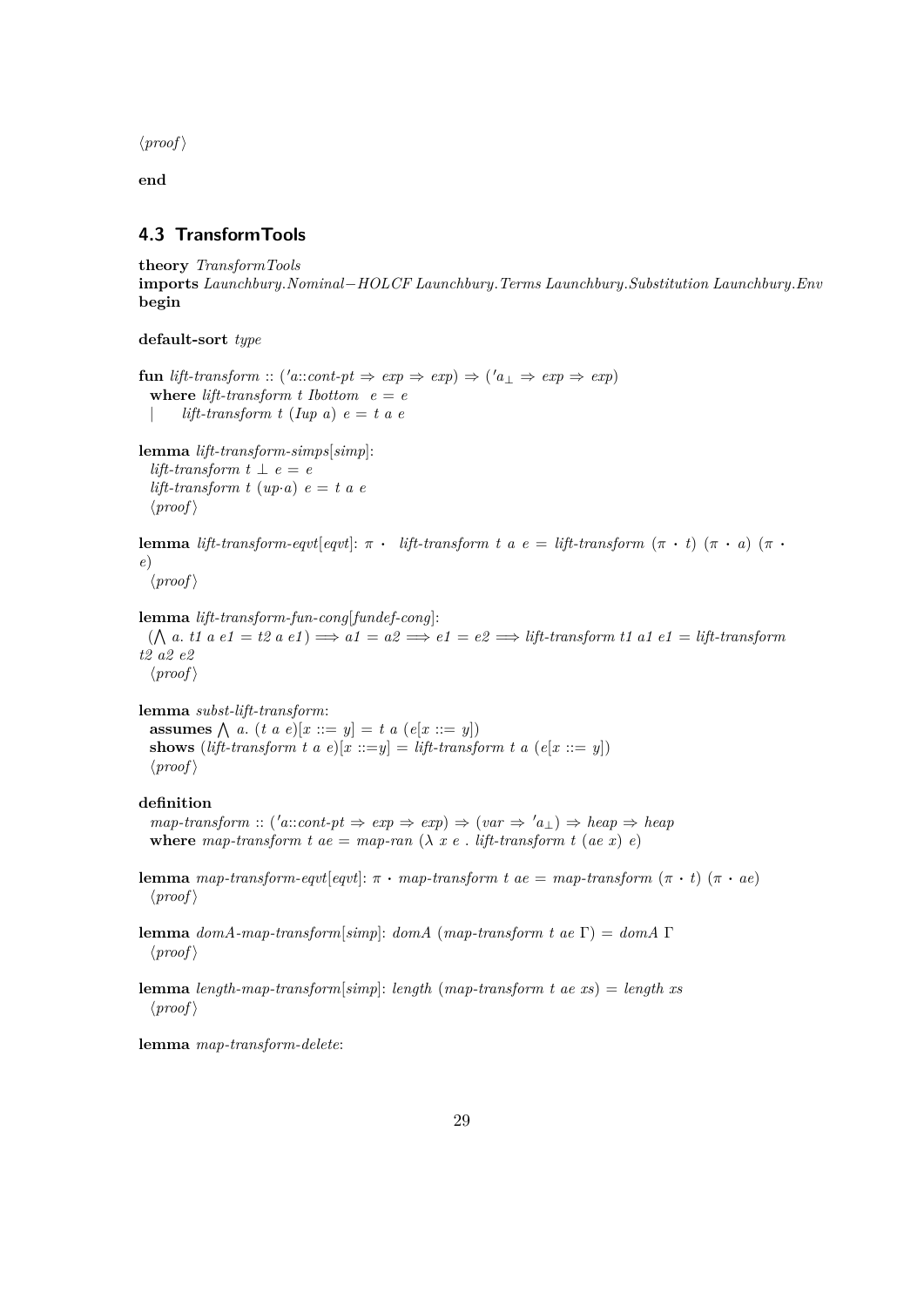*map-transform t ae* (*delete x* Γ) = *delete x* (*map-transform t ae* Γ)  $\langle proof \rangle$ **lemma** *map-transform-restrA*: *map-transform t ae* (*restrictA S* Γ) = *restrictA S* (*map-transform t ae* Γ)  $\langle proof \rangle$ **lemma** *delete-map-transform-env-delete*: *delete x* (*map-transform t* (*env-delete x ae*) Γ) = *delete x* (*map-transform t ae* Γ)  $\langle proof \rangle$ **lemma** *map-transform-Nil*[*simp*]: *map-transform t ae*  $\Vert = \Vert$  $\langle proof \rangle$ **lemma** *map-transform-Cons*: *map-transform t ae*  $((x,e)$   $# \Gamma) = (x, \text{ lift-} transform t \text{ (a.e x) } e)$   $# \Gamma$  (*map-transform t ae*  $\Gamma)$ )  $\langle proof \rangle$ **lemma** *map-transform-append*: *map-transform t ae* (∆@Γ) = *map-transform t ae* ∆ @ *map-transform t ae* Γ  $\langle proof \rangle$ **lemma** *map-transform-fundef-cong*[*fundef-cong*]:  $(\bigwedge x \in a \colon (x, e) \in set \ m1 \implies t1 \ a \ e = t2 \ a \ e) \implies a e1 = ae2 \implies m1 = m2 \implies map\text{-}transform$ *t1 ae1 m1* = *map-transform t2 ae2 m2*  $\langle proof \rangle$ **lemma** *map-transform-cong*:  $(\bigwedge x \colon x \in \text{dom}A \text{ m1} \implies \text{ae } x = \text{ae'} x) \implies \text{m1} = \text{m2} \implies \text{map-transform } t \text{ ae } \text{m1} =$  $map-transform$  *t*  $ae'$   $m2$  $\langle proof \rangle$ **lemma** *map-of-map-transform*: *map-of* (*map-transform t ae* Γ) *x* = *map-option* (*lift-transform t* (*ae x*)) (*map-of* Γ *x*)  $\langle proof \rangle$ **lemma** *supp-map-transform-step*: **assumes**  $\bigwedge$  *x e a.*  $(x, e) \in set \Gamma \implies supp (t \ a \ e) \subseteq supp e$ **shows** *supp* (*map-transform t ae*  $\Gamma$ )  $\subseteq$  *supp*  $\Gamma$  $\langle proof \rangle$ **lemma** *subst-map-transform*: **assumes**  $\bigwedge x' e$  *a*.  $(x', e) : set \Gamma \Longrightarrow (t \ a \ e)[x ::= y] = t \ a \ (e[x ::= y])$ **shows** (*map-transform t ae*  $\Gamma$ )[ $x :: h = y$ ] = *map-transform t ae* ( $\Gamma$ [ $x :: h = y$ ])  $\langle proof \rangle$ **locale** *supp-bounded-transform* =

**fixes** *trans* ::  $'a$ ::*cont-pt*  $\Rightarrow$  *exp*  $\Rightarrow$  *exp*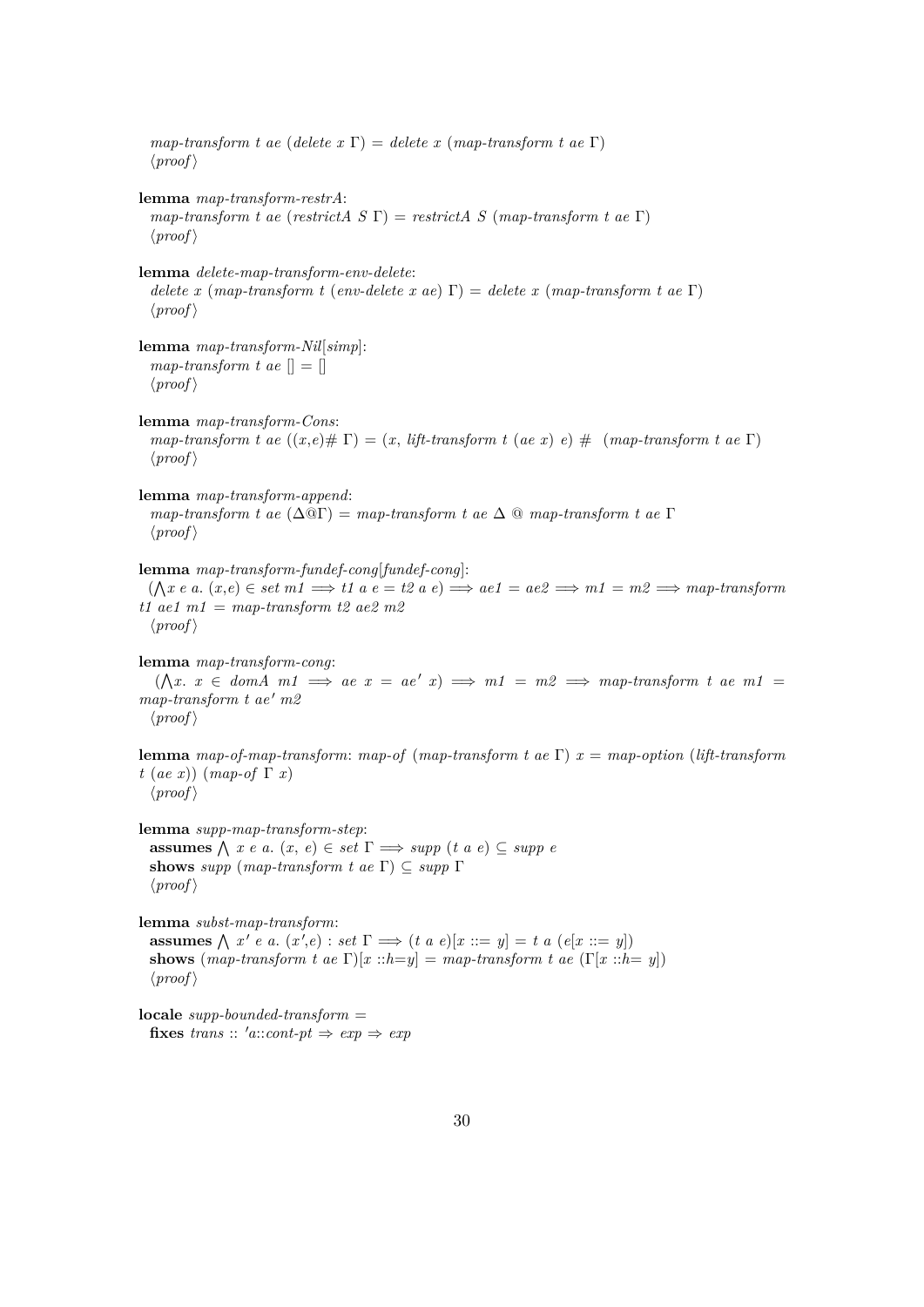**assumes** *supp-trans*: *supp* (*trans a e*)  $\subseteq$  *supp e* **begin lemma** *supp-lift-transform: supp* (*lift-transform trans a e*)  $\subseteq$  *supp e*  $\langle proof \rangle$ 

**lemma** *supp-map-transform*: *supp* (*map-transform trans ae* Γ) ⊆ *supp* Γ  $\langle proof \rangle$ 

**lemma** *fresh-transform*[*intro*]:  $a \sharp e \implies a \sharp trans\ n$  *e*  $\langle proof \rangle$ 

**lemma** *fresh-star-transform*[ $into$ ]:  $a \nparallel * e \implies a \nparallel * trans \nparallel n e$  $\langle proof \rangle$ 

**lemma** *fresh-map-transform*[*intro*]: *a* ] Γ =⇒ *a* ] *map-transform trans ae* Γ  $\langle proof \rangle$ 

**lemma** *fresh-star-map-transform*[*intro*]: *a* ]∗ Γ =⇒ *a* ]∗ *map-transform trans ae* Γ  $\langle proof \rangle$ 

**end**

**end**

### <span id="page-30-0"></span>**4.4 ArityEtaExpansion**

**theory** *ArityEtaExpansion* **imports** *EtaExpansion Arity*−*Nominal TransformTools* **begin**

**lift-definition**  $Aeta\text{-}expand :: Arity \Rightarrow exp \Rightarrow exp \textbf{ is } eta\text{-}expand<sub>{</sub>proof}$ 

```
lemma Aeta-expand-eqvt[eqvt]: \pi \cdot Aeta-expand a e = Aeta-expand (π · a) (π · e)
  \langle proof \rangle
```
**lemma**  $Aeta\text{-}expand\text{-}0[simp]: Aeta\text{-}expand\text{-}0e = e$  $\langle proof \rangle$ 

**lemma** *Aeta-expand-inc*[*simp*]: *Aeta-expand* (*inc*·*n*) *e* = (*Lam* [*fresh-var e*]. *Aeta-expand n* (*App e* (*fresh-var e*)))  $\langle proof \rangle$ 

**lemma** *subst-Aeta-expand*:  $(Aeta\text{-}expand\ n\ e)[x::=y] = Aeta\text{-}expand\ n\ e[x::=y]$  $\langle proof \rangle$ 

**lemma** *isLam-Aeta-expand*: *isLam e* =⇒ *isLam* (*Aeta-expand a e*)  $\langle proof \rangle$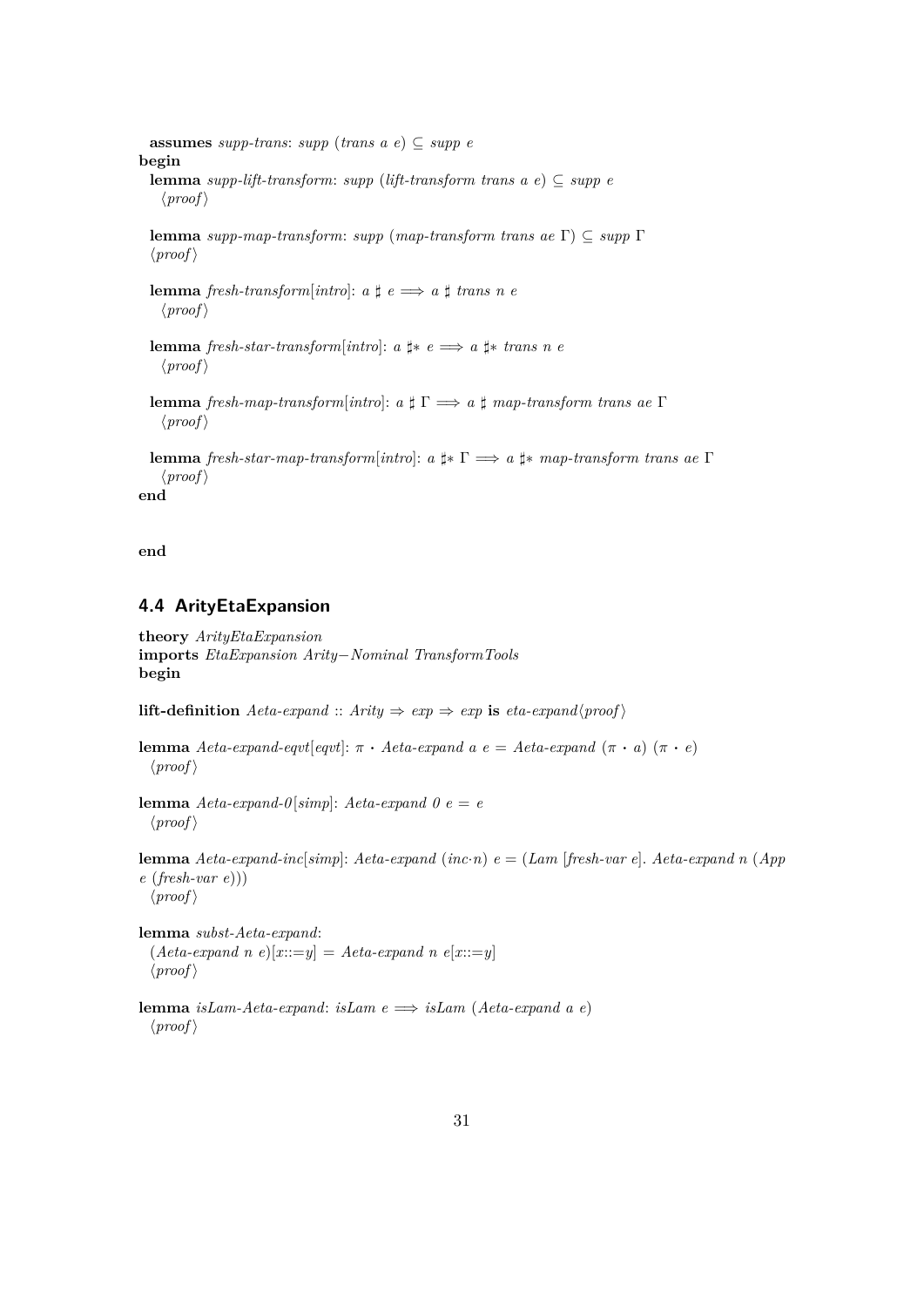**lemma** *isVal-Aeta-expand*: *isVal*  $e \implies i sVal$  (*Aeta-expand a e*)  $\langle proof \rangle$ 

**lemma**  $Aeta\text{-}expand\text{-}fresh[simp]: a \sharp Aeta\text{-}expand n e = a \sharp e \langle proof \rangle$ **lemma**  $Aeta\text{-}expand\text{-}fresh\text{-}star[simp]: a \text{ } \sharp * \text{ } Aeta\text{-}expand n \text{ } e = a \text{ } \sharp * \text{ } e \text{ } \langle proof \rangle$ 

**interpretation** *supp-bounded-transform Aeta-expand*  $\langle proof \rangle$ 

**end**

### <span id="page-31-0"></span>**4.5 ArityEtaExpansionSafe**

```
theory ArityEtaExpansionSafe
imports EtaExpansionSafe ArityStack ArityEtaExpansion
begin
```

```
lemma Aeta-expand-safe:
  assumes Astack S \sqsubset ashows (\Gamma, \text{Aeta-expand } a \text{ } e, \text{ } S) \Rightarrow^* (\Gamma, \text{ } e, \text{ } S)\langle proof \rangle
```
**end**

## <span id="page-31-2"></span>**5 Arity Analysis**

### <span id="page-31-1"></span>**5.1 ArityAnalysisSig**

**theory** *ArityAnalysisSig* **imports** *Launchbury*.*Terms AEnv Arity*−*Nominal Launchbury*.*Nominal*−*HOLCF Launchbury*.*Substitution* **begin**

**locale** *ArityAnalysis* = **fixes**  $Aexp$  ::  $exp \Rightarrow$   $Arity \rightarrow AEnv$ **begin abbreviation**  $Aexp-syn$  (A<sub>-</sub>)where  $A_a$   $e \equiv Aexp$   $e \cdot a$  $a$ bbreviation  $A$ exp-bot-syn  $(A^{\perp})$ where  $A^{\perp}{}_{a} e \equiv \text{fup} \cdot (A \text{exp } e) \cdot a$ 

**end**

**locale** *ArityAnalysisHeap* = **fixes**  $Aheap :: heap \Rightarrow exp \Rightarrow Arity \rightarrow AEnv$ 

**locale** *EdomArityAnalysis* = *ArityAnalysis* + **assumes**  $Aexp\text{-}edom$ :  $edom (A_a e) \subseteq fv e$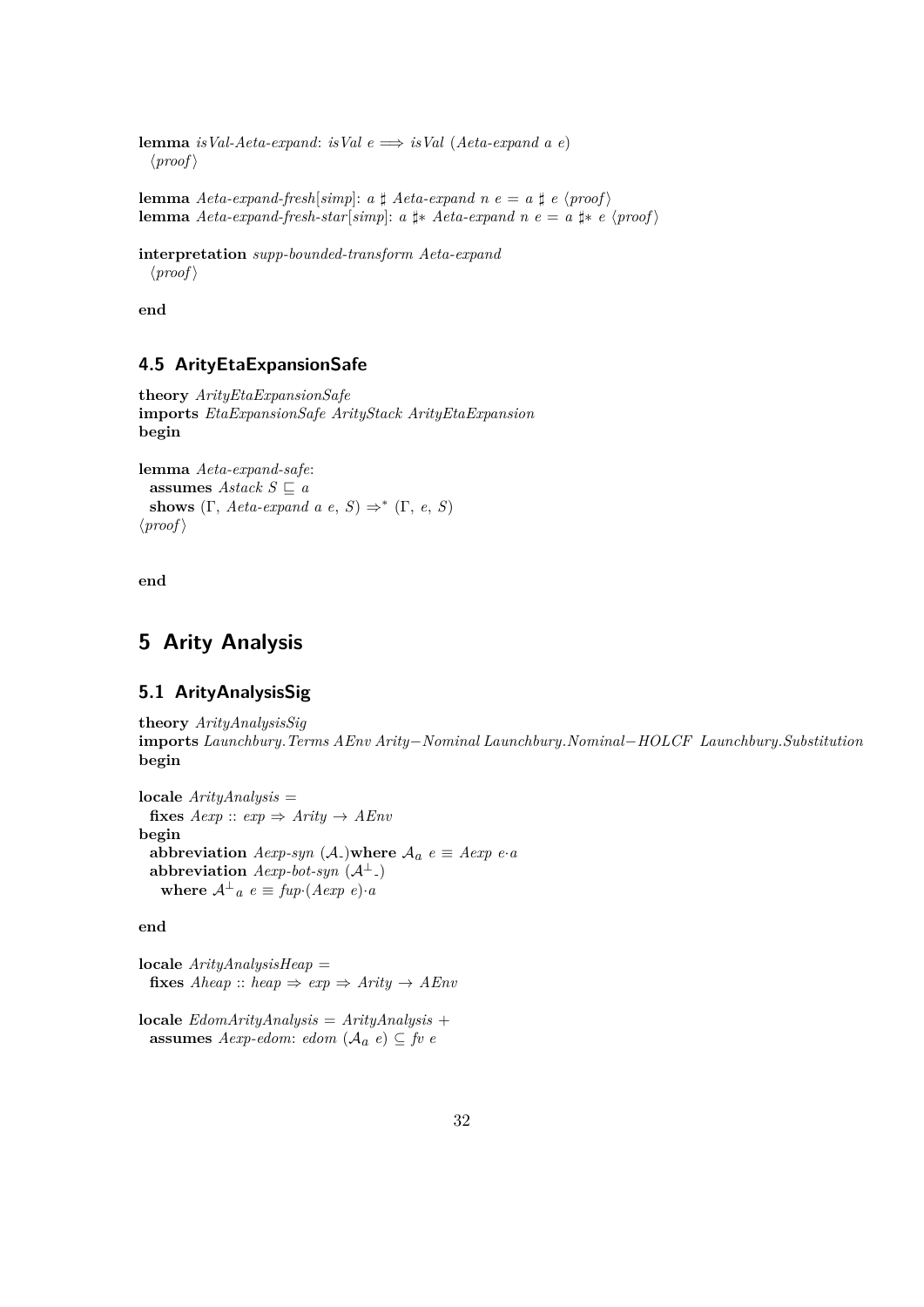**begin**

```
lemma fup-Aexp-edom: edom (A^{\perp}{}_{a}e) \subseteq fv e
 \langle proof \rangle
```
**lemma**  $Aexp\text{-}fresh\text{-}bot[simp]:$  **assumes**  $atom \ v \sharp \ e \$  **shows**  $A_a \ e \ v = \bot$  $\langle proof \rangle$ 

**end**

```
locale ArityAnalysisHeapEqvt = ArityAnalysisHeap +
 assumes Aheap-eqvt[eqvt]: \pi \cdot Aheap = Aheap
```
**end**

#### <span id="page-32-0"></span>**5.2 ArityAnalysisAbinds**

**theory** *ArityAnalysisAbinds* **imports** *ArityAnalysisSig* **begin**

**context** *ArityAnalysis* **begin**

#### <span id="page-32-1"></span>**5.2.1 Lifting arity analysis to recursive groups**

**definition**  $ABind :: var \Rightarrow exp \Rightarrow (AEnv \rightarrow AEnv)$ **where**  $ABind \, v \, e = (\Lambda \, ae. \, fup \cdot (Aexp \, e) \cdot (ae \, v))$ 

**lemma** *ABind-eq*[*simp*]: *ABind v e* · *ae* =  $A^{\perp}$  *ae v e*  $\langle proof \rangle$ 

**fun**  $ABinds :: heap \Rightarrow (AEnv \rightarrow AEnv)$ **where**  $ABinds$   $\parallel$  =  $\perp$ | *ABinds*  $((v,e) \# binds) = ABind v e \sqcup ABinds (delete v binds)$ 

**lemma** *ABinds-strict*[*simp*]: *ABinds* Γ·⊥=⊥  $\langle proof \rangle$ 

**lemma** *Abinds-reorder1*: *map-of*  $\Gamma$  *v* = *Some*  $e \implies$  *ABinds*  $\Gamma$  = *ABind v e*  $\sqcup$  *ABinds* (*delete v* Γ)  $\langle proof \rangle$ 

**lemma** *ABind-below-ABinds*: *map-of* Γ *v* = *Some*  $e \implies$  *ABind v*  $e \subseteq$  *ABinds* Γ  $\langle proof \rangle$ 

**lemma** *Abinds-reorder*: *map-of* Γ = *map-of* ∆ =⇒ *ABinds* Γ = *ABinds* ∆  $\langle proof \rangle$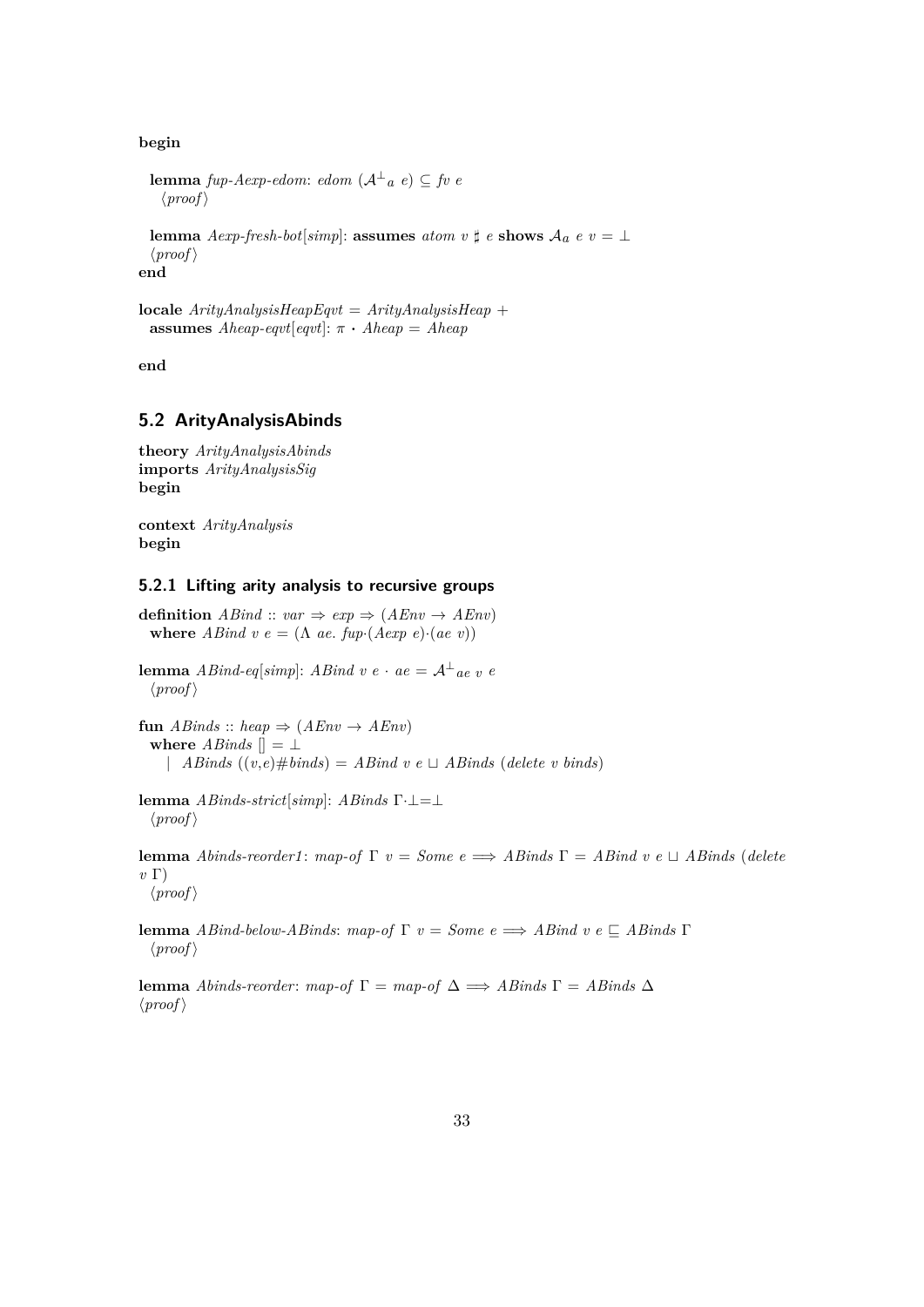**lemma** *Abinds-env-cong*:  $(\bigwedge x \cdot x \in domA \triangle \implies ae \ x = ae' \ x) \implies ABinds \ \triangle \cdot ae = ABinds$  $\Delta$ *·ae*<sup> $'$ </sup>  $\langle proof \rangle$ 

**lemma** *Abinds-env-restr-cong: ae*  $f$  |*'* domA  $\Delta = ae' f$  |*'* domA  $\Delta \implies$  *ABinds*  $\Delta \cdot ae = AB \cdot b$  $\Delta$ *·ae*<sup> $'$ </sup>  $\langle proof \rangle$ 

- **lemma** *ABinds-env-restr*[*simp*]: *ABinds* ∆·(*ae f* |*' domA* ∆) = *ABinds* ∆·*ae*  $\langle proof \rangle$
- **lemma** *Abinds-join-fresh:*  $ae'$  ' $(domA \Delta) \subseteq {\{\perp\}} \implies ABinds \Delta (ae \Box ae') = (ABinds \Delta ae)$  $\langle proof \rangle$
- **lemma** *ABinds-delete-bot*: *ae x* = ⊥ =⇒ *ABinds* (*delete x* Γ)·*ae* = *ABinds* Γ·*ae*  $\langle proof \rangle$

**lemma** *ABinds-restr-fresh*: **assumes** *atom ' S* ]∗ Γ **shows** *ABinds*  $\Gamma$ *·ae*  $f$  |*'* (− *S*) = *ABinds*  $\Gamma$ *·*(*ae*  $f$  |*'* (− *S*))  $f$  |*'* (− *S*)  $\langle proof \rangle$ 

**lemma** *ABinds-restr*: **assumes**  $dom A \Gamma \subseteq S$ **shows** *ABinds*  $\Gamma$ *·ae*  $f |$ *'*  $S =$  *ABinds*  $\Gamma$ *·*(*ae*  $f |$ *'*  $S$ )  $f |$ *'*  $S$  $\langle proof \rangle$ 

**lemma** *ABinds-restr-subst*: **assumes**  $\bigwedge x' e$  *a*.  $(x', e) \in set \Gamma \implies A exp \ e[x ::= y] \cdot a \ f|^{\prime} S = A exp \ e \cdot a \ f|^{\prime} S$ **assumes**  $x \notin S$ **assumes**  $y \notin S$ **assumes**  $dom A \Gamma \subseteq S$ **shows** *ABinds*  $\Gamma[x::h=y] \cdot ae \ f|^{\prime} S = AB \text{inds} \Gamma \cdot (ae \ f|^{\prime} S) \ f|^{\prime} S$  $\langle proof \rangle$ 

**lemma** *Abinds-append-disjoint: domA*  $\Delta \cap$  *domA*  $\Gamma = \{\} \implies$  *ABinds* ( $\Delta \otimes \Gamma$ )·*ae* = *ABinds*  $\Delta$ *·ae*  $□$  *ABinds* Γ*·ae*  $\langle proof \rangle$ 

**lemma** *ABinds-restr-subset:*  $S \subseteq S' \implies ABinds$  (*restrictA*  $S \subseteq S'$ )·*ae*  $\subseteq ABinds$  (*restrictA*  $S'$ Γ)·*ae*  $\langle proof \rangle$ 

**lemma** *ABinds-restrict-edom*: *ABinds* (*restrictA* (*edom ae*) Γ)·*ae* = *ABinds* Γ·*ae*  $\langle proof \rangle$ 

**lemma** *ABinds-restrict-below: ABinds* (*restrictA S*  $\Gamma$ )·*ae*  $\Gamma$  *ABinds*  $\Gamma$ ·*ae*  $\langle proof \rangle$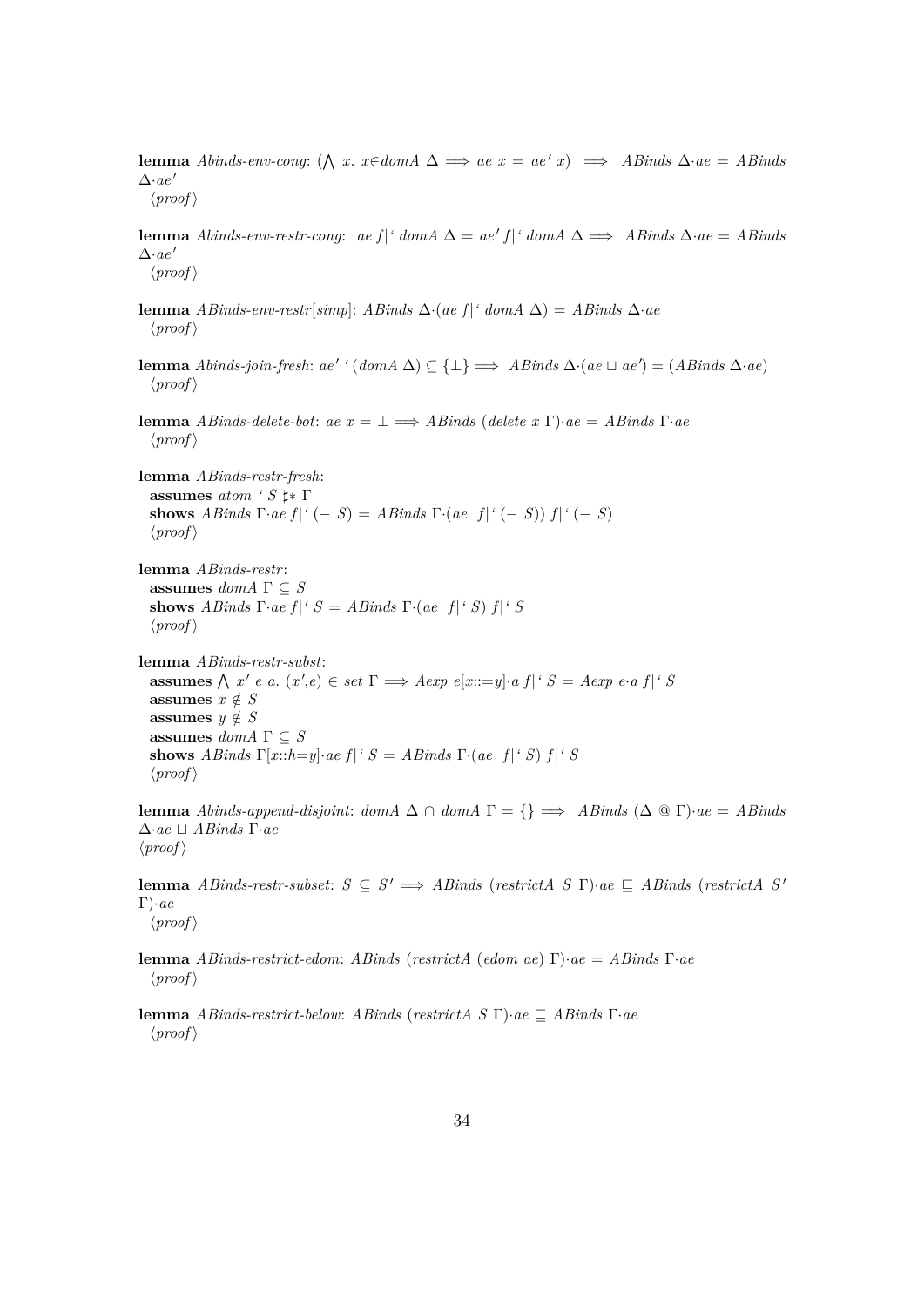**lemma** *ABinds-delete-below: ABinds* (*delete x* Γ)·*ae*  $\subseteq$  *ABinds* Γ·*ae*  $\langle proof \rangle$ **end**

**lemma** *ABind-eqvt*[*eqvt*]: π · (*ArityAnalysis*.*ABind Aexp v e*) = *ArityAnalysis*.*ABind* (π · *Aexp*)  $(\pi \cdot v)$   $(\pi \cdot e)$  $\langle proof \rangle$ 

**lemma** *ABinds-eqvt*[*eqvt*]: π · (*ArityAnalysis*.*ABinds Aexp* Γ) = *ArityAnalysis*.*ABinds* (π · *Aexp*)  $(\pi \cdot \Gamma)$ 

 $\langle proof \rangle$ 

**lemma** *Abinds-cong*[*fundef-cong*]:

 $\llbracket (\bigwedge e, e \in \mathit{snd} ' \mathit{set} \mathit{heap2} \implies \mathit{aexp1} \mathit{e} = \mathit{aexp2} \mathit{e} \rbrace; \mathit{heap1} = \mathit{heap2} \rrbracket$ =⇒ *ArityAnalysis*.*ABinds aexp1 heap1* = *ArityAnalysis*.*ABinds aexp2 heap2*  $\langle proof \rangle$ 

**context** *EdomArityAnalysis* **begin lemma** *fup-Aexp-lookup-fresh: atom v*  $\sharp$  *e*  $\Longrightarrow$  (*fup*·(*Aexp e*)·*a*)  $v = \bot$  $\langle proof \rangle$ 

**lemma** *edom-AnalBinds*: *edom* (*ABinds* Γ·*ae*) ⊆ *fv* Γ  $\langle proof \rangle$ **end**

**end**

### <span id="page-34-0"></span>**5.3 ArityAnalysisSpec**

**theory** *ArityAnalysisSpec* **imports** *ArityAnalysisAbinds* **begin**

**locale** *SubstArityAnalysis* = *EdomArityAnalysis* + **assumes** *Aexp-subst-restr:*  $x \notin S \implies y \notin S \implies (Aexp e[x ::= y] \cdot a) f |' S = (Aexp e \cdot a) f |'$ *S*

**locale** *ArityAnalysisSafe* = *SubstArityAnalysis* + **assumes** *Aexp-Var*:  $up \cdot n \subseteq (Aexp (Var x) \cdot n) x$ **assumes**  $Aexp-App$ :  $Aexp e \cdot (inc \cdot n) \sqcup e\sin q \cdot x \cdot (up \cdot 0) \sqsubset Aexp(App \cdot e \cdot x) \cdot n$ **assumes** *Aexp-Lam*: *env-delete y* (*Aexp e* ·(*pred*·*n*))  $\subseteq$  *Aexp* (*Lam* [*y*]. *e*) · *n* **assumes** *Aexp-IfThenElse: Aexp scrut*·*0*  $\sqcup$  *Aexp e1* ·*a*  $\sqcup$  *Aexp e2* ·*a*  $\sqsubseteq$  *Aexp* (*scrut* ? *e1* : *e2* )·*a*

**locale** *ArityAnalysisHeapSafe* = *ArityAnalysisSafe* + *ArityAnalysisHeapEqvt* + **assumes** *edom-Aheap*: *edom* (*Aheap* Γ *e*· *a*) ⊆ *domA* Γ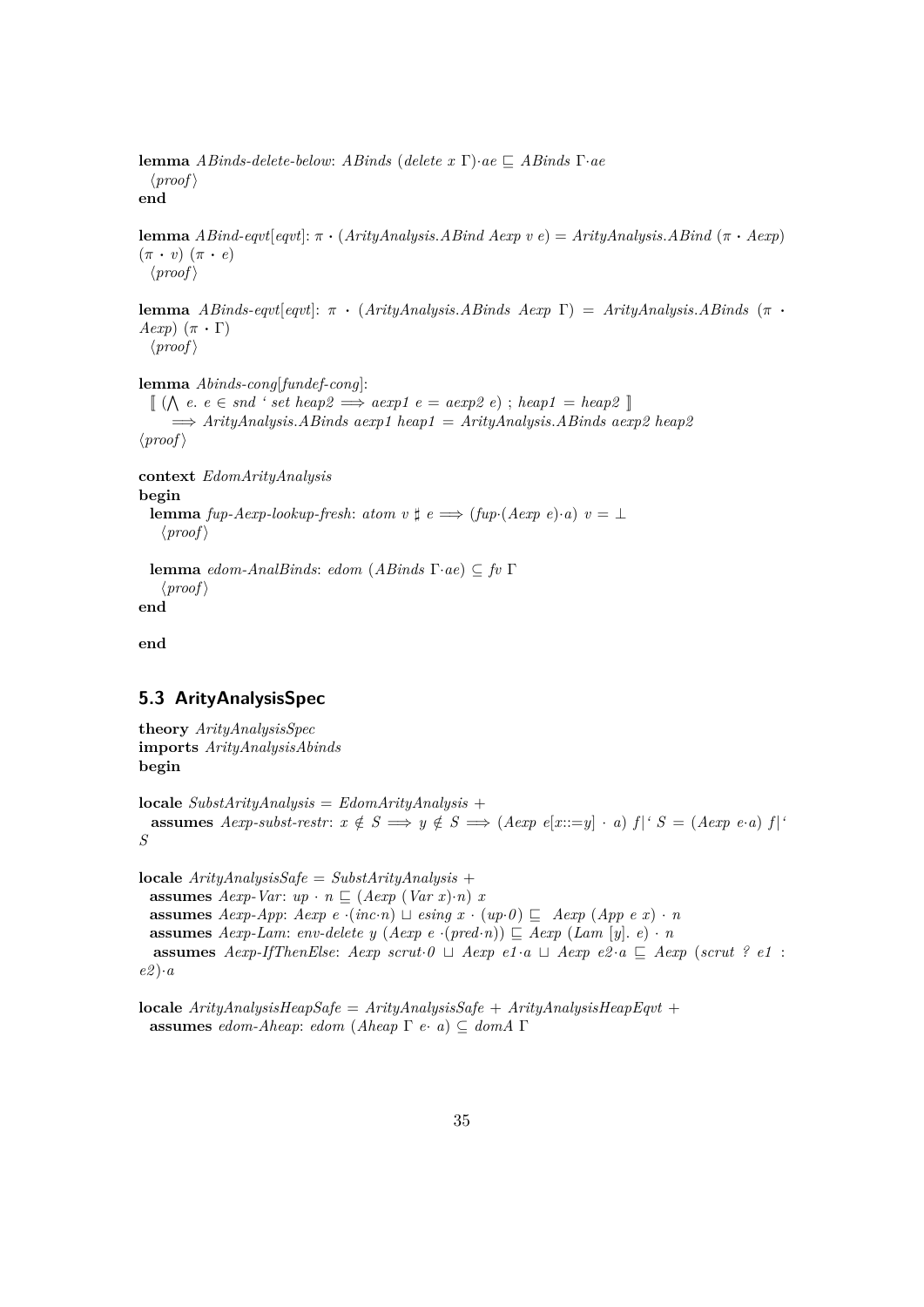**assumes** *Aheap-subst:*  $x \notin domA \Gamma \implies y \notin domA \Gamma \implies Aheap \Gamma[x::h=y] \in [x::=y] = Aheap$ Γ *e* **locale** *ArityAnalysisLetSafe* = *ArityAnalysisHeapSafe* + **assumes** *Aexp-Let*: *ABinds*  $\Gamma$ ·(*Aheap*  $\Gamma$  *e*·*a*)  $\sqcup$  *Aexp e*·*a*  $\sqsubseteq$  *Aheap*  $\Gamma$  *e*·*a*  $\sqcup$  *Aexp* (*Let*  $\Gamma$  *e*)·*a* **locale** *ArityAnalysisLetSafeNoCard* = *ArityAnalysisLetSafe* + **assumes** *Aheap-heap3*:  $x \in$  *thunks*  $\Gamma \implies$  (*Aheap*  $\Gamma$  *e*·*a*)  $x = up \cdot 0$ **context** *SubstArityAnalysis* **begin lemma** *Aexp-subst-upd*:  $(Aexp e[y ::= x] \cdot n) \sqsubseteq (Aexp e \cdot n)(y := \bot, x := up \cdot 0)$  $\langle proof \rangle$ **lemma** *Aexp-subst: Aexp*  $(e[y ::= x]) \cdot a \subseteq env\text{-}delete y ((Aexp e) \cdot a) \sqcup e\text{-}sing x \cdot (up \cdot 0)$  $\langle proof \rangle$ **end context** *ArityAnalysisSafe* **begin lemma**  $Aexp\text{-}Var\text{-}singleton:$   $e\sin g x \cdot (up\cdot n) \subseteq Aexp(Var x) \cdot n$  $\langle proof \rangle$ **lemma**  $fup-Aexp-Var: e\sin g x \cdot n \sqsubseteq fup \cdot (Aexp(Var x)) \cdot n$  $\langle proof \rangle$ **end context** *ArityAnalysisLetSafe* **begin lemma** *Aheap-nonrec*: **assumes** *nonrec* ∆ shows  $Aexp e \cdot a f$  *a domA*  $\Delta \subseteq Aheap \Delta e \cdot a$ 

**end**

 $\langle proof \rangle$ **end**

# <span id="page-35-0"></span>**5.4 TrivialArityAnal**

**theory** *TrivialArityAnal* **imports** *ArityAnalysisSpec Launchbury*.*Env*−*Nominal* **begin**

**definition** *Trivial-Aexp* ::  $exp \Rightarrow$  *Arity*  $\rightarrow$  *AEnv* **where** *Trivial-Aexp e* =  $(\Lambda n. (\lambda x. up 0) f |^t f v e)$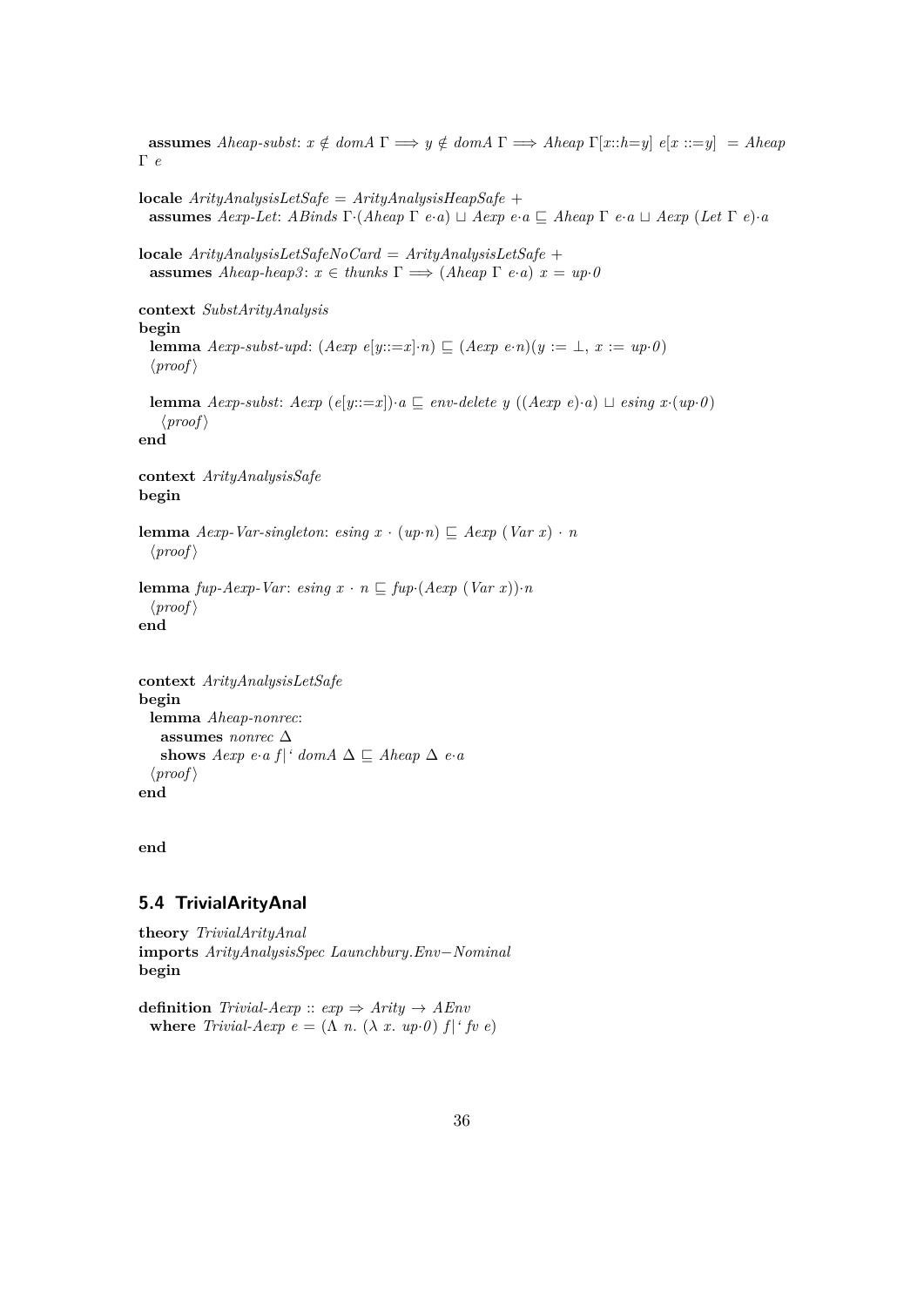- **lemma** *Trivial-Aexp-simp*: *Trivial-Aexp e* ·  $n = (\lambda x. up0)$  *f* | *' fv e*  $\langle proof \rangle$
- **lemma** *edom-Trivial-Aexp*[*simp*]: *edom* (*Trivial-Aexp e* · *n*) = *fv e*  $\langle proof \rangle$
- **lemma** *Trivial-Aexp-eq*[*iff*]: *Trivial-Aexp e* · *n* = *Trivial-Aexp e*' · *n*'  $\longleftrightarrow$  *fv e* = (*fv e'* :: *var set*)  $\langle proof \rangle$
- **lemma** *below-Trivial-Aexp*[*simp*]: (*ae*  $\subseteq$  *Trivial-Aexp e* · *n*)  $\longleftrightarrow$  *edom ae*  $\subseteq$  *fv e*  $\langle proof \rangle$

 $\text{interpretation}$  *ArityAnalysis Trivial-Aexp* $\langle proof \rangle$ **interpretation** *EdomArityAnalysis Trivial-Aexp*  $\langle proof \rangle$ 

**interpretation** *ArityAnalysisSafe Trivial-Aexp*  $\langle proof \rangle$ 

**definition** *Trivial-Aheap* :: *heap*  $\Rightarrow$  *exp*  $\Rightarrow$  *Arity*  $\rightarrow$  *AEnv* **where** *Trivial-Aheap* Γ *e* = (Λ *a*. (λ *x*. *up*·*0*)  $f$ <sup> $\mid$ </sup> domA Γ)

**lemma** *Trivial-Aheap-eqvt*[*eqvt*]:  $\pi \cdot (Triivial-Aheap \Gamma e) = Triivial-Aheap (\pi \cdot \Gamma) (\pi \cdot e)$  $\langle proof \rangle$ 

**lemma** *Trivial-Aheap-simp*: *Trivial-Aheap* Γ *e*· *a* = (λ *x*. *up*·*0* ) *f* |*' domA* Γ  $\langle proof \rangle$ 

**lemma** *Trivial-fup-Aexp-below-fv: fup*·(*Trivial-Aexp e*)·*a*  $\subseteq$  ( $\lambda$  *x* . *up*·*0*) *f* | *' fv e*  $\langle proof \rangle$ 

**lemma** *Trivial-Abinds-below-fv: ABinds*  $\Gamma$ *·ae*  $\Gamma$  (λ *x* . *up·0*)  $f$  |*' fv*  $\Gamma$  $\langle proof \rangle$ 

**interpretation** *ArityAnalysisLetSafe Trivial-Aexp Trivial-Aheap*  $\langle proof \rangle$ 

**end**

#### **5.5 ArityAnalysisStack**

```
theory ArityAnalysisStack
imports SestoftConf ArityAnalysisSig
begin
```
**context** *ArityAnalysis*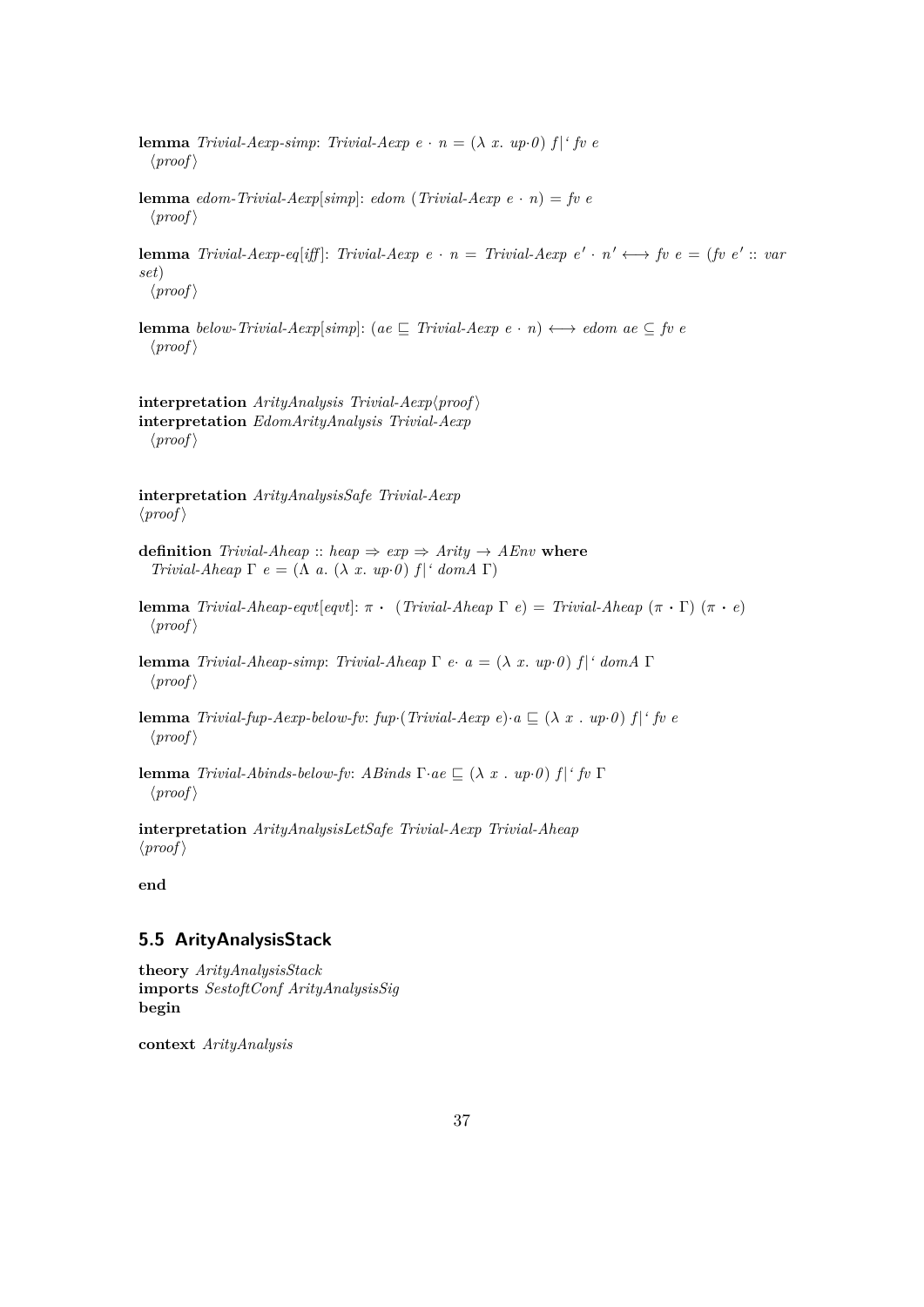```
begin
 fun AEstack :: Arity list ⇒ stack ⇒ AEnv
   where
     AEstack -[] = \botAEstack (a \# as) (Alts e1 e2 \# S) = Aexp e1 \cdot a \sqcup Aexp e2 \cdot a \sqcup AEstack as SAEstack as (Upd x \# S) = e\sin g x.(up \cdot 0) \sqcup AEstack as SAEstack as (Arg x \# S) = e\sin g x (up \cdot 0) \sqcup AEstack as SAEstack as (-# S) = AEstack as Send
context EdomArityAnalysis
begin
```

```
lemma edom-AEstack: edom (AEstack as S) ⊆ fv S
   \langle proof \rangleend
```
**end**

#### **5.6 ArityAnalysisFix**

**theory** *ArityAnalysisFix* **imports** *ArityAnalysisSig ArityAnalysisAbinds* **begin**

**context** *ArityAnalysis* **begin**

**definition**  $Af\mathbf{x} :: \mathbf{heap} \Rightarrow (A\mathbf{Env} \rightarrow A\mathbf{Env})$ **where**  $Af\mathbf{x} \Gamma = (\Lambda \ ae. \ (\mu \ ae'. \ Ab\mathbf{z}) \Gamma \cdot ae')$ 

**lemma** *Afix-eq*: *Afix* Γ·*ae* = (μ *ae'*. (*ABinds* Γ·*ae'*)  $\sqcup$  *ae*)  $\langle proof \rangle$ 

**lemma** *Afix-strict*[ $simp$ ]: *Afix* Γ· $\bot = \bot$  $\langle proof \rangle$ 

**lemma** *Afix-least-below: ABinds*  $\Gamma \cdot ae' \sqsubseteq ae' \implies ae \sqsubseteq ae' \implies Afix \Gamma \cdot ae \sqsubseteq ae'$  $\langle proof \rangle$ 

**lemma** *Afix-unroll*: *Afix* Γ·*ae* = *ABinds* Γ · (*Afix* Γ·*ae*)  $\sqcup$  *ae*  $\langle proof \rangle$ 

**lemma** *Abinds-below-Afix*: *ABinds*  $\Delta$  ⊏ *Afix*  $\Delta$  $\langle proof \rangle$ 

**lemma** *Afix-above-arg*: *ae*  $\subseteq$  *Afix* Γ · *ae*  $\langle proof \rangle$ 

**lemma** *Abinds-Afix-below*[*simp*]: *ABinds* Γ·(*Afix* Γ·*ae*)  $\subseteq$  *Afix* Γ·*ae*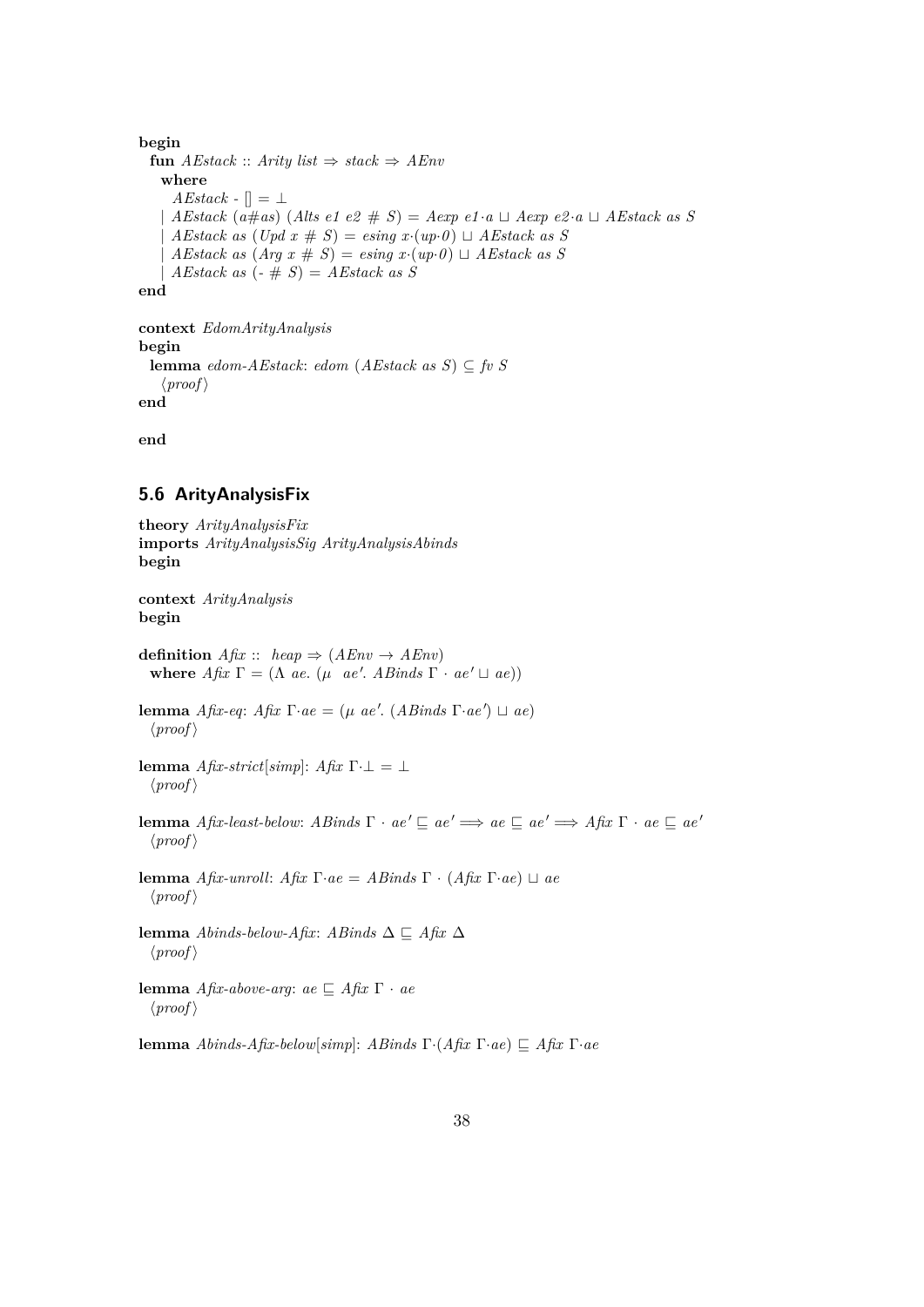$\langle proof \rangle$ 

**lemma** *Afix-reorder: map-of* Γ = *map-of* Δ  $\implies$  *Afix* Γ = *Afix* Δ  $\langle proof \rangle$ 

**lemma** *Afix-repeat-singleton*: ( $\mu$  *xa. Afix* Γ·(*esing x*·( $n \sqcup$  *xa x*)  $\sqcup$  *ae*)) = *Afix* Γ·(*esing x*·*n*  $\sqcup$ *ae*)

 $\langle proof \rangle$ 

**lemma** *Afix-join-fresh:*  $ae' ' (dom A \Delta) \subseteq {\{\perp\}} \implies Afix \Delta (ae \sqcup ae') = (Afix \Delta \cdot ae) \sqcup ae'$  $\langle proof \rangle$ 

**lemma** *Afix-restr-fresh*: **assumes** *atom* '  $S$   $\sharp$ \* Γ **shows**  $A \text{ fix } \Gamma \cdot ae \text{ f} |^{c} (-S) = A \text{ fix } \Gamma \cdot (ae \text{ f} |^{c} (-S)) \text{ f} |^{c} (-S)$  $\langle proof \rangle$ 

**lemma** *Afix-restr*: **assumes**  $dom A \Gamma \subseteq S$ **shows** *Afix*  $\Gamma$ *·ae*  $f$  | *'*  $S = Afix \Gamma$ *·*(*ae*  $f$  | *'*  $S$ )  $f$  | *'*  $S$  $\langle proof \rangle$ 

lemma Afix-restr-subst': **assumes**  $\bigwedge x' e$  *a*.  $(x', e) \in set \Gamma \implies A exp \ e[x ::= y] \cdot a \ f|^{\prime} S = A exp \ e \cdot a \ f|^{\prime} S$ assumes  $x \notin S$ **assumes**  $y \notin S$  $\textbf{assumes}\ dom A$   $\Gamma \subseteq S$ **shows** *Afix*  $\Gamma[x::h=y] \cdot ae \ f|^{\prime} S = Afix \ \Gamma \cdot (ae \ f|^{\prime} S) \ f|^{\prime} S$  $\langle proof \rangle$ 

**lemma** *Afix-subst-approx*: **assumes**  $\bigwedge v$  *n*.  $v \in dom A \Gamma \implies Aexp$  (*the* (*map-of*  $\Gamma v$ ))[*y*::=*x*]·*n*  $\subseteq$  (*Aexp* (*the* (*map-of*  $\Gamma$ ) *v*))·*n*)(*y* := ⊥, *x* := *up*·*0* ) **assumes**  $x \notin domA$  Γ **assumes**  $y \notin domA$  Γ **shows** *Afix*  $\Gamma[y::h=x] \cdot (ae(y := \bot, x := up \cdot 0)) \sqsubseteq (A$ *fix*  $\Gamma \cdot ae)(y := \bot, x := up \cdot 0)$  $\langle proof \rangle$ 

**end**

**lemma** *Afix-eqvt*[*eqvt*]: π · (*ArityAnalysis.Afix Aexp* Γ) = *ArityAnalysis.Afix* (π · *Aexp*) (π · Γ)  $\langle proof \rangle$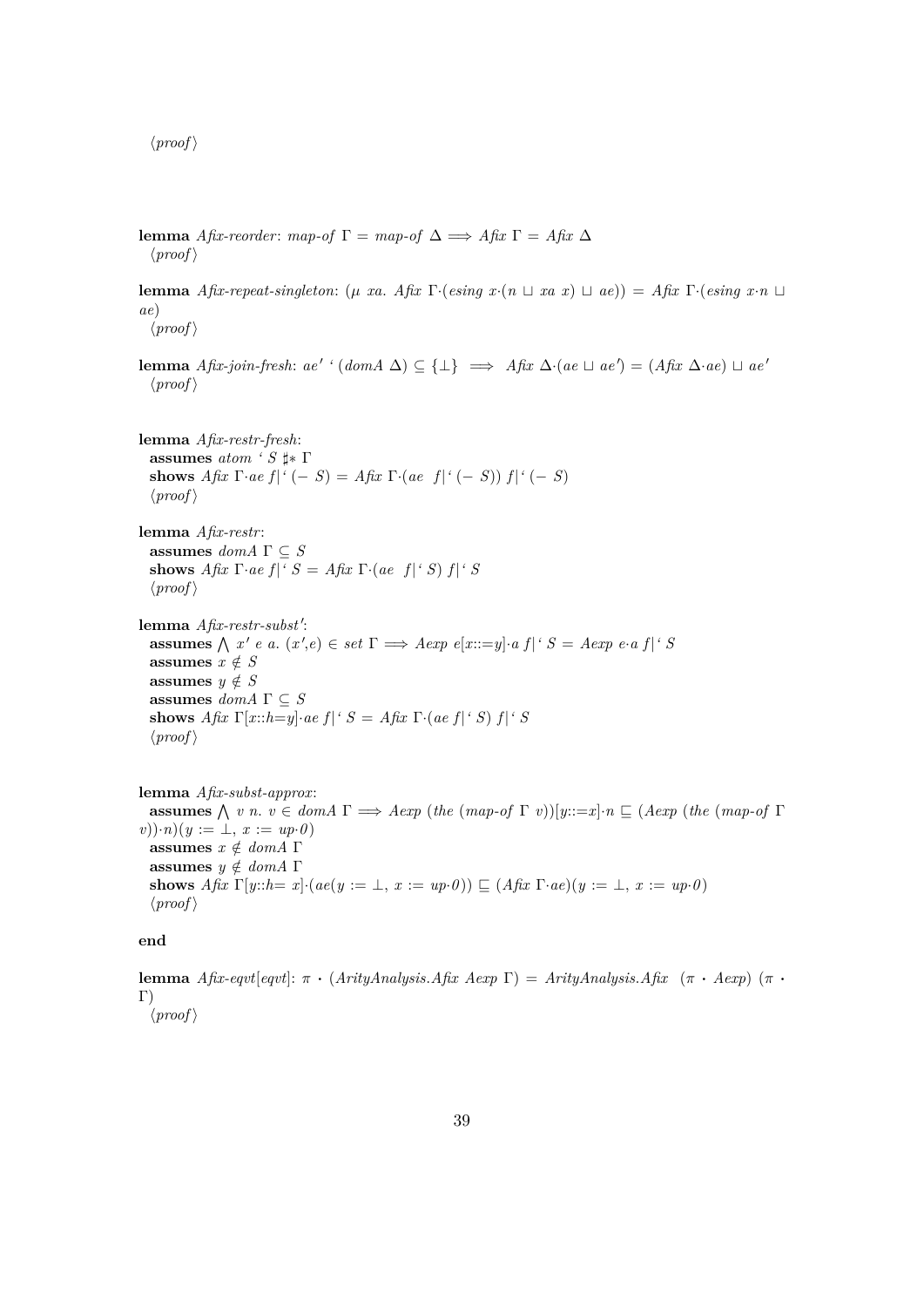**lemma** *Afix-cong*[*fundef-cong*]:

 $\llbracket (\bigwedge e, e \in \mathit{snd} ' \mathit{set} \mathit{heap2} \implies \mathit{aexp1} \mathit{e} = \mathit{aexp2} \mathit{e} \text{);} \mathit{heap1} = \mathit{heap2} \rrbracket$  $\implies$  *ArityAnalysis.Afix aexp1 heap1* = *ArityAnalysis.Afix aexp2 heap2*  $\langle proof \rangle$ 

**context** *EdomArityAnalysis* **begin**

**lemma** *Afix-edom*: *edom* (*Afix* Γ · *ae*) ⊆ *fv* Γ ∪ *edom ae*  $\langle proof \rangle$ 

```
lemma ABinds-lookup-fresh:
  atom \ v \sharp \Gamma \Longrightarrow (ABinds \ \Gamma \cdot ae) \ v = \bot\langle proof \rangle
```

```
lemma Afix-lookup-fresh:
   % \left\vert \left( \mathbf{r},\mathbf{r}^{\prime }\right) \right\vert assumes \emph{atom} \emph{v} \sharp \Gammashows (A \hat{f} x \Gamma \cdot a e) v = a e v\langle proof \rangle
```
**lemma** *Afix-comp2join-fresh*:  $atom'$  ( $domA \Delta$ )  $\sharp$ \*  $\Gamma \Longrightarrow ABinds \Delta(Afix \Gamma \cdot ae) = ABinds \Delta \cdot ae$  $\langle proof \rangle$ 

**lemma** *Afix-append-fresh*: **assumes**  $atom \text{ '} domA \triangle \sharp * \Gamma$ **shows**  $A$ *fix*  $(\Delta \otimes \Gamma) \cdot ae = A$ *fix*  $\Gamma \cdot (A$ *fix*  $\Delta \cdot ae)$  $\langle proof \rangle$ 

**lemma** *Afix-e-to-heap*: *Afix* (*delete x* Γ)·(*fup*·(*Aexp e*)·*n*  $\sqcup$  *ae*)  $\sqsubseteq$  *Afix* ((*x*, *e*) # *delete x* Γ)·(*esing x*·*n*  $\sqcup$  *ae*)  $\langle proof \rangle$ 

lemma *Afix-e-to-heap'*: *Afix* (*delete x* Γ)·(*Aexp e*·*n*)  $\subseteq$  *Afix* ((*x*, *e*) # *delete x* Γ)·(*esing x*·(*up*·*n*))  $\langle proof \rangle$ 

**end**

**end**

# **5.7 ArityAnalysisFixProps**

**theory** *ArityAnalysisFixProps* **imports** *ArityAnalysisFix ArityAnalysisSpec*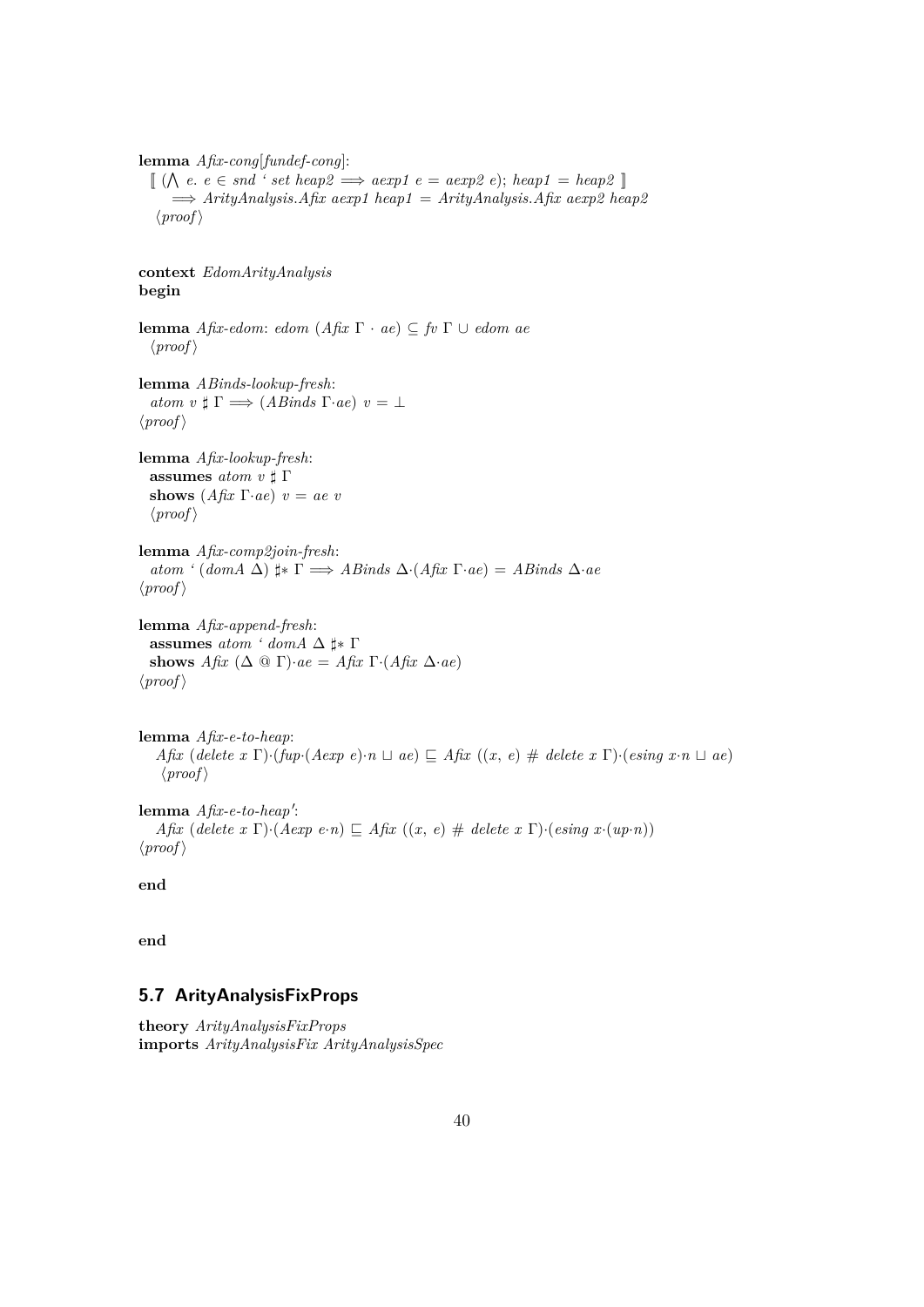**begin**

**context** *SubstArityAnalysis* **begin lemma** *Afix-restr-subst*: **assumes**  $x \notin S$ **assumes**  $y \notin S$ **assumes** *domA* Γ ⊆ *S* **shows** *Afix*  $\Gamma[x::h=y]$ ·*ae*  $f$  | '  $S = Afix \Gamma$ ·(*ae*  $f$  | '  $S$ )  $f$  | '  $S$  $\langle proof \rangle$ **end**

**end**

# **6 Arity Transformation**

#### **6.1 AbstractTransform**

**theory** *AbstractTransform* **imports** *Launchbury*.*Terms TransformTools* **begin**

**locale** *AbstractAnalProp* = **fixes**  $PropApp :: 'a \Rightarrow 'a::cont\text{-}pt$ **fixes**  $PropLam :: 'a \Rightarrow 'a$  $\textbf{fixes}$   $AnalLet :: heap \Rightarrow exp \Rightarrow 'a \Rightarrow 'b::cont\text{-}pt$ **fixes**  $PropLetBody :: 'b \Rightarrow 'a$ **fixes**  $PropLetHeap :: 'b \Rightarrow var \Rightarrow 'a_{\perp}$ **fixes** *PropIfScrut* ::  $'a \Rightarrow 'a$ **assumes**  $PropApp\text{-}eqvt$ :  $\pi \cdot PropApp \equiv PropApp$ **assumes** *PropLam-eqvt*: π · *PropLam* ≡ *PropLam* **assumes** *AnalLet-eqvt*: π · *AnalLet* ≡ *AnalLet* **assumes** *PropLetBody-eqvt*: π · *PropLetBody* ≡ *PropLetBody* **assumes** *PropLetHeap-eqvt*: π · *PropLetHeap* ≡ *PropLetHeap* **assumes** *PropIfScrut-eqvt*: π · *PropIfScrut* ≡ *PropIfScrut*

**locale** *AbstractAnalPropSubst* = *AbstractAnalProp* + **assumes** *AnalLet-subst:*  $x \notin domA \Gamma \implies y \notin domA \Gamma \implies AnalLet \left( \Gamma[x::h=y] \right)$   $(e[x::=y])$  *a* = *AnalLet* Γ *e a*

**locale** *AbstractTransform* = *AbstractAnalProp* + **constrains**  $AnalLet :: heap \Rightarrow exp \Rightarrow 'a::pure-cont-pt \Rightarrow 'b::cont-pt$ **fixes** *TransVar* ::  $'a \Rightarrow var \Rightarrow exp$ **fixes**  $TransApp :: 'a \Rightarrow exp \Rightarrow var \Rightarrow exp$ **fixes** *TransLam* ::  $'a \Rightarrow var \Rightarrow exp \Rightarrow exp$  $\textbf{fixes}$   $\textit{TransLet} :: 'b \Rightarrow \textit{heap} \Rightarrow \textit{exp} \Rightarrow \textit{exp}$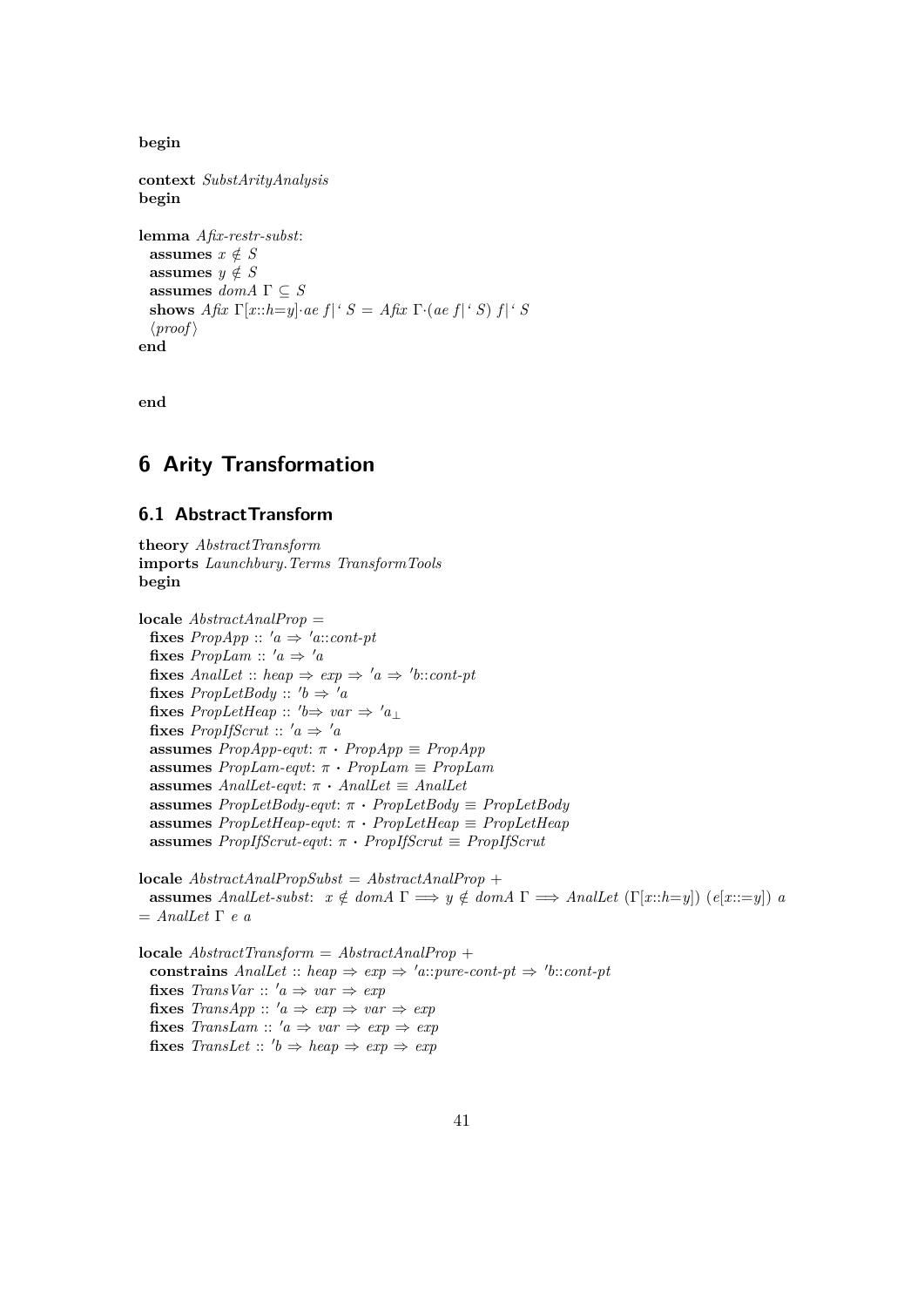**assumes** *TransVar-eqvt*: π · *TransVar* = *TransVar* **assumes**  $TransApp\text{-}eqvt$ :  $\pi \cdot TransApp = TransApp$ **assumes** *TransLam-eqvt*: π · *TransLam* = *TransLam* **assumes** *TransLet-eqvt*: π · *TransLet* = *TransLet* **assumes** *SuppTransLam*: *supp* (*TransLam a v e*) ⊆ *supp e* − *supp v* **assumes** *SuppTransLet*: *supp* (*TransLet b* Γ *e*) ⊆ *supp* (Γ, *e*) − *atom ' domA* Γ **begin nominal-function** *transform* **where** *transform a*  $(App e x) = TransApp a (transform (PropApp a) e) x$ | *transform a* (*Lam* [*x*]. *e*) = *TransLam a x* (*transform* (*PropLam a*) *e*) | *transform a* (*Var x*) = *TransVar a x* | *transform a* (*Let* Γ *e*) = *TransLet* (*AnalLet* Γ *e a*) (*map-transform transform* (*PropLetHeap* (*AnalLet* Γ *e a*)) Γ) (*transform* (*PropLetBody* (*AnalLet* Γ *e a*)) *e*) | *transform a*  $(Bool b) = (Bool b)$ | *transform a* (*scrut ? e1* : *e2* ) = (*transform* (*PropIfScrut a*) *scrut ? transform a e1* : *transform a e2* )  $\langle proof \rangle$ **nominal-termination**  $\langle proof \rangle$ 

```
lemma supp-transform: supp (transform a e) ⊆ supp e
\langle proof \rangle
```
**lemma** *fv-transform*: *fv* (*transform a e*)  $\subset$  *fv e*  $\langle proof \rangle$ 

**end**

**locale** *AbstractTransformSubst* = *AbstractTransform* + *AbstractAnalPropSubst* + **assumes** *TransVar-subst:* (*TransVar a v*)[ $x ::= y$ ] = (*TransVar a v*[ $x ::= y$ ]) **assumes** *TransApp-subst*: (*TransApp a e v*)[ $x ::= y$ ] = (*TransApp a e*[ $x ::= y$ ]  $v[x ::= y]$ ] **assumes** *TransLam-subst: atom v*  $\sharp$   $(x,y) \Longrightarrow$   $(TransLam a v e)[x ::= y] = (TransLam a v[x])$  $::v = y$   $e[x ::= y]$ **assumes** *TransLet-subst: atom ' domA*  $\Gamma \sharp * (x,y) \Longrightarrow (TransLet b \Gamma e)[x ::= y] = (TransLet$ *b*  $\Gamma[x::h=y]$  *e*[*x* ::= *y*]) **begin lemma** *subst-transform*: (*transform a e*)[ $x ::= y$ ] = *transform a e*[ $x ::= y$ ]  $\langle proof \rangle$ **end**

**locale** *AbstractTransformBound* = *AbstractAnalProp* + *supp-bounded-transform* + **constrains**  $PropApp :: 'a \Rightarrow 'a::pure-cont-pt$ **constrains**  $PropLetHeap :: 'b::cont\textrm{-}pt \Rightarrow var \Rightarrow 'a_{\perp}$ **constrains** *trans* ::  $'c::cont\text{-}pt \Rightarrow exp \Rightarrow exp$ fixes  $PropLetHeapTrans:: 'b \Rightarrow var \Rightarrow 'c_{\perp}$ **assumes** *PropLetHeapTrans-eqvt*: π · *PropLetHeapTrans* = *PropLetHeapTrans* **assumes** *TransBound-eqvt*:  $\pi \cdot trans = trans$ **begin**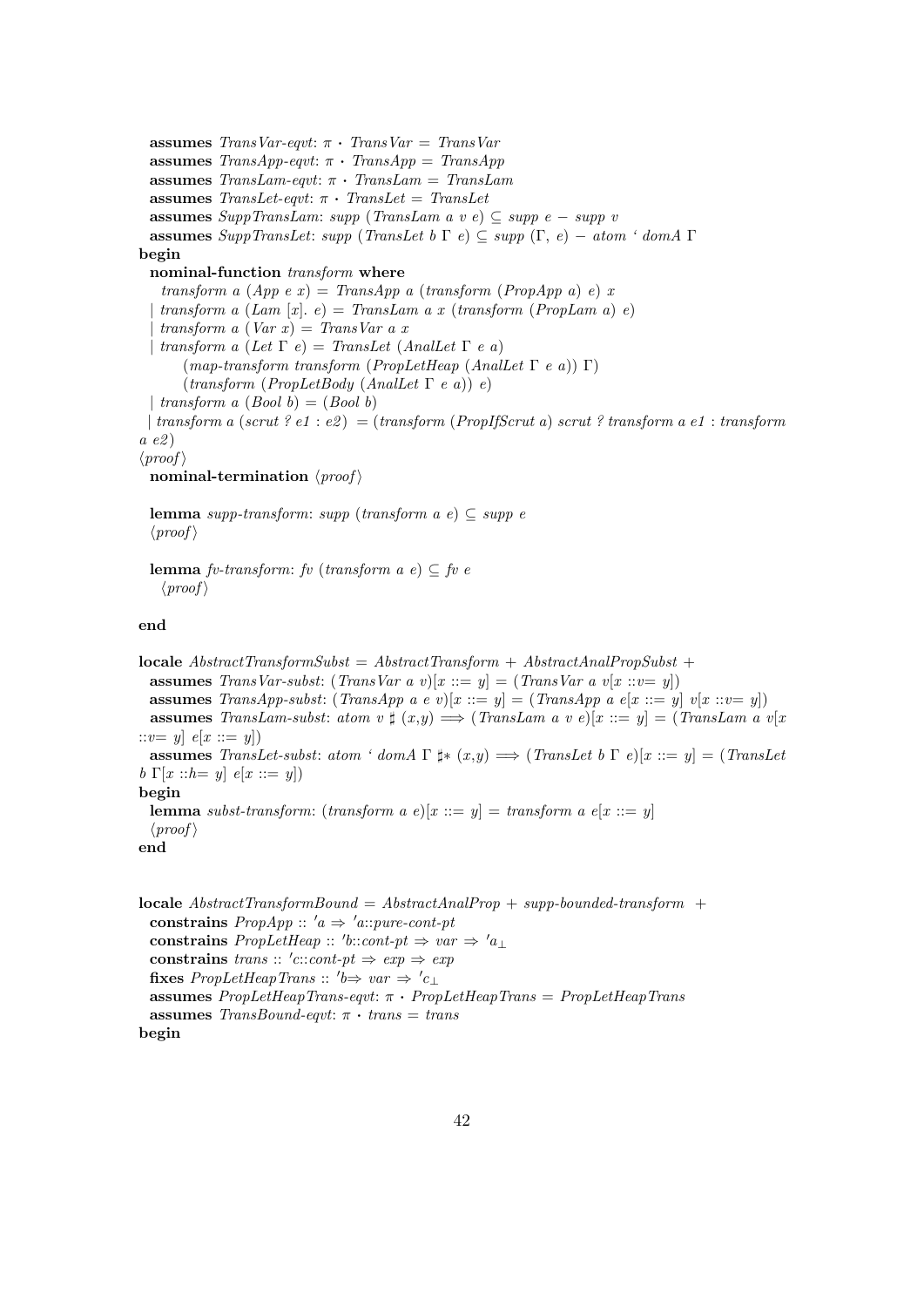**sublocale** *AbstractTransform PropApp PropLam AnalLet PropLetBody PropLetHeap PropIf-Scrut*

(λ *a*. *Var*) (λ *a*. *App*) (λ *a*. *Terms*.*Lam*) (λ *b* Γ *e* . *Let* (*map-transform trans* (*PropLetHeapTrans b*) Γ) *e*)  $\langle proof \rangle$ **lemma** *isLam-transform*[*simp*]:  $isLam$  (*transform a e*)  $\longleftrightarrow$  *isLam e*  $\langle proof \rangle$ 

**lemma** *isVal-transform*[*simp*]:  $isVal$  (*transform a e*)  $\longleftrightarrow$  *isVal e*  $\langle proof \rangle$ 

**end**

**locale** *AbstractTransformBoundSubst* = *AbstractAnalPropSubst* + *AbstractTransformBound* +

```
assumes TransBound-subst: (trans a e)[x::=y] = trans a e[x::=y]
begin
 sublocale AbstractTransformSubst PropApp PropLam AnalLet PropLetBody PropLetHeap PropIf-
Scrut
    (λ a. Var)
    (λ a. App)
    (λ a. Terms.Lam)
    (λ b Γ e . Let (map-transform trans (PropLetHeapTrans b) Γ) e)
 \langle proof \rangleend
```
**end**

# **6.2 ArityTransform**

```
theory ArityTransform
imports ArityAnalysisSig AbstractTransform ArityEtaExpansionSafe
begin
```

```
context ArityAnalysisHeapEqvt
begin
sublocale AbstractTransformBound
 λ a . inc·a
 \lambda a . pred·a
 λ ∆ e a . (a, Aheap ∆ e·a)
 fst
 snd
 λ -. 0
```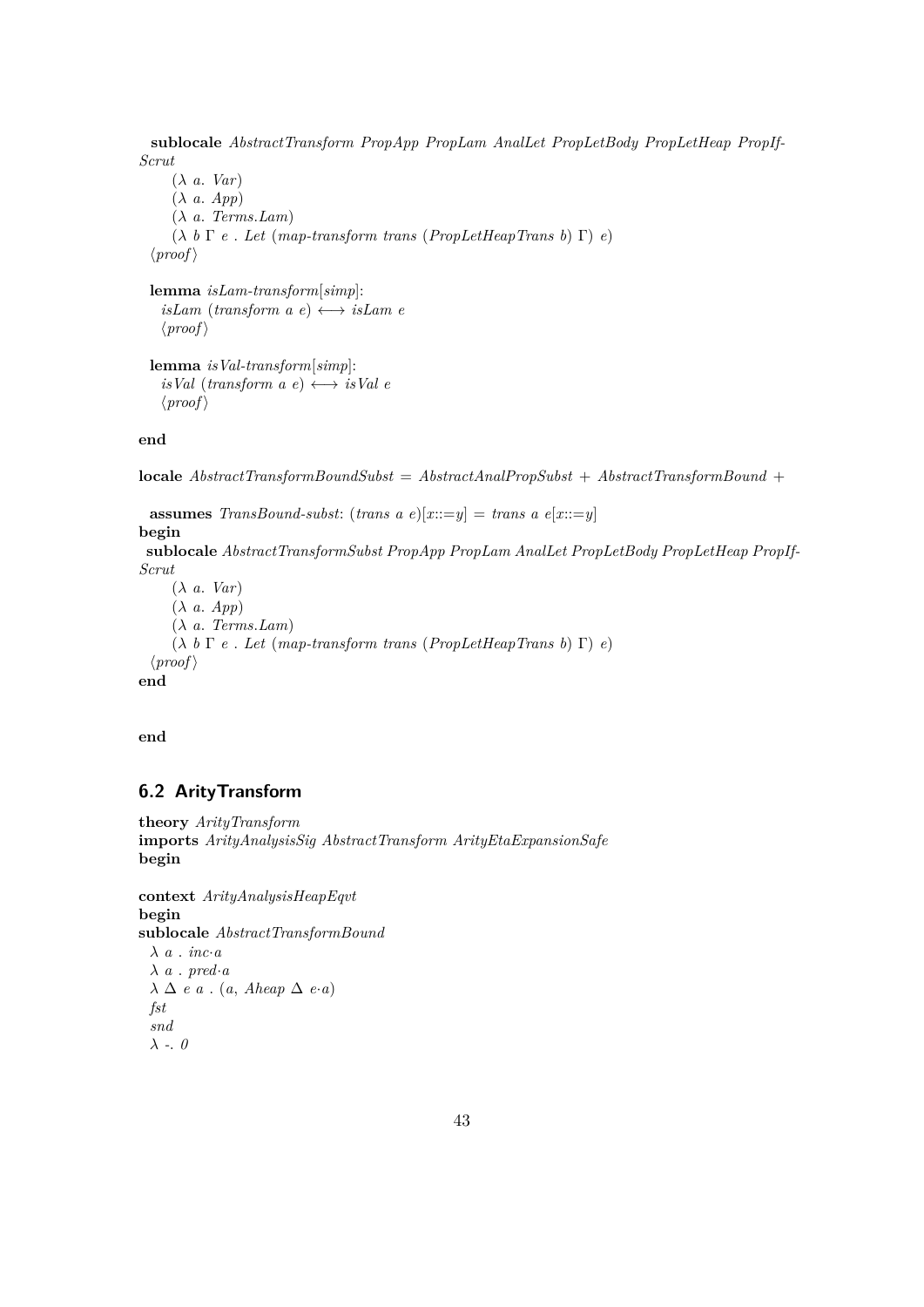*Aeta-expand snd*  $\langle proof \rangle$ 

**abbreviation** *transform-syn*  $(\mathcal{T})$  **where**  $\mathcal{T}_a \equiv$  *transform a* 

```
lemma transform-simps:
  \mathcal{T}_a (App e x) = App (\mathcal{T}_{inc \cdot a} e) x
  \mathcal{T}_a (Lam [x]. e) = Lam [x]. \mathcal{T}_{pred \cdot a} e\mathcal{T}_a (Var x) = Var x
   \tau_a (Let \Gamma e) = Let (map-transform Aeta-expand (Aheap \Gamma e·a) (map-transform (\lambdaa. \tau_a)
(Aheap \Gamma e \cdot a) \Gamma) (\mathcal{T}^a e)\mathcal{T}_a (Bool b) = Bool b
  \mathcal{T}_a (scrut ? e1 : e2) = (\mathcal{T}_0 scrut ? \mathcal{T}_a e1 : \mathcal{T}_a e2)
  \langle proof \rangleend
```
**end**

# **7 Arity Analysis Safety (without Cardinality)**

## **7.1 ArityConsistent**

```
theory ArityConsistent
imports ArityAnalysisSpec ArityStack ArityAnalysisStack
begin
context ArityAnalysisLetSafe
begin
type-synonym \text{astate} = (A\text{Env} \times \text{Arity} \times \text{Arity list})inductive stack-consistent :: Arity list ⇒ stack ⇒ bool
 where
    stack-consistent [] []
   \textit{Atack } S \subseteq a \Longrightarrow \textit{stack-consistent as } S \Longrightarrow \textit{stack-consistent (a\#as) (Alts e1 e2 \# S)}stack-consistent as S \implies stack-consistent as (Upd x \# S)stack-consistent as S \implies stack-consistent as (Arg x \# S)inductive-simps stack-consistent-foo[simp]:
  stack-consistent \lceil \int \rceil stack-consistent (a#as) (Alts e1 e2 # S) stack-consistent as (Upd x #
S) stack-consistent as (A \nvert x \# S)inductive-cases [elim!]: stack-consistent as (Alts e1 e2 \# S)
inductive a-consistent :: astate \Rightarrow conf \Rightarrow bool where
  a-consistentI:
  edom \, \mathit{ae} \subseteq \mathit{dom} \, \mathit{A} \, \Gamma \cup \mathit{up} \, \mathit{ds} \, \mathit{S}
```

```
\implies Astack S \sqsubseteq a
```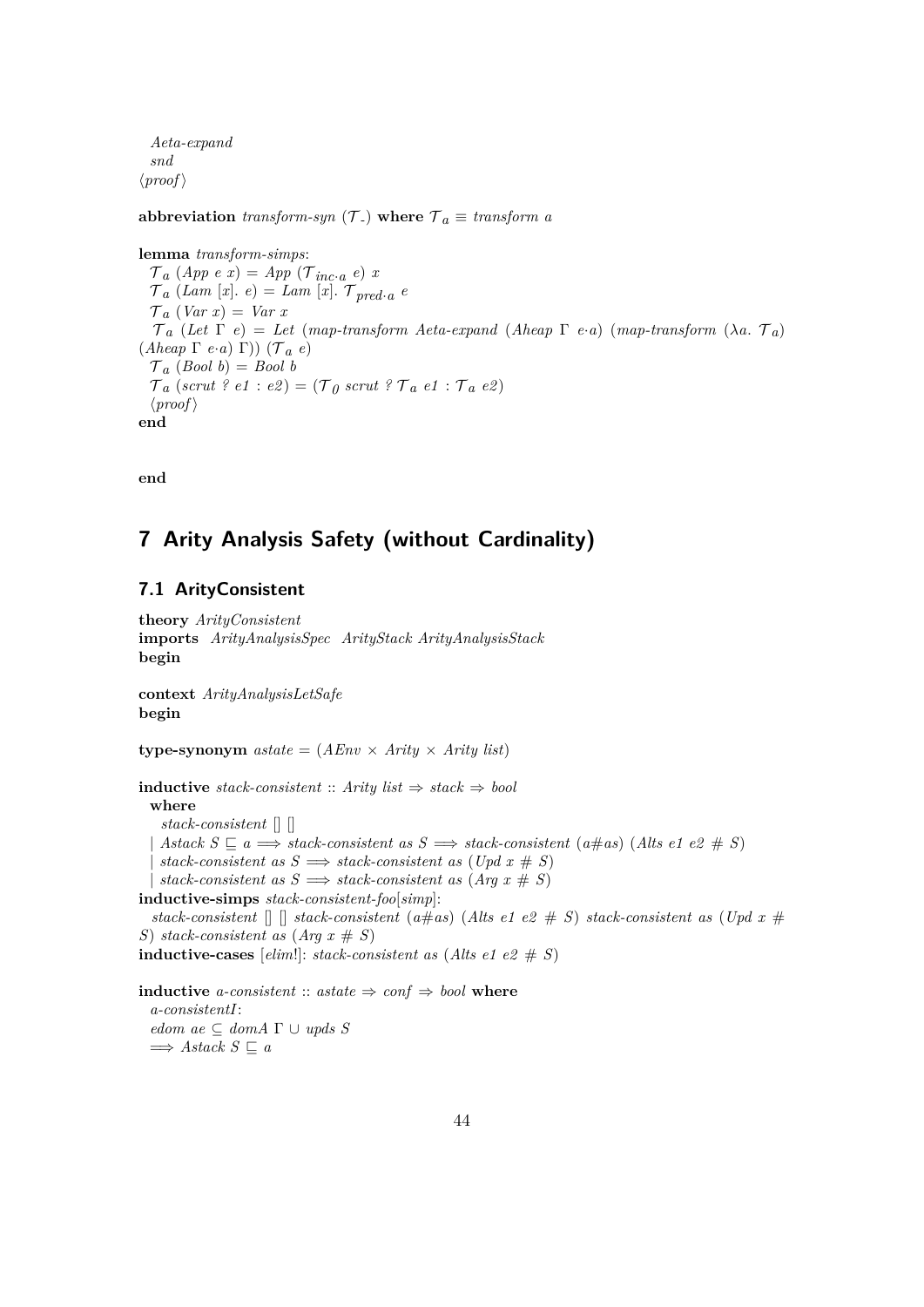$\implies$   $(ABinds \Gamma \cdot ae \sqcup Aexp \ e \cdot a \sqcup AEstack \ as \ S) \ f|^{\prime} \ (dom A \Gamma \cup up ds \ S) \sqsubseteq ae$ =⇒ *stack-consistent as S*  $\implies$  *a*-consistent (*ae*, *a*, *as*) (Γ, *e*, *S*) **inductive-cases** *a-consistentE*: *a-consistent* (*ae*, *a*, *as*) ( $\Gamma$ , *e*, *S*) **lemma** *a-consistent-restrictA*: **assumes** *a-consistent* (*ae*, *a*, *as*) (Γ, *e*, *S*) **assumes** *edom*  $ae \subseteq V$ **shows** *a-consistent* (*ae*, *a*, *as*) (*restrictA V* Γ, *e*, *S*)  $\langle proof \rangle$ **lemma** *a-consistent-edom-subsetD*:  $a$ -consistent (*ae*, *a*, *as*) (Γ, *e*, *S*)  $\implies$  *edom ae*  $\subseteq$  *domA*  $\Gamma \cup \text{ups } S$  $\langle proof \rangle$ **lemma** *a-consistent-stackD*:  $a$ -consistent (*ae*, *a*, *as*) (Γ, *e*, *S*)  $\implies$  *Astack S*  $\sqsubseteq$  *a*  $\langle proof \rangle$ **lemma** *a-consistent-app*1:  $a$ -consistent (*ae*, *a*, *as*) (Γ, *App e x*, *S*)  $\implies$  *a*-consistent (*ae*, *inc*·*a*, *as*) (Γ, *e*, *Arg x* # *S*)  $\langle proof \rangle$ **lemma** *a-consistent-app*2: **assumes** *a-consistent* (*ae*, *a*, *as*) (Γ, (*Lam* [*y*]. *e*), *Arg x* # *S*) **shows** *a-consistent* (*ae*, (*pred*·*a*), *as*) (Γ, *e*[*y*::=*x*], *S*)  $\langle proof \rangle$ **lemma** *a-consistent-thunk-0* : **assumes** *a-consistent* (*ae*, *a*, *as*) (Γ, *Var x*, *S*) **assumes** *map-of* Γ *x* = *Some e* **assumes**  $ae x = up \cdot \theta$ **shows** *a-consistent* (*ae*, *0*, *as*) (*delete x*  $\Gamma$ , *e*, *Upd*  $x \neq S$ )  $\langle proof \rangle$ **lemma** *a-consistent-thunk-once*: **assumes** *a-consistent* (*ae*, *a*, *as*) (Γ, *Var x*, *S*) **assumes** *map-of*  $\Gamma$  *x* = *Some e* **assumes** [simp]:  $ae x = up \cdot u$ **assumes** *heap-upds-ok* (Γ, *S*) **shows** *a-consistent* (*env-delete x ae*, *u*, *as*) (*delete x* Γ, *e*, *S*)  $\langle proof \rangle$ **lemma** *a-consistent-lamvar*: **assumes** *a-consistent* (*ae*, *a*, *as*) (Γ, *Var x*, *S*) **assumes** *map-of*  $\Gamma x = Some$  *e* **assumes** [*simp*]:  $ae x = up \cdot u$ **shows** *a-consistent* (*ae*, *u*, *as*) ((*x*,*e*)# *delete x*  $\Gamma$ , *e*, *S*)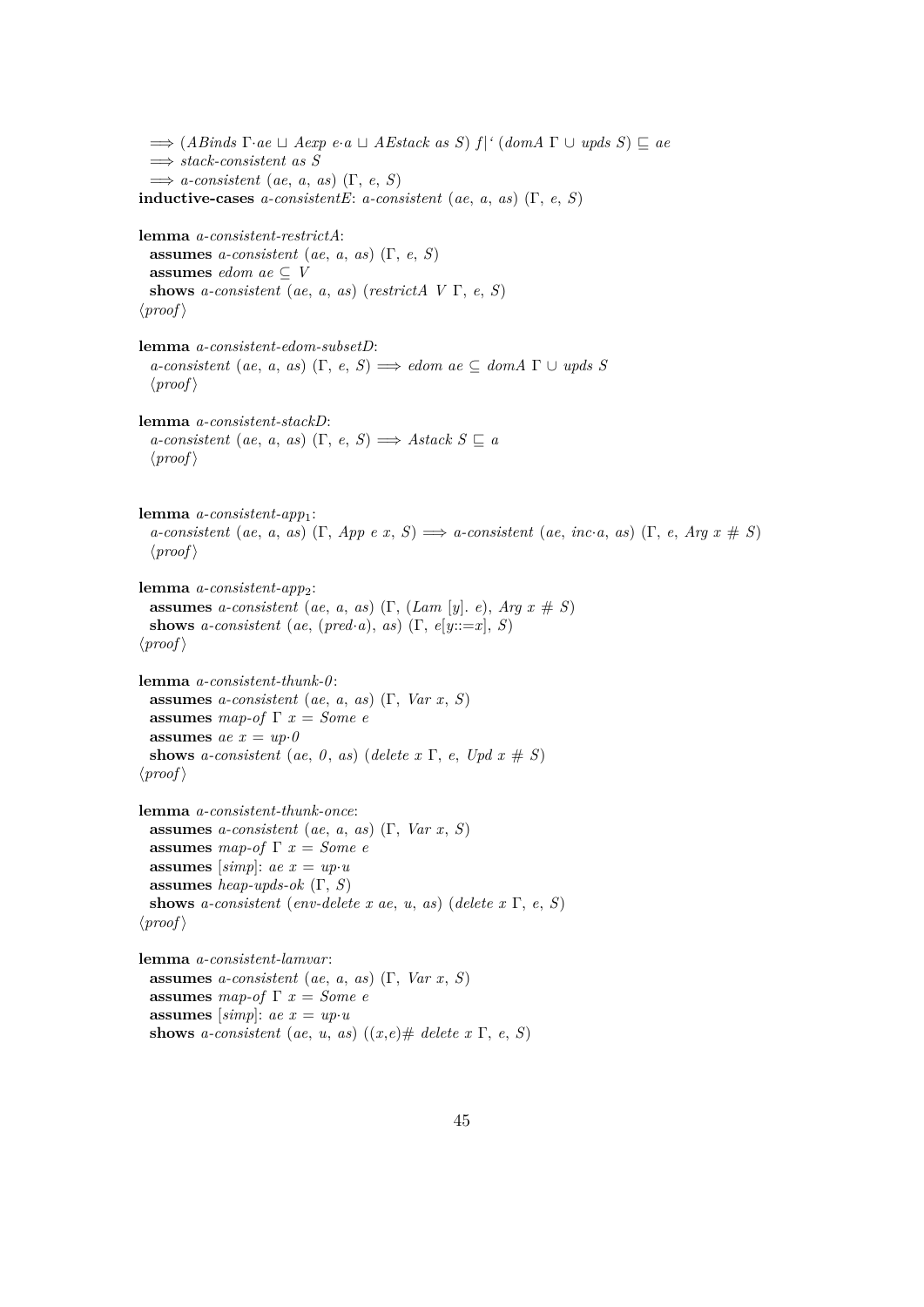$\langle proof \rangle$ 

```
lemma
 assumes a-consistent (ae, a, as) (Γ, e, Upd x \# S)
 shows a-consistent-var<sub>2</sub>: a-consistent (ae, a, as) ((x, e) \# \Gamma, e, S)
   and a-consistent-UpdD: ae x = up \tcdot 0a = 0\langle proof \ranglelemma a-consistent-let:
 assumes a-consistent (ae, a, as) (Γ, Let \Delta e, S)
 assumes atom \text{ '} domA \triangle  \sharp * \Gammaassumes atom \cdot domA \Delta \sharp ∗ S
 assumes edom ae \cap domA \Delta = \{\}shows a-consistent (Aheap \Delta e·a \Box ae, a, as) (\Delta \Box F, e, S)
\langle proof \ranglelemma a-consistent-if 1:
 assumes a-consistent (ae, a, as) (Γ, scrut ? e1 : e2 , S)
 shows a-consistent (ae, 0, a \# as) (Γ, scrut, Alts e1 e2 # S)
\langle proof \ranglelemma a-consistent-if 2:
  assumes a-consistent (ae, a, a' \# as') (Γ, Bool b, Alts e1 e2 \# S)
  shows a-consistent (ae, a', as') (Γ, if b then e1 else e2, S)
\langle proof \ranglelemma a-consistent-alts-on-stack:
 assumes a-consistent (ae, a, as) (Γ, Bool b, Alts e1 e2 # S)
  obtains a' as' where as = a' \# as' a = 0\langle proof \ranglelemma closed-a-consistent:
 fve = (\{\}::var set) \Longrightarrow a\text{-}consistent (\perp, 0, [])([], e, [])\langle proof \rangle
```
**end**

**end**

#### **7.2 ArityTransformSafe**

```
theory ArityTransformSafe
imports ArityTransform ArityConsistent ArityAnalysisSpec ArityEtaExpansionSafe Abstract-
Transform ConstOn
begin
locale CardinalityArityTransformation = ArityAnalysisLetSafeNoCard
```
**begin**

```
sublocale AbstractTransformBoundSubst
```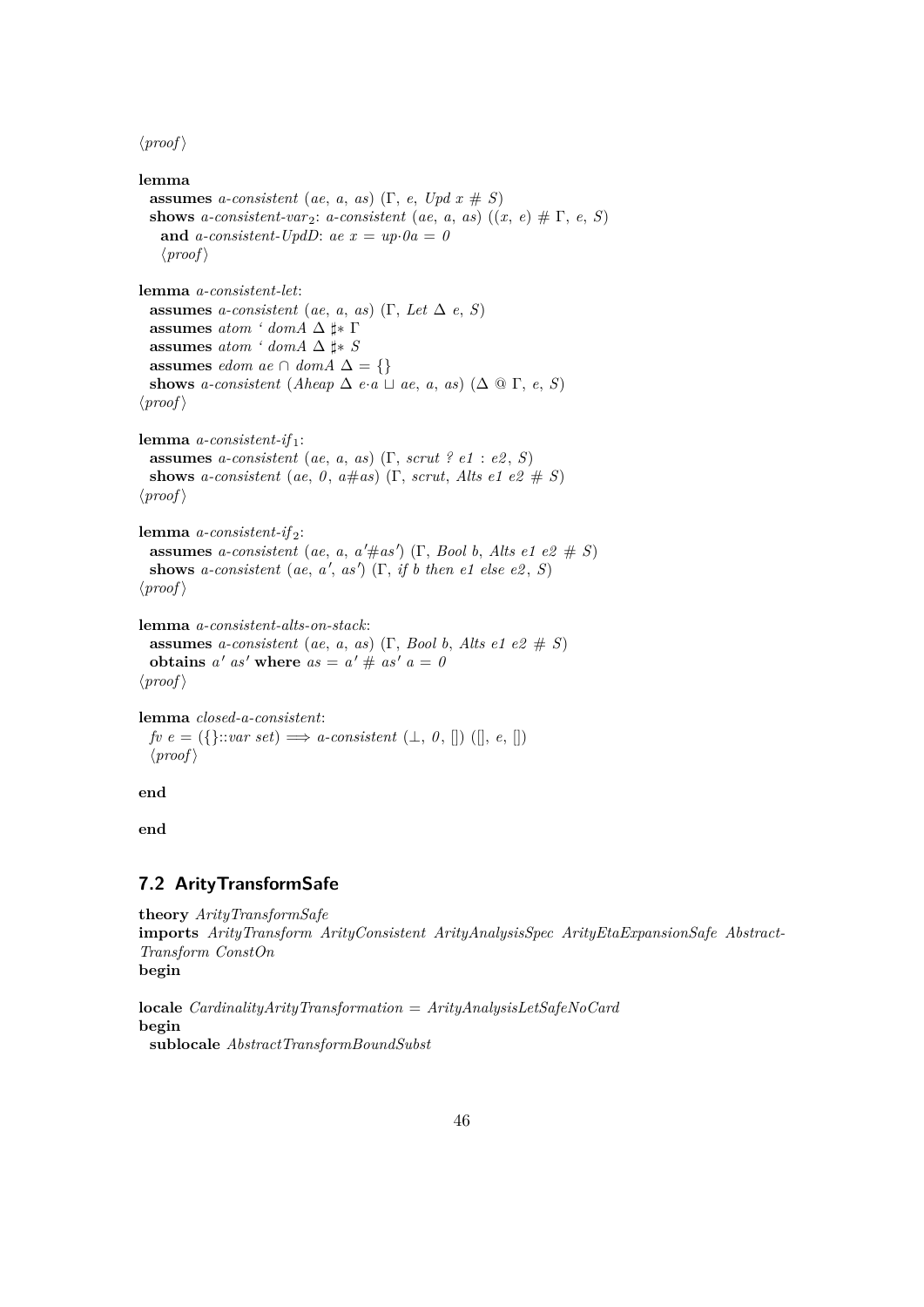λ *a* . *inc*·*a* λ *a* . *pred*·*a* λ ∆ *e a* . (*a*, *Aheap* ∆ *e*·*a*) *fst snd* λ *-*. *0 Aeta-expand snd*  $\langle proof \rangle$ 

**abbreviation** *ccTransform* **where** *ccTransform* ≡ *transform*

**lemma** *supp-transform*: *supp* (*transform a e*) ⊆ *supp e*  $\langle proof \rangle$ **interpretation** *supp-bounded-transform transform*  $\langle proof \rangle$ **fun** *transform-alts* :: *Arity list*  $\Rightarrow$  *stack*  $\Rightarrow$  *stack* **where**  $transform-alts - [] = []$ | *transform-alts*  $(a \# as)$   $(A$ *lts e1 e2*  $\# S) = (Alts (cc Transform a e1) (cc Transform a e2))$ # *transform-alts as S* | *transform-alts as*  $(x \# S) = x \#$  *transform-alts as* S **lemma** *transform-alts-Nil*[ $simp$ ]: *transform-alts*  $[|S|]$  $\langle proof \rangle$ **lemma** *Astack-transform-alts*[*simp*]: *Astack* (*transform-alts as S*) = *Astack S*  $\langle proof \rangle$ **lemma** *fresh-star-transform-alts*[*intro*]: *a*  $\sharp$ \* *S*  $\Longrightarrow$  *a*  $\sharp$ \* *transform-alts as S*  $\langle proof \rangle$ **fun** *a-transform* :: *astate*  $\Rightarrow$  *conf*  $\Rightarrow$  *conf* **where**  $a$ -transform ( $ae$ ,  $a$ ,  $as$ ) ( $\Gamma$ ,  $e$ ,  $S$ ) = (*map-transform Aeta-expand ae* (*map-transform ccTransform ae* Γ), *ccTransform a e*, *transform-alts as S*) **fun** restr-conf :: *var set*  $\Rightarrow$  *conf*  $\Rightarrow$  *conf* **where** *restr-conf*  $V(\Gamma, e, S) =$  (*restrictA*  $V(\Gamma, e, \text{r}^2)$ **inductive** *consistent* ::  $astate \Rightarrow conf \Rightarrow bool$  **where** *consistentI*[*intro*!]: *a-consistent* (*ae*, *a*, *as*) (Γ, *e*, *S*)  $\implies (\bigwedge x. x \in \text{thunks } \Gamma \implies \text{ae } x = \text{up-0})$  $\implies$  *consistent* (*ae*, *a*, *as*) (Γ, *e*, *S*) **inductive-cases** *consistentE*[ $elim!$ : *consistent* (*ae*, *a*, *as*) ( $\Gamma$ , *e*, *S*)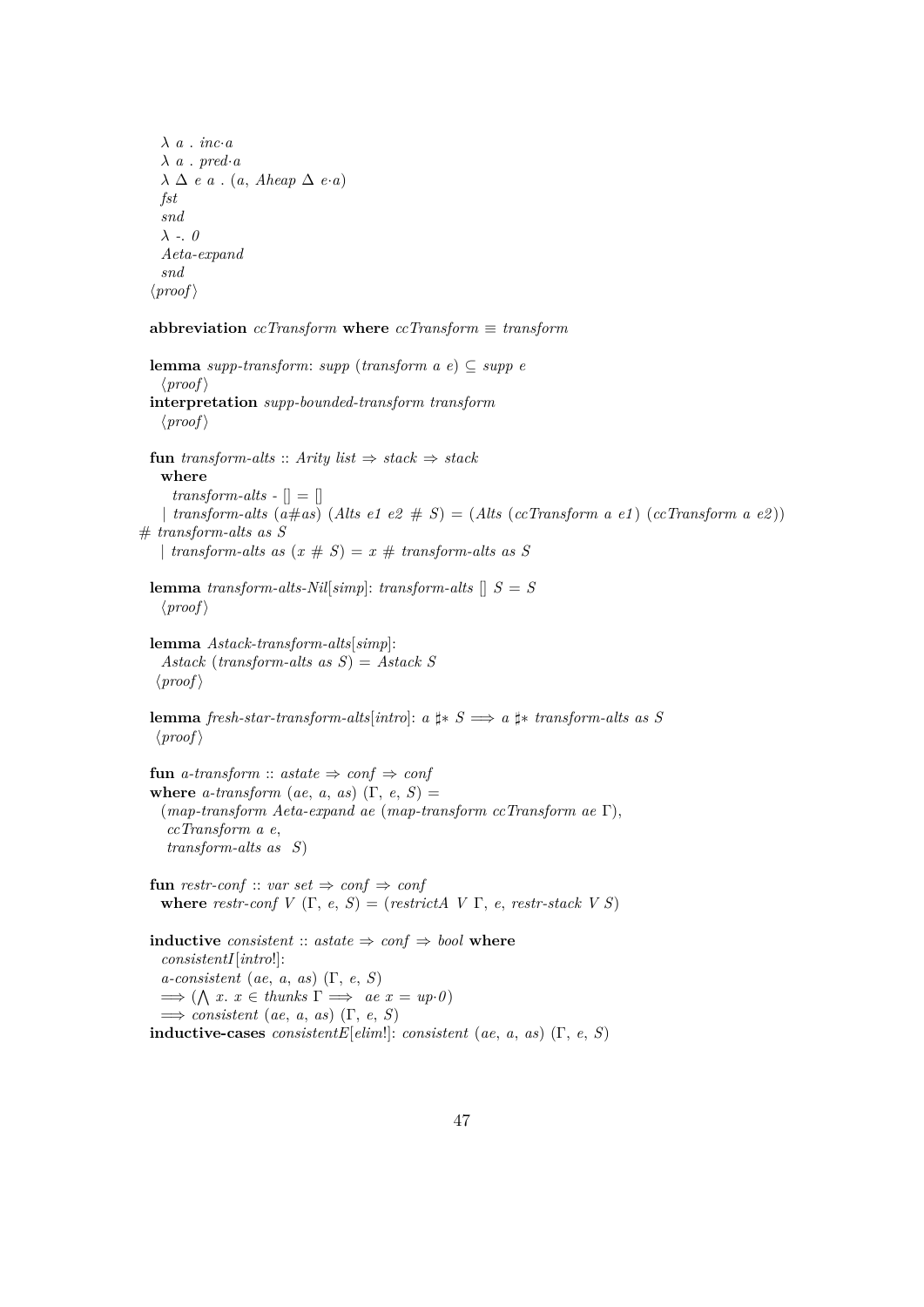```
lemma closed-consistent:
   assumes f v e = (\{\}::var set)shows consistent (L, 0, [] ([], e, [])\langle proof \ranglelemma arity-tranform-safe:
   fixes c c'assumes c \Rightarrow^* c' and \neg boring-step c' and heap-upds-ok-conf c and consistent (ae,a,as)
c
     \sum_{i=1}^{\infty} a_i as consistent (ae', a', as') c' \wedge a-transform (ae, a, as) c \Rightarrow^* a-transform
(ae',a',as') c'
  \langle proof \rangleend
```
**end**

# **8 Cardinality Analysis**

# **8.1 Cardinality-Domain**

```
theory Cardinality−Domain
imports Launchbury.HOLCF−Utils
begin
```
**type-synonym** *oneShot* = *one* **abbreviation**  $notOneShot$  ::  $oneShot$  **where**  $notOneShot \equiv ONE$ **abbreviation**  $oneShort :: oneShort$  **where**  $oneShort \equiv \bot$ 

**type-synonym** *two* = *oneShot*<sup>⊥</sup> **abbreviation**  $many :: two$  **where**  $many \equiv up \cdot notOneShot$ **abbreviation**  $\textit{once} :: \textit{two}$  **where**  $\textit{once} \equiv \textit{up} \cdot \textit{one} \textit{Shot}$ **abbreviation** *none* :: *two* where  $none \equiv \perp$ 

**lemma** *many-max*[*simp*]:  $a \sqsubseteq$  *many*  $\langle proof \rangle$ 

**lemma** *two-conj*:  $c =$  *many*  $\lor$   $c =$  *once*  $\lor$   $c =$  *none*  $\langle$ *proof* $\rangle$ 

**lemma** *two-cases*[*case-names many once none*]: **obtains**  $c =$  many  $| c =$  once  $| c =$  none  $\langle$  proof  $\rangle$ 

**definition** *two-pred* where *two-pred* =  $(\Lambda x. if x \subseteq once then \perp else x)$ 

**lemma** *two-pred-simp*: *two-pred*·*c* = (*if c*  $\subseteq$  *once then*  $\perp$  *else c*)  $\langle proof \rangle$ 

```
lemma two-pred-simps[simp]:
 two-pred·many = many
```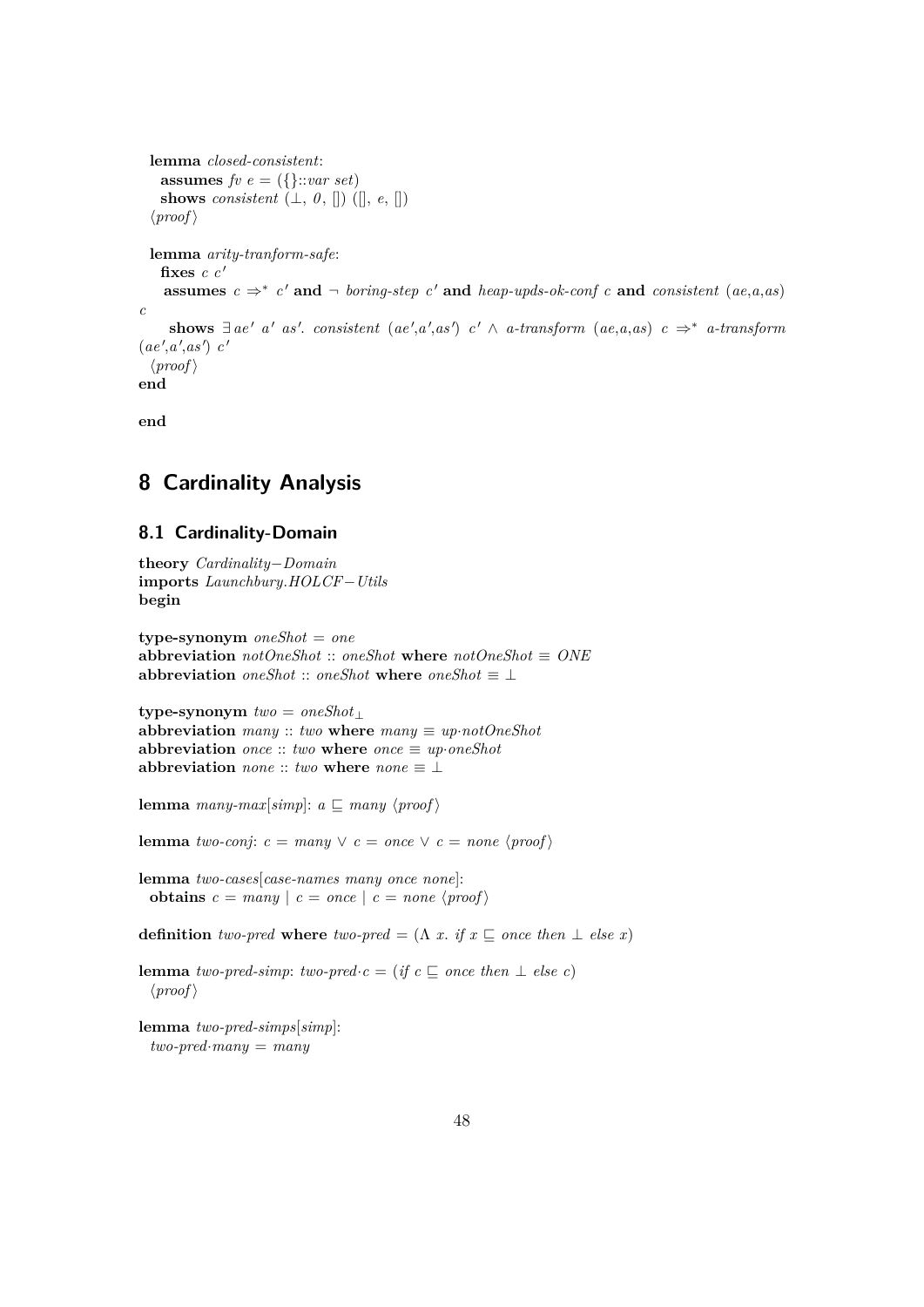*two-pred*·*once* = *none two-pred*·*none* = *none*  $\langle proof \rangle$ **lemma** *two-pred-below-arg*: *two-pred*  $\cdot f \subseteq f$  $\langle proof \rangle$ **lemma** *two-pred-none: two-pred-* $c = none \leftrightarrow c \sqsubseteq once$  $\langle proof \rangle$ **definition** *record-call* **where** *record-call*  $x = (\Lambda \text{ ce. } (\lambda \text{ y. if } x = \text{ y then two-pred·}(ce \text{ y}) \text{ else ce})$ *y*)) **lemma** *record-call-simp*: (*record-call*  $x \cdot f$ )  $x' = (if x = x'$  *then two-pred*  $\cdot (f x')$  *else*  $f x'$ )  $\langle proof \rangle$ **lemma** *record-call*[*simp*]: (*record-call x* · *f*)  $x = two-pred \cdot (fx)$  $\langle proof \rangle$ **lemma** *record-call-other*[ $simp$ ]:  $x' \neq x \implies$  (*record-call*  $x \cdot f$ )  $x' = f x'$  $\langle proof \rangle$ **lemma** *record-call-below-arg*: *record-call*  $x \cdot f \subseteq f$  $\langle proof \rangle$ **definition**  $two$ -add  $:: two \rightarrow two \rightarrow two$ **where** *two-add* =  $(\Lambda x. (\Lambda y. if x \subseteq \bot then y else (if y \subseteq \bot then x else many)))$ **lemma** *two-add-simp*: *two-add*·*x*·*y* = (*if*  $x \subseteq \bot$  *then y else* (*if*  $y \subseteq \bot$  *then x else many*))  $\langle proof \rangle$ 

**lemma** *two-pred-two-add-once*:  $c \sqsubseteq two$ -pred·(*two-add·once·c*)  $\langle proof \rangle$ 

**end**

#### **8.2 CardinalityAnalysisSig**

```
theory CardinalityAnalysisSig
imports Arity AEnv Cardinality−Domain SestoftConf
begin
```
**locale** *CardinalityPrognosis* = **fixes** *prognosis* ::  $AEnv \Rightarrow$  *Arity*  $list \Rightarrow$  *Arity*  $\Rightarrow$  *conf*  $\Rightarrow$  (*var*  $\Rightarrow$  *two*)

**locale** *CardinalityHeap* = **fixes**  $cHeap :: heap \Rightarrow exp \Rightarrow Arity \rightarrow (var \Rightarrow two)$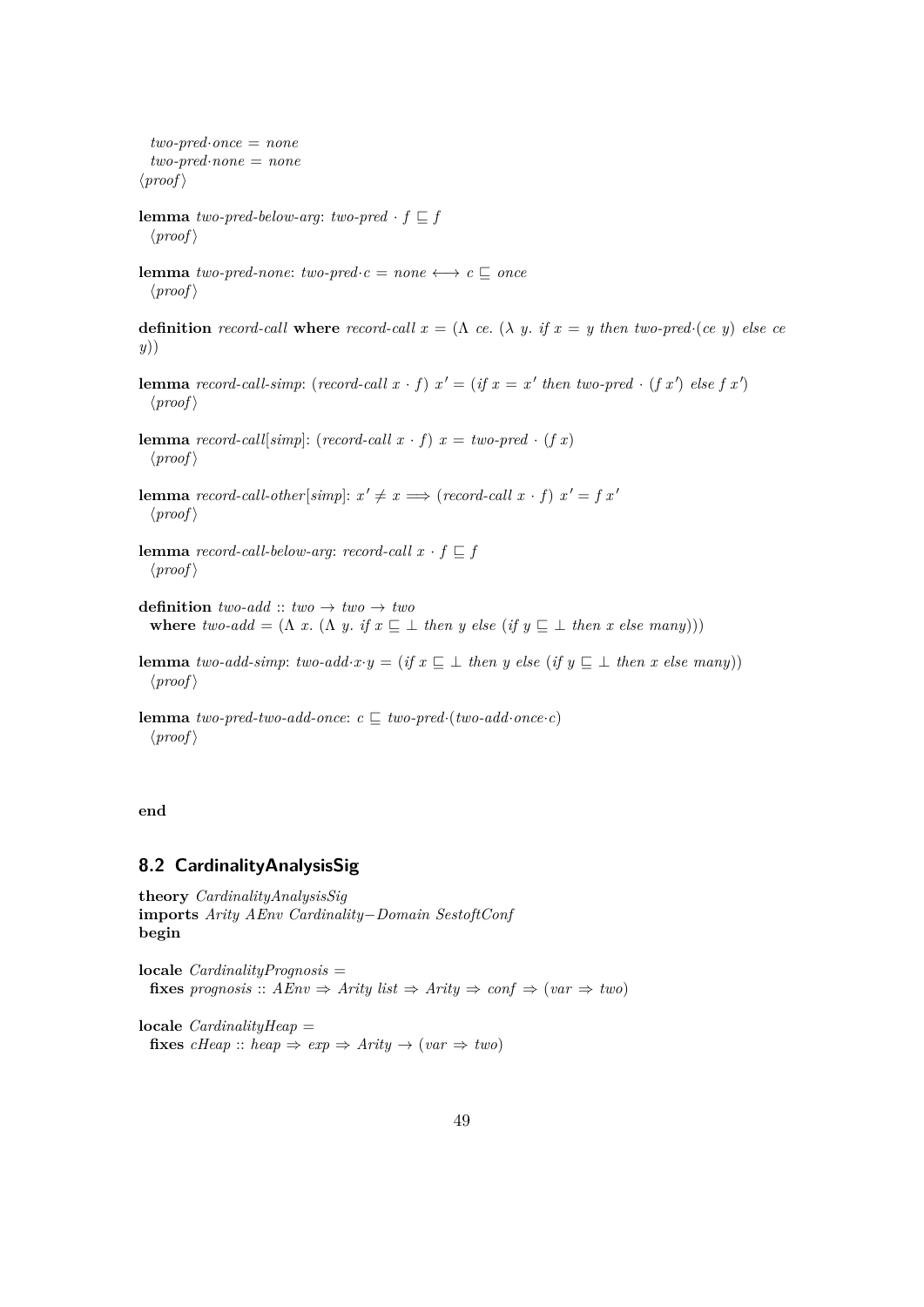**end**

## **8.3 CardinalityAnalysisSpec**

**theory** *CardinalityAnalysisSpec* **imports** *ArityAnalysisSpec CardinalityAnalysisSig ConstOn* **begin**

**locale** *CardinalityPrognosisEdom* = *CardinalityPrognosis* + **assumes** *edom-prognosis*: *edom* (*prognosis ae as a*  $(\Gamma, e, S)$ )  $\subset$  *fv*  $\Gamma \cup$  *fv e*  $\cup$  *fv S* 

**locale** *CardinalityPrognosisShape* = *CardinalityPrognosis* +

**assumes** *prognosis-env-cong*: *ae*  $f$  |*' domA*  $\Gamma = ae'$   $f$  |*' domA*  $\Gamma \implies$  *prognosis ae as u* (Γ, *e*,  $S$ ) = *prognosis ae' as u* (Γ, *e*, *S*)

**assumes** *prognosis-reorder:*  $map-off \Gamma = map-of \Delta \implies prognosis \ ae \ as \ u(\Gamma, e, S) = prognosis$ *ae as u* (∆, *e*, *S*)

**assumes** *prognosis-ap*: *const-on* (*prognosis ae as a* (Γ, *e*, *S*)) (*ap S*) *many*

**assumes** *prognosis-upd*: *prognosis ae as u*  $(\Gamma, e, S) \subseteq$  *prognosis ae as u*  $(\Gamma, e, Upd \ x \# S)$ **assumes** *prognosis-not-called:*  $ae x = \bot \implies prognosis ae as a$  (Γ, *e, S*)  $\sqsubset$  *prognosis ae as a* (*delete x* Γ, *e*, *S*)

**assumes** *prognosis-called: once*  $\Box$  *prognosis ae as a* (Γ, *Var x, S*) *x* 

**locale** *CardinalityPrognosisApp* = *CardinalityPrognosis* + **assumes** *prognosis-App*: *prognosis ae as* (*inc*·*a*) (Γ, *e*, *Arg*  $x \neq S$ )  $\subseteq$  *prognosis ae as*  $a$  (Γ, *App e x*, *S*)

**locale** *CardinalityPrognosisLam* = *CardinalityPrognosis* +

**assumes** *prognosis-subst-Lam: prognosis ae as (pred·a)* (Γ,  $e[y::=x]$ , *S*)  $\subseteq$  *prognosis ae as a* (Γ, *Lam* [*y*]. *e*, *Arg x* # *S*)

**locale**  $CardinalityProposisVar = CardinalityProposis +$ 

**assumes** *prognosis-Var-lam:*  $map-of \Gamma x = Some \ e \Longrightarrow ae \ x = up \cdot u \Longrightarrow isVal \ e \Longrightarrow programs$ *ae as u*  $(\Gamma, e, S) \sqsubseteq$  *record-call x* · (*prognosis ae as a*  $(\Gamma, Var \, x, S)$ )

**assumes** prognosis-Var-thunk: map-of  $\Gamma$  *x* = *Some*  $e \implies ae \ x = up \cdot u \implies \neg$  *isVal*  $e \implies \neg$ *prognosis ae as u* (*delete x* Γ, *e*, *Upd x* # *S*)  $\subseteq$  *record-call x* · (*prognosis ae as a* (Γ, *Var x*, *S*))

**assumes** *prognosis-Var2*:  $isVal e \implies x \notin domA \Gamma \implies prognosis ae as 0 ((x, e) \# \Gamma, e, S)$  $\Box$  *prognosis ae as 0* (Γ, *e*, *Upd x* # *S*)

**locale** *CardinalityPrognosisIfThenElse* = *CardinalityPrognosis* +

**assumes** *prognosis-IfThenElse: prognosis ae* ( $a \# as$ )  $0$  (Γ, *scrut*, *Alts e1 e2*  $\# S$ )  $\sqsubset$  *prognosis ae as a* (Γ, *scrut ? e1* : *e2* , *S*)

**assumes** *prognosis-Alts*: *prognosis ae as a* (Γ, *if b then e1 else e2*, *S*)  $\subseteq$  *prognosis ae* ( $a \neq as$ ) *0* (Γ, *Bool b*, *Alts e1 e2* # *S*)

**locale** *CardinalityPrognosisLet* = *CardinalityPrognosis* + *CardinalityHeap* + *ArityAnalysisHeap*  $^{+}$ 

**assumes** *prognosis-Let*: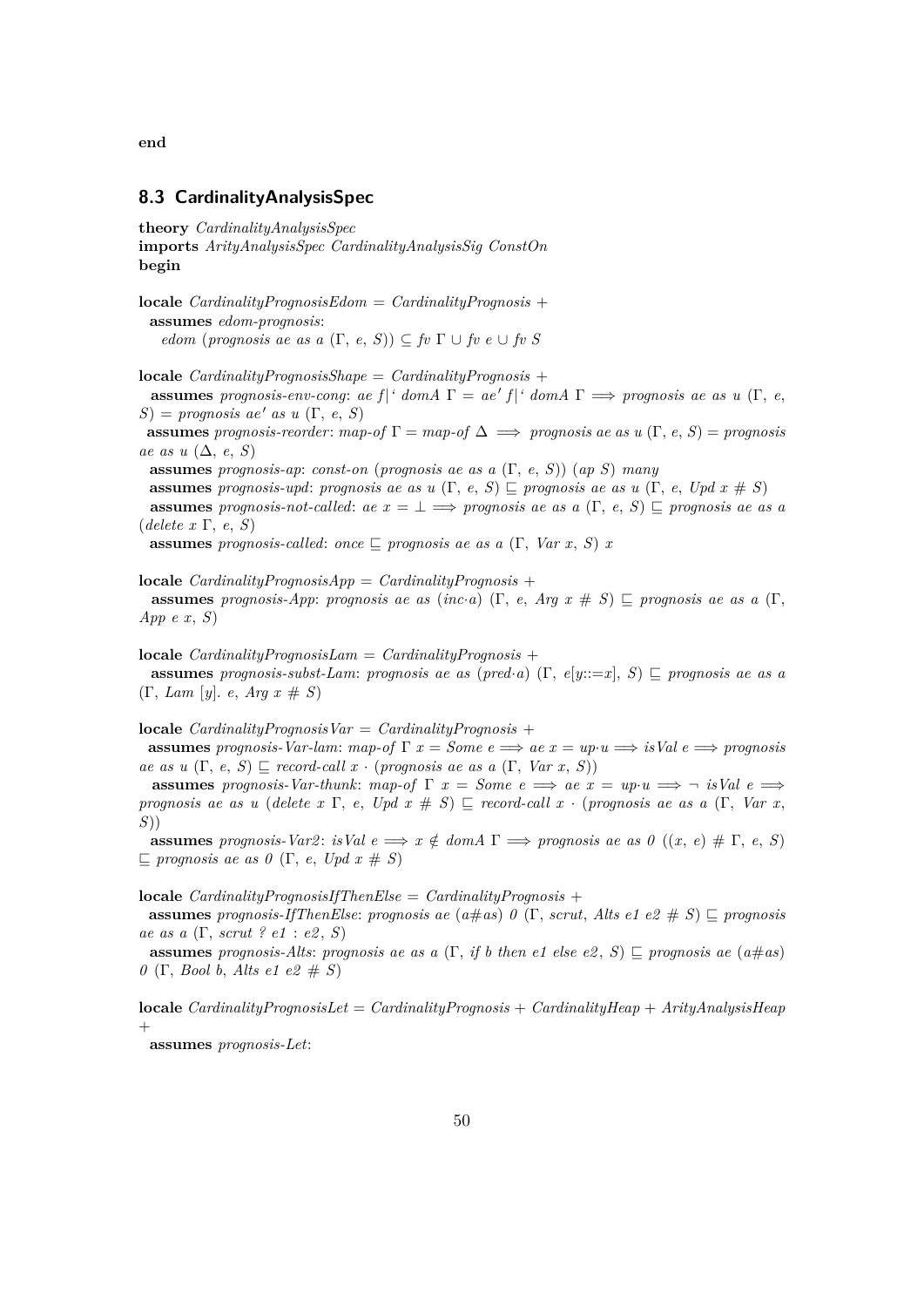$atom'$   $dom A \Delta \sharp * \Gamma \Longrightarrow atom'$   $dom A \Delta \sharp * S \Longrightarrow edom$   $ae \subseteq dom A \Gamma \cup up ds S \Longrightarrow propagis$  $(Aheap \Delta e \cdot a \Box ae)$  *as*  $a(\Delta @ \Gamma, e, S) \subseteq cHeap \Delta e \cdot a \Box progenosis ae as a (\Gamma, Terms. Let \Delta e,$ *S*)

**locale** *CardinalityHeapSafe* = *CardinalityHeap* + *ArityAnalysisHeap* + **assumes** *Aheap-heap3*:  $x \in$  *thunks*  $\Gamma \implies$  *many*  $\subseteq$  (*cHeap*  $\Gamma$  *e*·*a*)  $x \implies$  (*Aheap*  $\Gamma$  *e*·*a*)  $x =$ *up*·*0* **assumes** *edom-cHeap*: *edom* (*cHeap*  $\Delta$  *e*·*a*) = *edom* (*Aheap*  $\Delta$  *e*·*a*)

**locale** *CardinalityPrognosisSafe* = *CardinalityPrognosisEdom* + *CardinalityPrognosisShape* + *CardinalityPrognosisApp* + *CardinalityPrognosisLam* + *CardinalityPrognosisVar* + *CardinalityPrognosisLet* + *CardinalityPrognosisIfThenElse* + *CardinalityHeapSafe* + *ArityAnalysisLetSafe*

**end**

## **8.4 NoCardinalityAnalysis**

**theory** *NoCardinalityAnalysis* **imports** *CardinalityAnalysisSpec ArityAnalysisStack* **begin**

**locale** *NoCardinalityAnalysis* = *ArityAnalysisLetSafe* + **assumes** *Aheap-thunk*:  $x \in$  *thunks*  $\Gamma \implies$  (*Aheap*  $\Gamma$  *e*·*a*)  $x = up \cdot 0$ **begin**

**definition**  $a2c :: Arity_{\perp} \rightarrow two$  **where**  $a2c = (\Lambda \ a \cdot if \ a \sqsubseteq \bot \ then \ \bot \ else \ many)$ **lemma**  $a2c\text{-}simp: a2c\text{-}a = (if a \sqsubseteq \perp then \perp else many)$  $\langle proof \rangle$ 

**lemma** *a2c-eqvt*[*eqvt*]:  $\pi \cdot a2c = a2c$  $\langle proof \rangle$ 

**definition**  $ae\&ce :: AEnv \Rightarrow (var \Rightarrow two)$  where  $ae\&ce ae x = a\&ce (ae x)$ 

**lemma** *ae2ce-cont*: *cont ae2ce*  $\langle proof \rangle$ **lemmas** *cont-compose*[*OF ae2ce-cont*, *cont2cont*, *simp*]

**lemma**  $ae2ce\text{-}eqvt[eqvt]: π · ae2ce\text{ }ae\text{ }x = ae2ce\text{ }(\pi · ae)\text{ }(\pi · x)$  $\langle proof \rangle$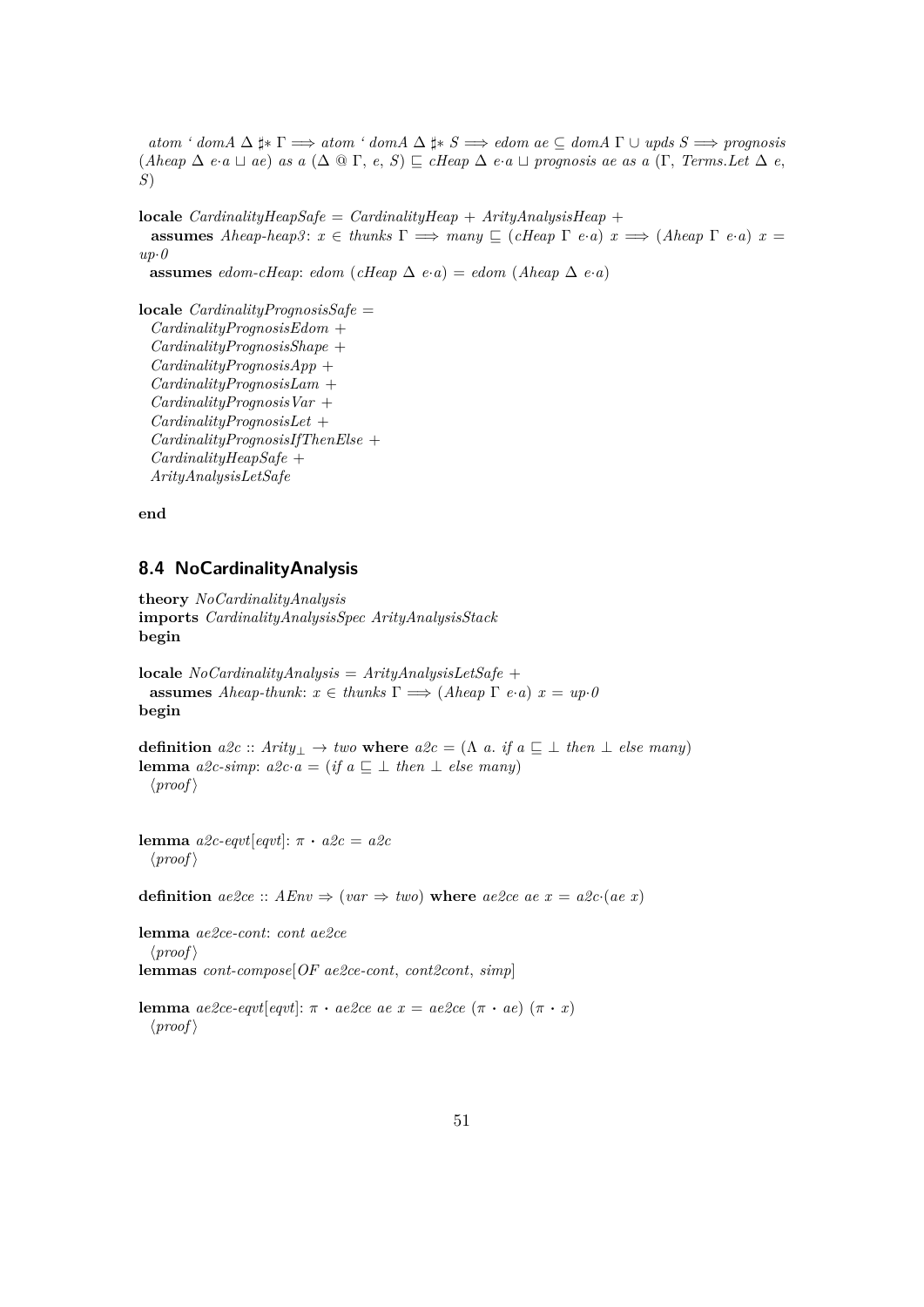**lemma**  $ae2ce-to-env-restr: ae2ce ae = (\lambda - \text{many}) f | 'edom ae$  $\langle proof \rangle$ **lemma** *edom-ae2ce*[*simp*]: *edom* (*ae2ce ae*) = *edom ae*  $\langle proof \rangle$ **definition**  $cHeap :: heap \Rightarrow exp \Rightarrow Arity \rightarrow (var \Rightarrow two)$ **where** *cHeap*  $\Gamma$  *e* = ( $\Lambda$  *a. ae2ce* (*Aheap*  $\Gamma$  *e*·*a*)) **lemma** *cHeap-simp*[*simp*]: *cHeap* Γ *e*·*a* = *ae2ce* (*Aheap* Γ *e*·*a*)  $\langle proof \rangle$ sublocale  $CardinalityHeap\;chap\; (proof)$ **sublocale** *CardinalityHeapSafe cHeap Aheap*  $\langle proof \rangle$ **fun** *prognosis* **where** *prognosis ae as a* (Γ, *e*, *S*) = ((λ*-*. *many*) *f* |*'* (*edom* (*ABinds* Γ·*ae*) ∪ *edom* (*Aexp e*·*a*) ∪ *edom* (*AEstack as S*))) **lemma** *record-all-noop*[*simp*]: *record-call x*· $((\lambda - \mathit{many}) f | \mathit{S}) = (\lambda - \mathit{many}) f | \mathit{S}$  $\langle proof \rangle$ **lemma** *const-on-restr-constI*[*intro*]:  $S' \subseteq S \implies const\text{-}on((\lambda - x) f | S') S' x$  $\langle proof \rangle$ **lemma** *ap-subset-edom-AEstack*: *ap S* ⊆ *edom* (*AEstack as S*)  $\langle proof \rangle$  $sublocale$  *CardinalityPrognosis prognosis* $\langle proof \rangle$ **sublocale** *CardinalityPrognosisShape prognosis*  $\langle proof \rangle$ **sublocale** *CardinalityPrognosisApp prognosis*  $\langle proof \rangle$ **sublocale** *CardinalityPrognosisLam prognosis*  $\langle proof \rangle$ **sublocale** *CardinalityPrognosisVar prognosis*  $\langle proof \rangle$ **sublocale** *CardinalityPrognosisIfThenElse prognosis*  $\langle proof \rangle$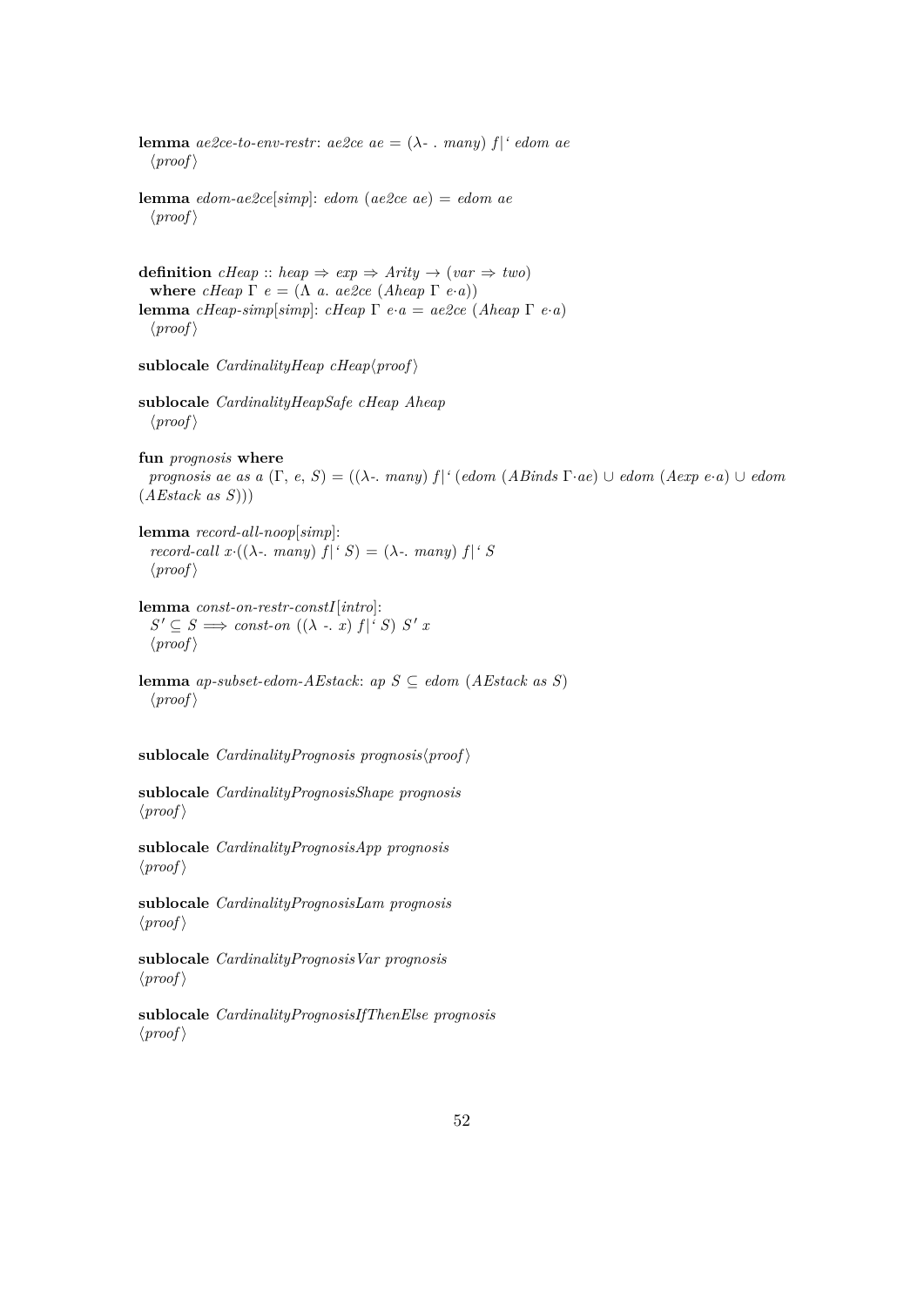**sublocale** *CardinalityPrognosisLet prognosis cHeap Aheap*  $\langle proof \rangle$ 

**sublocale** *CardinalityPrognosisEdom prognosis*  $\langle proof \rangle$ 

**sublocale** *CardinalityPrognosisSafe prognosis cHeap Aheap*  $Aexp(prop)$ **end**

**end**

# **8.5 CardArityTransformSafe**

```
theory CardArityTransformSafe
imports ArityTransform CardinalityAnalysisSpec AbstractTransform Sestoft SestoftGC ArityEta-
ExpansionSafe ArityAnalysisStack ArityConsistent
begin
```
**context** *CardinalityPrognosisSafe* **begin sublocale** *AbstractTransformBoundSubst* λ *a* . *inc*·*a*  $\lambda$  *a* . *pred*·*a* λ ∆ *e a* . (*a*, *Aheap* ∆ *e*·*a*) *fst snd* λ *-*. *0 Aeta-expand snd*  $\langle proof \rangle$ 

**abbreviation** *ccTransform* **where** *ccTransform* ≡ *transform*

**lemma** *supp-transform*: *supp* (*transform a e*) ⊆ *supp e*  $\langle proof \rangle$ **interpretation** *supp-bounded-transform transform*  $\langle proof \rangle$ 

**type-synonym** *tstate* =  $(AEnv \times (var \Rightarrow two) \times Arity \times Arity$  *list*  $\times var$  *list*)

**fun** *transform-alts* :: *Arity list*  $\Rightarrow$  *stack*  $\Rightarrow$  *stack* **where** *transform-alts -*  $\vert \vert = \vert \vert$ | *transform-alts*  $(a \# as)$   $(A$ *lts*  $e1 e2 \# S) = (Alts (cc Transform a e1) (cc Transform a e2))$ # *transform-alts as S* | *transform-alts as*  $(x \# S) = x \#$  *transform-alts as* S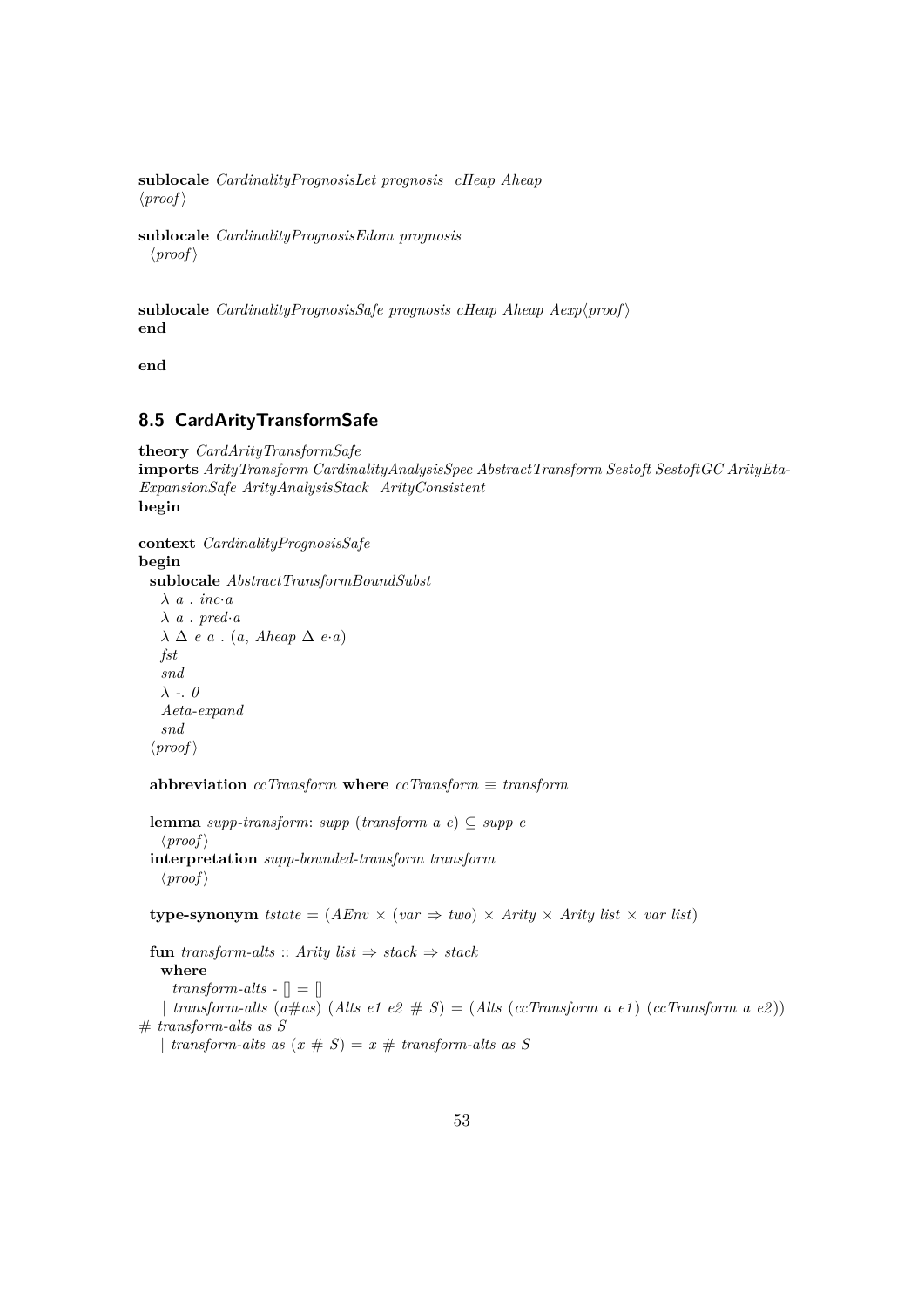**lemma** *transform-alts-Nil*[ $simp$ ]: *transform-alts*  $[|S|]$  $\langle proof \rangle$ **lemma** *Astack-transform-alts*[*simp*]: *Astack* (*transform-alts as S*) = *Astack S*  $\langle proof \rangle$ **lemma** *fresh-star-transform-alts*[*intro*]: *a*  $\sharp$ \* *S*  $\Longrightarrow$  *a*  $\sharp$ \* *transform-alts as S*  $\langle proof \rangle$ **fun** *a-transform* :: *astate*  $\Rightarrow$  *conf*  $\Rightarrow$  *conf* **where**  $a$ -transform ( $ae$ ,  $a$ ,  $as$ ) ( $\Gamma$ ,  $e$ ,  $S$ ) = (*map-transform Aeta-expand ae* (*map-transform ccTransform ae* Γ), *ccTransform a e*, *transform-alts as S*) **fun** restr-conf :: *var set*  $\Rightarrow$  *conf*  $\Rightarrow$  *conf* **where** *restr-conf*  $V(\Gamma, e, S) = (restrictA \ V \Gamma, e, restrstack V S)$ **fun** *add-dummies-conf* :: *var list*  $\Rightarrow$  *conf* **where** *add-dummies-conf l*  $(\Gamma, e, S) = (\Gamma, e, S \text{ @ map } D \text{ummy (} \text{rev } l))$ **fun** *conf-transform* :: *tstate*  $\Rightarrow$  *conf*  $\Rightarrow$  *conf* where *conf-transform* (*ae*, *ce*, *a*, *as*, *r*)  $c = add-dummies-conf$  *r* ((*a-transform* (*ae*, *a*, *as*) (*restr-conf* (− *set r*) *c*))) **inductive** *consistent* :: *tstate*  $\Rightarrow$  *conf*  $\Rightarrow$  *bool* **where** *consistentI*[*intro*!]: *a-consistent* (*ae*, *a*, *as*) (*restr-conf* (− *set r*) (Γ, *e*, *S*)) =⇒ *edom ae* = *edom ce*  $\implies$  *prognosis ae as a* (Γ, *e*, *S*)  $\sqsubseteq$  *ce*  $\implies (\bigwedge x. x \in \text{thunks } \Gamma \implies \text{many } \subseteq \text{ce } x \implies \text{ae } x = \text{up-0})$  $\implies$  *set*  $r \subseteq$  (*domA*  $\Gamma \cup$  *upds*  $S$ ) – *edom ce* =⇒ *consistent* (*ae*, *ce*, *a*, *as*, *r*) (Γ, *e*, *S*) **inductive-cases** *consistentE*[ $elim!$ : *consistent* (a.e., *ce*, *a*, *as*) (Γ, *e*, *S*)**lemma** *closed-consistent*: **assumes**  $f v e = (\{\}::var set)$ **shows** *consistent*  $(\bot, \bot, \theta, \|, \|)$   $(\Vert, e, \|)$  $\langle proof \rangle$ **lemma** *card-arity-transform-safe*: fixes  $c c'$ **assumes**  $c$  ⇒  $*$   $c'$  and  $¬$  *boring-step*  $c'$  and *heap-upds-ok-conf*  $c$  and *consistent* (*ae,ce,a,as,r*) *c* shows  $\exists$  ae' ce' a' as' r'. consistent (ae',ce',a',as',r') c'  $\land$  conf-transform (ae,ce,a,as,r) c  $\Rightarrow_G^*$  conf-transform  $(ae', ce', a', as', r')$  *c'*  $\langle proof \rangle$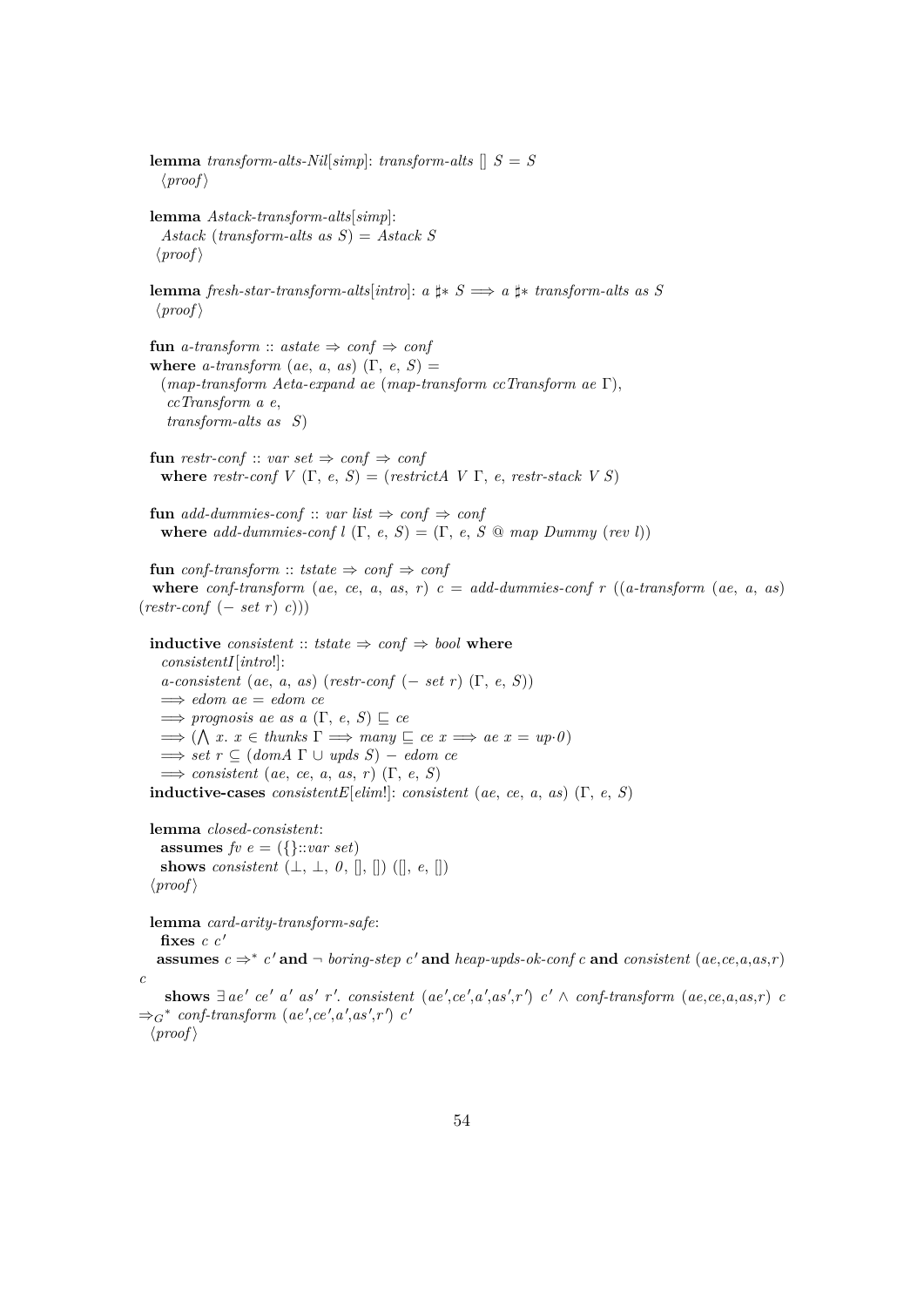**end**

**end**

# **9 Trace Trees**

# **9.1 TTree**

**theory** *TTree* **imports** *Main ConstOn List*−*Interleavings* **begin**

## **9.1.1 Prefix-closed sets of lists**

**definition** *downset* :: 'a list set  $\Rightarrow$  bool **where** *downset*  $xss = (\forall x \ n. \ x \in xss \rightarrow take \ n \ x \in xss)$ 

**lemma** *downsetE*[*elim*]:  $d$ *ownset xss*  $\implies$  *xs*  $\in$  *xss*  $\implies$  *butlast xs*  $\in$  *xss*  $\langle proof \rangle$ 

**lemma** *downset-appendE*[*elim*]:  $downset xs \implies xs@ys \in xss \implies xs$  $\langle proof \rangle$ 

**lemma** *downset-hdE*[*elim*]:  $downset xs \implies xs \in xss \implies xs \neq [] \implies [hd xs] \in xss$  $\langle proof \rangle$ 

**lemma** *downsetI*[*intro*]:  $\text{assumes } \bigwedge \text{xs. } \text{xs} \in \text{xss} \implies \text{xs} \neq [] \implies \text{butlast } \text{xs} \in \text{xss}$ **shows** *downset xss*  $\langle proof \rangle$ 

**lemma** [simp]: *downset*  $\{[] \}$   $\langle proof \rangle$ 

**lemma** *downset-mapI*: *downset xss*  $\implies$  *downset* (*map f ' xss*)  $\langle proof \rangle$ 

**lemma** *downset-filter*: **assumes** *downset xss* **shows** *downset* (*filter P ' xss*)  $\langle proof \rangle$ 

**lemma** *downset-set-subset*: *downset* ({*xs. set xs*  $\subseteq$  *S*})  $\langle proof \rangle$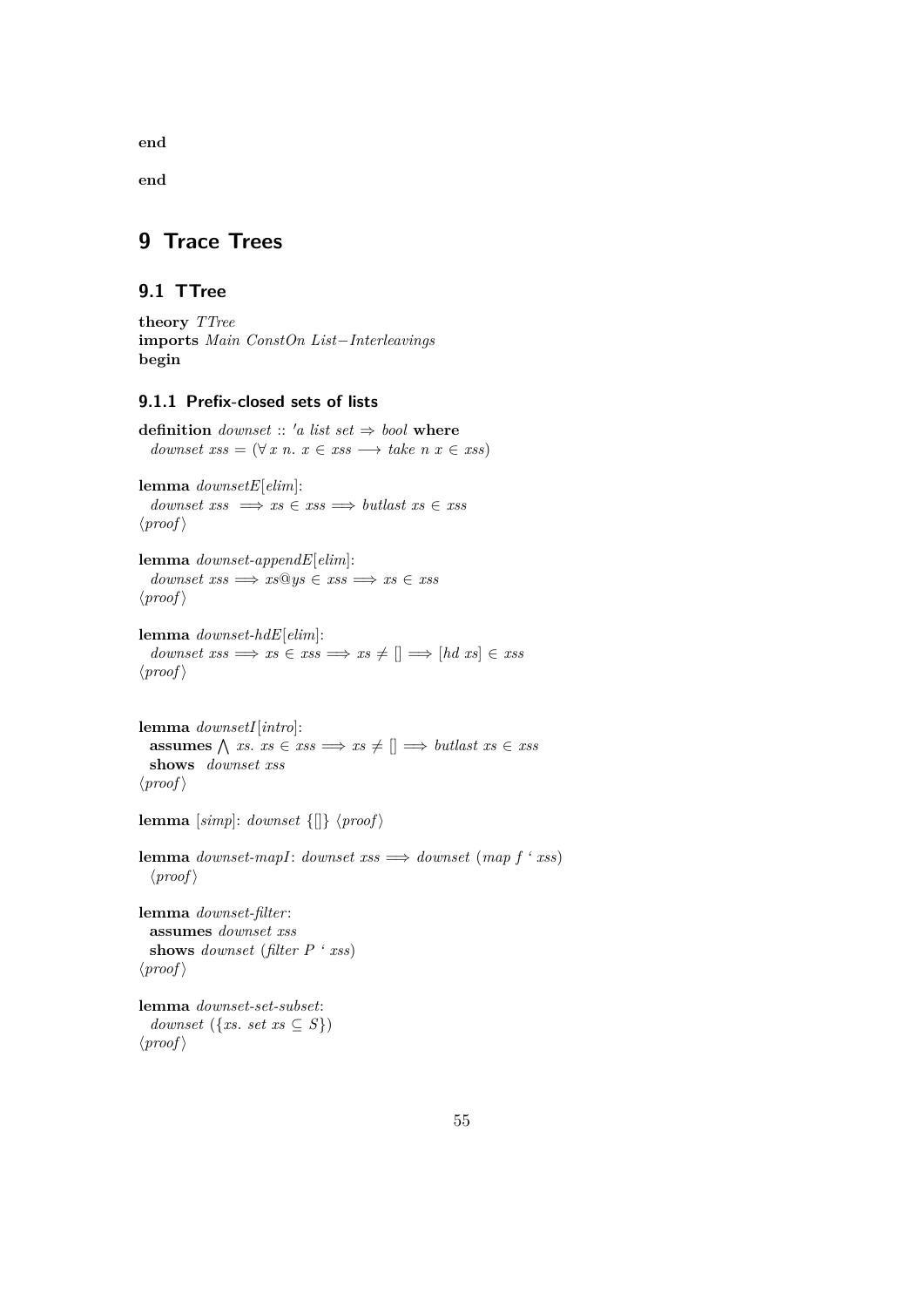#### **9.1.2 The type of infinite labeled trees**

**typedef** 'a ttree = {*xss* :: 'a list set .  $\mathbb{R} \in x$ ss  $\wedge$  downset xss} \proof \times\$

**setup-lifting** *type-definition-ttree*

## **9.1.3 Deconstructors**

**lift-definition** *possible* ::'*a ttree*  $\Rightarrow$  '*a*  $\Rightarrow$  *bool* **is**  $\lambda$  *xss x*.  $\exists$  *xs*.  $x \# xs \in xs\$ *proof*  $\rangle$ 

**lift-definition** *nxt* ::'*a ttree*  $\Rightarrow$  '*a*  $\Rightarrow$  '*a ttree* **is**  $\lambda$  *xss x*. *insert*  $\left[ \mid \{ xs \mid xs \text{ . } x \# xs \in xss \} \right]$  $\langle proof \rangle$ 

#### **9.1.4 Trees as set of paths**

```
lift-definition paths :: 'a ttree \Rightarrow 'a list set is (\lambda x. x)(proof)
```
**lemma** *paths-inj*: *paths*  $t = paths t' \implies t = t' \langle proof \rangle$ 

**lemma** *paths-injs-simps*[*simp*]: *paths t* = *paths t'*  $\longleftrightarrow$  *t* = *t'*  $\langle proof \rangle$ 

**lemma** *paths-Nil*[ $simp$ ]:  $\parallel \in paths \, t \, \langle proof \rangle$ 

**lemma** *paths-not-empty*[ $simp$ ]: ( $paths$   $t = \{\}\$ )  $\longleftrightarrow$   $False$   $\langle proof \rangle$ 

**lemma** *paths-Cons-nxt*: *possible t x*  $\implies$  *xs*  $\in$  *paths* (*nxt t x*)  $\implies$  (*x*#*xs*)  $\in$  *paths t*  $\langle proof \rangle$ 

**lemma** *paths-Cons-nxt-iff* :  $possible \t x \Longrightarrow xs \in paths \t (nxt \t x) \longleftrightarrow (x \# xs) \in paths \t$  $\langle proof \rangle$ 

**lemma** *possible-mono*: *paths t* ⊆ *paths t'*  $\implies$  *possible t x*  $\implies$  *possible t' x*  $\langle proof \rangle$ 

**lemma** *nxt-mono*: *paths*  $t \subseteq$  *paths*  $t' \implies$  *paths* (*nxt t x*) ⊆ *paths* (*nxt t' x*)  $\langle proof \rangle$ 

**lemma** *ttree-eqI*:  $(\bigwedge x \text{ } xs. \text{ } x \# xs \in paths \text{ } t \longleftrightarrow x \# xs \in paths \text{ } t') \Longrightarrow t = t'$  $\langle proof \rangle$ 

**lemma** *paths-nxt*[*elim*]: **assumes**  $xs \in paths$  (*nxt t x*) **obtains**  $x \# xs \in paths \ t \ | \ xs = []$  $\langle proof \rangle$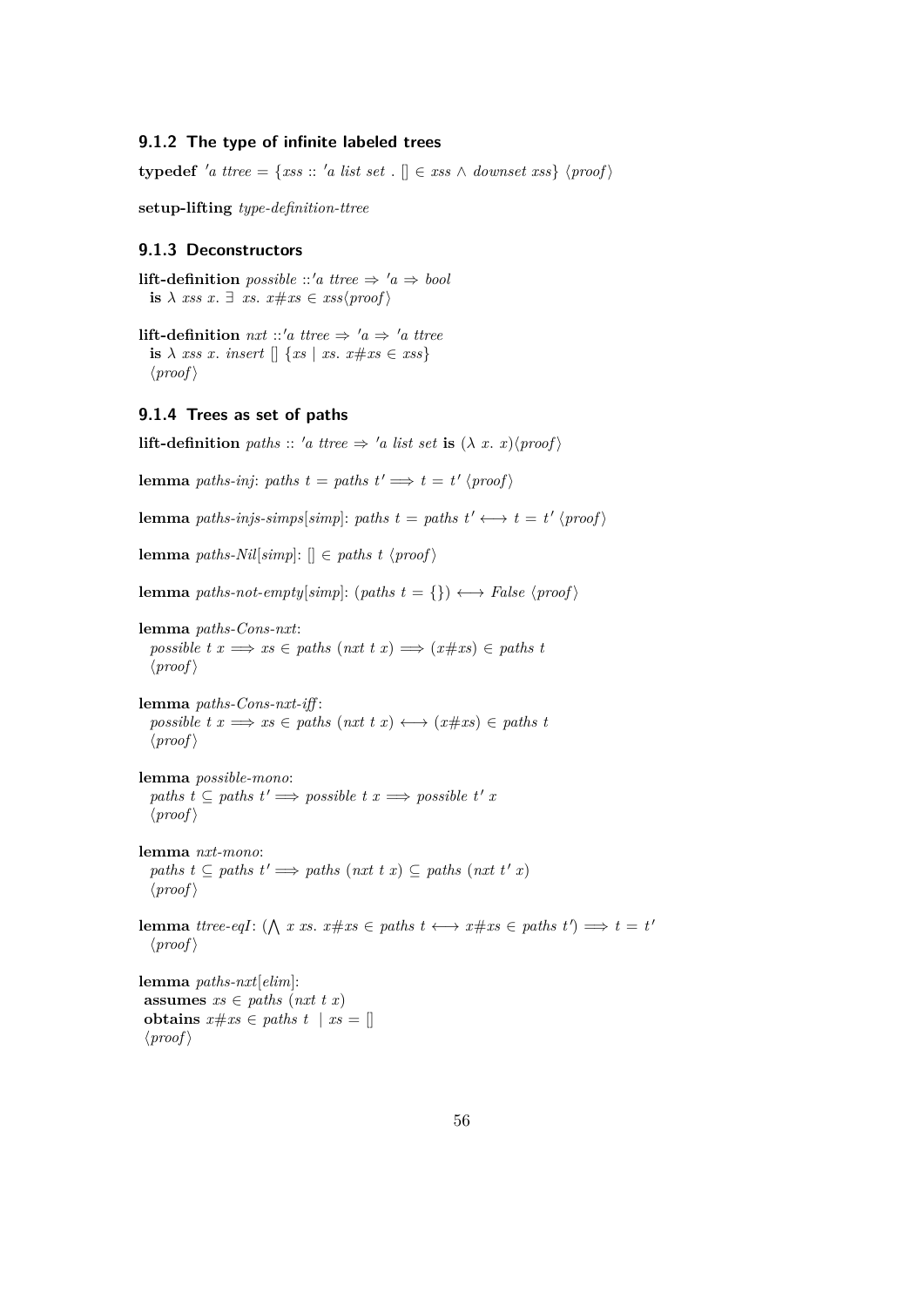**lemma** *Cons-path:*  $x \# xs \in paths \tlongleftrightarrow possible \t x \wedge xs \in paths \t (nxt \t x)$  $\langle proof \rangle$ **lemma** *Cons-pathI*[*intro*]: **assumes** *possible*  $t x \leftrightarrow \textit{possible} t' x$ **assumes** possible  $t x \implies \text{possible } t' x \implies xs \in \text{paths } (nxt t x) \longleftrightarrow xs \in \text{paths } (nxt t' x)$ **shows**  $x \# xs \in paths \ t \longleftrightarrow x \# xs \in paths \ t'$  $\langle proof \rangle$ 

**lemma** *paths-nxt-eq*:  $xs \in paths$  (*nxt t x*)  $\longleftrightarrow xs = [] \vee x \# xs \in paths \ t$  $\langle proof \rangle$ 

**lemma** *ttree-coinduct*: **assumes**  $P t t'$ **assumes**  $\bigwedge$  *t t*' *x* . *P t t*'  $\implies$  *possible t*  $x \longleftrightarrow$  *possible t' x* **assumes**  $\bigwedge$  t t' x. P t t'  $\implies$  possible t  $x \implies$  possible t'  $x \implies$  P (nxt t x) (nxt t' x) shows  $t = t'$  $\langle proof \rangle$ 

## **9.1.5 The carrier of a tree**

**lift-definition** *carrier* :: 'a ttree  $\Rightarrow$  'a set **is**  $\lambda$  *xss*.  $\bigcup (set \ 'xss)(proof)$ 

**lemma** *carrier-mono*: *paths*  $t \subseteq$  *paths*  $t' \implies$  *carrier*  $t \subseteq$  *carrier*  $t' \langle \text{proof} \rangle$ 

```
lemma carrier-possible:
  possible t x \implies x \in carrier \ t \ \langle proof \rangle
```
**lemma** *carrier-possible-subset*: *carrier*  $t \subseteq A \implies possible \ t \ x \implies x \in A \ \langle proof \rangle$ 

```
lemma carrier-nxt-subset:
   \textit{carrier} (\textit{nxt} t \textit{x}) \subseteq carrier t
   \langle proof \rangle
```

```
lemma Union-paths-carrier: (\bigcup x \in paths t. set x) = carrier t
 \langle proof \rangle
```
## **9.1.6 Repeatable trees**

**definition** *repeatable* **where** *repeatable*  $t = (\forall x \in \mathbb{R})$  *resolute*  $t \in \mathbb{R}$  *reading x*  $t \in \mathbb{R}$  *reading x*  $t \in \mathbb{R}$  *x*  $t \in \mathbb{R}$  *x*  $t \in \mathbb{R}$  *x*  $t \in \mathbb{R}$  *x*  $t \in \mathbb{R}$  *x*  $t \in \mathbb{R}$  *x* 

**lemma** *nxt-repeatable*[*simp*]: *repeatable*  $t \implies possible \ t \ x \implies nxt \ t \ x = t$  $\langle proof \rangle$ 

#### **9.1.7 Simple trees**

**lift-definition** *empty* :: 'a *ttree* **is**  $\{[]\}$   $\langle proof \rangle$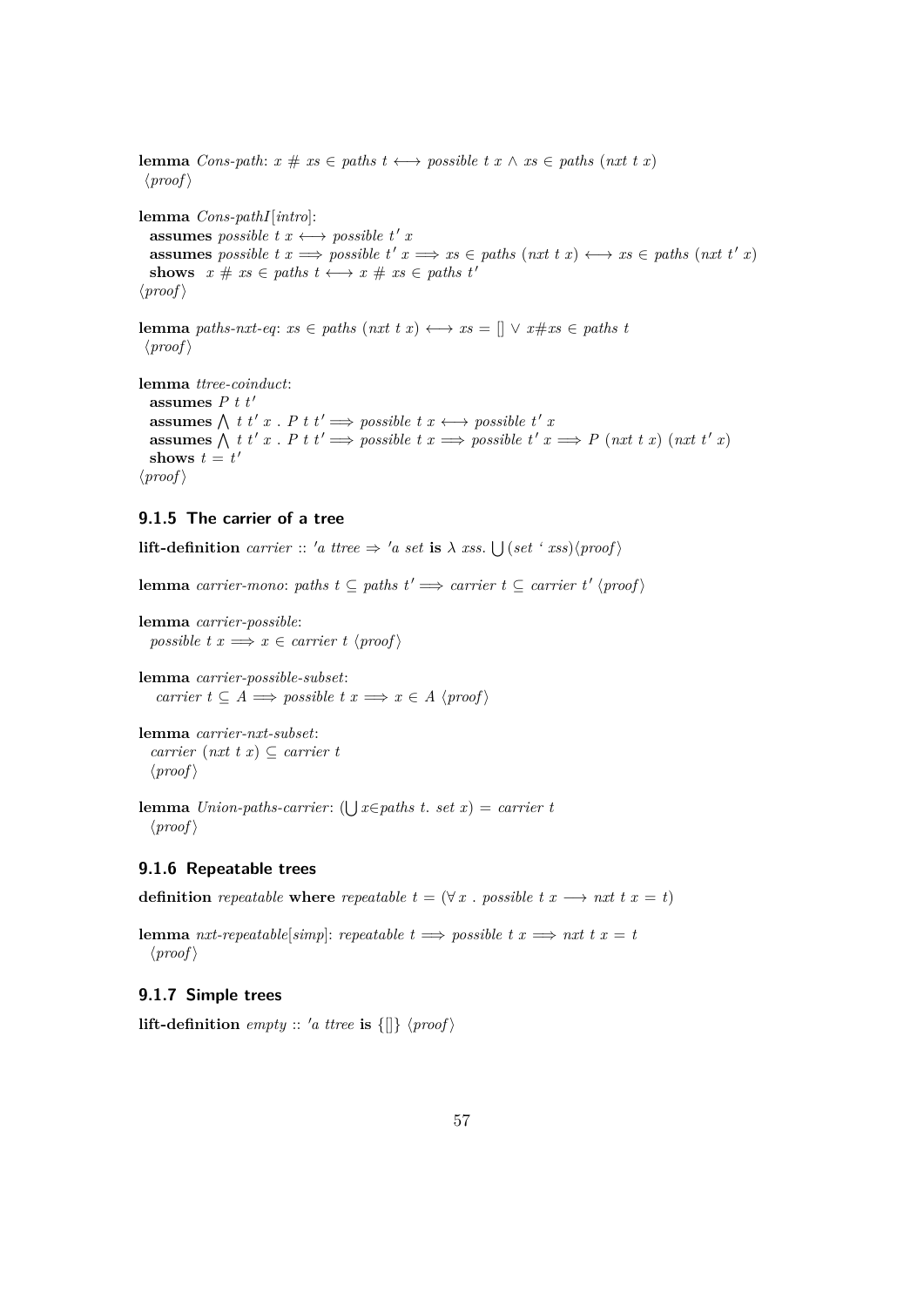- **lemma** *possible-empty*[ $simp$ ]: *possible empty*  $x' \leftrightarrow False$  $\langle proof \rangle$
- **lemma** *nxt-not-possible*[ $simp$ ]:  $\neg$  *possible*  $t x \Longrightarrow nxt t x = empty$  $\langle proof \rangle$

**lemma** *paths-empty*[*simp*]: *paths empty* = {[]}  $\langle proof \rangle$ 

**lemma** *carrier-empty*[*simp*]: *carrier empty* = {}  $\langle proof \rangle$ 

**lemma** *repeatable-empty*[ $simp$ ]: *repeatable empty*  $\langle proof \rangle$ 

- **lift-definition** *single* ::  $'a \Rightarrow 'a$  *ttree* **is**  $\lambda$  *x*.  $\{[], [x]\}$  $\langle proof \rangle$
- **lemma** *possible-single*[*simp*]: *possible* (*single x*)  $x' \leftrightarrow x = x'$  $\langle proof \rangle$
- **lemma** *nxt-single*[*simp*]: *nxt* (*single x*)  $x' = \emptyset$  $\langle proof \rangle$
- **lemma** *carrier-single*[*simp*]: *carrier* (*single y*) = {*y*}  $\langle proof \rangle$
- **lemma** *paths-single*[*simp*]: *paths* (*single x*) = {[], [*x*]}  $\langle proof \rangle$
- **lift-definition** *many-calls* ::  $'a \Rightarrow 'a$  *ttree* **is**  $\lambda$  *x*. *range* ( $\lambda$  *n*. *replicate n x*)  $\langle proof \rangle$
- **lemma** *possible-many-calls*[*simp*]: *possible* (*many-calls x*)  $x' \leftrightarrow x = x'$  $\langle proof \rangle$
- **lemma** *nxt-many-calls*[*simp*]: *nxt* (*many-calls x*)  $x' = (if x' = x then many-calls x else empty)$  $\langle proof \rangle$
- **lemma** *repeatable-many-calls*: *repeatable* (*many-calls x*)  $\langle proof \rangle$

**lemma** *carrier-many-calls*[*simp*]: *carrier* (*many-calls x*) = {*x*} \*proof* \end{*y*}

- **lift-definition** *anything* :: <sup>0</sup>*a ttree* **is** *UNIV*  $\langle proof \rangle$
- **lemma** *possible-anything*[*simp*]: *possible anything*  $x' \leftrightarrow True$  $\langle proof \rangle$

**lemma** *nxt-anything*[*simp*]: *nxt anything x* = *anything*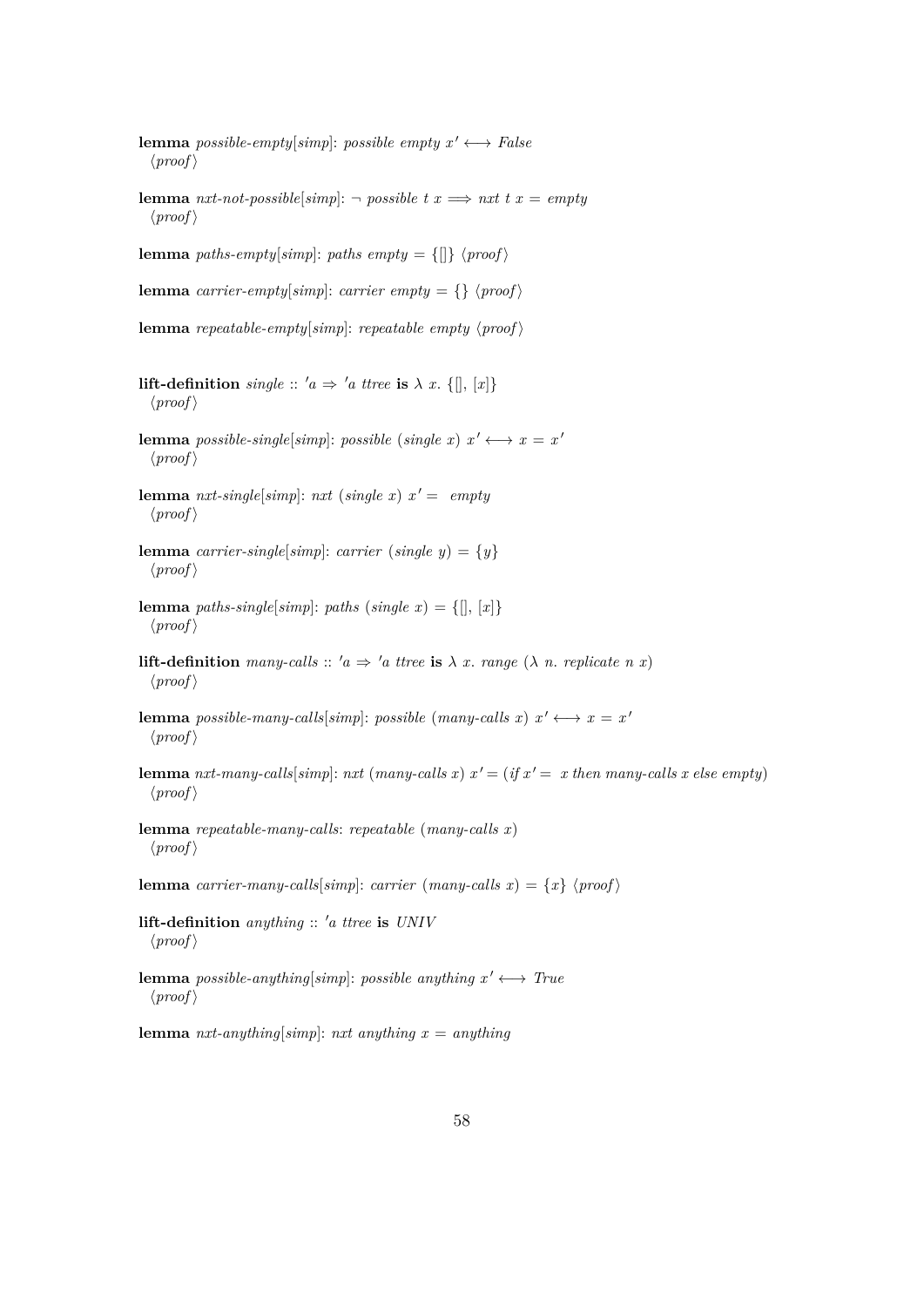$\langle proof \rangle$ 

```
lemma paths-anything[simp]:
 paths anything = UNIV \langle proof \rangle
```

```
lemma carrier-anything[simp]:
 carrier anything = UNIV
 \langle proof \rangle
```
**lift-definition**  $many\text{-}among :: 'a set \Rightarrow 'a \text{ } true \text{ is } \lambda \text{ } S. \$ {*xs* . *set*  $xs \subseteq S$ }  $\langle proof \rangle$ 

**lemma** *carrier-many-among*[*simp*]: *carrier* (*many-among*  $S$ ) = *S*  $\langle proof \rangle$ 

#### **9.1.8 Intersection of two trees**

**lift-definition** *intersect* :: 'a ttree  $\Rightarrow$  'a ttree  $\Rightarrow$  'a ttree (**infixl**  $\cap \emptyset$  *80*) **is** (∩)  $\langle proof \rangle$ 

**lemma** *paths-intersect*[*simp*]: *paths*  $(t \cap t') =$  *paths*  $t \cap$  *paths*  $t'$  $\langle proof \rangle$ 

**lemma** *carrier-intersect: carrier* ( $t \cap ∩ t'$ ) ⊆ *carrier*  $t \cap$  *carrier*  $t'$  $\langle proof \rangle$ 

#### **9.1.9 Disjoint union of trees**

**lift-definition** *either* :: 'a ttree  $\Rightarrow$  'a ttree  $\Rightarrow$  'a ttree (infixl  $\oplus \oplus \emptyset$ ) **is** (∪)  $\langle proof \rangle$ **lemma**  $\text{either-empty1}$  [simp]:  $\text{empty } \oplus t = t$  $\langle proof \rangle$ **lemma**  $\text{either-empty2}[\text{simp}]: t \oplus \oplus \text{empty} = t$  $\langle proof \rangle$ **lemma** *either-sym*[*simp*]:  $t \oplus \oplus t2 = t2 \oplus t$  $\langle proof \rangle$ **lemma** *either-idem*[*simp*]:  $t \oplus t = t$  $\langle proof \rangle$ **lemma** *possible-either*[*simp*]: *possible* ( $t \oplus \oplus t'$ )  $x \leftrightarrow$  *possible*  $t x \vee$  *possible*  $t' x$  $\langle proof \rangle$ **lemma** *nxt-either*[*simp*]: *nxt* ( $t \oplus t$ )  $x = nxt$   $t x \oplus t$  *nxt*  $t' x$  $\langle proof \rangle$ 

**lemma** *paths-either*[*simp*]: *paths* ( $t \oplus t$ ) = *paths*  $t \cup$  *paths*  $t'$  $\langle proof \rangle$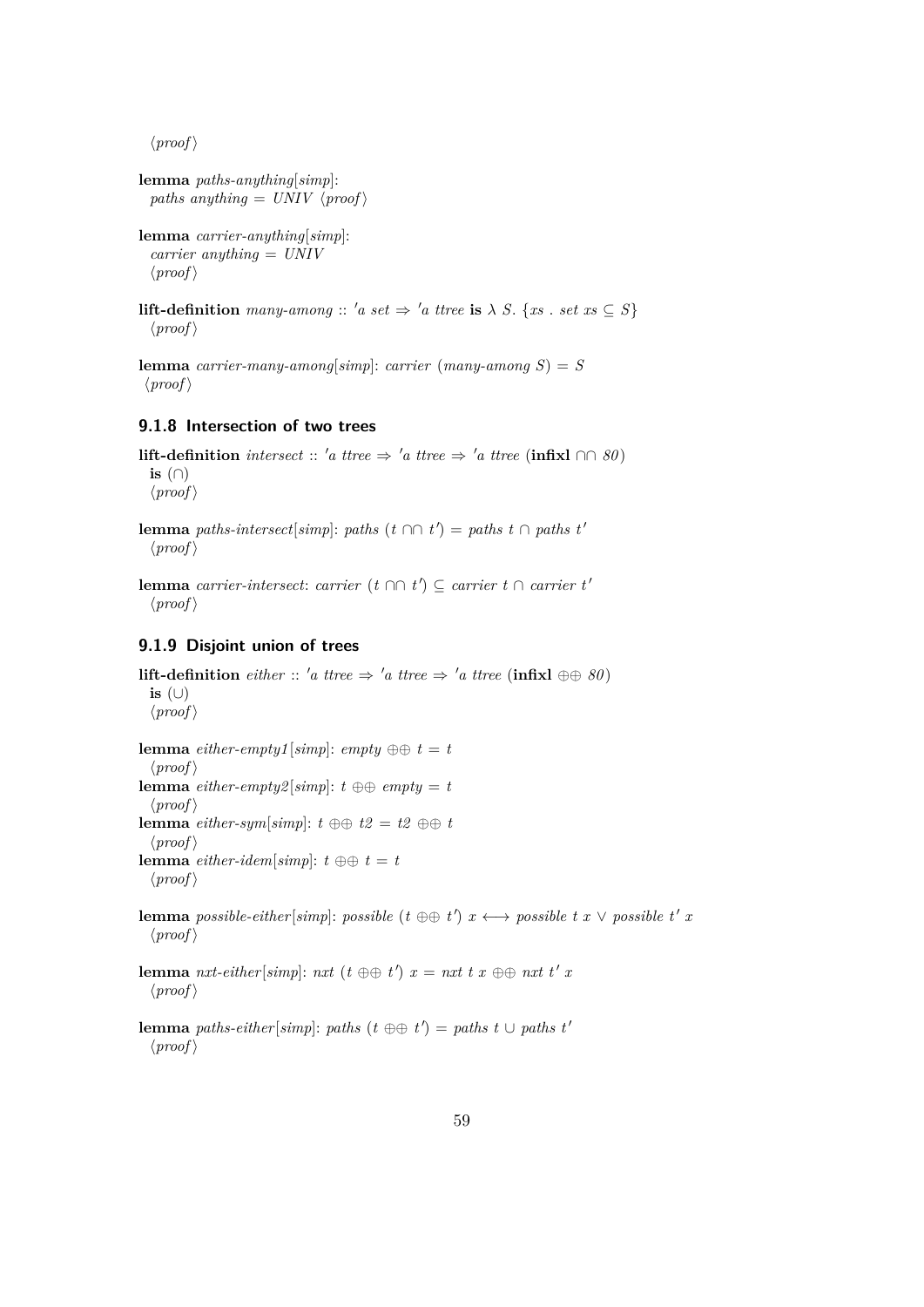**lemma** *carrier-either*[*simp*]:  $\langle \textit{carrier} \, (t \oplus \oplus t') \rangle = \textit{carrier} \, t \cup \textit{carrier} \, t'$  $\langle proof \rangle$ 

**lemma** *either-contains-arg1*: *paths*  $t \subseteq$  *paths*  $(t \oplus \oplus t')$  $\langle proof \rangle$ 

**lemma** *either-contains-arg2*: *paths*  $t' \subseteq$  *paths*  $(t \oplus \oplus t')$  $\langle proof \rangle$ 

**lift-definition** *Either* :: 'a ttree set  $\Rightarrow$  'a ttree **is**  $\lambda$  *S*. *insert*  $[|\right]$  ( $\bigcup$  *S*)  $\langle proof \rangle$ 

**lemma** *paths-Either*: *paths* (*Either ts*) = *insert*  $[$  ( $\bigcup$  (*paths* '*ts*))  $\langle proof \rangle$ 

## **9.1.10 Merging of trees**

**lemma**  $ex\text{-}ex\text{-}eq\text{-}hint: (\exists x. (\exists xs\text{ }ys. x = f \text{ }xs \text{ }ys \land P \text{ }xs \text{ }ys) \land Q \text{ }x) \longleftrightarrow (\exists xs\text{ }ys. Q \text{ } (f \text{ }xs \text{ }ys) \land Q \text{ }gy).$ *P xs ys*)  $\langle proof \rangle$ **lift-definition** *both* :: 'a ttree  $\Rightarrow$  'a ttree  $\Rightarrow$  'a ttree (**infix**)  $\otimes \otimes$  86) **is**  $\lambda$  *xss yss* .  $\bigcup$   $\{ xs \otimes ys \mid xs ys \text{. } xs \in xss \land ys \in yss \}$  $\langle proof \rangle$ **lemma** *both-assoc*[*simp*]:  $t \otimes \otimes (t' \otimes \otimes t'') = (t \otimes \otimes t') \otimes \otimes t''$  $\langle proof \rangle$ **lemma** *both-comm*:  $t \otimes t' = t' \otimes t$  $\langle proof \rangle$ **lemma** *both-empty1* [*simp*]: *empty*  $\otimes \otimes t = t$  $\langle proof \rangle$ **lemma** *both-empty2* [*simp*]:  $t \otimes \otimes \text{empty} = t$  $\langle proof \rangle$ **lemma** *paths-both:*  $xs \in paths$  ( $t \otimes \otimes t'$ )  $\longleftrightarrow$  ( $\exists$   $ys \in paths$   $t$ .  $\exists$   $zs \in paths$   $t'$ .  $xs \in ys \otimes zs$ )  $\langle proof \rangle$ **lemma** *both-contains-arg1*: *paths*  $t \subseteq$  *paths*  $(t \otimes \otimes t')$  $\langle proof \rangle$ **lemma** *both-contains-arg2*: *paths*  $t' \subseteq$  *paths*  $(t \otimes \otimes t')$  $\langle proof \rangle$ 

**lemma** *both-mono1* :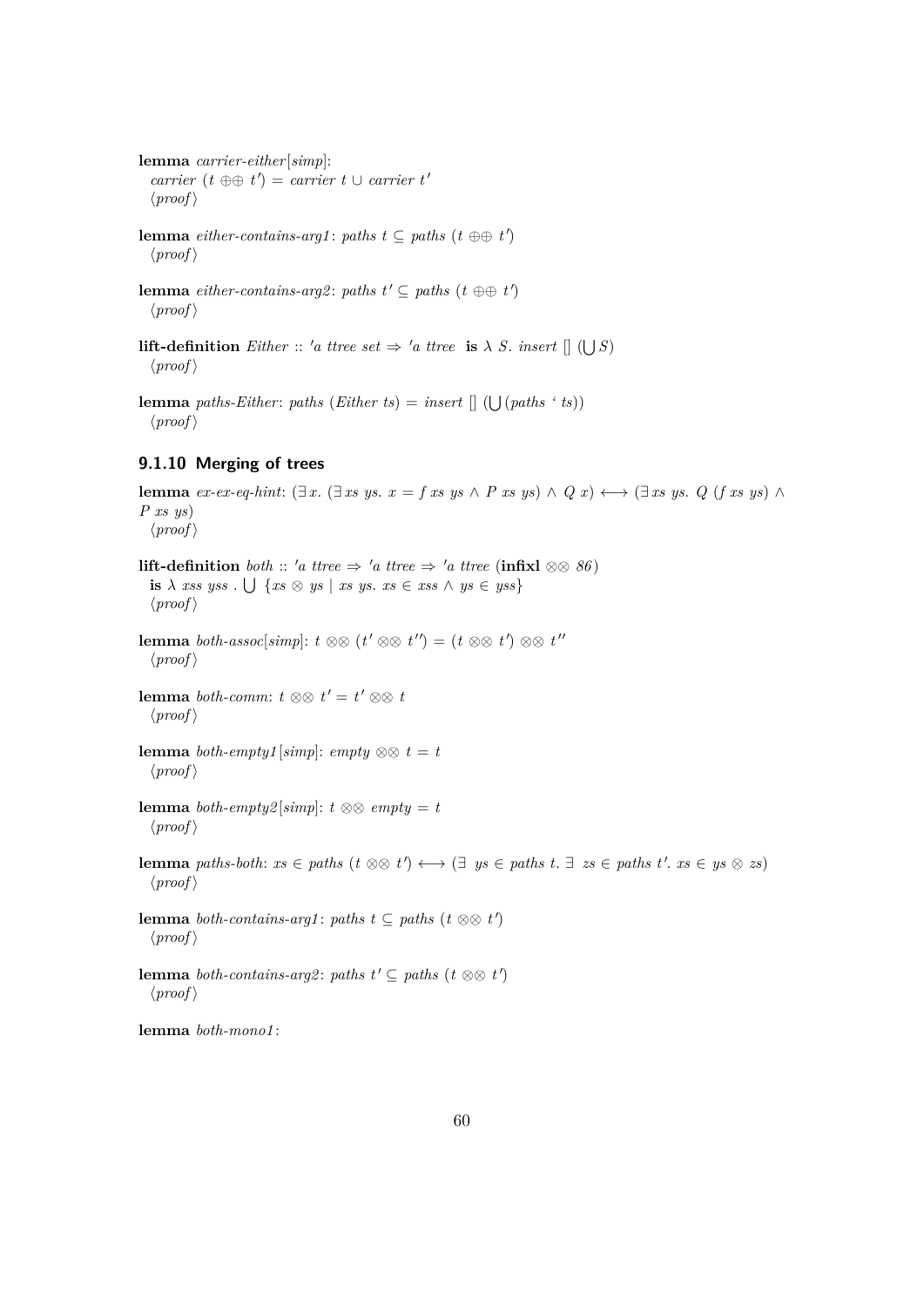*paths*  $t \subseteq$  *paths*  $t' \implies$  *paths*  $(t \otimes \otimes t'') \subseteq$  *paths*  $(t' \otimes \otimes t'')$  $\langle proof \rangle$ **lemma** *both-mono2* : *paths*  $t \subseteq$  *paths*  $t' \implies$  *paths*  $(t'' \otimes \otimes t) \subseteq$  *paths*  $(t'' \otimes \otimes t')$  $\langle proof \rangle$ **lemma** *possible-both*[*simp*]: *possible* ( $t \otimes \otimes t'$ )  $x \leftrightarrow$  *possible*  $t x \vee$  *possible*  $t' x$  $\langle proof \rangle$ **lemma** *nxt-both*: *nxt*  $(t' \otimes \otimes t)$  *x* = (*if possible t' x* ∧ *possible t x then nxt*  $t'$  *x*  $\otimes \otimes t \oplus t' \otimes \otimes nxt$  *t x else if possible t' x then nxt t' x*  $\otimes \otimes t$  *else if possible t x then t'*  $\otimes \otimes$  *nxt t x else empty*)  $\langle proof \rangle$ **lemma** *Cons-both*:  $x \# xs \in paths \ (t' \otimes \otimes t) \longleftrightarrow (if possible t' x \wedge possible t x then xs \in paths \ (nxt t' x \otimes \otimes t)$  $∨ xs ∈ paths (t' ⊗ ⊗ nxt t x) else$ *if possible t' x* then  $xs \in paths$  ( $nxt$   $t'$   $x \otimes \otimes t$ ) else *if possible t x then xs*  $\in$  *paths*  $(t' \otimes \otimes nxt \cdot t \cdot x)$  *else False*)  $\langle proof \rangle$ **lemma**  $Cons-both-possible-leftE: possible t x \Longrightarrow xs \in paths (nxt t x \otimes \otimes t') \Longrightarrow x \# xs \in paths$ (*t* ⊗⊗ *t* 0 )  $\langle proof \rangle$ **lemma**  $Cons-both-possible-right: possible t' x \Longrightarrow xs \in paths (t \otimes \mathbb{R} x, t' x) \Longrightarrow x \# xs \in paths$ (*t* ⊗⊗ *t* 0 )  $\langle proof \rangle$ **lemma** *either-both-distr*[*simp*]:  $t' \otimes \otimes t \oplus \oplus t' \otimes \otimes t'' = t' \otimes \otimes (t \oplus \oplus t'')$  $\langle proof \rangle$ **lemma** *either-both-distr2* [*simp*]:  $t' \otimes \otimes t \oplus \oplus t'' \otimes \otimes t = (t' \oplus \oplus t'') \otimes \otimes t$  $\langle proof \rangle$ **lemma** *nxt-both-repeatable*[*simp*]: **assumes** [simp]: repeatable t' **assumes** [simp]: possible t' x **shows** *nxt*  $(t' \otimes \otimes t)$   $x = t' \otimes \otimes (t \oplus \oplus nxt \ t \ x)$  $\langle proof \rangle$ 

**lemma**  $\textit{nxt-both-many-calls}$  *simp*]:  $\textit{nxt}$  ( $\textit{many-calls}$   $x \otimes \otimes t$ )  $x = \textit{many-calls}$   $x \otimes \otimes (t \oplus \oplus \textit{nxt}$  *t x*)

 $\langle proof \rangle$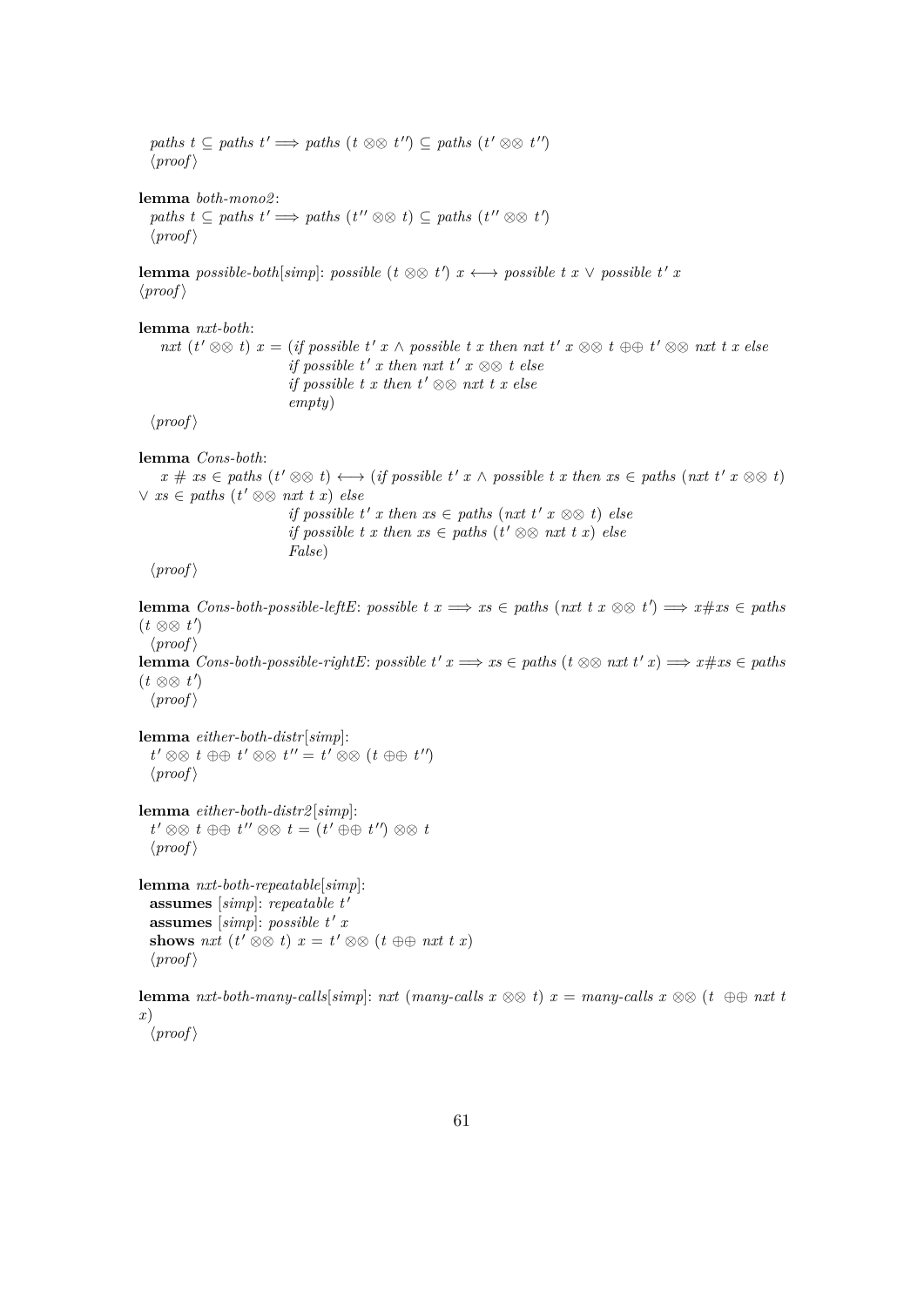**lemma** *repeatable-both-self* [*simp*]: **assumes** [*simp*]: *repeatable t* **shows**  $t \otimes 0$   $t = t$  $\langle proof \rangle$ 

**lemma** *repeatable-both-both*[*simp*]: **assumes** *repeatable t* **shows**  $t \otimes \otimes t' \otimes \otimes t = t \otimes \otimes t'$  $\langle proof \rangle$ 

**lemma** *repeatable-both-both2* [*simp*]: **assumes** *repeatable t* **shows**  $t' \otimes \otimes t \otimes \otimes t = t' \otimes \otimes t$  $\langle proof \rangle$ 

**lemma** *repeatable-both-nxt*: **assumes** *repeatable t* **assumes** *possible*  $t'$  *x* assumes  $t' \otimes t = t'$ shows nxt  $t'$   $x \otimes \otimes t = nxt$   $t'$   $x$  $\langle proof \rangle$ 

**lemma** *repeatable-both-both-nxt*: **assumes**  $t' \otimes t = t'$ shows  $t' \otimes \otimes t'' \otimes \otimes t = t' \otimes \otimes t''$  $\langle proof \rangle$ 

**lemma** *carrier-both*[*simp*]:  $\langle \textit{carrier} \, (t \otimes \otimes t') \rangle = \textit{carrier} \, t \cup \textit{carrier} \, t'$  $\langle proof \rangle$ 

## **9.1.11 Removing elements from a tree**

**lift-definition** without ::  $'a \Rightarrow 'a \text{ three } \Rightarrow 'a \text{ three}$ **is**  $\lambda$  *x xss*. *filter*  $(\lambda x'. x' \neq x)$  *' xss*  $\langle proof \rangle$ 

**lemma** *paths-withoutI*: **assumes** *xs* ∈ *paths t* **assumes**  $x \notin set xs$ **shows**  $xs \in paths (without x t)$  $\langle proof \rangle$ 

**lemma** *carrier-without*[*simp*]: *carrier* (*without x t*) = *carrier*  $t - \{x\}$  $\langle proof \rangle$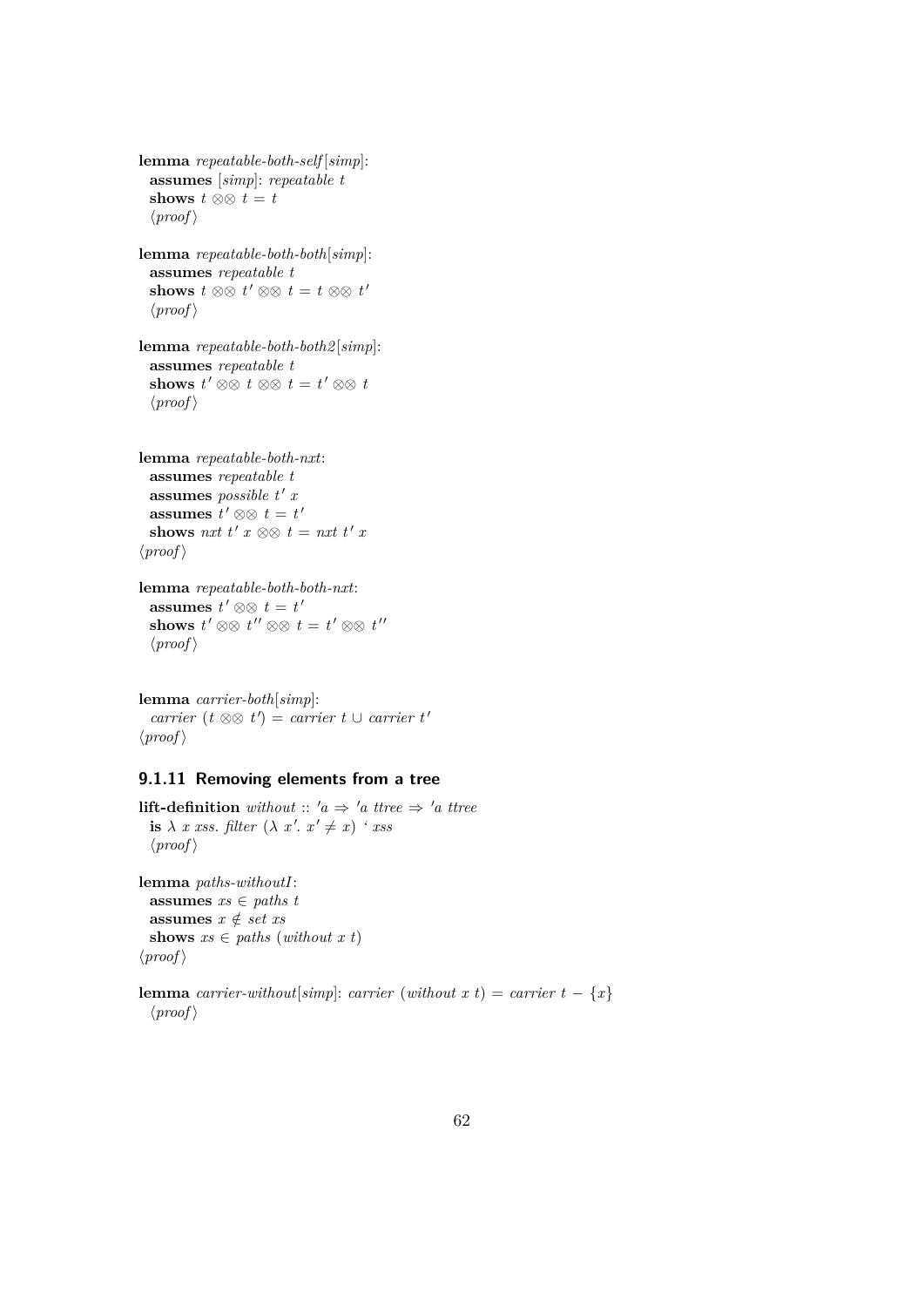**lift-definition** *ttree-restr* :: 'a set  $\Rightarrow$  'a *ttree*  $\Rightarrow$  'a *ttree* is  $\lambda$  *S xss. filter*  $(\lambda x'. x' \in S)$  ' *xss*  $\langle proof \rangle$ **lemma** *filter-paths-conv-free-restr* : *filter*  $(\lambda x'. x' \in S)$  *'* paths  $t = paths$  (*ttree-restr S t*)  $\langle proof \rangle$ **lemma** *filter-paths-conv-free-restr2* : *filter*  $(\lambda x' \cdot x' \notin S)$  *' paths t* = *paths* (*ttree-restr* (− *S*) *t*)  $\langle proof \rangle$ **lemma** *filter-paths-conv-free-without*: *filter*  $(\lambda x'. x' \neq y)$  *'* paths  $t = paths (without y t) \langle proof \rangle$ **lemma** *ttree-restr-is-empty: carrier t*  $\cap$  *S* = {}  $\implies$  *ttree-restr S t* = *empty*  $\langle proof \rangle$ **lemma** *ttree-restr-noop*: *carrier*  $t \subseteq S \implies$  *ttree-restr S*  $t = t$  $\langle proof \rangle$ **lemma** *ttree-restr-tree-restr*[*simp*]:  $t$ *ttree-restr*  $S$  (*ttree-restr*  $S'$ *t*) = *ttree-restr*  $(S' \cap S)$ *t*  $\langle proof \rangle$ **lemma** *ttree-restr-both*: *ttree-restr S* ( $t \otimes \otimes t'$ ) = *ttree-restr S*  $t \otimes \otimes$  *ttree-restr S*  $t'$  $\langle proof \rangle$ **lemma** *ttree-restr-nxt-subset*:  $x \in S \implies paths$  (*ttree-restr S* (*nxt t x*))  $\subseteq$  *paths* (*nxt* (*ttree-restr S t*) *x*)  $\langle proof \rangle$ **lemma** *ttree-restr-nxt-subset2*:  $x \notin S \implies paths$  (*ttree-restr S* (*nxt t x*)) ⊆ *paths* (*ttree-restr S t*)  $\langle proof \rangle$ **lemma** *ttree-restr-possible*:  $x \in S \implies possible \, t \, x \implies possible \, (three\, rest \, s \, t) \, x$  $\langle proof \rangle$ **lemma** *ttree-restr-possible2*: *possible* (*ttree-restr S t'*)  $x \implies x \in S$  $\langle proof \rangle$ **lemma** *carrier-ttree-restr*[*simp*]:  $\textit{carrier}$  (*ttree-restr S t*) = *S*  $\cap$  *carrier t*  $\langle proof \rangle$ **9.1.12 Multiple variables, each called at most once**

**lift-definition** *singles* :: 'a set  $\Rightarrow$  'a ttree **is**  $\lambda$  *S*. {*xs*.  $\forall$  *x* ∈ *S*. *length* (*filter* ( $\lambda$  *x'*. *x'* = *x*) *xs*)  $\leq 1$ }  $\langle proof \rangle$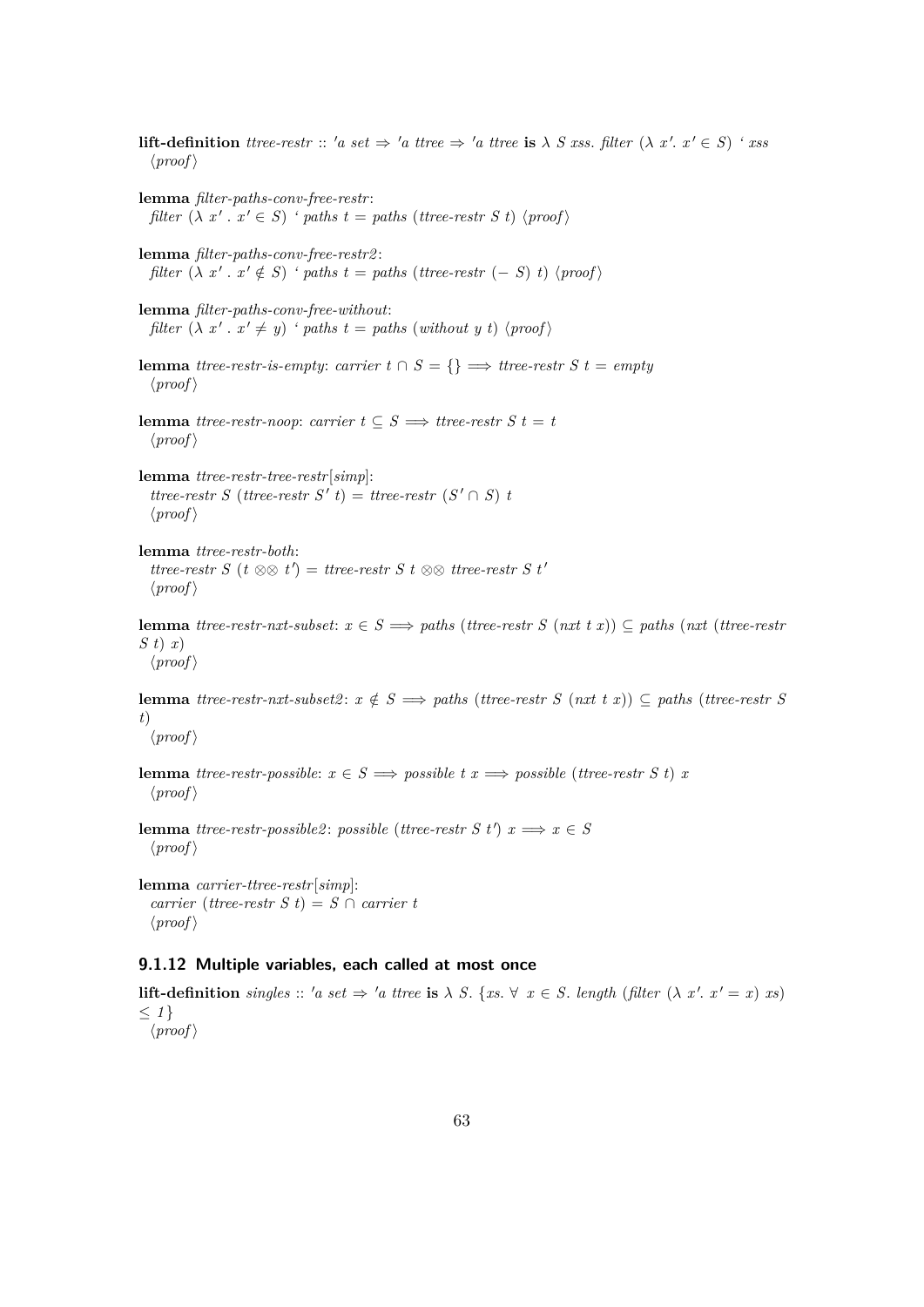**lemma** *possible-singles*[*simp*]: *possible* (*singles S*) *x*  $\langle proof \rangle$ 

**lemma** *length-filter-mono*[*intro*]: **assumes**  $(\bigwedge x \cdot P \cdot x \implies Q \cdot x)$ **shows** *length* (*filter P xs*)  $\leq$  *length* (*filter Q xs*)  $\langle proof \rangle$ 

**lemma** *nxt-singles*[*simp*]: *nxt* (*singles S*)  $x' = (if x' \in S$  *then without*  $x'$  (*singles S*) *else singles S*)

 $\langle proof \rangle$ 

**lemma** *carrier-singles*[*simp*]: *carrier* (*singles S*) = *UNIV*  $\langle proof \rangle$ 

**lemma** *singles-mono*:  $S \subseteq S' \Longrightarrow$  paths (*singles*  $S'$ )  $\subseteq$  paths (*singles S*)  $\langle proof \rangle$ 

**lemma** *paths-many-calls-subset*: *paths t* ⊆ *paths* (*many-calls x*  $\otimes \otimes$  *without x t*)  $\langle proof \rangle$ 

#### **9.1.13 Substituting trees for every node**

**definition** *f-nxt* :: ('a  $\Rightarrow$  'a ttree)  $\Rightarrow$  'a set  $\Rightarrow$  'a  $\Rightarrow$  ('a  $\Rightarrow$  'a ttree) **where** *f-nxt*  $f T x = (if x \in T then f(x:=empty) else f)$ 

 $\textbf{fun} \; substitute' :: (a \Rightarrow 'a \; three) \Rightarrow 'a \; set \Rightarrow 'a \; three \Rightarrow 'a \; list \Rightarrow bool \; where$  $substitute' - Nil: substitute' f T t$   $\left[\right] \longleftrightarrow True$  $\downarrow$  *substitute'*-Cons: *substitute'*  $f T t (x \# xs) \longleftrightarrow$  $possible \, t \, x \wedge substitute' \, (f\text{-}nxt \, f \, T \, x) \, T \, (nxt \, t \, x \otimes f \, x) \, xs$ 

**lemma** *f-nxt-mono1*: ( $\Lambda$  *x*. *paths* (*f x*) ⊆ *paths* (*f' x*))  $\implies$  *paths* (*f-nxt f T x x'*) ⊆ *paths* (*f-nxt*  $f'$  *T*  $x$   $x'$  $\langle proof \rangle$ 

**lemma** *f-nxt-empty-set*[*simp*]: *f-nxt*  $f \} x = f \ \langle proof \rangle$ 

lemma *downset-substitute*: *downset* (*Collect* (*substitute' f T t*))  $\langle proof \rangle$ 

**lift-definition** *substitute* :: ( $'a \Rightarrow 'a \text{ tree} \Rightarrow 'a \text{ tree} \Rightarrow 'a \text{ tree} \Rightarrow 'a \text{ tree}$  $\mathbf{i} \times \mathbf{j} + T$  *t. Collect* (*substitute' f T t*)  $\langle proof \rangle$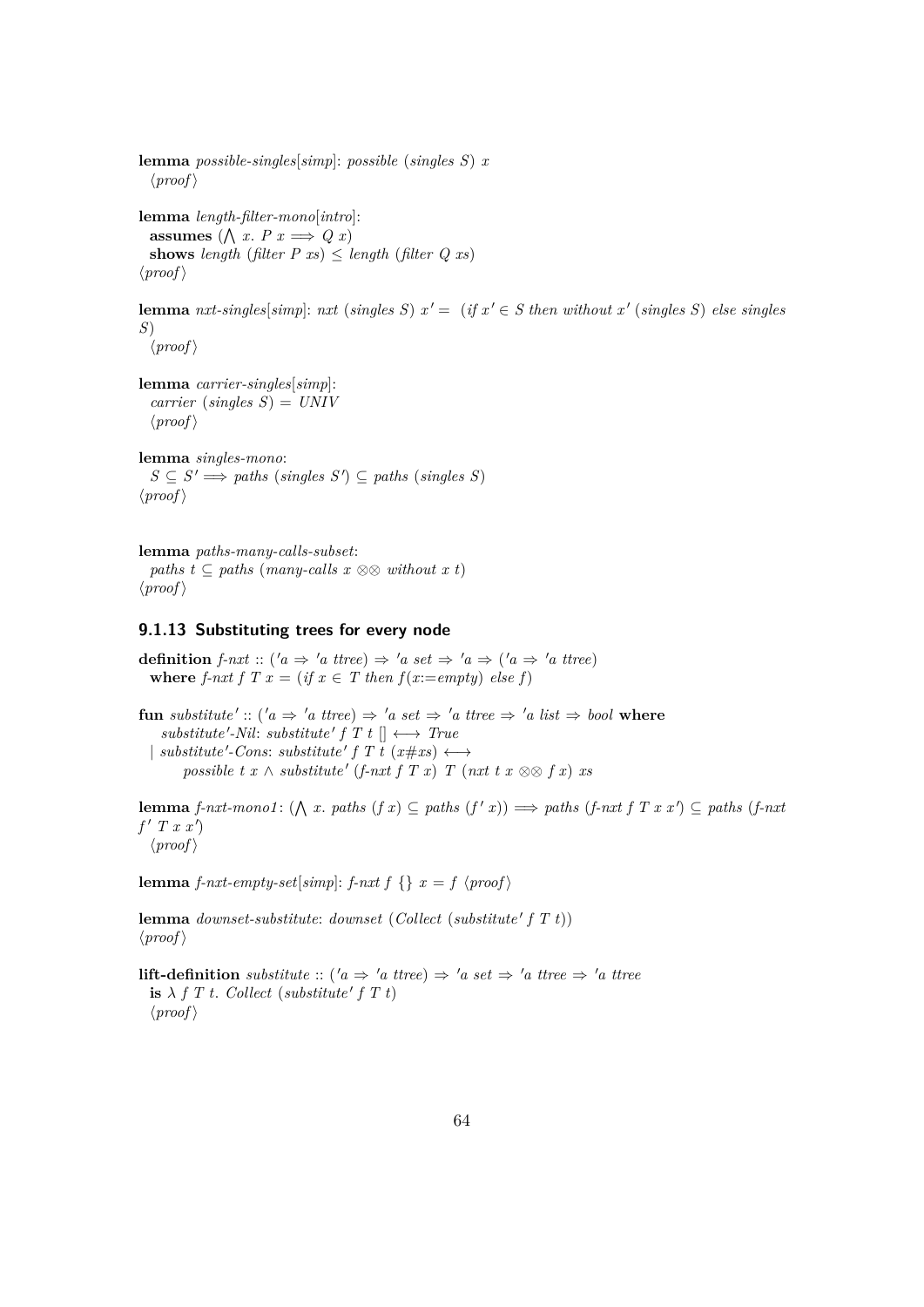**lemma** *elim-substitute*<sup> $\lceil pred-set-conv\rceil$ : *substitute*<sup> $\lceil$ </sup>  $f \rceil$   $t$   $xs \leftrightarrow xs \in paths$  (*substitute*  $f \rceil$   $t$ )</sup>  $\langle proof \rangle$ 

 ${\bf lemma}$  *substitute-induct*[ $case{\text -}names$   $Nil$   $Cons$ ] =  $substitute'.induct$  ${\bf lemma}\; substitute\text{-}simple\rm{[}\; simple\rm{[}\; is\rm{[}\; is\rm{[}\; is\rm{[}\; is\rm{[}\; is\rm{[}\; is\rm{[}\; is\rm{[}\; is\rm{[}\; is\rm{[}\; is\rm{[}\; is\rm{[}\; is\rm{[}\; is\rm{[}\; is\rm{[}\; is\rm{[}\; is\rm{[}\; is\rm{[}\; is\rm{[}\; is\rm{[}\; is\rm{[}\; is\rm{[}\; is\rm{[}\; is\rm{[}\; is\rm{[}\; is\rm{[}\; is\rm{[}\; is\rm{[}\; is\rm{[}\;$ 

**lemma** *substitute-mono2* : **assumes** *paths*  $t \subseteq$  *paths*  $t'$ **shows** *paths* (*substitute*  $f T t$ )  $\subseteq$  *paths* (*substitute*  $f T t'$ )  $\langle proof \rangle$ 

**lemma** *substitute-mono1* : **assumes**  $\bigwedge x$ . *paths*  $(f x) \subseteq$  *paths*  $(f' x)$ **shows** *paths* (*substitute*  $f T t$ )  $\subseteq$  *paths* (*substitute*  $f' T t$ )  $\langle proof \rangle$ 

**lemma** *substitute-monoT*: **assumes**  $T \subseteq T'$ **shows** paths (*substitute f T'*  $t$ )  $\subseteq$  *paths* (*substitute f T*  $t$ )  $\langle proof \rangle$ 

**lemma** *substitute-contains-arg*: *paths*  $t \subseteq$  *paths* (*substitute*  $f T t$ )  $\langle proof \rangle$ 

**lemma** *possible-substitute*[*simp*]: *possible* (*substitute*  $f T t$ )  $x \leftrightarrow$  *possible*  $t x$  $\langle proof \rangle$ 

**lemma** *nxt-substitute*[*simp*]: *possible t x*  $\implies$  *nxt* (*substitute f T t*) *x* = *substitute* (*f-nxt f T x*) *T* (*nxt t x* ⊗⊗ *f x*)  $\langle proof \rangle$ 

**lemma** *substitute-either: substitute f T* ( $t \oplus t$ ) = *substitute f T*  $t \oplus t$ ) *substitute f T*  $t'$  $\langle proof \rangle$ 

**lemma** *f-nxt-T-delete*: **assumes** *f x* = *empty* **shows** *f-nxt*  $f(T - \{x\})$   $x' = f\text{-}nxt$   $f(T x')$  $\langle proof \rangle$ 

**lemma** *f-nxt-empty*[*simp*]: **assumes** *f x* = *empty* shows *f-nxt f T x'*  $x = empty$  $\langle proof \rangle$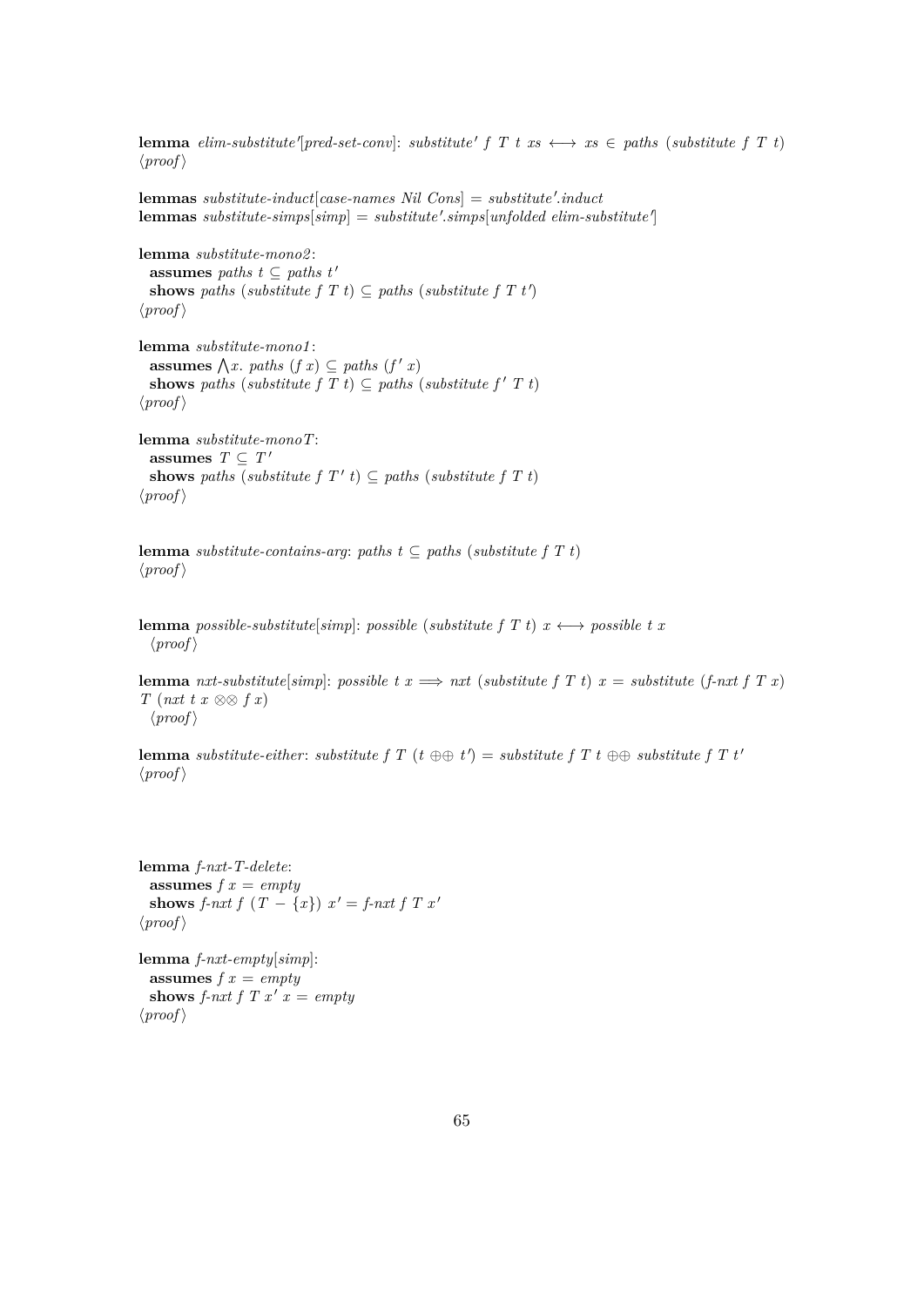${\bf lemma}$   $f$ - $nxt$ - $empty'$ [ $simp$ ]: **assumes** *f x* = *empty* **shows** *f-nxt*  $f$   $T$   $x = f$  $\langle proof \rangle$ **lemma** *substitute-T-delete*: **assumes** *f x* = *empty* **shows** *substitute*  $f(T - \{x\})$   $t =$  *substitute*  $f(T - \{x\})$  $\langle proof \rangle$ **lemma** *substitute-only-empty*: **assumes** *const-on f* (*carrier t*) *empty* **shows** *substitute*  $f T t = t$  $\langle proof \rangle$ **lemma** *substitute-only-empty-both: const-on f* (*carrier t*<sup> $\prime$ </sup>) *empty*  $\implies$  *substitute f*  $T$  ( $t \otimes \otimes t'$ ) = *substitute f T t* ⊗⊗  $t'$  $\langle proof \rangle$ **lemma** *f-nxt-upd-empty*[*simp*]: *f-nxt*  $(f(x') := empty)$  *T*  $x = (f\text{-}nxt f T x)(x') := empty$  $\langle proof \rangle$ **lemma** *repeatable-f-nxt-upd*[*simp*]: *repeatable*  $(f x) \implies \text{repeated} \ (f - n x t f T x' x)$  $\langle proof \rangle$ **lemma** *substitute-remove-anyways-aux*: **assumes** *repeatable* (*f x*) **assumes**  $xs \in paths$  (*substitute f T t*) **assumes**  $t \otimes ⊗ f x = t$ **shows**  $xs \in paths$  (*substitute*  $(f(x := empty))$  *T t*)  $\langle proof \rangle$ **lemma** *substitute-remove-anyways*: **assumes** *repeatable t* **assumes**  $f x = t$ **shows** substitute f T ( $t \otimes \otimes t'$ ) = *substitute* ( $f(x := empty)$ ) T ( $t \otimes \otimes t'$ )  $\langle proof \rangle$ **lemma** *carrier-f-nxt*: *carrier* (*f-nxt f T x x'*)  $\subseteq$  *carrier* (*f x'*)  $\langle proof \rangle$ 

**lemma** *f-nxt-cong*:  $f x' = f' x' \implies f$ -*nxt*  $f T x x' = f$ -*nxt*  $f' T x x'$  $\langle proof \rangle$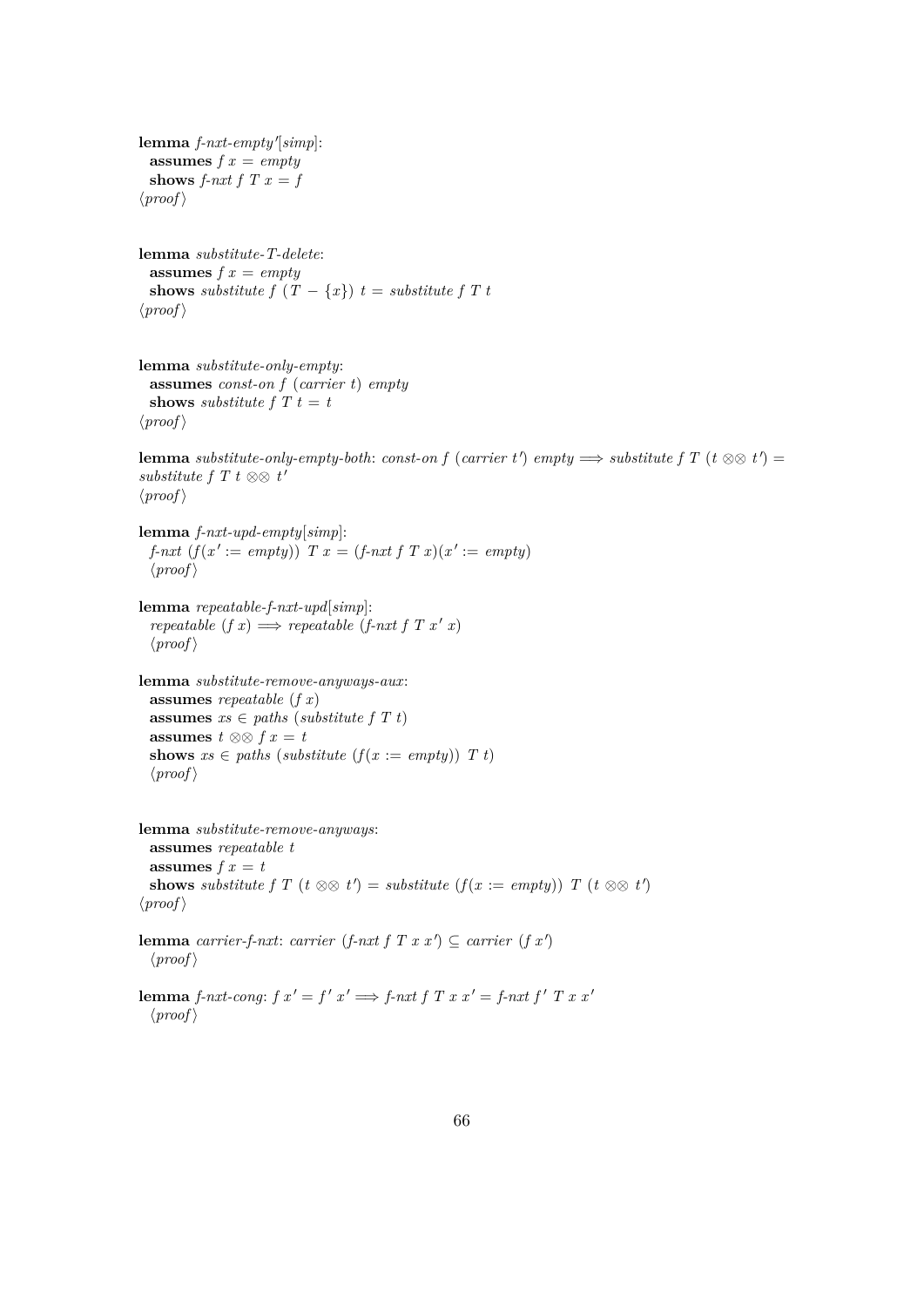lemma *substitute-cong'*: **assumes**  $xs \in paths$  (*substitute f T t*) **assumes**  $\bigwedge$  *x n*. *x* ∈ *A*  $\implies$  *carrier* (*f x*) ⊆ *A* **assumes** *carrier*  $t \subseteq A$ **assumes**  $\bigwedge x \cdot x \in A \Longrightarrow f x = f' x$ **shows**  $xs \in paths$  (*substitute f'*  $T t$ )  $\langle proof \rangle$ 

**lemma** *substitute-cong-induct*: **assumes**  $\bigwedge$  *x*. *x* ∈ *A*  $\implies$  *carrier* (*f x*) ⊆ *A* **assumes** *carrier*  $t \subseteq A$ **assumes**  $\bigwedge x \cdot x \in A \Longrightarrow f x = f' x$ **shows** *substitute f*  $T t =$  *substitute f*  $T t$  $\langle proof \rangle$ 

**lemma** *carrier-substitute-aux*: **assumes**  $xs \in paths$  (*substitute f T t*) **assumes** *carrier*  $t \subseteq A$ **assumes**  $\bigwedge$  *x*. *x* ∈ *A*  $\implies$  *carrier* (*f x*) ⊆ *A* **shows**  $set$  *set*  $xs \subseteq A$  $\langle proof \rangle$ 

**lemma** *carrier-substitute-below*: **assumes**  $\bigwedge$  *x*. *x* ∈ *A*  $\implies$  *carrier* (*f x*) ⊆ *A* **assumes** *carrier*  $t \subseteq A$ **shows** *carrier* (*substitute*  $f T t$ )  $\subset A$  $\langle proof \rangle$ 

**lemma** *f-nxt-eq-empty-iff* : *f-nxt f T x x'* =  $empty \leftrightarrow f x' = empty \vee (x' = x \land x \in T)$  $\langle proof \rangle$ 

lemma *substitute-T-cong'*: **assumes**  $xs \in paths$  (*substitute f T t*) **assumes**  $\bigwedge x$ .  $(x \in T \longleftrightarrow x \in T') \lor f x = empty$ shows  $xs \in paths$  (*substitute f T' t*)  $\langle proof \rangle$ 

**lemma** *substitute-cong-T*: **assumes**  $\bigwedge x$ .  $(x \in T \longleftrightarrow x \in T') \lor f x = empty$ **shows** *substitute*  $f T =$  *substitute*  $f T'$  $\langle proof \rangle$ 

**lemma** *carrier-substitute1* : *carrier*  $t \subseteq$  *carrier* (*substitute*  $f T t$ )  $\langle proof \rangle$ 

**lemma** *substitute-cong*: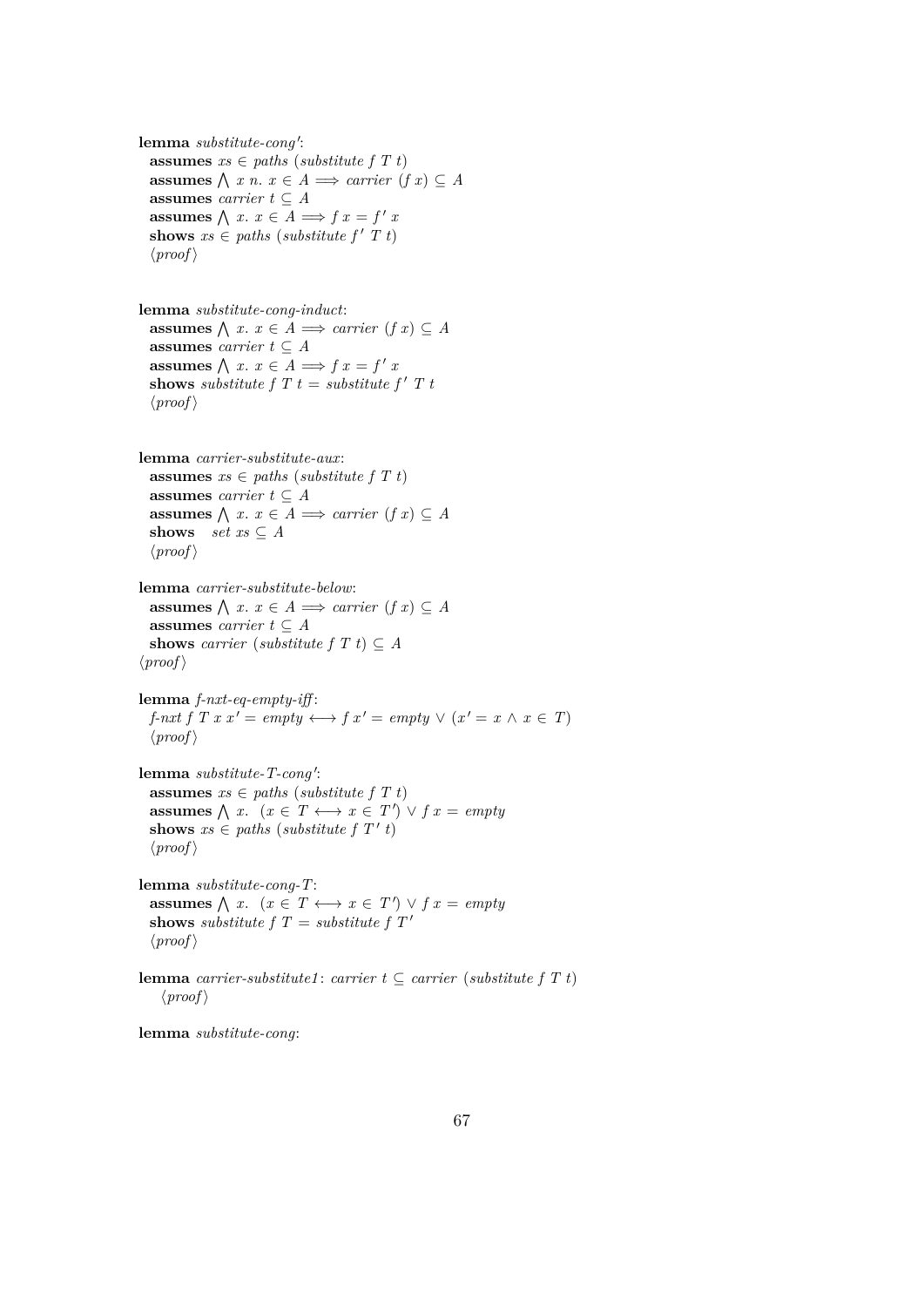**assumes**  $\bigwedge x \cdot x \in carrier$  (*substitute*  $f \circ T$   $t$ )  $\Longrightarrow$   $f \circ x = f' \circ T$ **shows** *substitute*  $f T t =$  *substitute*  $f' T t$  $\langle proof \rangle$ 

**lemma** *substitute-substitute*: **assumes**  $\bigwedge x$ . *const-on f'* (*carrier* (*f x*)) *empty* **shows** *substitute*  $f T$  (*substitute*  $f' T t$ ) = *substitute*  $(\lambda x. f x \otimes f' x) T t$  $\langle proof \rangle$ 

**lemma** *ttree-rest-substitute*: **assumes**  $\bigwedge$  *x*. *carrier* (*f x*) ∩ *S* = {} **shows** *ttree-restr S* (*substitute f T t*) = *ttree-restr S t*  $\langle proof \rangle$ 

An alternative characterization of substitution

**inductive** *substitute''* :: (' $a \Rightarrow 'a$  *ttree*)  $\Rightarrow 'a$  *set*  $\Rightarrow 'a$  *list*  $\Rightarrow 'a$  *list*  $\Rightarrow$  *bool* where  $substitute''-Nil: substitute'' f T []$  $|$ *substitute''-Cons:*  $zs \in paths \ (f \ x) \Longrightarrow xs' \in interleave \ xs \ \Rightarrow substitute'' \ (f-nxt \ f \ T \ x) \ T \ xs' \ ys$  $\implies$  *substitute''*  $f T (x \# xs) (x \# ys)$ 

**inductive-cases** *substitute*  $''$ -*NilE*[ $elim$ ]: *substitute*  $''$   $f$   $T$   $x$ *s*  $\left[$  *substitute*  $''$   $f$   $T$   $\left[$   $x$ *s* **inductive-cases** *substitute*"-ConsE[ $elim$ ]: *substitute*"  $f T (x \# xs)$  *ys* 

**lemma** *substitute-substitute"*:  $xs \in paths$  (*substitute*  $f T t$ )  $\longleftrightarrow$  ( $\exists x s' \in paths t$ . *substitute*  $f T x s' x s$ )  $\langle proof \rangle$ 

**lemma** *paths-substitute-substitute''*: *paths* (*substitute*  $f T t$ ) =  $\bigcup ((\lambda \, xs \, . \, Collect \, (substitute'' f T x s)) \, 'paths \, t)$  $\langle proof \rangle$ 

**lemma** *ttree-rest-substitute2* : **assumes**  $\bigwedge x$ . *carrier*  $(f x) \subseteq S$ **assumes** *const-on f* (−*S*) *empty* **shows** *ttree-restr S* (*substitute f T t*) = *substitute f T* (*ttree-restr S t*)  $\langle proof \rangle$ 

**end**

# **9.2 TTree-HOLCF**

**theory** *TTree*−*HOLCF* **imports** *TTree Launchbury*.*HOLCF*−*Utils Set*−*Cpo Launchbury*.*HOLCF*−*Join*−*Classes* **begin**

**instantiation** *ttree* :: (*type*) *below* **begin**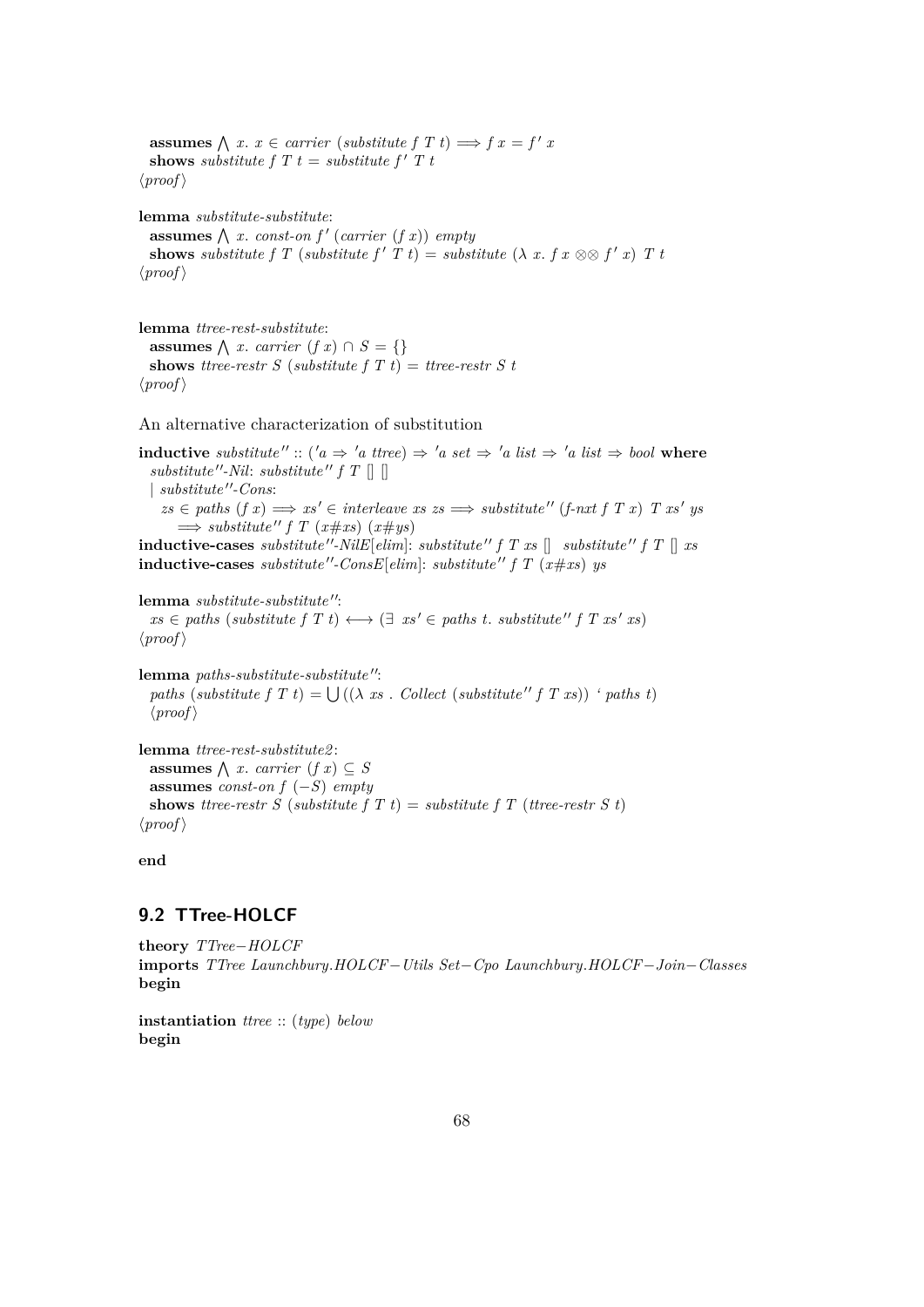**lift-definition** *below-ttree* :: 'a ttree  $\Rightarrow$  'a ttree  $\Rightarrow$  *bool* **is**  $(\subseteq)$  \proof \peqs \peqs \peqs \peqs \peqs \peqs \peqs \peqs \peqs \peqs \peqs \peqs \peqs \peqs \peqs \peqs \peqs \peqs \peqs \peqs \peqs \peqs \  $\mathbf{instance}\langle \mathit{proof} \rangle$ **end lemma** *paths-mono*:  $t \subseteq t' \implies paths \ t \subseteq paths \ t'$  $\langle proof \rangle$ **lemma** *paths-mono-iff: paths*  $t \subseteq$  *paths*  $t' \leftrightarrow t \subseteq t'$  $\langle proof \rangle$ **lemma** *ttree-belowI*: ( $\bigwedge$  *xs. xs*  $\in$  *paths t*  $\implies$  *xs*  $\in$  *paths t*')  $\implies$  *t*  $\subseteq$  *t*'  $\langle proof \rangle$ **lemma** *paths-belowI*:  $(\bigwedge x \text{ } xs. \text{ } x \# xs \in paths \text{ } t \implies x \# xs \in paths \text{ } t') \implies t \subseteq t'$  $\langle proof \rangle$ **instance** *ttree* :: (*type*) *po*  $\langle proof \rangle$ **lemma** *is-lub-ttree*: *S* <<| *Either S*  $\langle proof \rangle$ **lemma** *lub-is-either*: *lub S* = *Either S*  $\langle proof \rangle$ **instance** *ttree* :: (*type*) *cpo*  $\langle proof \rangle$ **lemma** *minimal-ttree*[*simp*, *intro*!]: *empty*  $\subseteq$  *S*  $\langle proof \rangle$ **instance** *ttree* :: (*type*) *pcpo*  $\langle proof \rangle$ **lemma** *empty-is-bottom*:  $empty = \bot$  $\langle proof \rangle$ **lemma** *carrier-bottom*[ $simp$ ]:  $carrier \perp = \{\}$  $\langle proof \rangle$ **lemma** *below-anything*[*simp*]:  $t \sqsubseteq$  *anything*  $\langle proof \rangle$ **lemma** *carrier-mono*:  $t \sqsubseteq t' \Longrightarrow$  *carrier*  $t \subseteq$  *carrier*  $t'$  $\langle proof \rangle$ **lemma** *nxt-mono*:  $t \sqsubseteq t' \Longrightarrow nxt \; t \; x \sqsubseteq nxt \; t' \; x$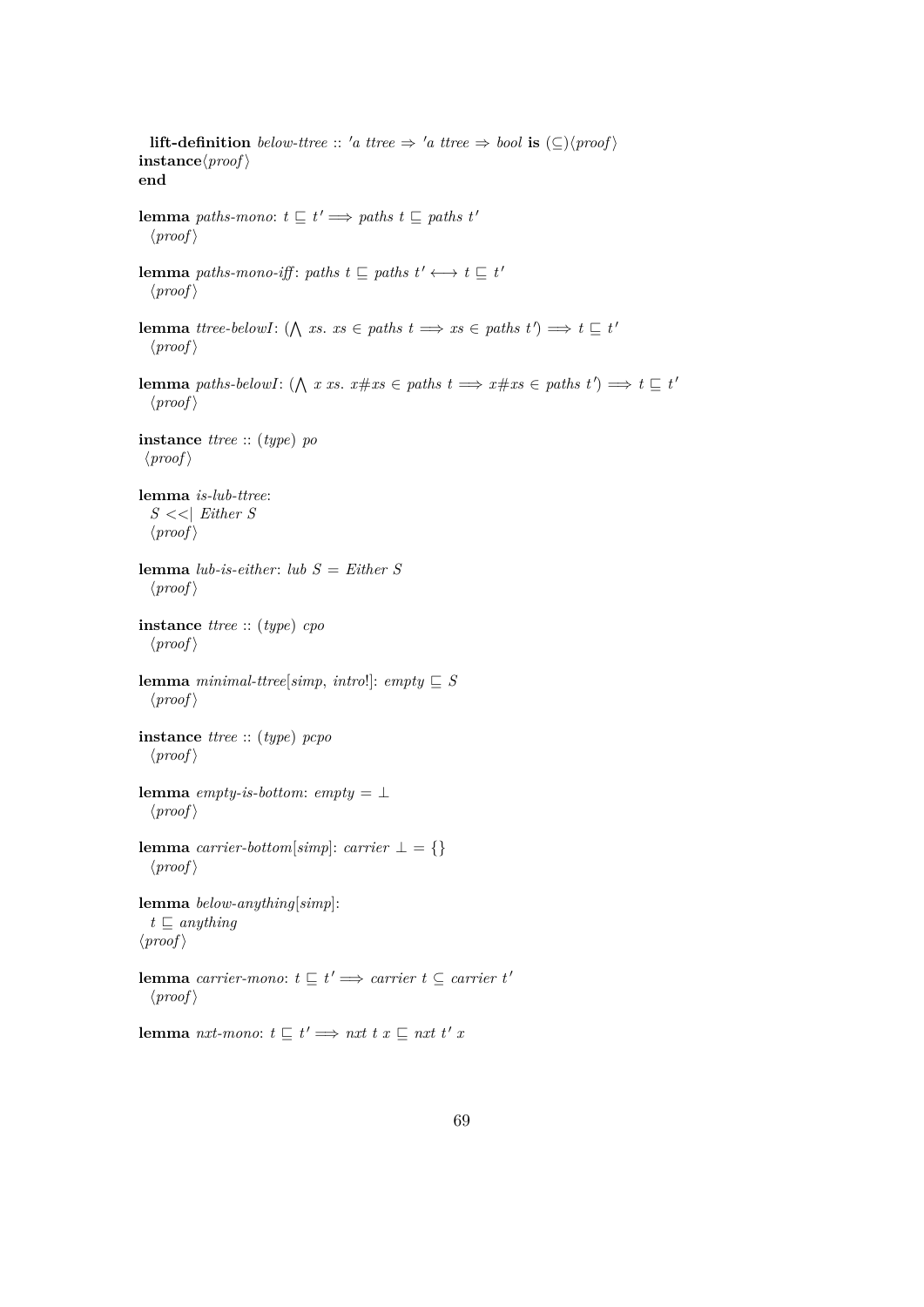$\langle proof \rangle$ 

**lemma** *either-above-arg1*:  $t \sqsubseteq t \oplus \oplus t'$  $\langle proof \rangle$ **lemma** *either-above-arg2*:  $t' \sqsubseteq t \oplus \oplus t'$  $\langle proof \rangle$ **lemma**  $\text{either}$ -belowI:  $t \sqsubseteq t'' \Longrightarrow t' \sqsubseteq t'' \Longrightarrow t \oplus t' \sqsubseteq t''$  $\langle proof \rangle$ **lemma** *both-above-arg1*:  $t \sqsubseteq t \otimes \otimes t'$  $\langle proof \rangle$ **lemma** *both-above-arg2*:  $t' \sqsubseteq t \otimes \otimes t'$  $\langle proof \rangle$ lemma *both-mono1'*:  $t \sqsubseteq t' \Longrightarrow t \otimes \otimes t'' \sqsubseteq t' \otimes \otimes t''$  $\langle proof \rangle$ lemma *both-mono2'*:  $t \sqsubseteq t' \Longrightarrow t'' \otimes \otimes t \sqsubseteq t'' \otimes \otimes t'$  $\langle proof \rangle$ **lemma** *nxt-both-left*: *possible t x*  $\implies$  *nxt t x*  $\otimes \otimes t' \sqsubseteq$  *nxt* (*t*  $\otimes \otimes t'$ ) *x*  $\langle proof \rangle$ **lemma** *nxt-both-right*:  $possible t' x \Longrightarrow t \otimes \otimes nxt t' x \sqsubseteq nxt (t \otimes \otimes t') x$  $\langle proof \rangle$ **lemma** substitute-mono1':  $f \sqsubseteq f' \Longrightarrow$  substitute  $f T t \sqsubseteq$  substitute  $f' T t$  $\langle proof \rangle$ **lemma** *substitute-mono2'*:  $t \sqsubseteq t' \Longrightarrow$  *substitute f T t*  $\sqsubseteq$  *substitute f T t'*  $\langle proof \rangle$ lemma *substitute-above-arg*:  $t \sqsubseteq$  *substitute f T t*  $\langle proof \rangle$ 

**lemma** *ttree-contI*: **assumes**  $\bigwedge$  *S*. *f* (*Either S*) = *Either* (*f* ' *S*) **shows** *cont f*  $\langle proof \rangle$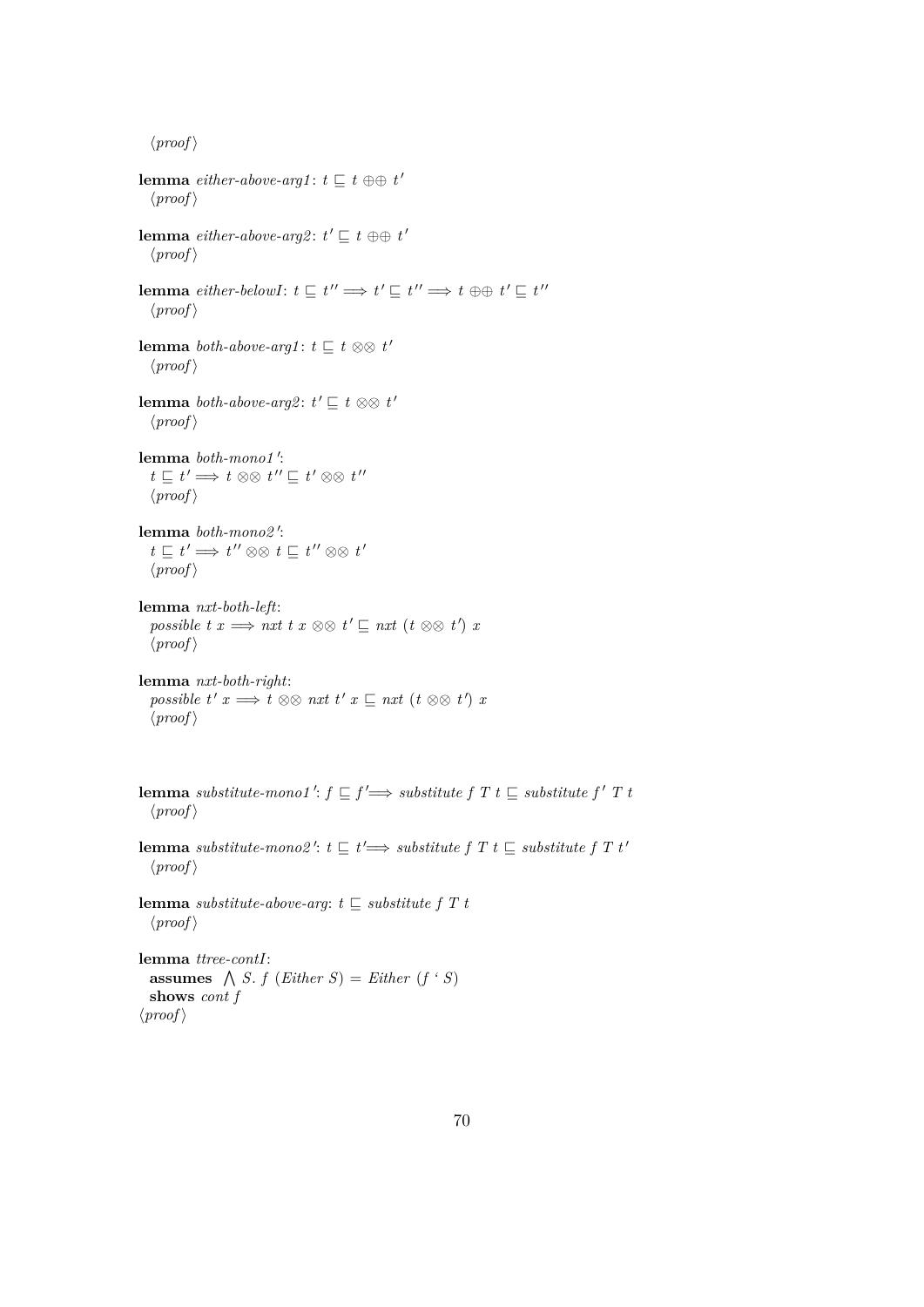```
lemma ttree-contI2 :
  assumes \bigwedge x. paths (f x) = \bigcup (t \text{ 'paths } x)assumes \parallel \in t \parallelshows cont f
\langle proof \rangle
```

```
lemma cont-paths[THEN cont-compose, cont2cont, simp]:
 cont paths
 \langle proof \rangle
```

```
lemma ttree-contI3 :
  assumes cont (\lambda x. \text{paths } (f x))shows cont f
  \langle proof \rangle
```

```
lemma cont-substitute[THEN cont-compose, cont2cont, simp]:
 cont (substitute f T)
 \langle proof \rangle
```

```
lemma cont-both1 :
  cont (\lambda x. \text{ both } x y)\langle proof \rangle
```

```
lemma cont-both2 :
  cont (\lambda x. \text{ both } y x)\langle proof \rangle
```

```
lemma cont-both[cont2cont,simp]: cont f \implies cont \ g \implies cont (\lambda x. f x \otimes g x)\langle proof \rangle
```

```
lemma cont-intersect1 :
  cont (\lambda x intersect x y)\langle proof \rangle
```

```
lemma cont-intersect2 :
  cont (\lambda x intersect yx)
  \langle proof \rangle
```
**lemma** *cont-intersect*[*cont2cont,simp*]: *cont*  $f \implies cont g \implies cont (\lambda x. f x \cap \cap g x)$  $\langle proof \rangle$ 

**lemma** *cont-without*[*THEN cont-compose*, *cont2cont*,*simp*]: *cont* (*without x*)  $\langle proof \rangle$ 

**lemma** *paths-many-calls-subset*:  $t \nsubseteq$  *many-calls x* ⊗⊗ *without x t*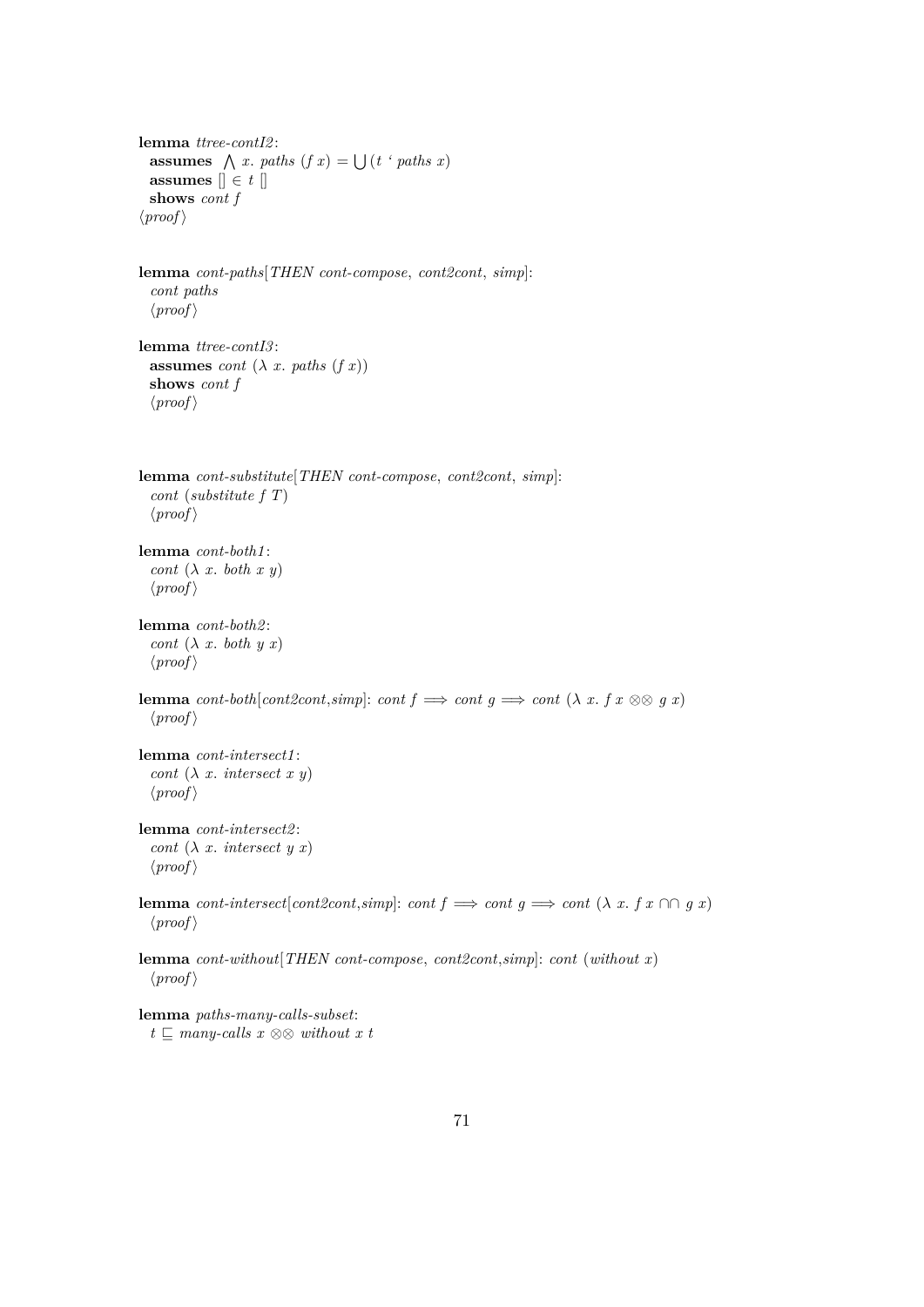$\langle proof \rangle$ 

**lemma** *single-below*:  $[x] \in paths \ t \Longrightarrow single \ x \sqsubseteq t \ \langle proof \rangle$ 

**lemma** *cont-ttree-restr*[*THEN cont-compose*, *cont2cont*,*simp*]: *cont* (*ttree-restr S*)  $\langle proof \rangle$ 

**lemmas** *ttree-restr-mono* = *cont2monofunE*[*OF cont-ttree-restr*[*OF cont-id*]]

**lemma** *range-filter*[*simp*]: *range* (*filter P*) = {*xs. set xs*  $\subseteq$  *Collect P*}  $\langle proof \rangle$ 

**lemma** *ttree-restr-anything-cont*[*THEN cont-compose*, *simp*, *cont2cont*]: *cont* (λ *S*. *ttree-restr S anything*)  $\langle proof \rangle$ 

**instance** *ttree* :: (*type*) *Finite-Join-cpo*  $\langle proof \rangle$ 

**lemma** *ttree-join-is-either*:  $t \sqcup t' = t \oplus \oplus t'$  $\langle proof \rangle$ 

**lemma** *ttree-join-transfer*[*transfer-rule*]: *rel-fun* (*pcr-ttree* (=)) (*rel-fun* (*pcr-ttree* (=)) (*pcr-ttree*  $(=)))$   $($ U $)$   $($ U $)$  $\langle proof \rangle$ 

**lemma** *ttree-restr-join*[*simp*]: *ttree-restr S*  $(t \perp t') = t$ *tree-restr S*  $t \perp t$ *ree-restr S*  $t'$  $\langle proof \rangle$ 

```
lemma nxt-singles-below-singles:
  nxt (singles S) x \subseteq singles S
  \langle proof \rangle
```
**lemma** *in-carrier-fup*[*simp*]:  $x' \in carrier (fup·f·u) \longleftrightarrow (\exists u'. u = up·u' \land x' \in carrier (f·u'))$  $\langle proof \rangle$ 

**end**

# **10 Trace Tree Cardinality Analysis**

# **10.1 AnalBinds**

**theory** *AnalBinds*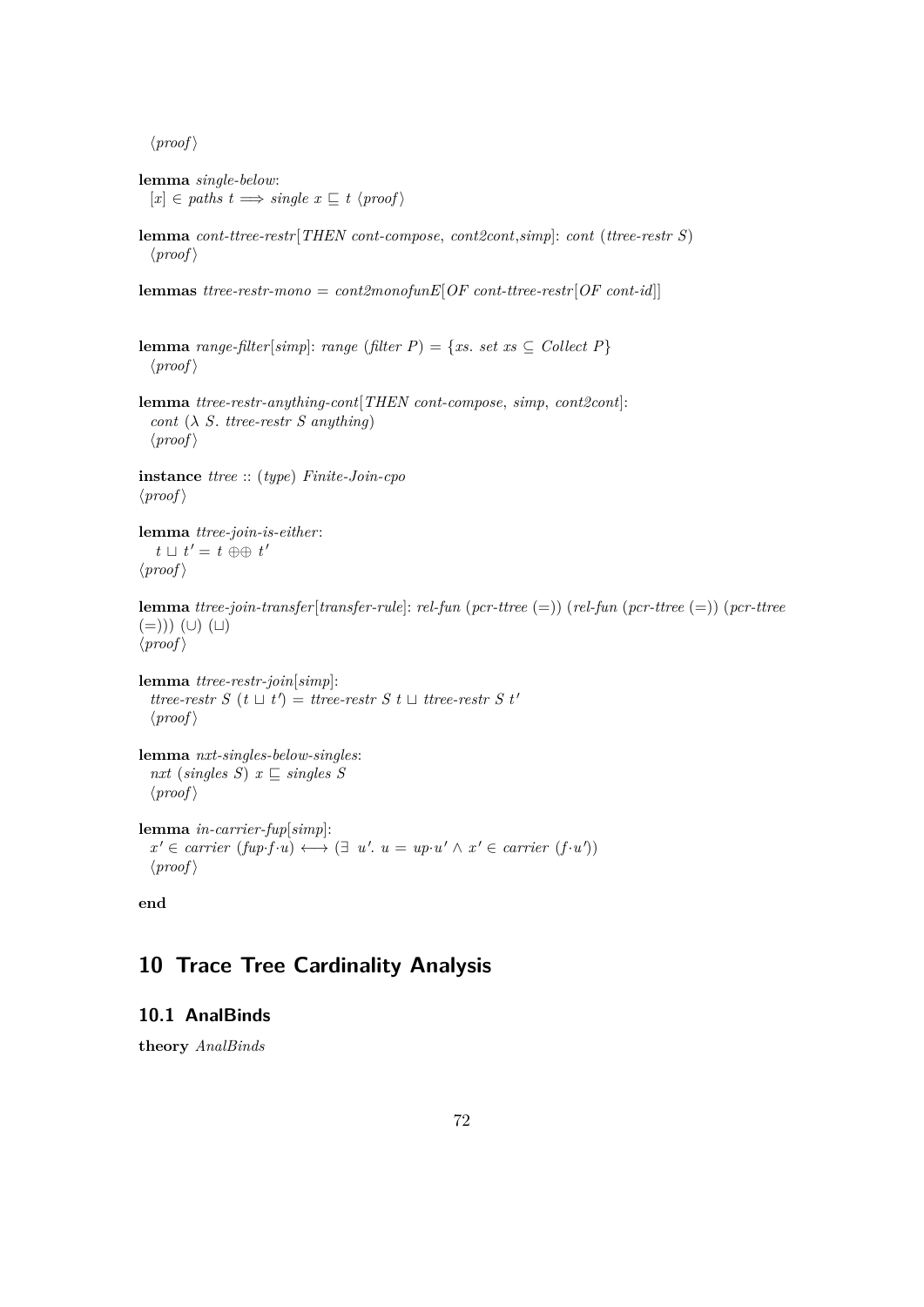**imports** *Launchbury*.*Terms Launchbury*.*HOLCF*−*Utils Launchbury*.*Env* **begin**

**locale** *ExpAnalysis* = **fixes**  $exp$  ::  $exp \Rightarrow 'a::cpo \rightarrow 'b::pcpo$ **begin**

**fun** *AnalBinds* :: *heap*  $\Rightarrow$   $(var \Rightarrow 'a_{\perp}) \rightarrow (var \Rightarrow 'b)$ **where**  $AnalBinds$   $\vert\vert = (\Lambda ae, \bot)$ | *AnalBinds*  $((x,e)\# \Gamma) = (\Lambda \ ae. (AnalBinds \Gamma \cdot ae)(x := \int f(p \cdot (exp \ e) \cdot (ae \ x)))$ 

**lemma** *AnalBinds-Nil-simp*[*simp*]: *AnalBinds*  $\left[ \cdot ae = \bot \langle proof \rangle \right]$ 

**lemma** *AnalBinds-Cons*[*simp*]: *AnalBinds*  $((x,e)\# \Gamma) \cdot ae = (AnalBinds \Gamma \cdot ae)(x := \text{fup} \cdot (exp \ e) \cdot (ae \ x))$  $\langle proof \rangle$ 

**lemmas** *AnalBinds*.*simps*[*simp del*]

**lemma** *AnalBinds-not-there:*  $x \notin domA \Gamma \implies (AnalBinds \Gamma \cdot ae) \quad x = \bot$  $\langle proof \rangle$ 

**lemma** *AnalBinds-cong*: **assumes** *ae*  $f$  | ' domA  $\Gamma = ae' f$  | ' domA  $\Gamma$ **shows** *AnalBinds* Γ·*ae* = *AnalBinds* Γ·*ae* <sup>0</sup>  $\langle proof \rangle$ 

**lemma** *AnalBinds-lookup*: (*AnalBinds*  $\Gamma \cdot ae$ )  $x = (case \ map \cdot of \ \Gamma \ x \ of \ Some \ e \Rightarrow \ fup \cdot (exp \ e) \cdot (ae \ \theta \ \phi \))$ *x*) | *None* ⇒ ⊥)  $\langle proof \rangle$ 

**lemma** *AnalBinds-delete-bot*: *ae x* = ⊥ =⇒ *AnalBinds* (*delete x* Γ)·*ae* = *AnalBinds* Γ·*ae*  $\langle proof \rangle$ 

**lemma** *AnalBinds-delete-below: AnalBinds* (*delete x* Γ)·*ae*  $\subseteq$  *AnalBinds* Γ·*ae*  $\langle proof \rangle$ 

**lemma** *AnalBinds-delete-lookup*[*simp*]: (*AnalBinds* (*delete x* Γ)·*ae*)  $x = \perp$  $\langle proof \rangle$ 

**lemma** *AnalBinds-delete-to-fun-upd*: *AnalBinds* (*delete x* Γ)·*ae* = (*AnalBinds* Γ·*ae*)(*x* := ⊥)  $\langle proof \rangle$ 

**lemma** *edom-AnalBinds*: *edom* (*AnalBinds* Γ·*ae*) ⊆ *domA* Γ ∩ *edom ae*  $\langle proof \rangle$ 

**end**

**end**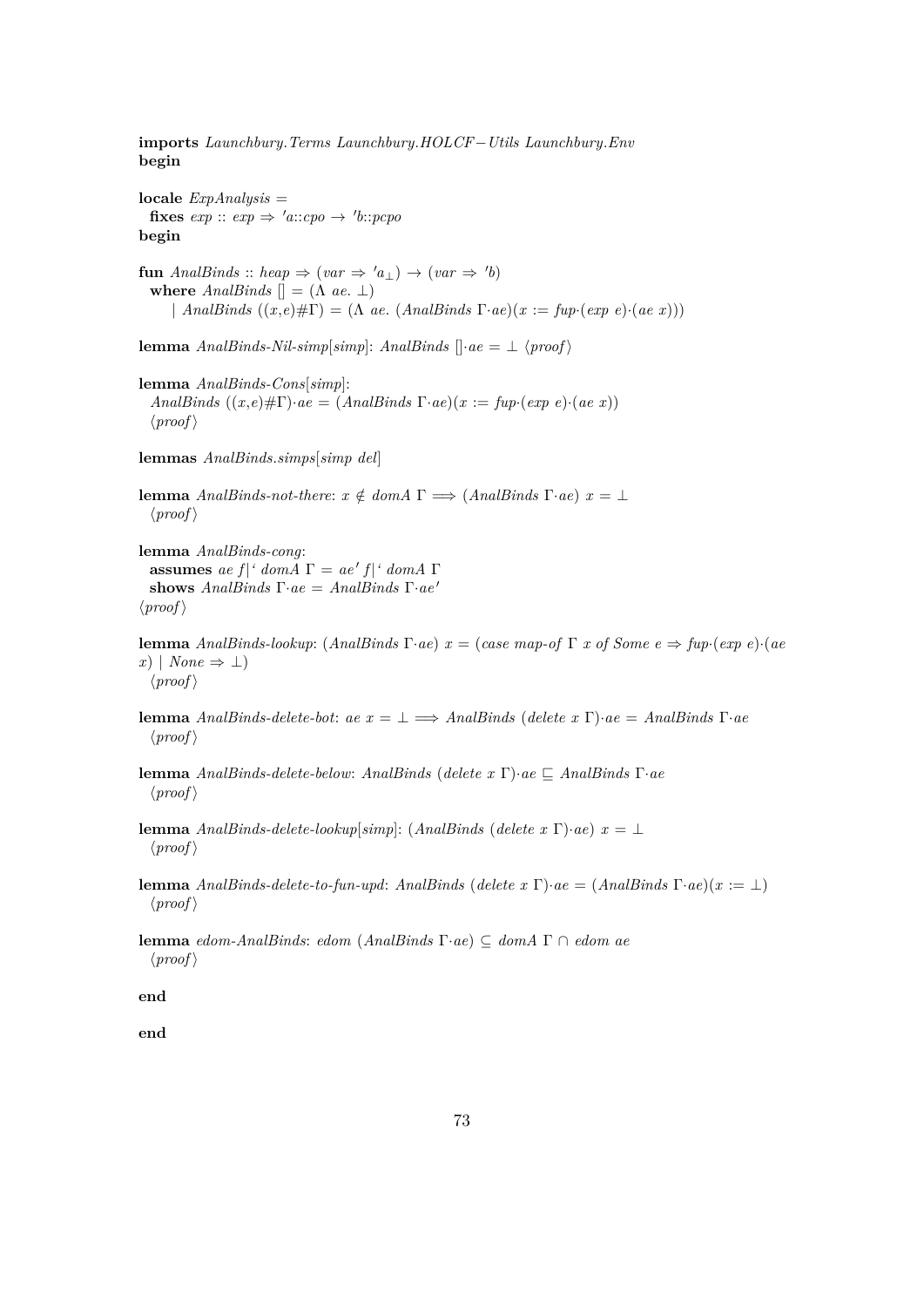## **10.2 TTreeAnalysisSig**

**theory** *TTreeAnalysisSig* **imports** *Arity TTree*−*HOLCF AnalBinds* **begin**

**locale** *TTreeAnalysis* = **fixes**  $Texp :: exp \Rightarrow Arity \rightarrow var \text{ } true$ **begin** sublocale *Texp*: *ExpAnalysis Texp* $\langle$ *proof* $\rangle$ **abbreviation** *FBinds* == *Texp*.*AnalBinds* **end**

**end**

### **10.3 Cardinality-Domain-Lists**

```
theory Cardinality−Domain−Lists
imports Launchbury.Vars Launchbury.Nominal−HOLCF Launchbury.Env Cardinality−Domain
Set−Cpo Env−Set−Cpo
begin
```
**fun** *no-call-in-path* **where**  $no\text{-}call\text{-}in\text{-}path x \parallel \longleftrightarrow True$  $|$  *no-call-in-path x*  $(y \# xs) \longleftrightarrow y \neq x \land no\text{-}call\text{-}in\text{-}path x$  *x xs* 

- **fun** *one-call-in-path* **where**  $one-call-in-path x \parallel \longleftrightarrow True$
- | *one-call-in-path*  $x(y \# xs) \longleftrightarrow (if x = y \ then \ no\text{-}call\text{-}in\text{-}path x \ xs \ else \ one\text{-}call\text{-}in\text{-}path x \ xs)$

**lemma** *no-call-in-path-set-conv*:  $no\text{-}call\text{-}in\text{-}path x p \longleftrightarrow x \notin set p$  $\langle proof \rangle$ 

**lemma** *one-call-in-path-filter-conv*:  $one-call-in-path \ x \ p \longleftrightarrow length \ (filter \ (\lambda \ x'. \ x' = x) \ p) \le 1$  $\langle proof \rangle$ 

**lemma** *no-call-in-tail: no-call-in-path x* (*tl p*)  $\longleftrightarrow$  (*no-call-in-path x p*  $\lor$  *one-call-in-path x p*  $\land$ *hd*  $p = x$  $\langle proof \rangle$ 

**lemma** *no-imp-one*: *no-call-in-path x p*  $\implies$  *one-call-in-path x p*  $\langle proof \rangle$ 

**lemma** *one-imp-one-tail: one-call-in-path x p*  $\implies$  *one-call-in-path x (tl p)*  $\langle proof \rangle$ 

**lemma** *more-than-one-setD*: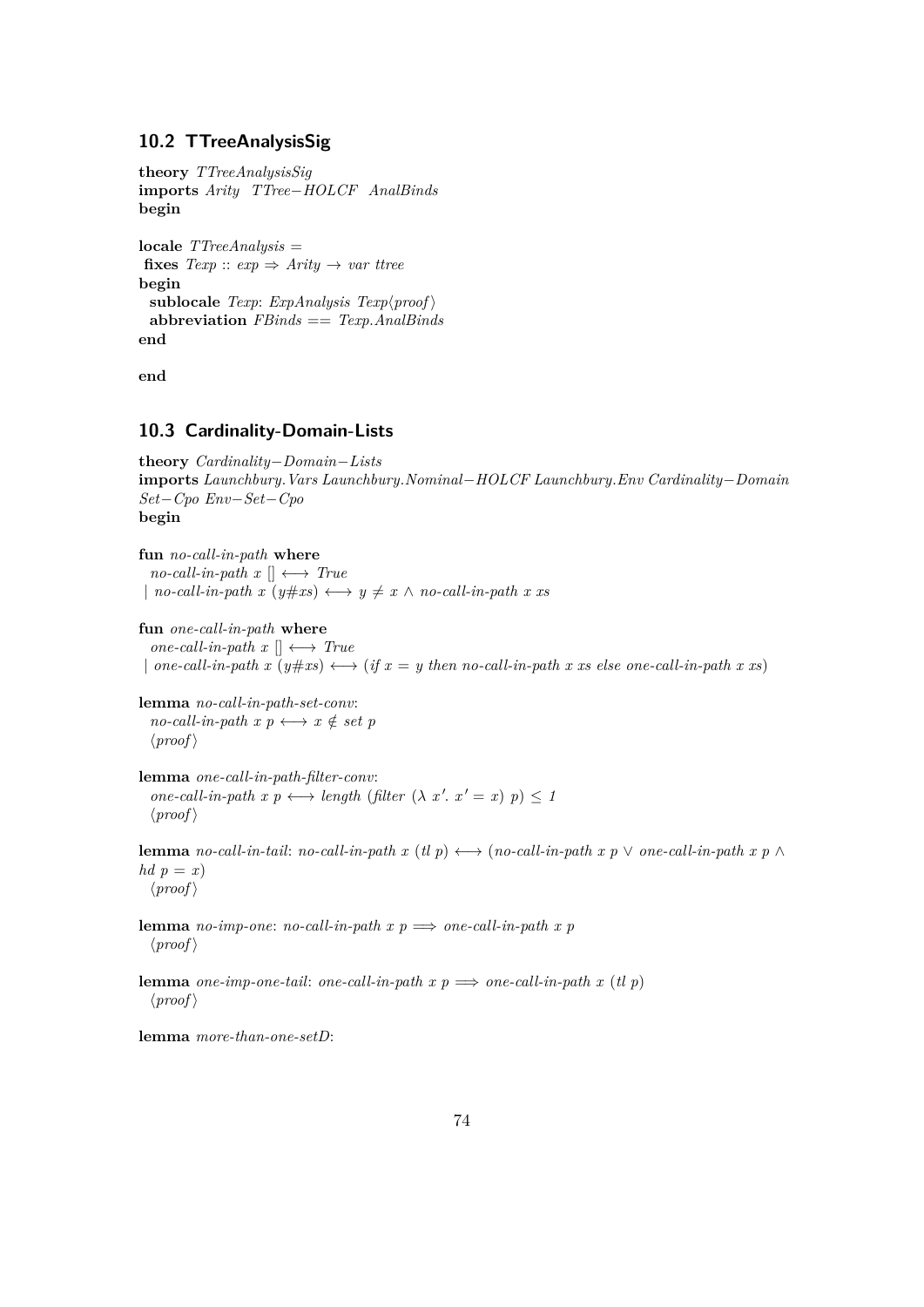$\neg$  *one-call-in-path*  $x \in \mathcal{P}$   $\Rightarrow$   $x \in \mathcal{P}$  $\langle proof \rangle$ 

- **lemma** *no-call-in-path*[*eqvt*]: *no-call-in-path*  $p x \implies no\text{-}call\text{-}in\text{-}path (\pi \cdot p) (\pi \cdot x)$  $\langle proof \rangle$
- **lemma** *one-call-in-path*[*eqvt*]: *one-call-in-path*  $p x \implies$  *one-call-in-path*  $(\pi \cdot p) (\pi \cdot x)$  $\langle proof \rangle$

**definition** *pathCard* :: *var list*  $\Rightarrow$  (*var*  $\Rightarrow$  *two*) where pathCard  $p x = (if no-call-in-path x p then none else (if one-call-in-path x p then once$ *else many*))

- **lemma**  $pathCard-Nil[simp]$ :  $pathCard$   $[] = \perp$  $\langle proof \rangle$
- **lemma** *pathCard-Cons*[*simp*]: *pathCard* ( $x \# xs$ )  $x = two-add\cdot once \cdot (pathCard \, xs \, x)$  $\langle proof \rangle$
- **lemma** pathCard-Cons-other[simp]:  $x' \neq x \implies pathCard (x \# xs) x' = pathCard xs x'$  $\langle proof \rangle$

**lemma** *no-call-in-path-filter*[*simp*]: *no-call-in-path x* [ $x \leftarrow x$ *s* .  $x \in S$ ]  $\longleftrightarrow$  *no-call-in-path x xs*  $\vee$  $x \notin S$  $\langle proof \rangle$ 

**lemma** *one-call-in-path-filter*[*simp*]: *one-call-in-path x* [ $x \leftarrow x$  .  $x \in S$ ]  $\leftrightarrow$  *one-call-in-path x xs* ∨ *x* ∈/ *S*  $\langle proof \rangle$ 

**definition** *pathsCard* :: *var list set*  $\Rightarrow$  (*var*  $\Rightarrow$  *two*) **where** pathsCard ps  $x = (if \ (\forall p \in ps. \ no-call-in-path x p)$  then none else  $(if \ (\forall p \in ps.$ *one-call-in-path x p*) *then once else many*))

**lemma** *paths-Card-above*:  $p \in ps \Longrightarrow pathCard \ p \sqsubseteq pathsCard \ ps$  $\langle proof \rangle$ 

**lemma** *pathsCard-below*: **assumes**  $\land$  *p*.  $p \in ps \implies pathCard \ p \sqsubseteq ce$ **shows** *pathsCard*  $ps \sqsubseteq ce$  $\langle proof \rangle$ 

**lemma** *pathsCard-mono*:  $ps \subseteq ps' \Longrightarrow pathsCard ps \sqsubseteq pathsCard ps'$  $\langle proof \rangle$ 

 ${\bf lemmas}\ pathsCard-monov' = pathsCard-monov[folded\ below-set-def]$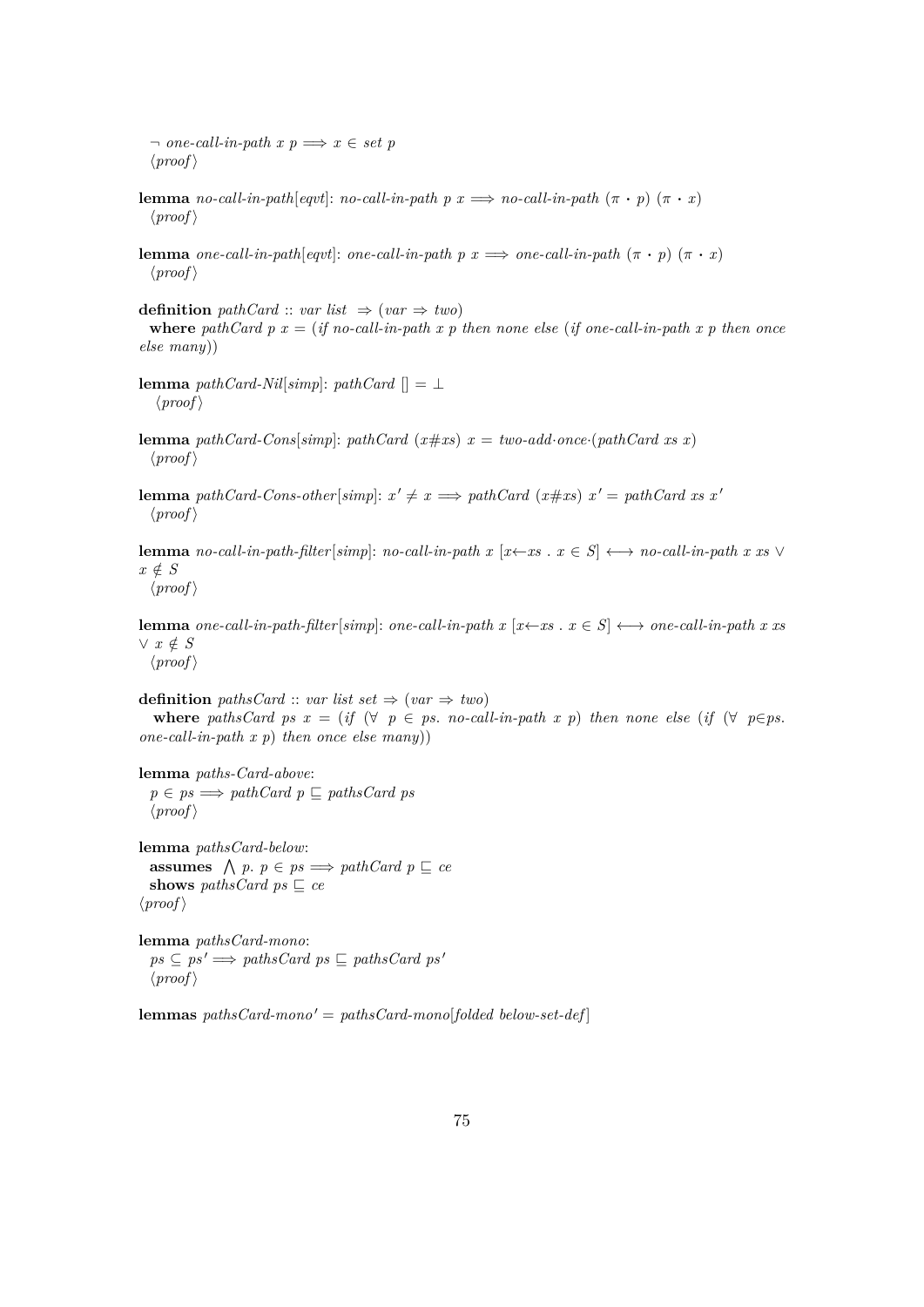**lemma** *record-call-pathsCard*: *pathsCard* ({ *tl p* | *p* . *p*  $\in$  *fs*  $\wedge$  *hd p* = *x*})  $\subseteq$  *record-call x*·(*pathsCard fs*)  $\langle proof \rangle$ **lemma** *pathCards-noneD*:  $pathsCard ps x = none \implies x \notin \bigcup (set 'ps)$  $\langle proof \rangle$ **lemma** *cont-pathsCard*[*THEN cont-compose*, *cont2cont*, *simp*]: *cont pathsCard*  $\langle proof \rangle$ **lemma** *pathsCard-eqvt*[*eqvt*]:  $\pi \cdot$  *pathsCard ps x* = *pathsCard* ( $\pi \cdot ps$ ) ( $\pi \cdot x$ )  $\langle proof \rangle$ **lemma**  $edom-pathsCard[simp]: edom(pathsCard ps) = \bigcup (set 'ps)$  $\langle proof \rangle$ 

**lemma** *env-restr-pathsCard*[*simp*]: *pathsCard ps f*|*' S* = *pathsCard* (*filter*  $(\lambda x. x \in S)$  *' ps*)  $\langle proof \rangle$ 

**end**

# **10.4 TTreeAnalysisSpec**

**theory** *TTreeAnalysisSpec* **imports** *TTreeAnalysisSig ArityAnalysisSpec Cardinality*−*Domain*−*Lists* **begin**

**locale** *TTreeAnalysisCarrier* = *TTreeAnalysis* + *EdomArityAnalysis* + **assumes** *carrier-Fexp*: *carrier* (*Texp e*·*a*) = *edom* (*Aexp e*·*a*)

**locale** *TTreeAnalysisSafe* = *TTreeAnalysisCarrier* + **assumes** *Texp-App*: *many-calls*  $x \otimes \otimes (Texp e) \cdot (inc \cdot a) \subseteq Texp (App e x) \cdot a$ **assumes** *Texp-Lam*: *without y* (*Texp e*·( $\text{pred}\cdot\hat{n}$ ))  $\subseteq$  *Texp* (*Lam* [*y*]. *e*) · *n* **assumes** *Texp-subst:*  $Texp(e[y::=x]) \cdot a \sqsubseteq many-calls \ x \otimes \otimes without \ y \ ((Texp e) \cdot a)$ **assumes** *Texp-Var: single*  $v \sqsubseteq \text{Texp} (\text{Var} v) \cdot a$ **assumes** *Fun-repeatable*: *isVal*  $e \implies \text{repeated}$  (*Texp e*·*0*) **assumes**  $Texp{\text{-}If}$  *ThenElse*:  $Texp{\text{ }scr}$   $\theta \otimes (Texp{\text{ }el} \cdot a \oplus \theta \text{ } Texp{\text{ }el} \cdot a) \sqsubset Texp{\text{ } (scr1 \cdot e1)}$ *e2* )·*a*

**locale** *TTreeAnalysisCardinalityHeap* = *TTreeAnalysisSafe* + *ArityAnalysisLetSafe* + **fixes** *Theap* :: *heap*  $\Rightarrow$  *exp*  $\Rightarrow$  *Arity*  $\rightarrow$  *var ttree* **assumes** *carrier-Fheap*: *carrier* (*Theap*  $\Gamma$  *e*·*a*) = *edom* (*Aheap*  $\Gamma$  *e*·*a*) **assumes** *Theap-thunk*:  $x \in$  *thunks*  $\Gamma \implies p \in$  *paths* (*Theap*  $\Gamma$  *e*·*a*)  $\implies$   $\neg$  *one-call-in-path* x p  $\implies$  (*Aheap*  $\Gamma$  *e*·*a*)  $x = up \cdot 0$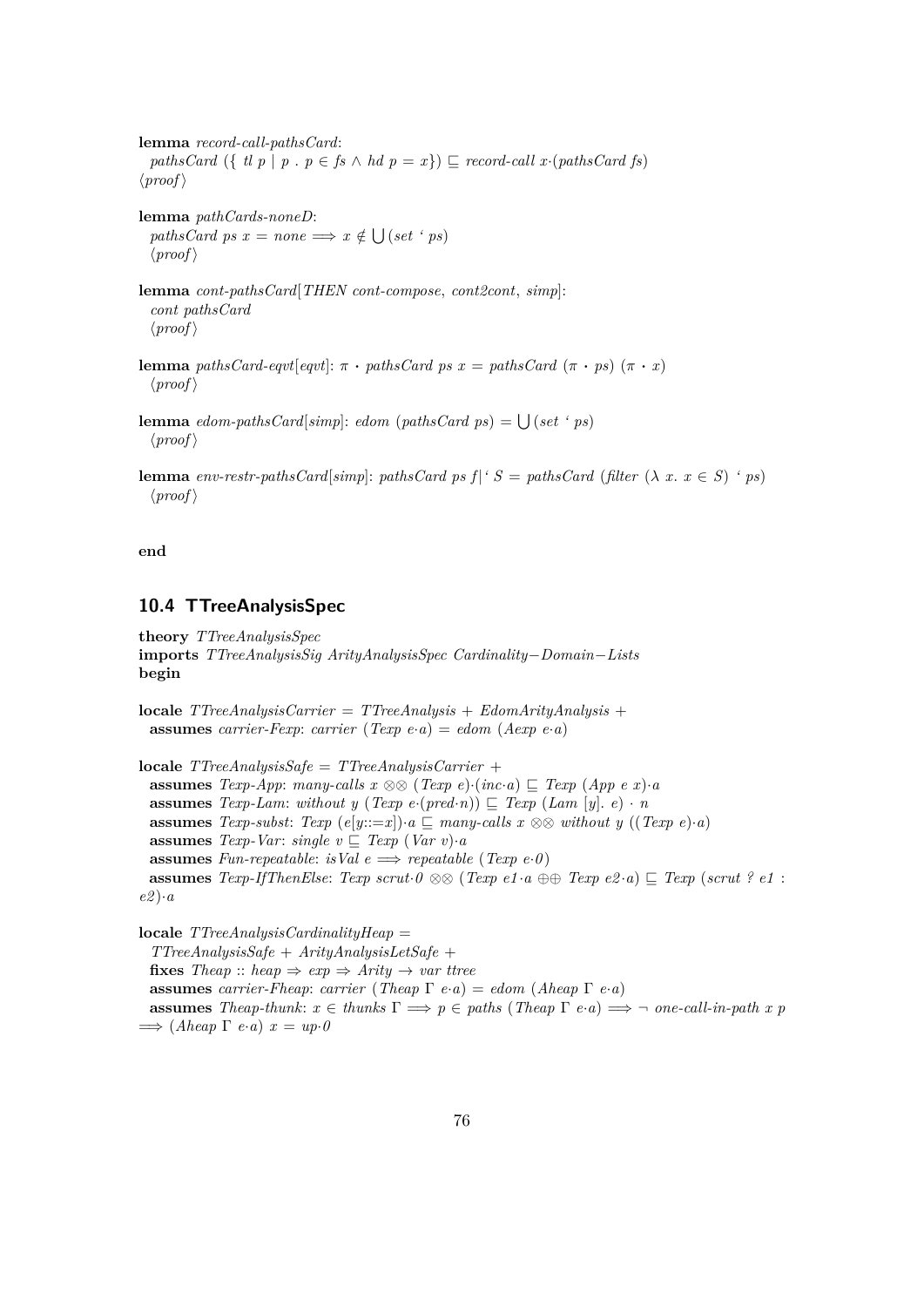**assumes** *Theap-substitute: ttree-restr* ( $dom A \Delta$ ) ( $substitute (FBinds \Delta \cdot (Aheap \Delta e \cdot a))$ ) (*thunks*  $\Delta$ ) (*Texp e*·*a*))  $\subseteq$  *Theap*  $\Delta$  *e*·*a* **assumes**  $Texp{\text{-}Let:}$  *ttree-restr* (− *domA*  $\Delta$ ) (*substitute* (*FBinds*  $\Delta$ ·(*Aheap*  $\Delta$  *e*·*a*)) (*thunks*  $(\Delta)$  (*Texp e*·*a*))  $\subseteq$  *Texp* (*Terms.Let*  $\Delta$  *e*)·*a* 

**end**

### **10.5 TTreeImplCardinality**

**theory** *TTreeImplCardinality* **imports** *TTreeAnalysisSig CardinalityAnalysisSig Cardinality*−*Domain*−*Lists* **begin**

**context** *TTreeAnalysis* **begin**

**fun**  $\textit{unstack} :: \textit{stack} \Rightarrow \textit{exp} \Rightarrow \textit{exp}$  where *unstack*  $\parallel$  *e* = *e*  $unstack (Alts e1 e2 \# S) e = unstack S e$  $unstack (Upd x \# S) e = unstack S e$  $unstack (Arg x \# S) e = unstack S (App e x)$ | *unstack*  $(Dummy x \# S) e = unstack S e$ 

**fun**  $Fstack::$   $Arity$   $list \Rightarrow stack \Rightarrow var$   $three$ **where**  $Fstack \vert \vert = \bot$  $Fstack (a \# as)$  (*Alts e1 e2*  $\# S) = (Texp e1 \cdot a \oplus Fexp e2 \cdot a) \otimes S$  *Fstack as S*  $Fstack as (Arg x \# S) = many-calls x \otimes \mathbb{S}$  *Fstack as* S | *Fstack as* (*-* # *S*) = *Fstack as S*

**fun** *prognosis* ::  $AEnv \Rightarrow$  *Arity*  $list \Rightarrow$   $Arity \Rightarrow$   $conf \Rightarrow var \Rightarrow two$ **where** *prognosis ae as a* (Γ, *e*, *S*) = *pathsCard* (*paths* (*substitute* (*FBinds* Γ·*ae*) (*thunks* Γ) (*Texp e*·*a* ⊗⊗ *Fstack as S*))) **end**

**end**

### **10.6 TTreeImplCardinalitySafe**

**theory** *TTreeImplCardinalitySafe* **imports** *TTreeImplCardinality TTreeAnalysisSpec CardinalityAnalysisSpec* **begin**

**lemma** *pathsCard-paths-nxt*: *pathsCard* (*paths* (*nxt f x*))  $\subseteq$  *record-call x*·(*pathsCard* (*paths f*))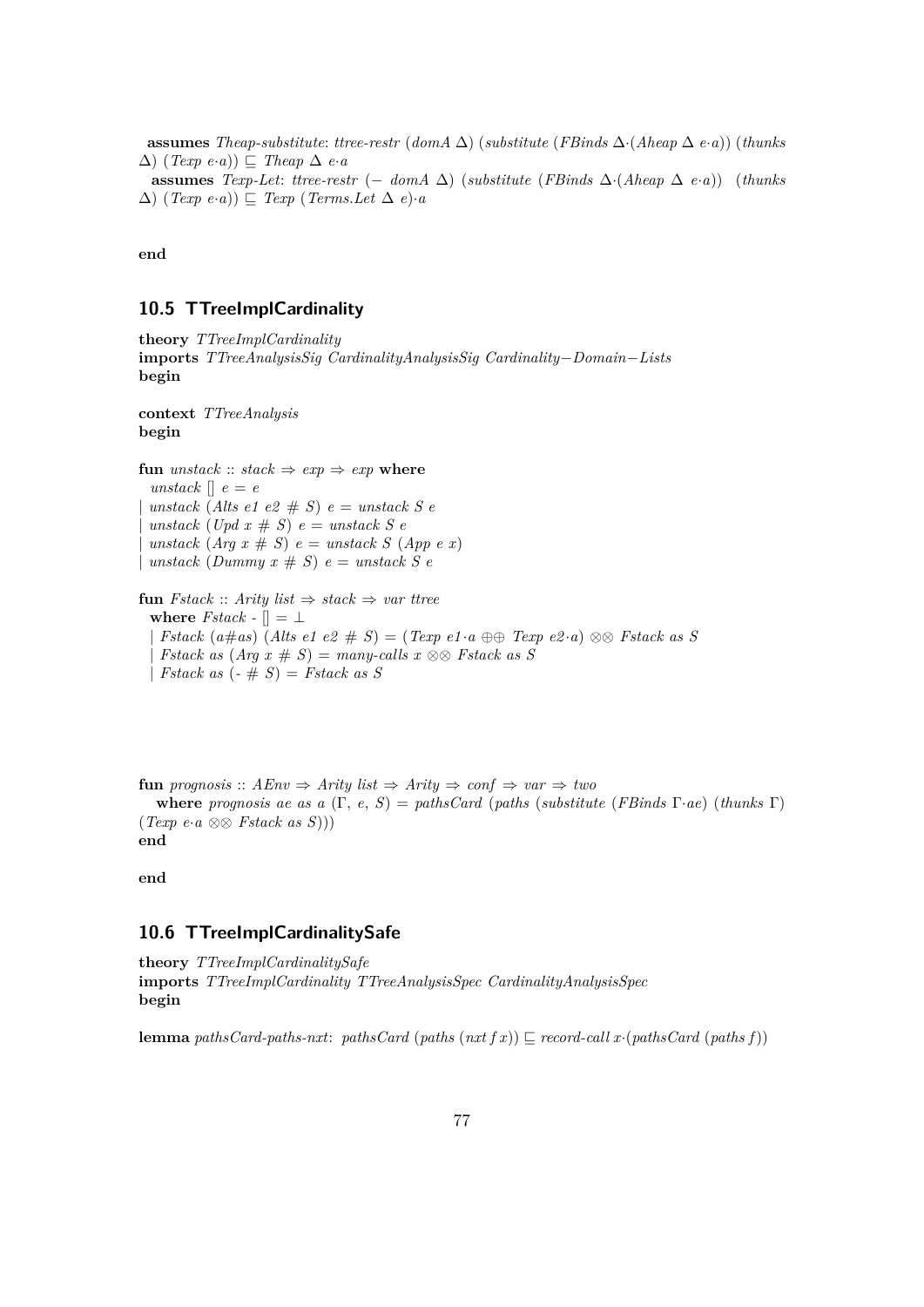**lemma** *pathsCards-none: pathsCard* (*paths t*)  $x = none \implies x \notin carrier$  $\langle proof \rangle$ **lemma** *const-on-edom-disj: const-on f* S *empty*  $\longleftrightarrow$  *edom f*  $\cap$  S = {}  $\langle proof \rangle$ **context** *TTreeAnalysisCarrier* **begin lemma** *carrier-Fstack*: *carrier* (*Fstack as S*) ⊆ *fv S*  $\langle proof \rangle$ **lemma** *carrier-FBinds*: *carrier* ((*FBinds* Γ·*ae*) *x*) ⊆ *fv* Γ  $\langle proof \rangle$ **end context** *TTreeAnalysisSafe* **begin sublocale** *CardinalityPrognosisShape prognosis*  $\langle proof \rangle$ **sublocale** *CardinalityPrognosisApp prognosis*  $\langle proof \rangle$ **sublocale** *CardinalityPrognosisLam prognosis*  $\langle proof \rangle$ **sublocale** *CardinalityPrognosisVar prognosis*  $\langle proof \rangle$ **sublocale** *CardinalityPrognosisIfThenElse prognosis*  $\langle proof \rangle$ **end context** *TTreeAnalysisCardinalityHeap* **begin definition** *cHeap* **where** *cHeap*  $\Gamma$  *e* = ( $\Lambda$  *a*. *pathsCard* (*paths* (*Theap*  $\Gamma$  *e*·*a*)))

**lemma** *cHeap-simp*: (*cHeap* Γ *e*)·*a* = *pathsCard* (*paths* (*Theap* Γ *e*·*a*))  $\langle proof \rangle$ 

sublocale  $CardinalityHeap$   $cHeap<sub>for</sub>$ 

**sublocale** *CardinalityHeapSafe cHeap Aheap*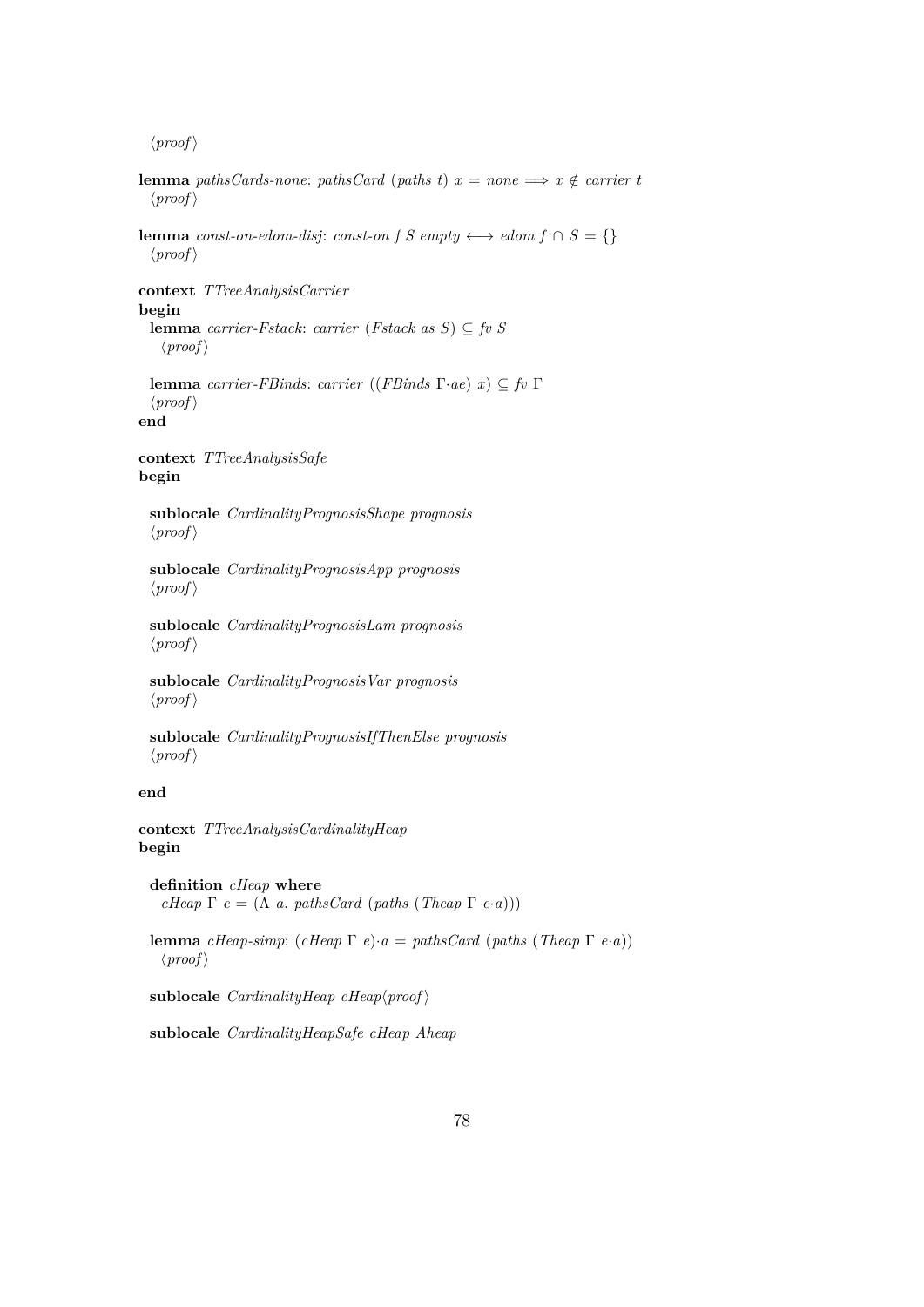**sublocale** *CardinalityPrognosisEdom prognosis*  $\langle proof \rangle$ 

**sublocale** *CardinalityPrognosisLet prognosis cHeap*  $\langle proof \rangle$ 

**sublocale** *CardinalityPrognosisSafe prognosis cHeap Aheap Aexp*  $\langle proof \rangle$ **end**

**end**

# **11 Co-Call Graphs**

# **11.1 CoCallGraph**

```
theory CoCallGraph
imports Launchbury.Vars Launchbury.HOLCF−Join−Classes Launchbury.HOLCF−Utils Set−Cpo
begin
```
**default-sort** *type*

```
typedef CoCalls = \{G :: (var \times var) set. sym G\}morphisms Rep-CoCall Abs-CoCall
 \langle proof \rangle
```
**setup-lifting** *type-definition-CoCalls*

**instantiation** *CoCalls* :: *po* **begin lift-definition** *below-CoCalls* :: *CoCalls*  $\Rightarrow$  *CoCalls*  $\Rightarrow$  *bool* **is**  $(\subseteq)$  {*proof*} **instance**  $\langle proof \rangle$ **end**

**lift-definition**  $coCallsLub :: CoCalls set \Rightarrow CoCalls$  **is**  $\lambda S. \cup S$  $\langle proof \rangle$ 

**lemma** *coCallsLub-is-lub*: *S* <<| *coCallsLub S*  $\langle proof \rangle$ 

**instance** *CoCalls* :: *cpo*  $\langle proof \rangle$ 

**lemma** *ccLubTransfer*[*transfer-rule*]: (*rel-set pcr-CoCalls* ===> *pcr-CoCalls*) *Union lub*  $\langle proof \rangle$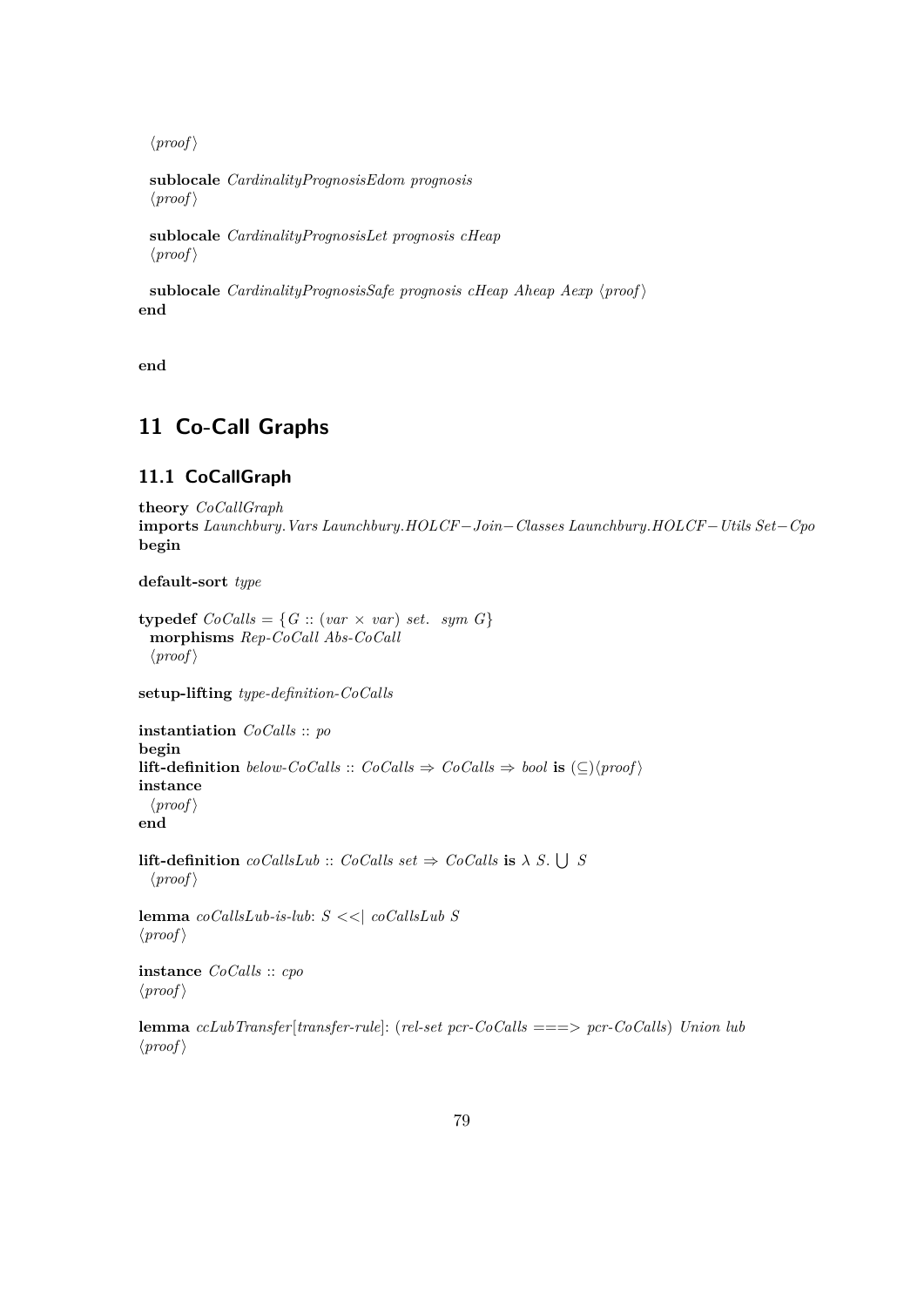**lift-definition** *is-cc-lub* :: *CoCalls set*  $\Rightarrow$  *CoCalls*  $\Rightarrow$  *bool* **is** ( $\lambda$  *S*  $x$  .  $x =$  *Union S*) $\langle proof \rangle$ 

**lemma** *ccis-lubTransfer*[*transfer-rule*]: (*rel-set pcr-CoCalls* ===> *pcr-CoCalls* ===> (=)) (λ *S x* . *x* = *Union S*)  $(<$  $\langle proof \rangle$ 

**lift-definition**  $coCallsJoin :: CoCalls \Rightarrow CoCalls \Rightarrow CoCalls$  **is** (∪)  $\langle proof \rangle$ 

**lemma** *ccJoinTransfer*[*transfer-rule*]: (*pcr-CoCalls* ===> *pcr-CoCalls* ===> *pcr-CoCalls*)  $(U)$  $(U)$  $\langle proof \rangle$ 

**lift-definition**  $c \in \mathbb{R}$  *ccEmpty* ::  $CoCalls$  **is**  $\{\}\$  \proof \times

**lemma**  $ccEmpty\text{-}below[simp]: ccEmpty \sqsubseteq G$  $\langle proof \rangle$ 

**instance** *CoCalls* :: *pcpo*  $\langle proof \rangle$ 

**lemma** *ccBotTransfer*[*transfer-rule*]: *pcr-CoCalls* {} ⊥  $\langle proof \rangle$ 

**lemma** *cc-lub-below-iff* : **fixes** *G* :: *CoCalls* **shows**  $lub X \sqsubseteq G \longleftrightarrow (\forall G' \in X \cup G' \sqsubseteq G)$  $\langle proof \rangle$ 

**lift-definition** *ccField* ::  $CoCalls \Rightarrow var set$  **is**  $Field$  $\langle proof \rangle$ 

**lemma**  $ccField-nil[simp]: ccField \perp = \{\}$  $\langle proof \rangle$ 

**lift-definition**

*inCC* :: *var* ⇒ *var* ⇒ *CoCalls* ⇒ *bool* (*-*−−*-*∈*-* [*1000* , *1000* , *900* ] *900* ) **is**  $\lambda$  *x y s*.  $(x,y) \in s$  $\langle proof \rangle$ 

**abbreviation**

 $notInCC :: var \Rightarrow var \Rightarrow CoCalls \Rightarrow bool (----(-(-1000, 1000, 900) 900)$ where  $x - -y \notin S \equiv \neg x - -y \in S$ 

**lemma** *notInCC-bot*[*simp*]: *x*−−*y*∈⊥ ←→ *False*  $\langle proof \rangle$ 

**lemma** *below-CoCallsI*:  $($   $\wedge$  *x y*. *x*−−*y*∈*G*  $\implies$  *x*−−*y*∈*G*<sup> $\wedge$ </sup>  $\implies$  *G*  $\subseteq$  *G*<sup> $\wedge$ </sup>  $\langle proof \rangle$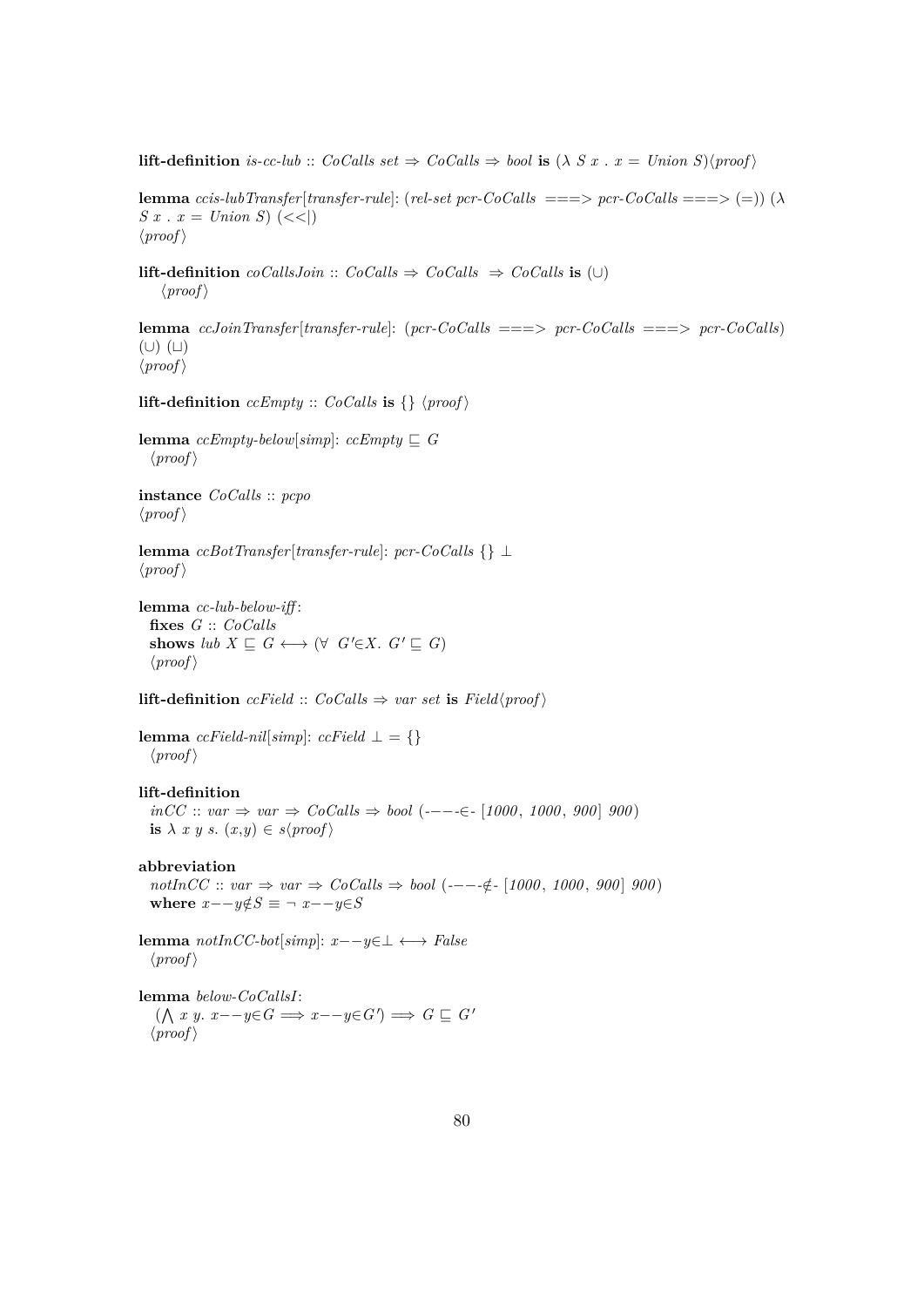**lemma** *CoCalls-eqI*:  $($   $\wedge$  *x y*. *x*−−*y*∈*G*  $\leftrightarrow$  *x*−−*y*∈*G* $')$   $\Longrightarrow$  *G* = *G*<sup> $'$ </sup>  $\langle proof \rangle$ **lemma** *in-join*[*simp*]: *x*−−*y* ∈ (*G* $\sqcup$ *G*<sup> $\qquad$ </sup>) ← *x*−−*y*∈*G*  $\lor$  *x*−−*y*∈*G*<sup> $\lor$ </sup>  $\langle proof \rangle$ **lemma** *in-lub*[*simp*]:  $x - -y \in (lub S) \longleftrightarrow (\exists G \in S, x - -y \in G)$  $\langle proof \rangle$ **lemma** *in-CoCallsLubI*:  $x - y \in G \implies G \in S \implies x - y \in \text{lub } S$  $\langle proof \rangle$ **lemma** *adm-not-in*[*simp*]: **assumes** *cont t* **shows** *adm* ( $\lambda a$ . *x*−−*y*∉*t a*)  $\langle proof \rangle$ **lift-definition** *cc-delete* ::  $var \Rightarrow CoCalls \Rightarrow CoCalls$ **is**  $\lambda$  *z*. *Set.filter*  $(\lambda (x,y) \cdot x \neq z \wedge y \neq z)$  $\langle proof \rangle$ **lemma** *ccField-cc-delete: ccField* (*cc-delete x S*) ⊆ *ccField*  $S - \{x\}$  $\langle proof \rangle$ **lift-definition** *ccProd* :: *var set*  $\Rightarrow$  *var set*  $\Rightarrow$  *CoCalls* (**infixr**  $G \times 90$ ) **is**  $\lambda$  *S1 S2*. *S1*  $\times$  *S2*  $\cup$  *S2*  $\times$  *S1*  $\langle proof \rangle$ **lemma**  $ccProd\text{-}empty[simp: \{\} \ G \times S = \bot \ \langle proof \rangle$ **lemma**  $ccProd\text{-}empty'[simp]: S \ G \times \{\} = \bot \ \langle proof \rangle$ **lemma**  $ccProd\text{-}union2[simp]: S \ G \times (S' \cup S'') = S \ G \times S' \sqcup S \ G \times S''$  $\langle proof \rangle$ **lemma**  $ccProd$ - $Union2[simp]$ :  $S$   $G \times \bigcup S' = (\bigcup X \in S'.$   $ccProd S X)$  $\langle proof \rangle$ **lemma**  $ccProd$ -Union2'[simp]:  $S$   $G \times (\bigcup X \in S'. f X) = (\bigcup X \in S'. cclProd S (f X))$  $\langle proof \rangle$ **lemma** *in-ccProd*[*simp*]:  $x$ −−*y*∈(*S G*× *S*<sup> $\prime$ </sup>) = ( $x \in S \land y \in S' \lor x \in S' \land y \in S$ )  $\langle proof \rangle$ 

**lemma**  $cc$ Prod-union1[simp]:  $(S' \cup S'')$   $G \times S = S'$   $G \times S \sqcup S''$   $G \times S$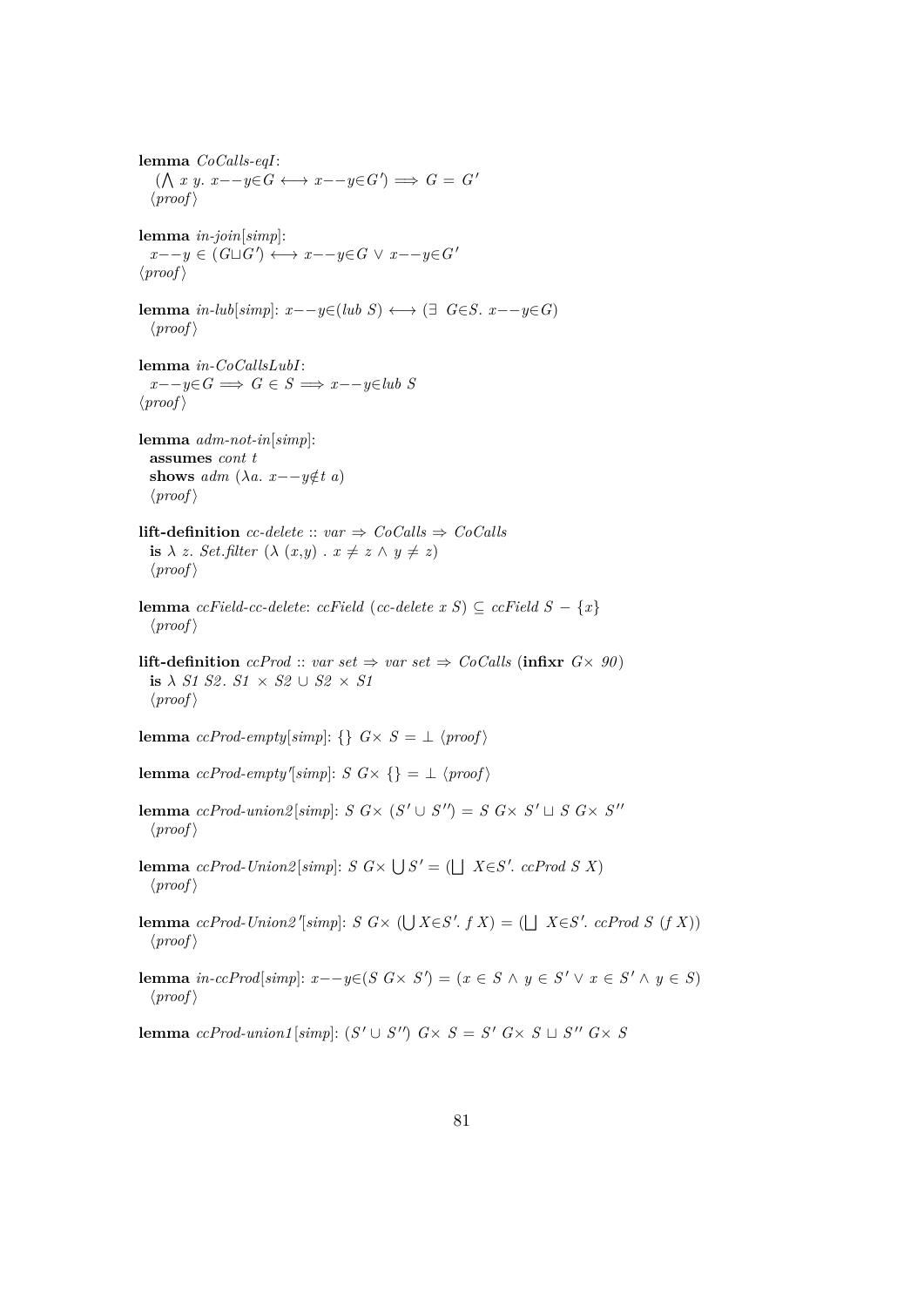**lemma** *ccProd-insert2*: *S G*× *insert x S'* = *S G*× {*x*}  $\sqcup$  *S G*× *S'*  $\langle proof \rangle$ **lemma** *ccProd-insert1*: *insert x S'*  $G \times S = \{x\}$   $G \times S \sqcup S'$   $G \times S$  $\langle proof \rangle$ **lemma**  $ccProd$ -mono1:  $S' \subseteq S'' \implies S'$   $G \times S \sqsubseteq S''$   $G \times S$  $\langle proof \rangle$ **lemma**  $ccProd$ -mono2:  $S' \subseteq S'' \implies S G \times S' \sqsubseteq S G \times S''$  $\langle proof \rangle$ **lemma** *ccProd-mono:*  $S \subseteq S' \implies T \subseteq T' \implies S \ G \times T \sqsubseteq S' \ G \times T'$  $\langle proof \rangle$ **lemma** *ccProd-comm:*  $S$   $G \times S' = S'$   $G \times S$   $\langle proof \rangle$ **lemma** *ccProd-belowI*:  $(X \mid x \mid y \in S \implies y \in S' \implies x - y \in G) \implies S \subseteq X \times S' \sqsubseteq G$  $\langle proof \rangle$ **lift-definition** *cc-restr* :: *var set*  $\Rightarrow$  *CoCalls*  $\Rightarrow$  *CoCalls* **is**  $\lambda$  *S*. *Set*.*filter* ( $\lambda$  (*x*,*y*) . *x*  $\in$  *S*  $\wedge$  *y*  $\in$  *S*)  $\langle proof \rangle$ **abbreviation** *cc-restr-sym* (**infix**]  $G$ <sup>['</sup> 110) **where**  $G$   $G$ <sup>['</sup> $S \equiv cc\text{-}restr$   $S$   $G$ **lemma** *elem-cc-restr*[*simp*]:  $x$ −−*y*∈(*G G*|<sup>*'*</sup> *S*) = ( $x$ −−*y*∈*G* ∧  $x \in S \land y \in S$ )  $\langle proof \rangle$ **lemma** *ccField-cc-restr: ccField*  $(G \ G |^c S) \subseteq c \ G$ *ield*  $G \cap S$  $\langle proof \rangle$ **lemma** *cc-restr-empty*: *ccField*  $G \subseteq -S \implies G |G|$ <sup> $\subseteq$ </sup>  $S = \perp$  $\langle proof \rangle$ **lemma** *cc-restr-empty-set*[ $simp$ ]: *cc-restr* {}  $G = \perp$  $\langle proof \rangle$ **lemma** *cc-restr-noop*[*simp*]: *ccField G*  $\subseteq$  *S*  $\implies$  *cc-restr S G* = *G*  $\langle proof \rangle$ **lemma** *cc-restr-bot*[*simp*]: *cc-restr S* ⊥ = ⊥  $\langle proof \rangle$ **lemma** *ccRestr-ccDelete*[ $simp$ ]: *cc-restr* (−{*x*})  $G = cc$ -*delete x* G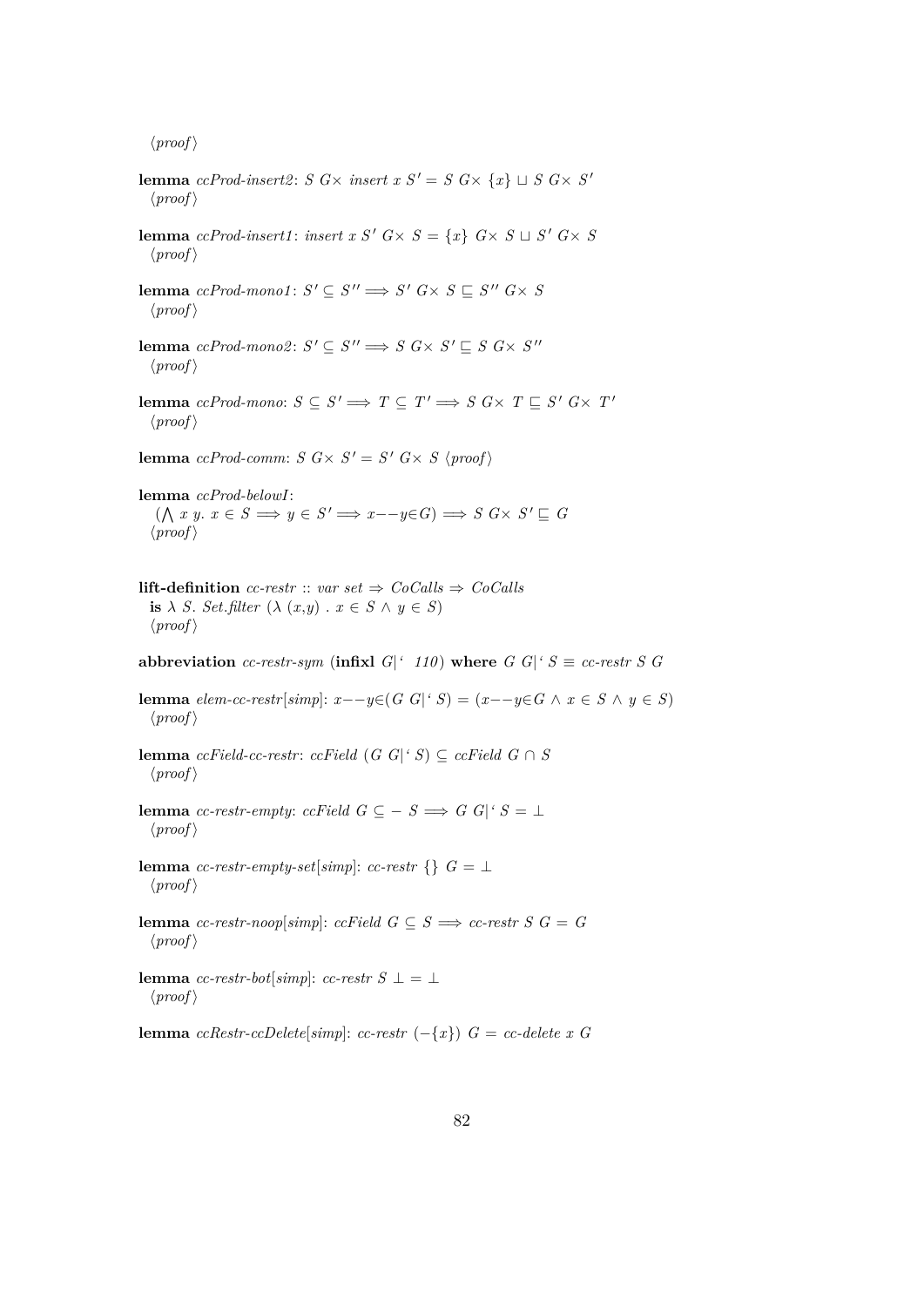**lemma** *cc-restr-join*[*simp*]:  $cc\text{-}restr S (G \sqcup G') = cc\text{-}restr S G \sqcup cc\text{-}restr S G'$  $\langle proof \rangle$ 

**lemma** *cont-cc-restr*: *cont* (*cc-restr S*)  $\langle proof \rangle$ 

**lemmas** *cont-compose*[*OF cont-cc-restr*, *cont2cont*, *simp*]

**lemma** *cc-restr-mono1* :  $S \subseteq S' \Longrightarrow cc\text{-}restr S G \sqsubseteq cc\text{-}restr S' G \langle proof \rangle$ 

**lemma** *cc-restr-mono2* :  $G \sqsubseteq G' \Longrightarrow cc\text{-}restr\ S\ G \sqsubseteq cc\text{-}restr\ S\ G'\ \langle proof \rangle$ 

**lemma** *cc-restr-below-arg*: *cc-restr S G*  $\subseteq$  *G*  $\langle proof \rangle$ 

**lemma** *cc-restr-lub*[*simp*]:  $cc\text{-}restr S$  (*lub X*) = ( $\Box$  *G*∈*X*. *cc*-restr *S G*)  $\langle proof \rangle$ 

**lemma** *elem-to-ccField*: *x*−−*y*∈*G* =⇒ *x* ∈ *ccField G* ∧ *y* ∈ *ccField G*  $\langle proof \rangle$ 

**lemma**  $\operatorname{ccfield-to-element}: x \in \operatorname{ccfield} G \Longrightarrow ∃ y. x - y \in G$  $\langle proof \rangle$ 

**lemma** *cc-restr-intersect*: *ccField*  $G \cap ((S - S') \cup (S' - S)) = \{\} \implies$  *cc-restr*  $S \subseteq C$  *cc-restr*  $S'$  *G*  $\langle proof \rangle$ 

**lemma** *cc-restr-cc-restr*[*simp*]: *cc-restr S* (*cc-restr S*<sup> $\prime$ </sup> *G*) = *cc-restr* (*S*  $\cap$  *S*<sup> $\prime$ </sup>) *G*  $\langle proof \rangle$ 

**lemma** *cc-restr-twist*: *cc-restr S* (*cc-restr S'*  $G$ ) = *cc-restr S'* (*cc-restr S G*)  $\langle proof \rangle$ 

**lemma** *cc-restr-cc-delete-twist*: *cc-restr x* (*cc-delete S G*) = *cc-delete S* (*cc-restr x G*)  $\langle proof \rangle$ 

**lemma** *cc-restr-ccProd*[*simp*]:  $cc$ -restr *S* ( $cc$ *Prod*  $S_1$   $S_2$ ) =  $cc$ *Prod*  $(S_1 \cap S)$  ( $S_2 \cap S$ )  $\langle proof \rangle$ 

**lemma** *ccProd-below-cc-restr*:

 $ccProd S S' \sqsubseteq cc-restr S'' G \longleftrightarrow ccProd S S' \sqsubseteq G \wedge (S = \{\} \vee S' = \{\} \vee S \subseteq S'' \wedge S' \subseteq$  $S'$ <sup> $\prime$ </sup>)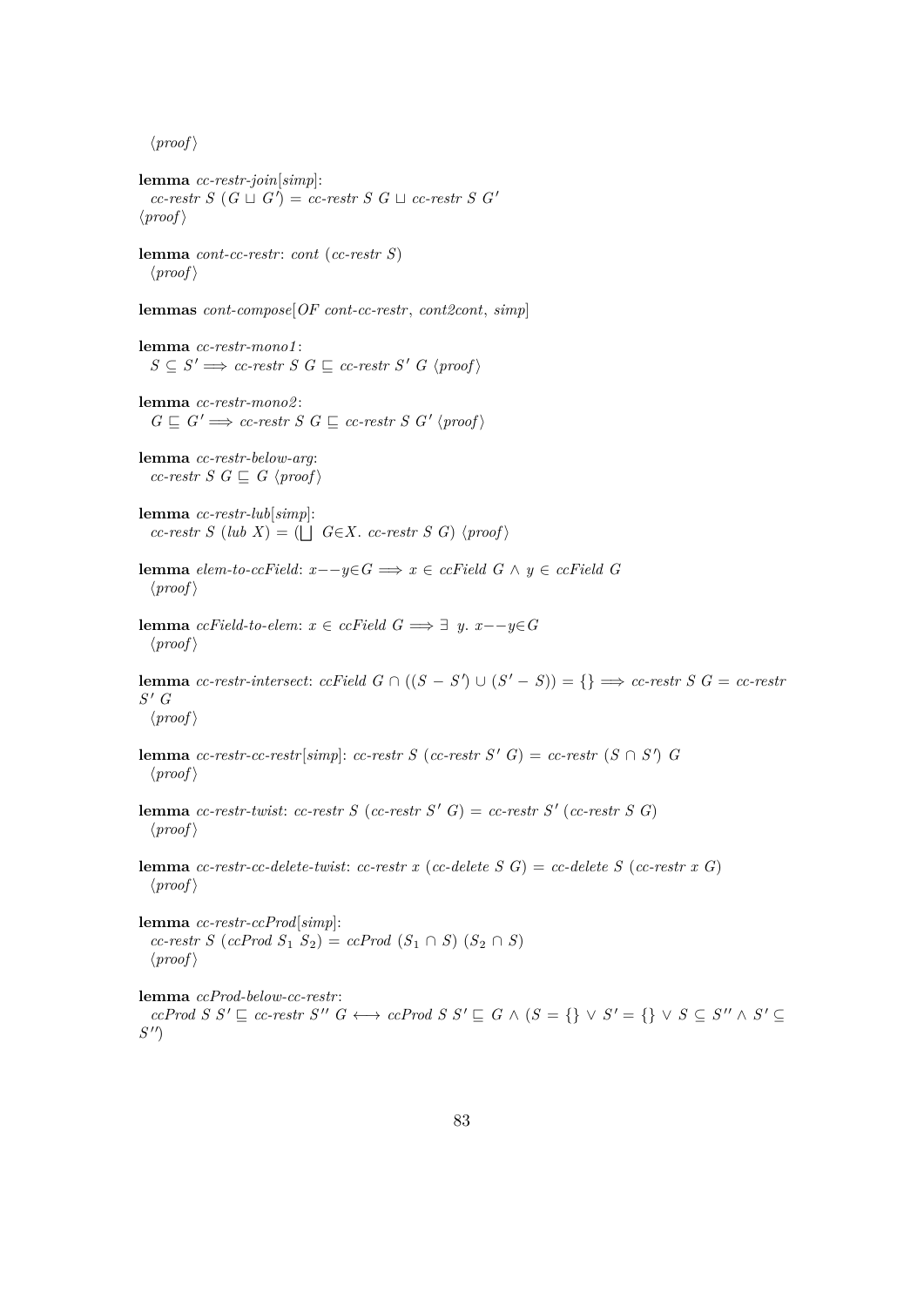**lemma** *cc-restr-eq-subset*:  $S \subseteq S' \implies cc\text{-}restr S' G = cc\text{-}restr S' G2 \implies cc\text{-}restr S G = cc\text{-}restr$ *S G2*  $\langle proof \rangle$ **definition** *ccSquare* (*-* 2 [*80* ] *80* ) where  $S^2 = ccProd S S$ **lemma**  $ccField-ccSquare[simpl: ccField (S^2) = S$  $\langle proof \rangle$ **lemma** *below-ccSquare*[*iff*]:  $(G \subseteq S^2) = (ccfield \ G \subseteq S)$  $\langle proof \rangle$ **lemma** *cc-restr-ccSquare*[ $simp$ ]:  $(S^2)$  *G*|<sup>*'*</sup>  $S = (S' \cap S)^2$  $\langle proof \rangle$ **lemma**  $ccSquare-empty[simp]: \{\}^2 = \bot$  $\langle proof \rangle$ **lift-definition** *ccNeighbors* :: *var*  $\Rightarrow$  *CoCalls*  $\Rightarrow$  *var set* **is**  $\lambda$  *x G*. {*y* .(*y,x*)  $\in$  *G*  $\vee$  (*x,y*)  $\in$  *G*}{*proof*} **lemma** *ccNeighbors-bot*[*simp*]: *ccNeighbors x*  $\perp$  = {}  $\langle proof \rangle$ **lemma** *cont-ccProd1* : *cont*  $(\lambda S. ccfrod S S')$  $\langle proof \rangle$ **lemma** *cont-ccProd2* :

 $\cot\left(\lambda S'\right)$  *ccProd S S'*)  $\langle proof \rangle$ 

**lemmas** *cont-compose2* [*OF cont-ccProd1 cont-ccProd2* , *simp*, *cont2cont*]

**lemma** *cont-ccNeighbors*[*THEN cont-compose*, *cont2cont*, *simp*]: *cont* (λ*y*. *ccNeighbors x y*)  $\langle proof \rangle$ 

**lemma** *ccNeighbors-join*[*simp*]: *ccNeighbors x* ( $G \sqcup G'$ ) = *ccNeighbors x*  $G \cup c$ *CNeighbors x*  $G^{\,\prime}$ 

 $\langle proof \rangle$ 

**lemma** *ccNeighbors-ccProd*:  $ccNeighbors \ x \ (ccProd \ S \ S') = (if \ x \in S \ then \ S' \ else \ {\}) \cup (if \ x \in S' \ then \ S \ else \ {\})$  $\langle proof \rangle$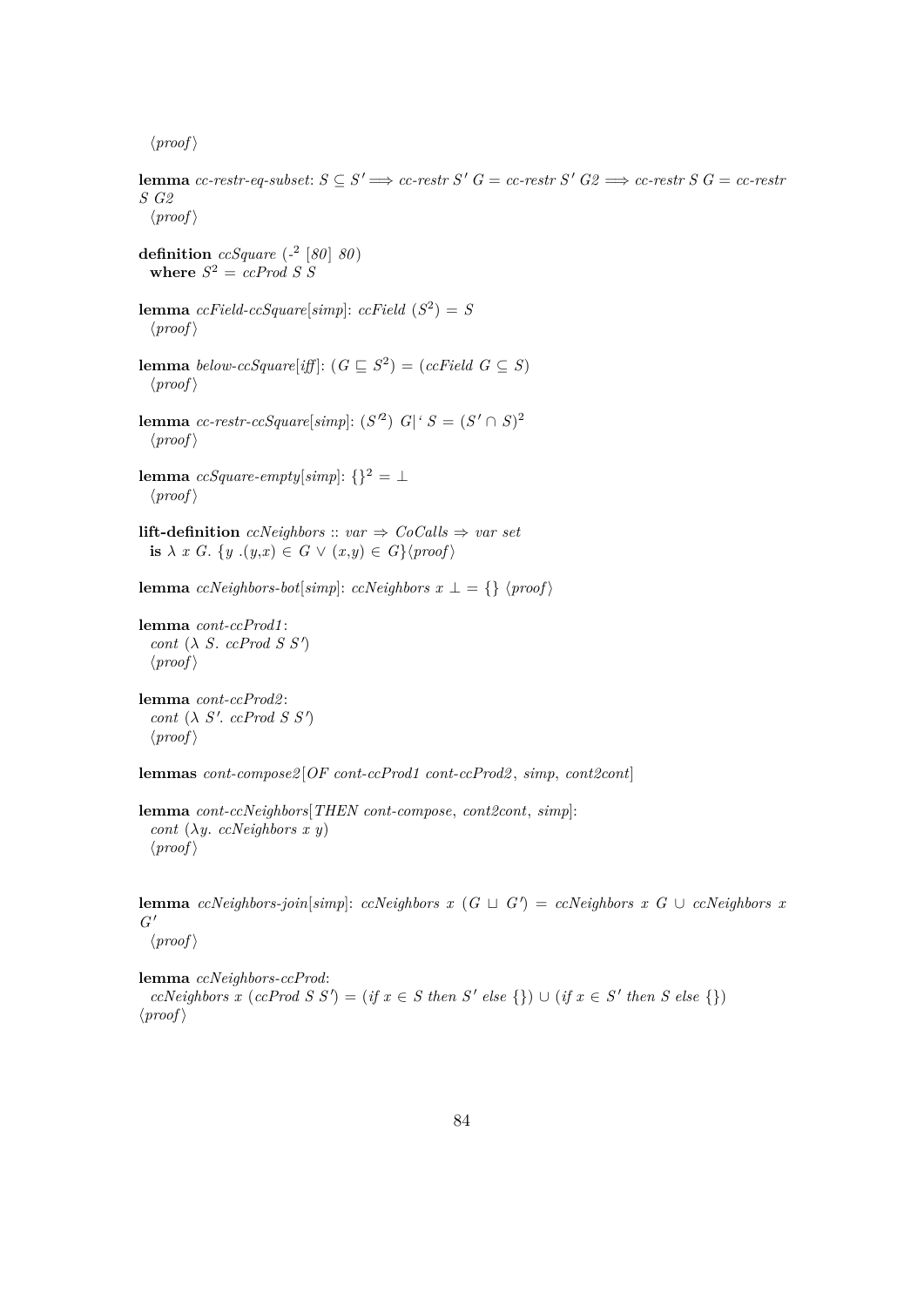**lemma** *ccNeighbors-ccSquare*: *ccNeighbors x* (*ccSquare S*) = (*if*  $x \in S$  *then S else* {})  $\langle proof \rangle$ **lemma** *ccNeighbors-cc-restr*[*simp*]:  $ccNeighbors \ x \ (cc\text{-}restr \ S \ G) = (if \ x \in S \ then \ ccNeighbors \ x \ G \cap S \ else \ \})$  $\langle proof \rangle$ **lemma** *ccNeighbors-mono*:  $G \sqsubseteq G' \Longrightarrow$  *ccNeighbors x G*  $\subseteq$  *ccNeighbors x G'*  $\langle proof \rangle$ **lemma** *subset-ccNeighbors*:  $S \subseteq \text{c}$ *cCNeighbors*  $x \in G \longleftrightarrow \text{c}$ *cProd*  $\{x\}$   $S \subseteq G$  $\langle proof \rangle$ **lemma** *elem-ccNeighbors*[*simp*]: *y* ∈ *ccNeighbors*  $x \ G \longleftrightarrow (y - x \in G)$  $\langle proof \rangle$ **lemma** *ccNeighbors-ccField*:  $ccNeighbors \ x \ G \subseteq ccField \ G \ \langle proof \rangle$ **lemma** *ccNeighbors-disjoint-empty*[*simp*]:  $ccNeighbors \ x \ G = \{\} \longleftrightarrow x \notin \, ccField \ G$  $\langle proof \rangle$ **instance** *CoCalls* :: *Join-cpo*  $\langle proof \rangle$ **lemma** *ccNeighbors-lub*[*simp*]: *ccNeighbors x* (*lub Gs*) = *lub* (*ccNeighbors x* ' *Gs*)  $\langle proof \rangle$ **inductive** *list-pairs* :: 'a *list*  $\Rightarrow$  ('a  $\times$  'a)  $\Rightarrow$  *bool* where *list-pairs*  $xs p \implies list-pairs(x \# xs) p$ | *y* ∈ *set xs*  $\implies$  *list-pairs* (*x*#*xs*) (*x,y*) **lift-definition** *ccFromList* :: *var list*  $\Rightarrow$  *CoCalls* **is**  $\lambda$  *xs*. {(*x*,*y*). *list-pairs xs* (*x*,*y*) ∨ *list-pairs xs* (*y*,*x*)}  $\langle proof \rangle$ **lemma**  $ccFromList-Nil[simp]: ccFromList$  [] = ⊥  $\langle proof \rangle$ **lemma** *ccFromList-Cons*[*simp*]: *ccFromList* ( $x \# xs$ ) =  $cc$ *Prod* { $x$ } (*set xs*)  $\sqcup$   $cc$ *FromList xs*  $\langle proof \rangle$ 

**lemma**  $ccFromList-append[simp]: ccFromList (xs@ys) = ccFromList xs \cup ccFromList ys \cup s'$ *ccProd* (*set xs*) (*set ys*)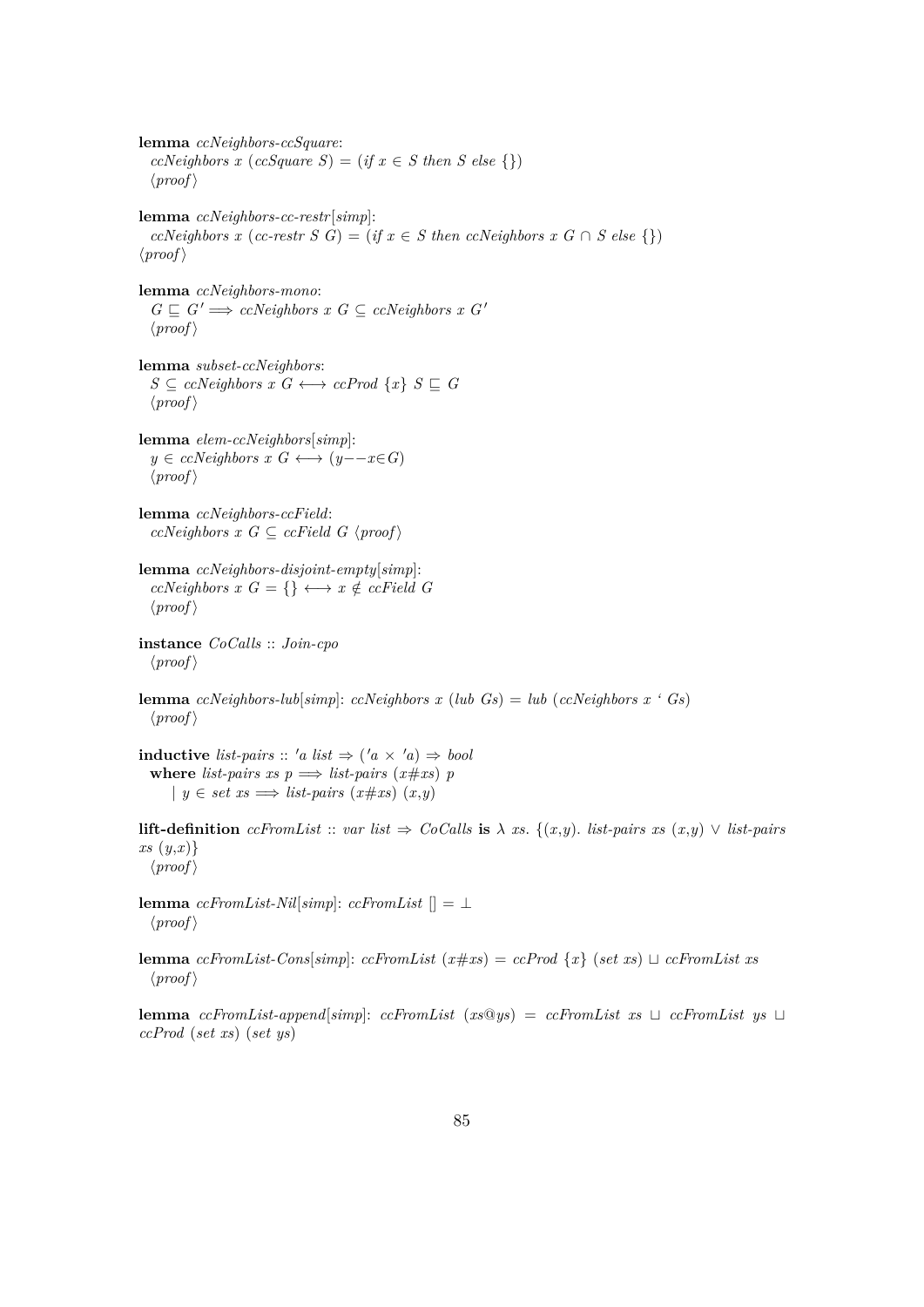**lemma** *ccFromList-filter*[*simp*]:  $ccFromList$  (*filter*  $P$  *xs*) =  $cc$ -restr  $\{x. P x\}$  ( $ccFromList$  *xs*)  $\langle proof \rangle$ 

**lemma**  $ccFromList-replicate[simp: ccFromList (replicate n x) = (if n \le 1 then \perp else ccProd$ {*x*} {*x*})  $\langle proof \rangle$ 

**definition** *ccLinear* :: *var set*  $\Rightarrow$  *CoCalls*  $\Rightarrow$  *bool* **where** *ccLinear*  $S$   $G = (\forall x \in S, \forall y \in S, x - y \notin G)$ 

**lemma** *ccLinear-bottom*[*simp*]: *ccLinear S* ⊥  $\langle proof \rangle$ 

**lemma** *ccLinear-empty*[*simp*]: *ccLinear* {} *G*  $\langle proof \rangle$ 

**lemma** *ccLinear-lub*[*simp*]:  $cclinear S (lub X) = (\forall G \in X. \text{ } cclinear S G)$  $\langle proof \rangle$ 

**lemma** *ccLinear-cc-restr*[*intro*]:  $cclinear S G \implies cclinear S (cc- restr S' G)$  $\langle proof \rangle$ 

**lemma** *ccLinear-join*[*simp*]:  $cclinear S (G \sqcup G') \longleftrightarrow cclinear S G \wedge cclinear S G'$  $\langle proof \rangle$ 

**lemma** *ccLinear-ccProd*[*simp*]:  $cclinear S (cclroad S_1 S_2) \longleftrightarrow S_1 \cap S = \{\} \vee S_2 \cap S = \{\}$  $\langle proof \rangle$ 

**lemma** *ccLinear-mono1*: *ccLinear*  $S'$   $G \implies S \subseteq S' \implies c \text{Linear } S$   $G$  $\langle proof \rangle$ 

**lemma** *ccLinear-mono2*: *ccLinear S*  $G' \implies G \sqsubseteq G' \implies c \text{Linear } S \ G$  $\langle proof \rangle$ 

**lemma** *ccField-join*[*simp*]:  $ccField(G \sqcup G') = ccField(G \cup ccField(G' \langle proof \rangle$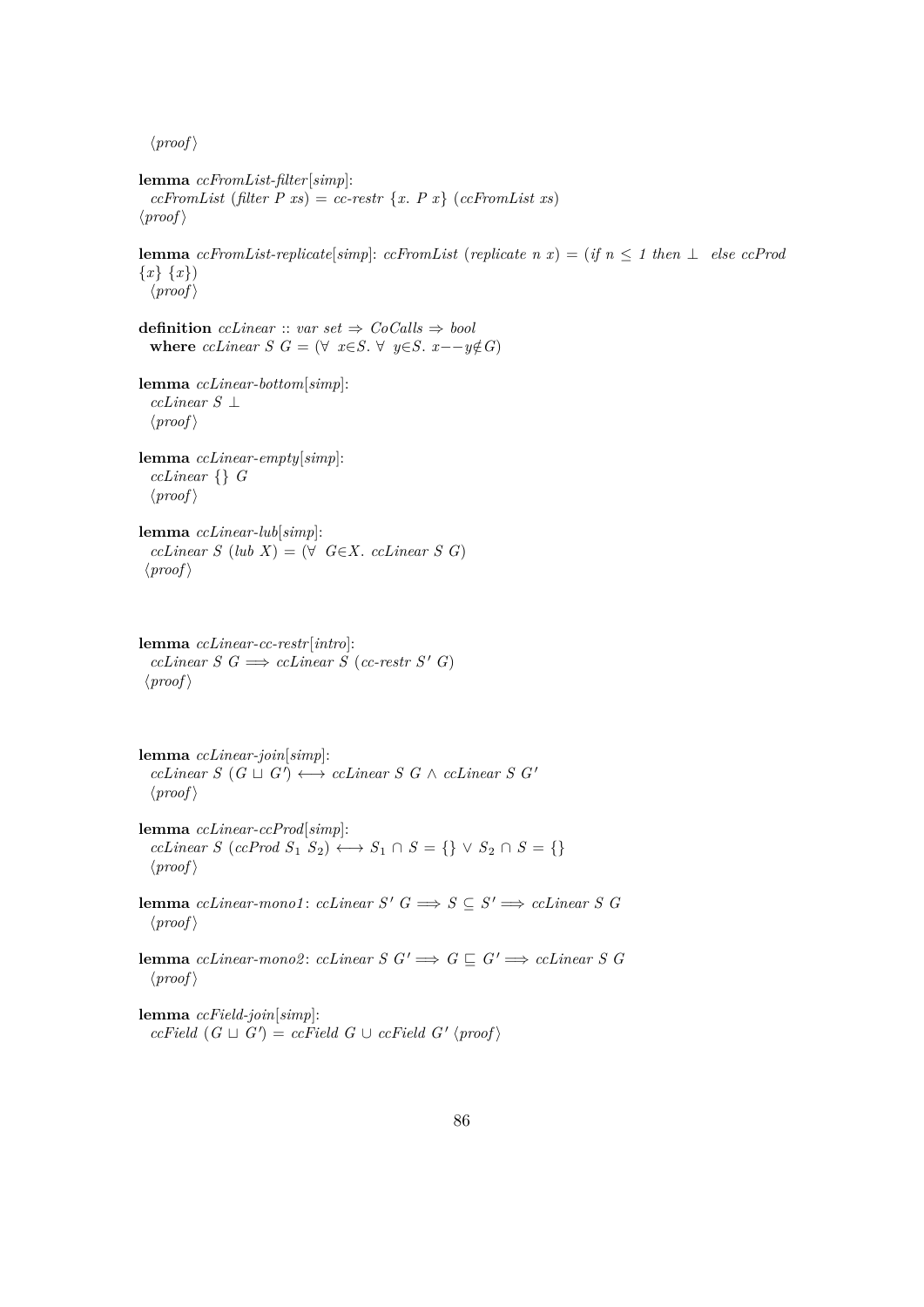**lemma** *ccField-lub*[*simp*]:  $ccField$  (*lub S*) =  $\bigcup (ccField \, 'S)$   $\langle proof \rangle$ **lemma** *ccField-ccProd*:  $ccField$  ( $ccProd S S'$ ) = (*if*  $S = \{\}$  *then*  $\{\}$  *else if*  $S' = \{\}$  *then*  $\{\}$  *else*  $S \cup S'$ )  $\langle proof \rangle$ **lemma** *ccField-ccProd-subset*:  $ccField$   $(ccProd S S') \subseteq S \cup S'$  $\langle proof \rangle$ **lemma** *cont-ccField*[*THEN cont-compose*, *simp*, *cont2cont*]:

**end**

*cont ccField*  $\langle proof \rangle$ 

#### **11.2 CoCallGraph-Nominal**

**theory** *CoCallGraph*−*Nominal* **imports** *CoCallGraph Launchbury*.*Nominal*−*HOLCF* **begin**

```
instantiation CoCalls :: pt
begin
  lift-definition permute\text{-}CoCalls :: perm \Rightarrow CoCalls \Rightarrow CoCalls is permute
    \langle proof \rangleinstance
  \langle proof \rangleend
```

```
instance CoCalls :: cont-pt
  \langle proof \rangle
```
**lemmas** *lub-eqvt*[*OF exists-lub*, *simp*, *eqvt*]

**lemma** *cc-restr-perm*: **fixes** *G* :: *CoCalls* **assumes** *supp*  $p \sharp * S$  **and** [*simp*]: *finite S* **shows** *cc-restr S*  $(p \cdot G) = cc\text{-}restr S G$  $\langle proof \rangle$ 

**lemma**  $incC\text{-}eqvt[eqvt]: \pi \cdot (x-\text{-}y \in G) = (\pi \cdot x) - (\pi \cdot y) \in (\pi \cdot G)$  $\langle proof \rangle$ **lemma** *cc-restr-eqvt*[*eqvt*]:  $\pi \cdot$  *cc-restr S G* = *cc-restr* ( $\pi \cdot S$ ) ( $\pi \cdot G$ )  $\langle proof \rangle$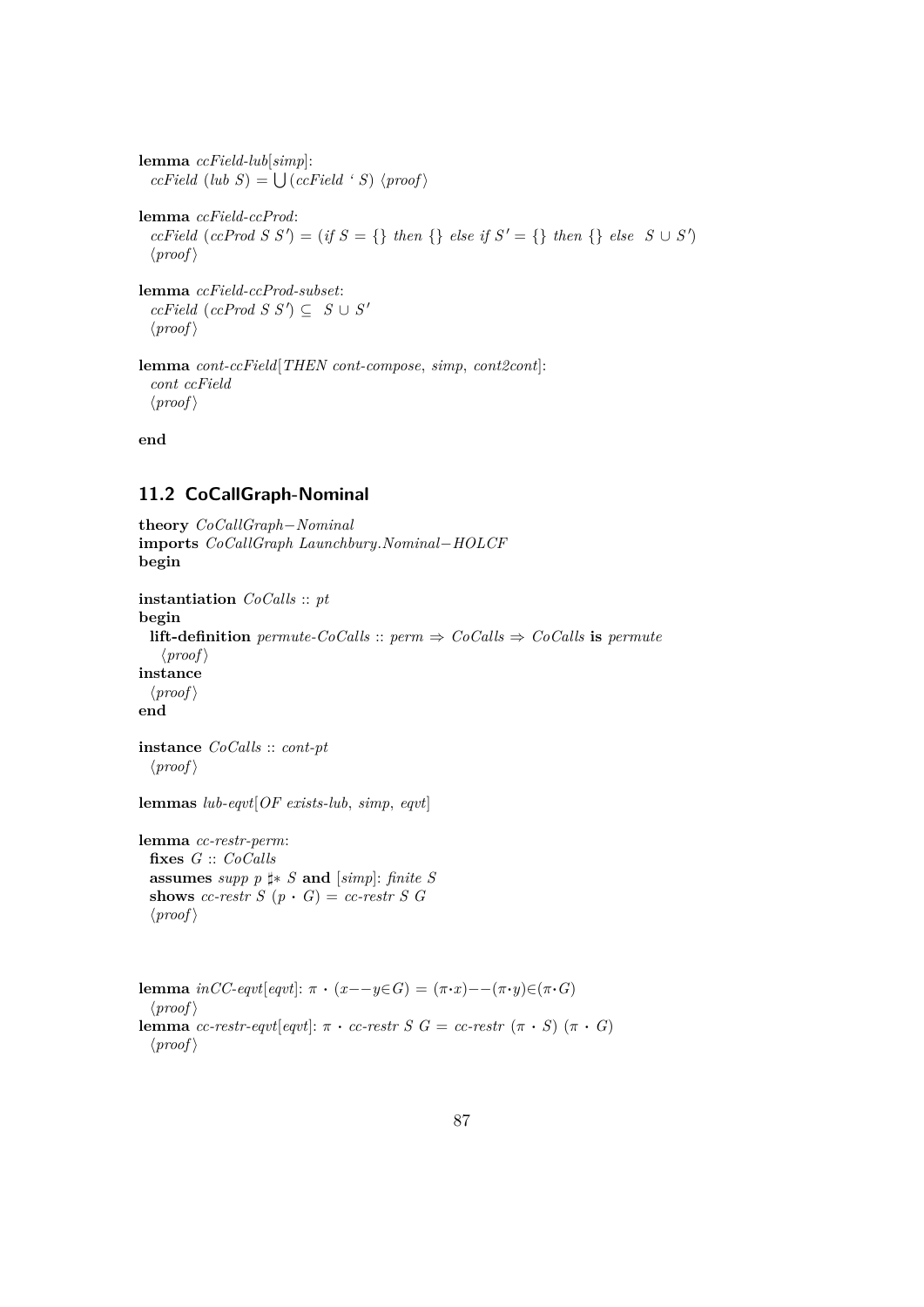```
lemma ccProd-eqvt[eqvt]: \pi \cdot c\text{}cProd S S' = ccProd (\pi \cdot S) (\pi \cdot S')
  \langle proof \ranglelemma ccSquare\text{-}eqvt[eqvt]: \pi \cdot ccSquare \text{ } S = ccSquare \text{ } (\pi \cdot S)\langle proof \ranglelemma ccNeighbors-eqvt[eqvt]: \pi \cdot ccNeighbors S G = ccNeighbors (π · S) (π · G)
  \langle proof \rangle
```
**end**

# **12 Co-Call Cardinality Analysis**

# **12.1 CoCallAnalysisSig**

```
theory CoCallAnalysisSig
imports Launchbury.Terms Arity CoCallGraph
begin
```

```
locale CoCallAnalysis =
  fixes ccExp :: exp \Rightarrow Arity \rightarrow CoCalls
begin
  abbreviation ccExp-syn (G-)
     where \mathcal{G}_a \equiv (\lambda e \cdot c c E x p \cdot e \cdot a)abbreviation ccExp-bot-syn (\mathcal{G}^{\perp})where \mathcal{G}^{\perp}{}_{a} \equiv (\lambda e. \; f \mathit{u} p \cdot (c c \mathit{Exp} \; e) \cdot a)end
```
**locale** *CoCallAnalyisHeap* = **fixes**  $c$ *cHeap* :: *heap*  $\Rightarrow$   $exp \Rightarrow$   $Arity \rightarrow CoCalls$ 

**end**

### **12.2 CoCallAnalysisBinds**

```
theory CoCallAnalysisBinds
imports CoCallAnalysisSig AEnv AList−Utils−HOLCF Arity−Nominal CoCallGraph−Nominal
begin
```
**context** *CoCallAnalysis* **begin definition**  $ccBind :: var \Rightarrow exp \Rightarrow ((AEnv \times CoCalls) \rightarrow CoCalls)$ **where**  $ccBind \, v \, e = (\Lambda \, (ae, G).$  *if*  $(v - v \notin G) \vee \neg$  *isVal e then*  $cc\text{-}restr \, (fv \, e)$  ( $fup \cdot (ccExp)$ ) *e*)·(*ae v*)) *else ccSquare* (*fv e*))

**lemma** *ccBind-eq*: *ccBind v e*·(*ae*, *G*) = (*if v*−−*v*∉*G*  $\vee$  ¬ *isVal e then*  $\mathcal{G}^{\perp}$ <sub>*ae v e G*|<sup>*'*</sup> *fv e else* (*fv e*)<sup>2</sup>)</sub>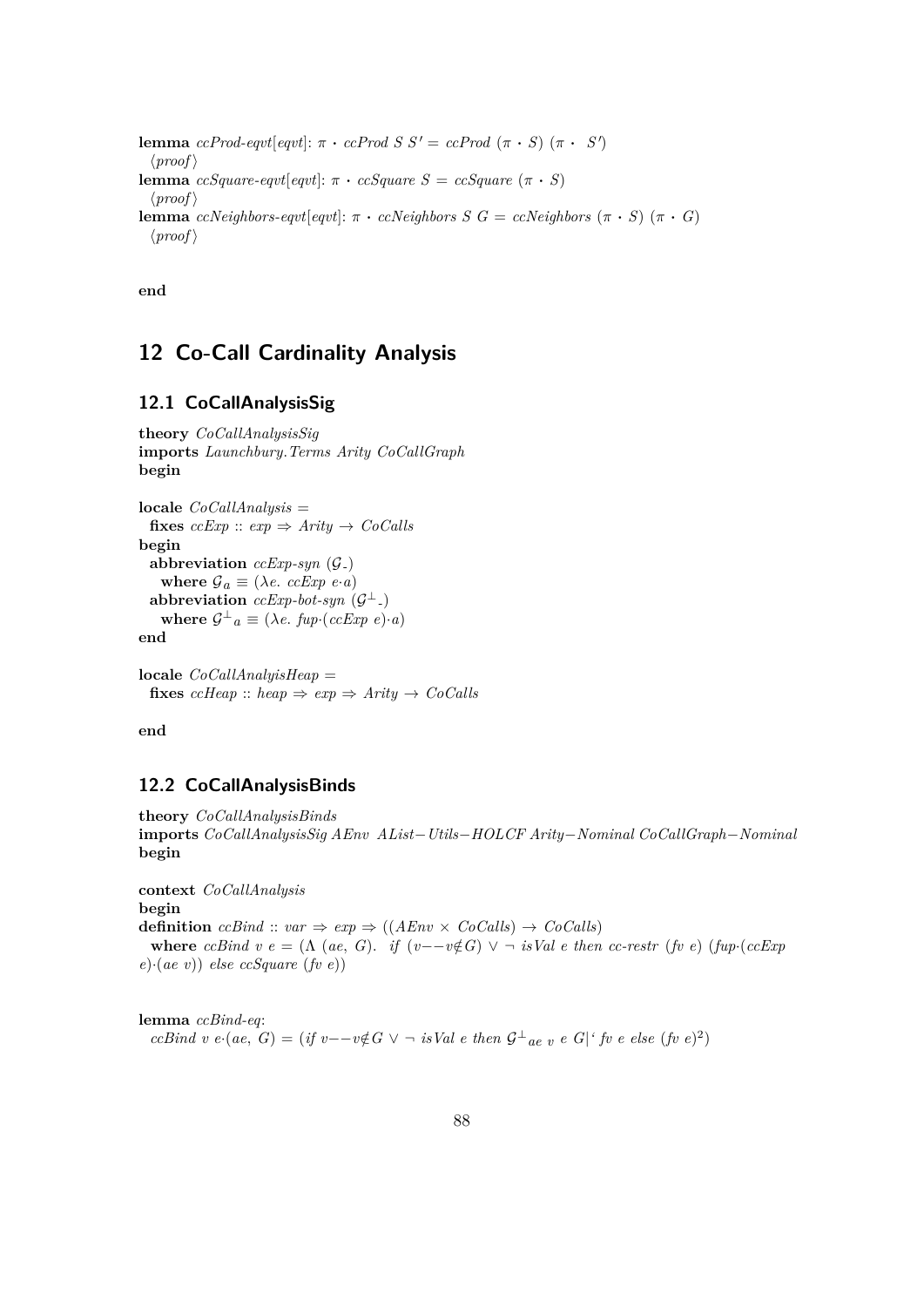**lemma**  $ccBind-strict[simp]: ccBind v e \cdot \bot = \bot$  $\langle proof \rangle$ **lemma** *ccField-ccBind*: *ccField* (*ccBind v e*⋅(*ae*,*G*)) ⊆ *fv e*  $\langle proof \rangle$ **definition**  $c cBinds :: heap \Rightarrow ((AEnv \times CoCalls) \rightarrow CoCalls)$ **where**  $ccBinds \Gamma = (\Lambda i. (\Box v \rightarrow ee \Box map-of \Gamma. ccBind v e \cdot i))$ **lemma** *ccBinds-eq*:  $ccBinds \Gamma \cdot i = (\bigsqcup v \rightarrow e \in map \text{-} of \Gamma \text{. } ccBind \ v \ e \cdot i)$  $\langle proof \rangle$ **lemma** *ccBinds-strict*[*simp*]: *ccBinds* Γ·⊥=⊥  $\langle proof \rangle$ **lemma** *ccBinds-strict'*[simp]: *ccBinds* Γ·( $\bot$ , $\bot$ )= $\bot$  $\langle proof \rangle$ **lemma** *ccBinds-reorder1* : **assumes** *map-of* Γ *v* = *Some e* **shows**  $c cBinds \Gamma = ccBind \ v \ e \sqcup ccBinds$  (*delete* v  $\Gamma$ )  $\langle proof \rangle$ **lemma** *ccBinds-Nil*[*simp*]:  $ccBinds$   $[] = \perp$  $\langle proof \rangle$ **lemma** *ccBinds-Cons*[*simp*]:  $ccBinds$   $((x,e)\# \Gamma) = ccBind x e \sqcup ccBinds$  (*delete x* Γ)  $\langle proof \rangle$ **lemma**  $ccBind$ -below-ccBinds:  $map$ -of  $\Gamma$   $x = Some$   $e \implies ccBind$   $x$   $e \cdot ae \sqsubseteq (ccBind \Gamma \cdot ae)$  $\langle proof \rangle$ **lemma** *ccField-ccBinds*: *ccField* (*ccBinds* Γ·(*ae*,*G*)) ⊆ *fv* Γ  $\langle proof \rangle$ **definition**  $ccBindsExtra :: heap \Rightarrow ((AEnv \times CoCalls) \rightarrow CoCalls)$ **where** *ccBindsExtra*  $\Gamma = (\Lambda \ i. \ \text{and} \ i \sqcup \text{ccl} \ i \land \Gamma \cdot i \sqcup (\sqcup x \rightarrow e \in \text{map-of} \ \Gamma \cdot \text{ccl} \ i \rightarrow e)$ (*ccNeighbors x* (*snd i*)))) **lemma** *ccBindsExtra-simp*: *ccBindsExtra*  $\Gamma \cdot i = \text{snd } i \sqcup \text{ ccBinds } \Gamma \cdot i \sqcup (\sqcup x \rightarrow \text{e} \in \text{map-of } \Gamma$ . *ccProd* (*fv e*) (*ccNeighbors x* (*snd i*)))  $\langle proof \rangle$ **lemma** *ccBindsExtra-eq*: *ccBindsExtra* Γ·(*ae*,*G*) =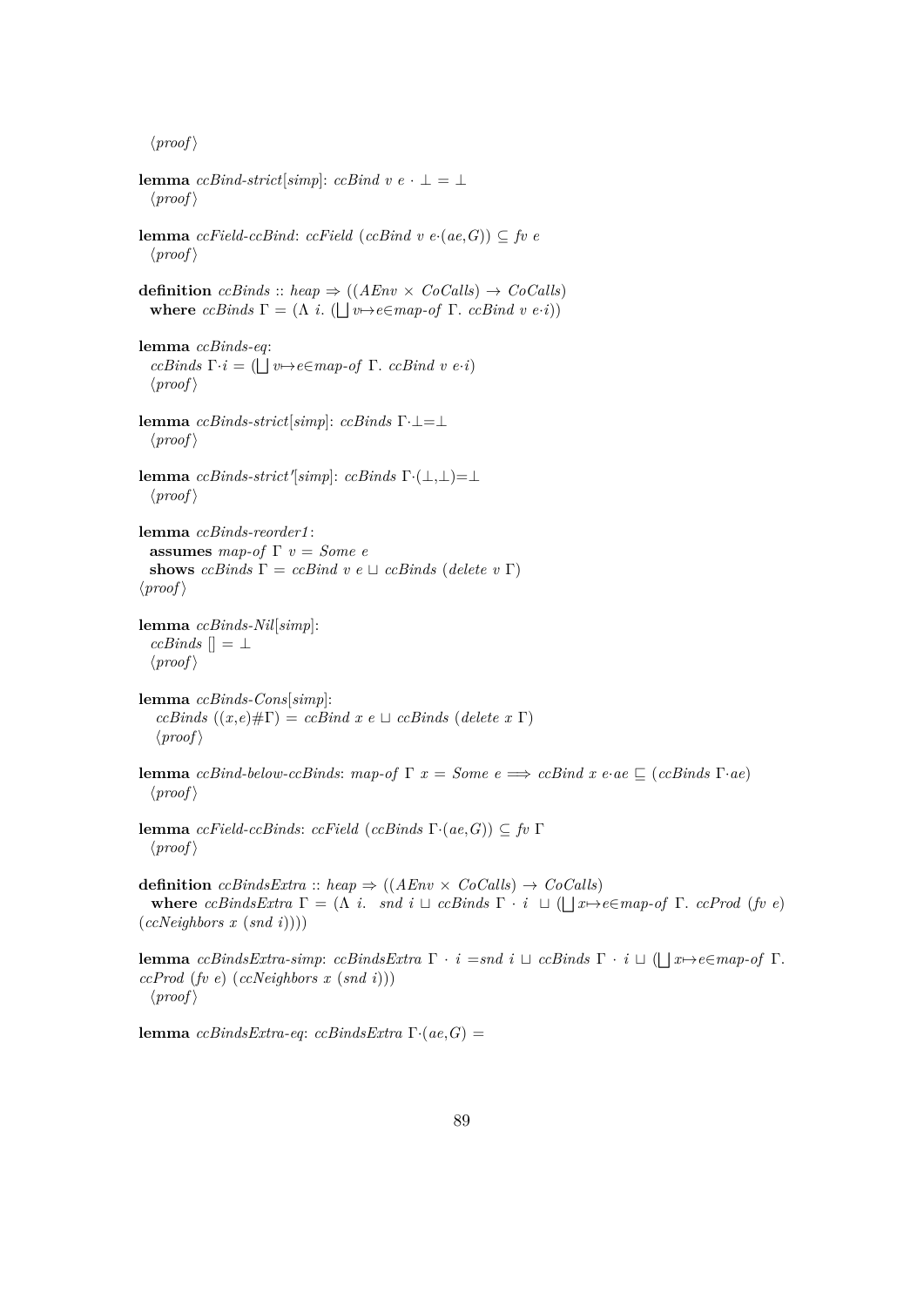$G \sqcup cclsinds \Gamma \cdot (ae, G) \sqcup (\bigsqcup x \mapsto e \in map \cdot of \Gamma$ . *fv e G*× *ccNeighbors x G*)  $\langle proof \rangle$ 

```
lemma c c \text{B} \text{in} \text{d} s \text{E} \text{xt} \text{ra} - \text{st} \text{r} \text{ic} \text{t} [\text{simp}]: c c \text{B} \text{in} \text{d} s \text{E} \text{xt} \text{ra} \Gamma \cdot \bot = \bot\langle proof \rangle
```
**lemma** *ccField-ccBindsExtra*:  $ccField$   $(ccBindsExtra \Gamma \cdot (ae,G)) \subseteq fv \Gamma \cup ccField$  *G*  $\langle proof \rangle$ 

**end**

**lemma** *ccBind-eqvt*[*eqvt*]: π · (*CoCallAnalysis*.*ccBind cccExp x e*) = *CoCallAnalysis*.*ccBind* (π  $\cdot$  *cccExp*)  $(\pi \cdot x) (\pi \cdot e)$  $\langle proof \rangle$ 

**lemma** *ccBinds-eqvt*[*eqvt*]: π · (*CoCallAnalysis*.*ccBinds cccExp* Γ) = *CoCallAnalysis*.*ccBinds* (π  $\cdot$  *cccExp*)  $(\pi \cdot \Gamma)$  $\langle proof \rangle$ 

**lemma** *ccBindsExtra-eqvt*[*eqvt*]: π · (*CoCallAnalysis*.*ccBindsExtra cccExp* Γ) = *CoCallAnaly* $sis.ccBindsEstra \left( \pi \cdot cccExp \right) \left( \pi \cdot \Gamma \right)$  $\langle proof \rangle$ 

**lemma** *ccBind-cong*[*fundef-cong*]:  $cccexp1 e = cccexp2 e \implies CoCallAnalysis.ccBined$   $ccexp1 x e = CoCallAnalysis.cEind$   $ccexp2$ *x e*  $\langle proof \rangle$ 

**lemma** *ccBinds-cong*[*fundef-cong*]:

 $\llbracket (\bigwedge e, e \in \mathit{snd} ' \mathit{set} \mathit{heap2} \implies \mathit{cccc} \mathit{exp1} \mathit{e} = \mathit{cccc} \mathit{exp2} \mathit{e}); \mathit{heap1} = \mathit{heap2} \rrbracket$ =⇒ *CoCallAnalysis*.*ccBinds cccexp1 heap1* = *CoCallAnalysis*.*ccBinds cccexp2 heap2*  $\langle proof \rangle$ 

**lemma** *ccBindsExtra-cong*[*fundef-cong*]:

 $\llbracket (\bigwedge e, e \in \mathit{snd} \land \mathit{set} \mathit{heap2} \implies \mathit{cccc} \mathit{exp1} \mathit{e} = \mathit{cccc} \mathit{exp2} \mathit{e}); \mathit{heap1} = \mathit{heap2} \rrbracket$ =⇒ *CoCallAnalysis*.*ccBindsExtra cccexp1 heap1* = *CoCallAnalysis*.*ccBindsExtra cccexp2 heap2*

 $\langle proof \rangle$ 

**end**

### **12.3 CoCallAritySig**

**theory** *CoCallAritySig* **imports** *ArityAnalysisSig CoCallAnalysisSig* **begin**

**locale** *CoCallArity* = *CoCallAnalysis* + *ArityAnalysis*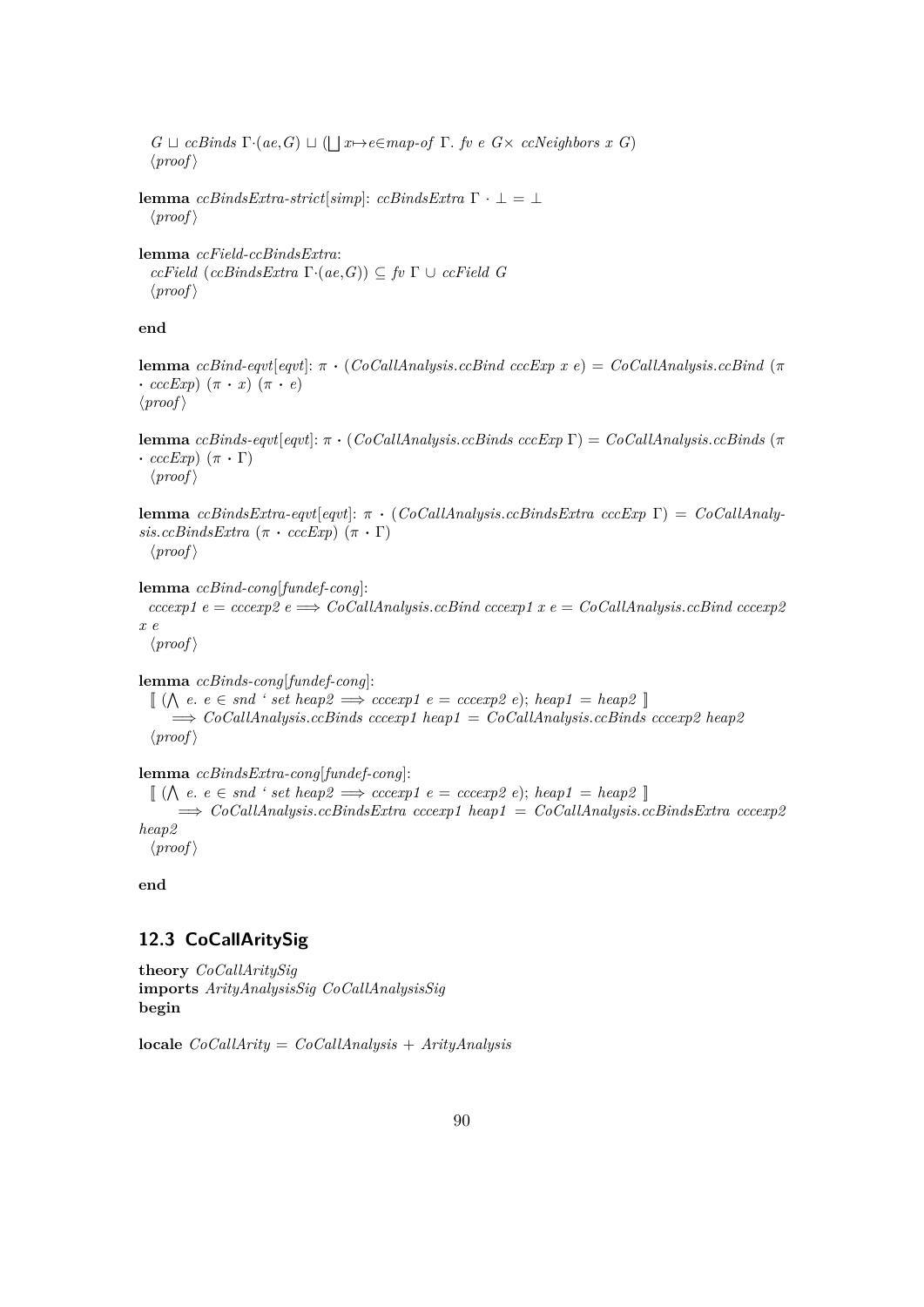**end**

#### **12.4 CoCallAnalysisSpec**

**theory** *CoCallAnalysisSpec* **imports** *CoCallAritySig ArityAnalysisSpec* **begin**

**locale** *CoCallArityEdom* = *CoCallArity* + *EdomArityAnalysis*

**locale** *CoCallAritySafe* = *CoCallArity* + *CoCallAnalyisHeap* + *ArityAnalysisLetSafe* + **assumes**  $ccExp-App: ccExp$   $e$ ·( $inc \cdot a$ )  $\sqcup$   $ccProd$  { $x$ } (*insert x* ( $fv$   $e$ ))  $\sqsubseteq$   $ccExp$  ( $App$   $e$   $x$ )·*a* **assumes** *ccExp-Lam*: *cc-restr* (*fv* (*Lam* [*y*]. *e*)) (*ccExp e*·(*pred*·*n*))  $\subseteq$  *ccExp* (*Lam* [*y*]. *e*)·*n* **assumes** *ccExp-subst:*  $x \notin S \implies y \notin S \implies cc\text{-}restr S \ (ccExp \ e[y ::= x] \cdot a) \sqsubseteq cc\text{-}restr S \ (ccExp \ e[y ::= x] \cdot a)$ *e*·*a*)

**assumes** *ccExp-pap*: *isVal*  $e \implies ccExp \ e \cdot \theta = ccSquare$  (*fv e*)

**assumes** *ccExp-Let*: *cc-restr* (−*domA*  $\Gamma$ ) (*ccHeap*  $\Gamma$  *e*·*a*)  $\Gamma$  *ccExp* (*Let*  $\Gamma$  *e*)·*a* **assumes** *ccExp-IfThenElse:*  $ccExp$  *scrut*· $0 \sqcup (ccExp e1 \cdot a \sqcup ccExp e2 \cdot a) \sqcup ccProd$  (*edom* (*Aexp*  $scrut·0$ )) (*edom* (*Aexp e1* ·*a*) ∪ *edom* (*Aexp e2* ·*a*))  $\subseteq$  *ccExp* (*scrut ? e1* : *e2*) ·*a* 

**assumes** *ccHeap-Exp*:  $ccExp$  *e*·*a*  $\subseteq$   $ccHeap \triangle e \cdot a$ **assumes** *ccHeap-Heap*: *map-of*  $\Delta x = Some \ e' \implies (Aheap \ \Delta \ e \cdot a) \ x = up \cdot a' \implies ccExp \ e' \cdot a'$  $⊑$  *ccHeap*  $∆$  *e*·*a* **assumes** *ccHeap-Extra-Edges*:  $map-of \Delta x = Some e' \Longrightarrow (Aheap \Delta e \cdot a) x = up \cdot a' \Longrightarrow ccProd (fv e') (ccNeighbors x)$  $(ccHeap \Delta e \cdot a) - \{x\} \cap thunks \Delta) \sqsubseteq ccHeap \Delta e \cdot a$ 

**assumes** *aHeap-thunks-rec:*  $\neg$  *nonrec*  $\Gamma \implies x \in$  *thunks*  $\Gamma \implies x \in$  *edom* (*Aheap*  $\Gamma$  *e*·*a*)  $\implies$  $(Aheap \Gamma \ e\cdot a) \ x = up \cdot 0$ 

**assumes** *aHeap-thunks-nonrec*: *nonrec*  $\Gamma \implies x \in \text{thunks } \Gamma \implies x - -x \in \text{ccExp } e \cdot a \implies (A \cap a) \in \text{cmals } a \neq 0$  $Γ$ *e*·*a*)  $x = up·0$ 

**end**

### **12.5 CoCallFix**

**theory** *CoCallFix* **imports** *CoCallAnalysisSig CoCallAnalysisBinds ArityAnalysisSig Launchbury*.*Env*−*Nominal ArityAnalysisFix* **begin**

**locale** *CoCallArityAnalysis* = **fixes**  $cccExp :: exp \Rightarrow (Arity \rightarrow AEnv \times CoCalls)$ **begin**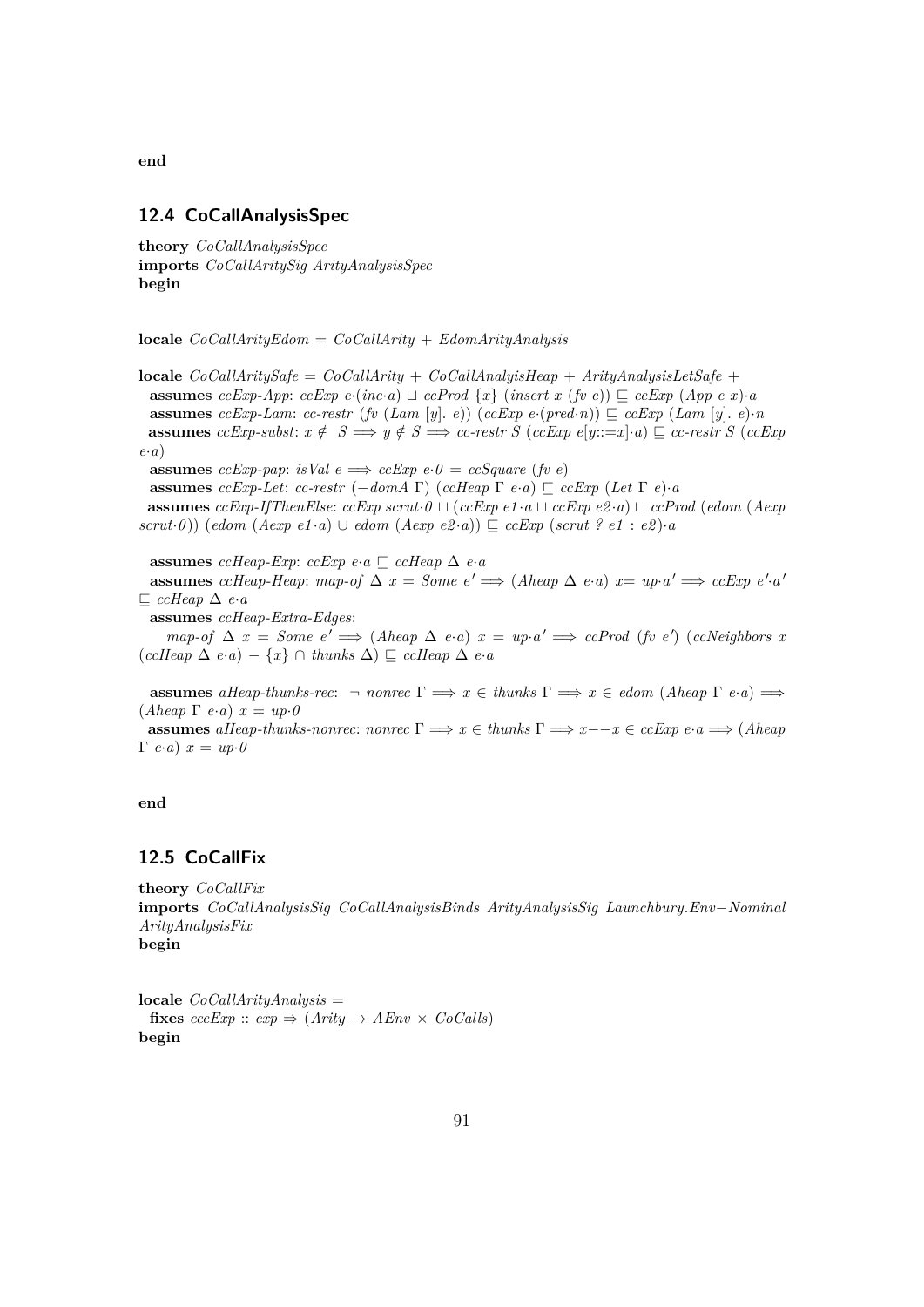**definition**  $Aexp :: exp \Rightarrow (Arity \rightarrow AEnv)$ **where**  $Aexp e = (\Lambda a. fst (cccExp e \cdot a))$ **sublocale**  $ArityAnalysis$   $Aexp\$ {proof} abbreviation  $Aexp-syn'$  (A<sub>-</sub>) where  $A_a \equiv (\lambda e \cdot Aexp \ e \cdot a)$  $\mathbf{a}$ bbreviation  $A \exp -b \cdot t - \sup \left( \mathcal{A}^{\perp} \right)$  where  $\mathcal{A}^{\perp}{}_{a} \equiv (\lambda e \cdot f \cdot \exp \left( A \cdot e \cdot p \cdot e \right) \cdot a)$ **lemma** *Aexp-eq*:  $A_a$  *e* = *fst* (*cccExp e* · *a*)  $\langle proof \rangle$ **lemma** *fup-Aexp-eq*:  $fup \cdot (Aexp e) \cdot a = fst (fup \cdot (cccExp e) \cdot a)$  $\langle proof \rangle$ **definition**  $CCexp :: exp \Rightarrow (Arity \rightarrow CoCalls)$  where  $CCexp \Gamma = (\Lambda a \cdot snd (cccExp \Gamma \cdot a))$ **lemma** *CCexp-eq*:  $CCexp e \cdot a = \text{and} (cccExp e \cdot a)$  $\langle proof \rangle$ **lemma** *fup-CCexp-eq*:  $fup \cdot (CCexp e) \cdot a = \text{and } (fup \cdot (cccExp e) \cdot a)$  $\langle proof \rangle$ **sublocale**  $CoCallAnalysis$   $CCexp(proot)$ **definition**  $CC$ *fix* :: *heap*  $\Rightarrow$   $(AEnv \times CoCalls) \rightarrow CoCalls$ **where**  $CC$ *fix*  $\Gamma = (\Lambda \text{ ae } G, (\mu \text{ } G'. \text{ ce} \text{B} \text{in} \text{ds} \text{Ex} \text{tr} \text{a} \Gamma \cdot (\text{fst } \text{ae} \text{G}, G') \sqcup \text{snd } \text{ae} \text{G}))$ **lemma** *CCfix-eq*:  $CC$ *fix*  $\Gamma \cdot (ae, G) = (\mu \ G'. \ ccBindsExtra \ \Gamma \cdot (ae, G') \sqcup G)$  $\langle proof \rangle$ **lemma** *CCfix-unroll: CCfix* Γ·(*ae*, *G*) = *ccBindsExtra* Γ·(*ae*, *CCfix* Γ·(*ae*, *G*))  $\sqcup$  *G*  $\langle proof \rangle$ lemma  $fup-ccExp-restr-subst$ : **assumes**  $\bigwedge$  *a. cc-restr S* (*CCexp e*[*x*:*x*=*y*]·*a*) = *cc-restr S* (*CCexp e*·*a*) **shows** *cc-restr S* ( $fup \cdot (CCexp e[x::=y]) \cdot a) = cc\text{-}restr S$  ( $fup \cdot (CCexp e) \cdot a)$ )  $\langle proof \rangle$ lemma *ccBindsExtra-restr-subst'*: **assumes**  $\bigwedge x' e$  *a.*  $(x', e) \in set \Gamma \implies cc\text{-}restr S$  (*CCexp*  $e[x ::= y] \cdot a) = cc\text{-}restr S$  (*CCexp e*·*a*) assumes  $x \notin S$ **assumes**  $y \notin S$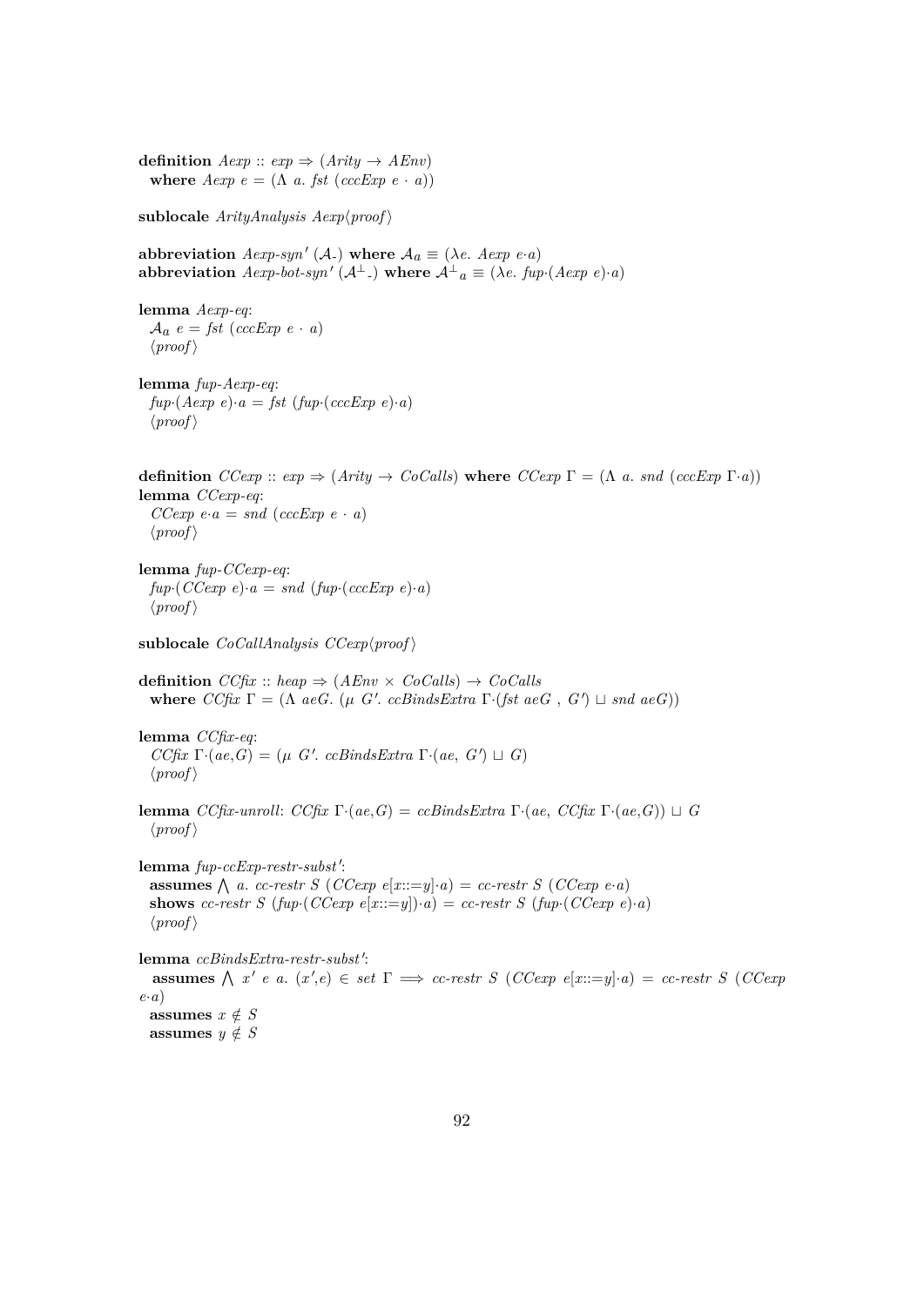**assumes**  $dom A \Gamma \subseteq S$ **shows** *cc-restr S* (*ccBindsExtra*  $\Gamma[x::h=y]\cdot(ae, G)$ )  $=$  *cc-restr S* (*ccBindsExtra*  $\Gamma$ ·(*ae f*|*' S*, *cc-restr S G*))  $\langle proof \rangle$ **lemma** *ccBindsExtra-restr*: **assumes**  $dom A \Gamma \subseteq S$ **shows** *cc-restr S* (*ccBindsExtra* Γ·(*ae*, *G*)) = *cc-restr S* (*ccBindsExtra* Γ·(*ae f* |*' S*, *cc-restr S G*))  $\langle proof \rangle$ **lemma** *CCfix-restr*: **assumes**  $dom A \Gamma \subseteq S$ **shows** *cc-restr S* (*CCfix*  $\Gamma \cdot (ae, G) = cc\text{-}restr S$  (*CCfix*  $\Gamma \cdot (ae f | f S, cc\text{-}restr S G)$ )  $\langle proof \rangle$ **lemma** *ccField-CCfix*: **shows** *ccField*  $(CCfx \Gamma \cdot (ae, G)) \subseteq fv \Gamma \cup ccField \ G$  $\langle proof \rangle$ lemma *CCfix-restr-subst'*: **assumes**  $\bigwedge x' e$  *a.*  $(x', e) \in set \Gamma \implies cc\text{-}restr S$  (*CCexp*  $e[x ::= y] \cdot a) = cc\text{-}restr S$  (*CCexp e*·*a*) **assumes**  $x \notin S$ **assumes**  $y \notin S$ **assumes**  $dom A \Gamma \subseteq S$ **shows** *cc-restr S* (*CCfix*  $\Gamma[x::h=y]\cdot(ae, G)$ ) = *cc-restr S* (*CCfix*  $\Gamma\cdot(ae f| \cdot S, cc$ -restr *S G*))  $\langle proof \rangle$ 

#### **end**

**lemma** *Aexp-eqvt*[*eqvt*]: π · (*CoCallArityAnalysis*.*Aexp cccExp e*) = *CoCallArityAnalysis*.*Aexp*  $(\pi \cdot cccExp)$   $(\pi \cdot e)$  $\langle proof \rangle$ 

**lemma** *CCexp-eqvt*[*eqvt*]: π · (*CoCallArityAnalysis*.*CCexp cccExp e*) = *CoCallArityAnaly* $sis.$ *CCexp*  $(\pi \cdot cccExp)$   $(\pi \cdot e)$  $\langle proof \rangle$ 

**lemma** *CCfix-eqvt*[*eqvt*]: π · (*CoCallArityAnalysis*.*CCfix cccExp* Γ) = *CoCallArityAnalysis*.*CCfix*  $(\pi \cdot cccExp)$   $(\pi \cdot \Gamma)$  $\langle proof \rangle$ 

**lemma** *ccFix-cong*[*fundef-cong*]:

 $\llbracket (\bigwedge e, e \in \mathit{snd} ' \mathit{set} \mathit{heap2} \implies \mathit{cccc} \mathit{exp1} \mathit{e} = \mathit{cccc} \mathit{exp2} \mathit{e}); \mathit{heap1} = \mathit{heap2} \rrbracket$ =⇒ *CoCallArityAnalysis*.*CCfix cccexp1 heap1* = *CoCallArityAnalysis*.*CCfix cccexp2 heap2*  $\langle proof \rangle$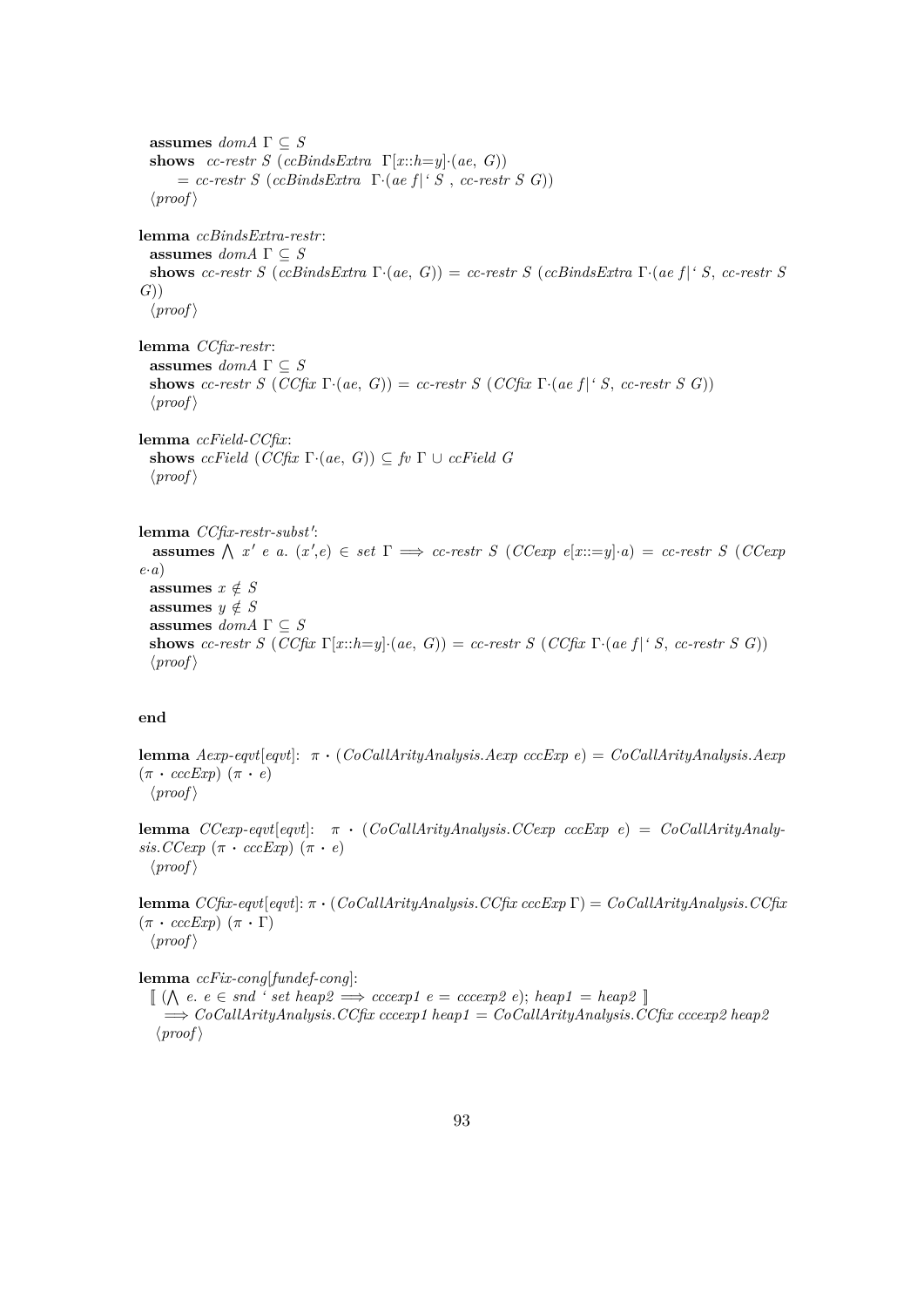**context** *CoCallArityAnalysis* **begin definition**  $ccFix :: \text{heap} \Rightarrow ((AEnv \times CoCalls) \rightarrow (AEnv \times CoCalls))$ **where**  $cccFix \Gamma = (\Lambda i. (A\hat{f}x \Gamma \cdot (fst \ i \Pi \Delta \cdot up \cdot \theta) f)'$  thunks  $\Gamma$ ),  $CC\hat{f}x \Gamma \cdot (Afx \Gamma \cdot (fst \ i \Pi \Delta \cdot \theta)) f'$  $(\lambda$ -*.up*·*0*)  $f$   $\mid$ <sup>*'*</sup> (*thunks*  $\Gamma$ )), *snd i*)))

**lemma** *cccFix-eq*:

*cccFix* Γ·*i* = (*Afix* Γ·(*fst i* t (λ*-*.*up*·*0* ) *f* |*' thunks* Γ), *CCfix* Γ·(*Afix* Γ·(*fst i* t (λ*-*.*up*·*0* ) *f* |*'* (*thunks* Γ)), *snd i*))  $\langle proof \rangle$ **end**

**lemma** *cccFix-eqvt*[*eqvt*]: π · (*CoCallArityAnalysis*.*cccFix cccExp* Γ) = *CoCallArityAnalysis*.*cccFix*  $(\pi \cdot cccExp)$   $(\pi \cdot \Gamma)$  $\langle proof \rangle$ 

**lemma** *cccFix-cong*[*fundef-cong*]:

 $\llbracket (\bigwedge e, e \in \mathit{snd} ' \mathit{set} \mathit{heap2} \implies \mathit{cccc} \mathit{exp1} \mathit{e} = \mathit{cccc} \mathit{exp2} \mathit{e}); \mathit{heap1} = \mathit{heap2} \rrbracket$ =⇒ *CoCallArityAnalysis*.*cccFix cccexp1 heap1* = *CoCallArityAnalysis*.*cccFix cccexp2 heap2*  $\langle proof \rangle$ 

# **12.5.1 The non-recursive case**

**definition**  $ABind\text{-}nonrec :: var \Rightarrow exp \Rightarrow AEnv \times CoCalls \rightarrow Arity \perp$ **where** *ABind-nonrec*  $x e = (\Lambda i \cdot (if isVal e \vee x - -x \notin (snd i) \cdot then \cdot \hat{f}st i \cdot x \cdot else \cdot up \cdot 0))$ **lemma** *ABind-nonrec-eq*: *ABind-nonrec x e*·( $ae, G$ ) = (*if isVal e*  $\vee$  *x*−−*x*∉*G* then ae *x else up*·*0*)  $\langle proof \rangle$ **lemma** *ABind-nonrec-eqvt*[ $eqv1$ :  $\pi \cdot (Abind-nonrec \ x \ e) = ABind-nonrec \ (\pi \cdot x) \ (\pi \cdot e)$  $\langle proof \rangle$ **lemma** *ABind-nonrec-above-arg*:  $ae \ x \nightharpoonup \nightharpoonup \nightharpoonup \nightharpoonup \nightharpoonup \nightharpoonup \nightharpoonup \nightharpoonup \nightharpoonup \nightharpoonup \nightharpoonup \nightharpoonup \nightharpoonup \nightharpoonup \nightharpoonup \nightharpoonup \nightharpoonup \nightharpoonup \nightharpoonup \nightharpoonup \nightharpoonup \nightharpoonup \nightharpoonup \nightharpoonup \nightharpoonup \nightharpoonup \nightharpoonup \nightharpoonup \nightharpoonup \nightharpoonup \nightharpoonup \nightharpoonup \nightharpoonup \nightharpoonup \nightharpoonup \nightharpoonup \$  $\langle proof \rangle$ **definition** *Aheap-nonrec* **where** *Aheap-nonrec*  $x e = (\Lambda i$ . *esing*  $x \cdot (ABind-nonrec \ x \ e \cdot i))$ 

**lemma** *Aheap-nonrec-simp*: *Aheap-nonrec*  $x e \cdot i = e \cdot \text{sing } x \cdot (AB \text{ind-nonrec } x e \cdot i)$  $\langle proof \rangle$ 

**lemma** *Aheap-nonrec-lookup*[*simp*]:  $(Aheap-nonrec \ x \ e·i) \ x = ABind-nonrec \ x \ e·i$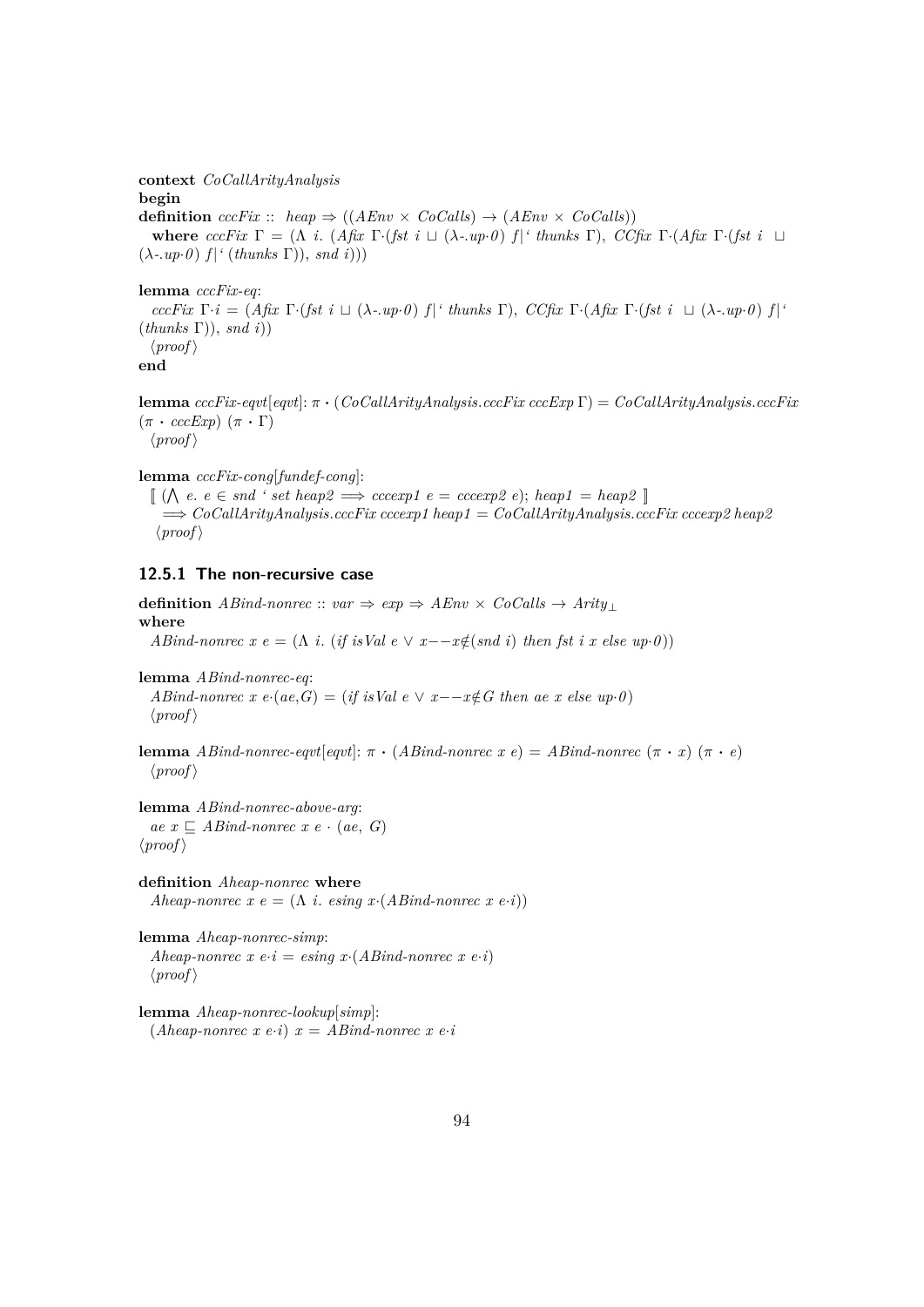```
lemma Aheap-nonrec-eqvt'[eqvt]:
 \pi \cdot (Aheap-nonrec \ x \ e) = Aheap-nonrec \ (\pi \cdot x) \ (\pi \cdot e)\langle proof \ranglecontext CoCallArityAnalysis
begin
 definition Afix-nonrec
  where Afix-nonrec x e = (\Lambda i. fup·(Aexp e)·(ABind-nonrec x e \cdot i) \sqcup fst i)
 lemma Afix-nonrec-eq[simp]:
   Afix-nonrec x e \cdot i = \text{fup}(A \exp e) \cdot (AB \text{ind-non} \text{rec} \ x \ e \cdot i) \sqcup \text{fst} \ i\langle proof \rangledefinition CCfix-nonrec
   where CCfix-nonrec x e = (Λ i. ccBind x e · (Aheap-nonrec x e·i, snd i) t ccProd (fv e)
(ccNeighbors x (snd i) - (if isVal e then \{ } else \{x\}) \sqcup end i)lemma CCfix-nonrec-eq[simp]:
    CCfix-nonrec x e · i = ccBind x e·(Aheap-nonrec x e·i, snd i) \sqcup ccProd (fv e) (ccNeighbors
x (snd i) − (if isVal e then {} else {x})) \sqcup snd i
   \langle proof \rangledefinition cccFix\text{-}nonrec :: var \Rightarrow exp \Rightarrow ((AEnv \times CoCalls) \rightarrow (AEnv \times CoCalls))where cccFix\text{-}nonrec \ x \ e = (\Lambda \ i. (Afix\text{-}nonrec \ x \ e \cdot i, CCfix\text{-}nonrec \ x \ e \cdot i))lemma cccFix-nonrec-eq[simp]:
   cccFix-nonrec x e·i = (Afix-nonrec x e ·i , CCfix-nonrec x e ·i)
   \langle proof \rangle
```
### **end**

**lemma** *AFix-nonrec-eqvt*[*eqvt*]: π · (*CoCallArityAnalysis*.*Afix-nonrec cccExp x e*) = *CoCallAr* $ityAnalysis.Afix-nonrec (\pi \cdot cccExp) (\pi \cdot x) (\pi \cdot e)$  $\langle proof \rangle$ 

**lemma** *CCFix-nonrec-eqvt*[*eqvt*]: π · (*CoCallArityAnalysis*.*CCfix-nonrec cccExp x e*) = *Co-CallArityAnalysis.CCfix-nonrec*  $(\pi \cdot cccExp) (\pi \cdot x) (\pi \cdot e)$  $\langle proof \rangle$ 

**lemma** *cccFix-nonrec-eqvt*[*eqvt*]: π · (*CoCallArityAnalysis*.*cccFix-nonrec cccExp x e*) = *Co-CallArityAnalysis.cccFix-nonrec*  $(\pi \cdot cccExp) (\pi \cdot x) (\pi \cdot e)$  $\langle proof \rangle$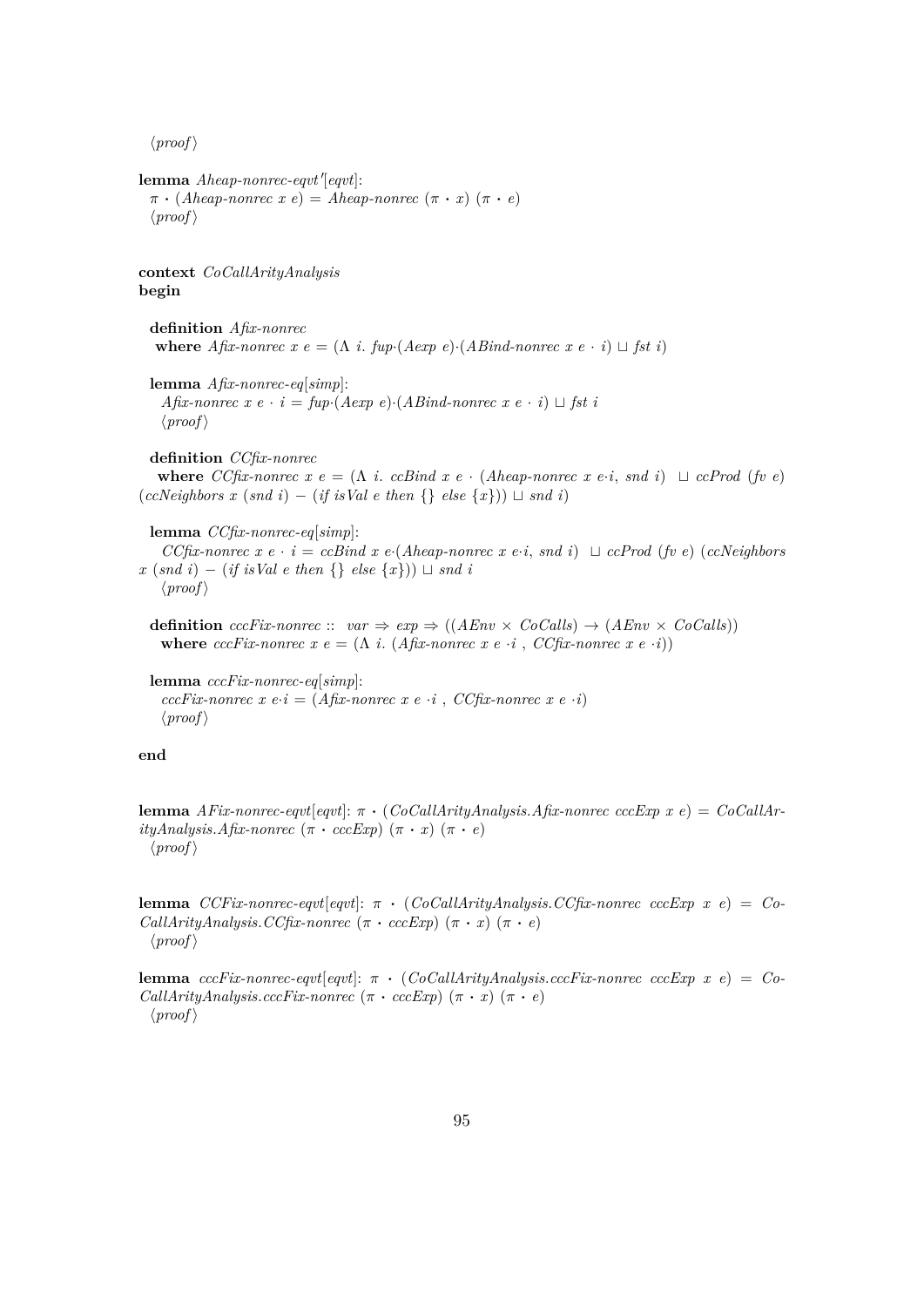#### **12.5.2 Combining the cases**

```
context CoCallArityAnalysis
begin
  definition cccFix\text{-}choose :: \text{heap} \Rightarrow ((AEnv \times CoCalls) \rightarrow (AEnv \times CoCalls))where cccFix-choose \Gamma = (if \ n \text{on} \text{rec } \Gamma \ then \ case\text{-}prod \ cccFix\text{-}non \text{rec } (hd \Gamma) \ else \ cccFix \Gamma)
```

```
lemma cccFix-choose-simp1 [simp]:
  \Box nonrec \Gamma \implies cccFix \text{-}choose \Gamma = cccFix \Gamma\langle proof \rangle
```

```
lemma cccFix-choose-simp2 [simp]:
  x \notin \text{f}v e \Longrightarrow \text{cccFix-choose } [(x,e)] = \text{cccFix-nonrec } x e\langle proof \rangle
```
**end**

```
lemma cccFix-choose-eqvt[eqvt]: π · (CoCallArityAnalysis.cccFix-choose cccExp Γ) = CoCallAr-
ityAnalysis.cccFix-choose~(\pi \cdot cccExp)~(\pi \cdot \Gamma)\langle proof \rangle
```
### **lemma** *cccFix-nonrec-cong*[*fundef-cong*]:

```
cccexp1 e = cccexp2 e \Rightarrow CoCallArityAnalysis.ccFix-nonrec ccexp1 x e = CoCallArityAnal-ysis.cccFix-nonrec cccexp2 x e
  \langle proof \rangle
```

```
lemma cccFix-choose-cong[fundef-cong]:
```

```
\llbracket (\bigwedge e, e \in \mathit{snd} \land \mathit{set} \mathit{heap2} \implies \mathit{cccc} \mathit{exp1} \mathit{e} = \mathit{cccc} \mathit{exp2} \mathit{e}); \mathit{heap1} = \mathit{heap2} \rrbracket=⇒ CoCallArityAnalysis.cccFix-choose cccexp1 heap1 = CoCallArityAnalysis.cccFix-choose
cccexp2 heap2
    \langle proof \rangle
```
**end**

## **12.6 CoCallGraph-TTree**

**theory** *CoCallGraph*−*TTree* **imports** *CoCallGraph TTree*−*HOLCF* **begin**

**lemma** *interleave-ccFromList*:  $xs \in$  *interleave ys zs*  $\implies$  *ccFromList xs* = *ccFromList ys*  $\cup$  *ccFromList zs*  $\cup$  *ccProd* (*set ys*) (*set zs*)  $\langle proof \rangle$ 

**lift-definition**  $cchpprox :: var$  *ttree*  $\Rightarrow CoCalls$ **is**  $\lambda$  *xss* . *lub* (*ccFromList ' xss*) $\langle proof \rangle$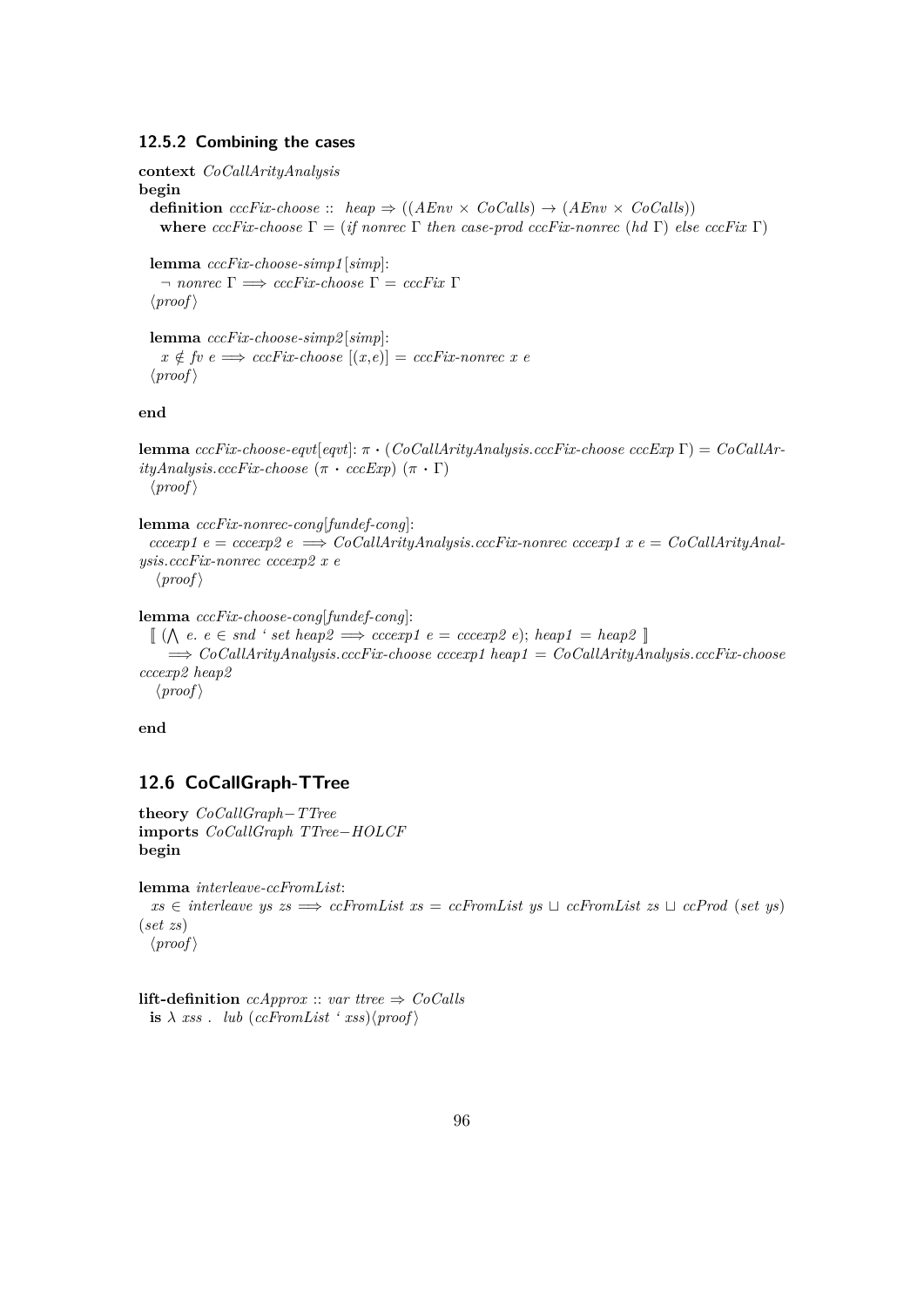**lemma** *ccApprox-paths*:  $c\text{L}$ *cApprox*  $t = \text{lub}$  ( $c\text{L}$ *cFromList* ' ( $\text{paths}$  t))  $\langle \text{proof} \rangle$ 

- **lemma**  $ccApprox-strict[simp]: ccApprox \perp = \perp$  $\langle proof \rangle$
- **lemma** *in-ccApprox*:  $(x−-y ∈ (ccApprox t))$  ←  $(∃ xs ∈ paths t. (x−-y ∈ (ccfromList xs)))$  $\langle proof \rangle$
- **lemma** *ccApprox-mono: paths*  $t \subseteq$  *paths*  $t' \implies$  *ccApprox*  $t \subseteq$  *ccApprox*  $t'$  $\langle proof \rangle$
- **lemma** *ccApprox-mono':*  $t \sqsubseteq t' \Longrightarrow cchpprox \ t \sqsubseteq cchpprox \ t'$  $\langle proof \rangle$
- **lemma** *ccApprox-belowI*: ( $\bigwedge$  *xs. xs*  $\in$  *paths t*  $\implies$  *ccFromList xs*  $\subseteq$  *G*)  $\implies$  *ccApprox t*  $\subseteq$  *G*  $\langle proof \rangle$
- **lemma** *ccApprox-below-iff*: *ccApprox t*  $\subseteq$  *G*  $\longleftrightarrow$   $(\forall x s \in paths t$ . *ccFromList*  $xs \subseteq G)$  $\langle proof \rangle$

**lemma** *cc-restr-ccApprox-below-iff*: *cc-restr S* (*ccApprox t*)  $\subseteq$  *G*  $\longleftrightarrow$  ( $\forall$  *xs*  $\in$  *paths t*. *cc-restr*  $S$  (*ccFromList xs*)  $\subseteq$  *G*)  $\langle proof \rangle$ 

**lemma** *ccFromList-below-ccApprox*:  $xs \in paths \t \Longrightarrow ccfromList \t xs \sqsubseteq cCApprox \t t$  $\langle proof \rangle$ 

**lemma** *ccApprox-nxt-below*:  $ccApprox$  ( $nxt$   $t x$ )  $\subseteq$   $ccApprox$  $\langle proof \rangle$ 

**lemma** *ccApprox-ttree-restr-nxt-below*: *ccApprox* (*ttree-restr S* (*nxt t x*))  $\subseteq$  *ccApprox* (*ttree-restr S t*)  $\langle proof \rangle$ 

**lemma** *ccApprox-ttree-restr*[*simp*]: *ccApprox* (*ttree-restr S t*) = *cc-restr S* (*ccApprox t*)  $\langle proof \rangle$ 

**lemma** *ccApprox-both*: *ccApprox* (*t* ⊗⊗ *t*<sup> $\prime$ </sup>) = *ccApprox t*  $\sqcup$  *ccApprox t*<sup> $\prime$ </sup>  $\sqcup$  *ccProd* (*carrier t*)  $(\textit{carrier t}')$  $\langle proof \rangle$ 

**lemma** *ccApprox-many-calls*[*simp*]:  $ccApprox$  (*many-calls x*) =  $ccProd$  {*x*} {*x*}  $\langle proof \rangle$ 

**lemma** *ccApprox-single*[*simp*]: *ccApprox* (*TTree.single y*) = ⊥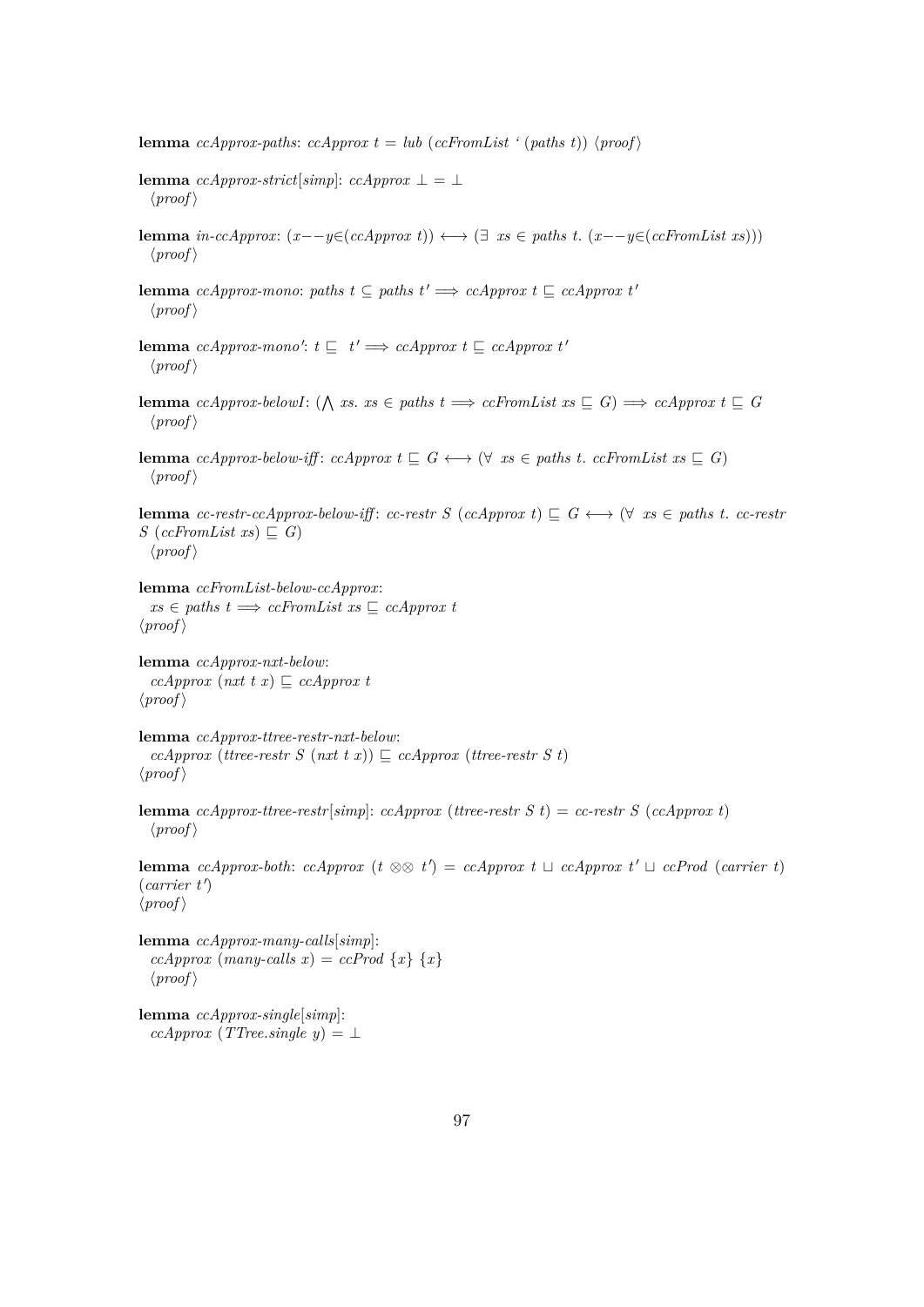**lemma** *ccApprox-either*[*simp*]: *ccApprox* ( $t \oplus t$ ) = *ccApprox*  $t \sqcup$  *ccApprox*  $t'$  $\langle proof \rangle$ 

**lemma** *wild-recursion*: **assumes**  $ccApprox t \sqsubseteq G$ **assumes**  $\bigwedge x \cdot x \notin S \implies f x = empty$ **assumes**  $\bigwedge$  *x*. *x* ∈ *S*  $\implies$  *ccApprox* (*f x*)  $\subseteq$  *G* **assumes**  $\bigwedge x \cdot x \in S \implies c\text{.}$  *Prod* (*ccNeighbors*  $x \in G$ ) (*carrier*  $(f \cdot x)$ )  $\subseteq G$ **shows** *ccApprox* (*ttree-restr* (−*S*) (*substitute*  $f(T t)$ )  $\subseteq G$  $\langle proof \rangle$ **lemma** *wild-recursion-thunked*: **assumes** *ccApprox*  $t \subseteq G$  $\textbf{assumes } \bigwedge x. \; x \notin S \Longrightarrow f \, x = \text{empty}$ **assumes**  $\bigwedge$  *x*. *x* ∈ *S*  $\implies$  *ccApprox* (*f x*)  $\subseteq$  *G* **assumes**  $\bigwedge$  *x*. *x* ∈ *S*  $\implies$  *ccProd* (*ccNeighbors x G* − {*x*} ∩ *T*) (*carrier* (*f x*))  $\subseteq$  *G* **shows** *ccApprox* (*ttree-restr*  $(-S)$  (*substitute f T t*))  $\subseteq G$  $\langle proof \rangle$ **inductive-set** *valid-lists* :: *var set*  $\Rightarrow$  *CoCalls*  $\Rightarrow$  *var list set* **for** *S G* **where**  $\parallel \text{\ensuremath{\in}}$  *valid-lists* S G | *set*  $xs \subseteq c$ *cNeighbors*  $x \subseteq G \implies xs \in \text{valid-lists}$   $S \subseteq G \implies x \in S \implies x \neq xs \in \text{valid-lists}$   $S \subseteq G$ **inductive-simps** *valid-lists-simps*[*simp*]: [] ∈ *valid-lists S G* (*x*#*xs*) ∈ *valid-lists S G* **inductive-cases** *vald-lists-ConsE*: (*x*#*xs*) ∈ *valid-lists S G*

**lemma** *valid-lists-downset-aux*: *xs* ∈ *valid-lists S CoCalls* =⇒ *butlast xs* ∈ *valid-lists S CoCalls*  $\langle proof \rangle$ 

**lemma** *valid-lists-subset*: *xs* ∈ *valid-lists*  $S$   $G$   $\implies$  *set xs* ⊂  $S$  $\langle proof \rangle$ 

**lemma** *valid-lists-mono1* : **assumes**  $S \subseteq S'$ shows *valid-lists*  $S \ G \subseteq \text{valid-lists } S' \ G$  $\langle proof \rangle$ 

```
lemma valid-lists-chain1 :
   assumes chain Y
   assumes xs \in valid\text{-}lists \left(\bigcup (Y \cdot UNIV)\right) G
   shows ∃ i. xs ∈ valid-lists (Y i) G
\langle proof \rangle
```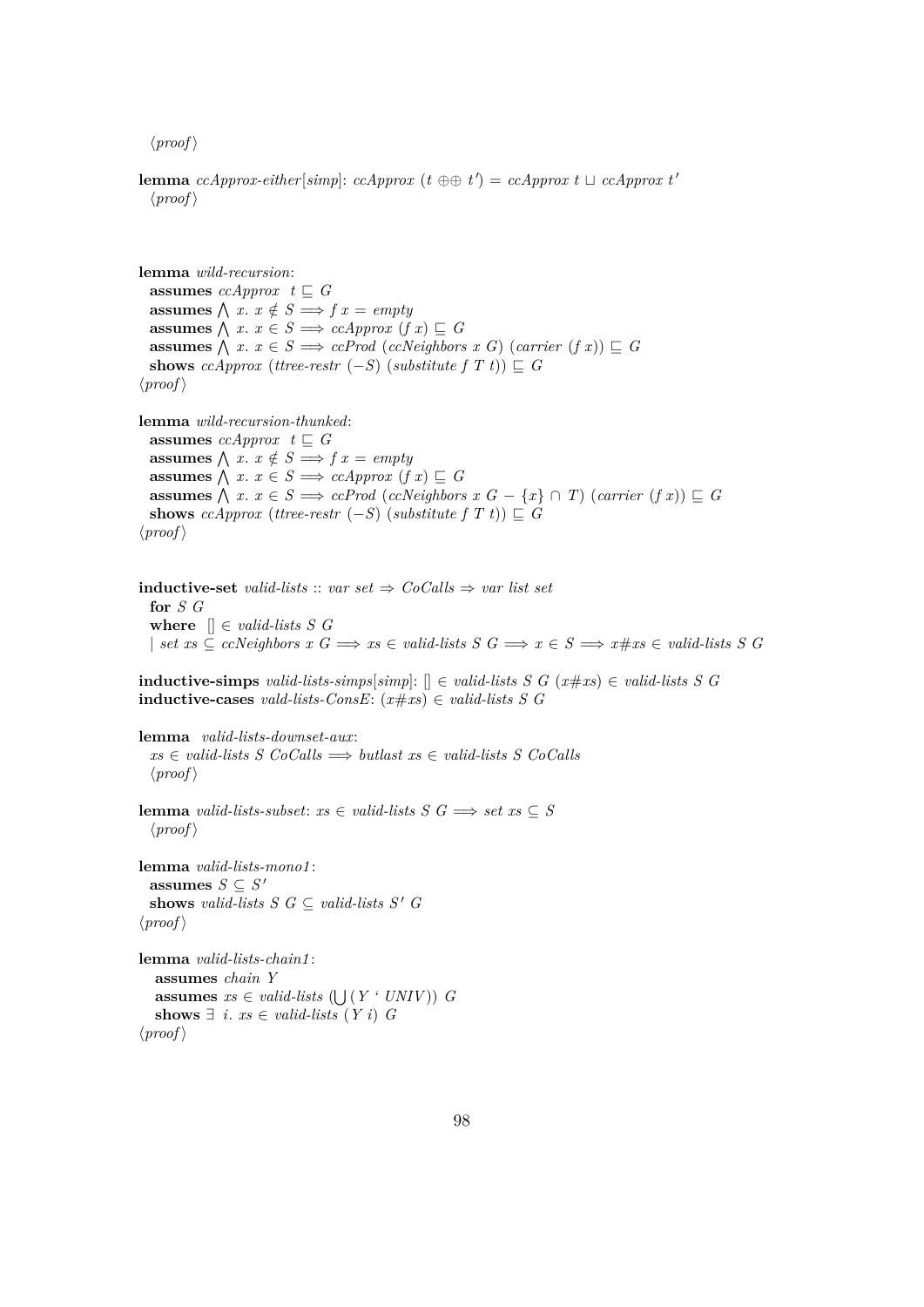**lemma** *valid-lists-chain2* : **assumes** *chain Y* **assumes**  $xs \in valid\text{-}lists S \left(\bigsqcup i. Y i\right)$ **shows**  $∃$  *i*. *xs* ∈ *valid-lists S* (*Y i*)  $\langle proof \rangle$ 

**lemma** *valid-lists-cc-restr: valid-lists S*  $G =$  *<i>valid-lists S (cc-restr S G)*  $\langle proof \rangle$ 

**lemma** *interleave-valid-list*:  $xs \in ys \otimes zs \implies ys \in valid\text{-}lists S \subseteq S \implies zs \in valid\text{-}lists S' \subseteq S' \implies xs \in valid\text{-}lists (S \cup S')$  $(G \sqcup (G' \sqcup c\text{Prod } S \text{ } S'))$  $\langle proof \rangle$ 

lemma *interleave-valid-list'*:  $xs \in valid\text{-}lists (S \cup S')$   $G \Longrightarrow \exists \text{ } ys \text{ } zs}$ .  $xs \in ys \otimes xs \wedge ys \in valid\text{-}lists S$   $G \wedge zs \in valid\text{-}lists$  $S'$  *G*  $\langle proof \rangle$ 

**lemma** *many-calls-valid-list*:  $xs \in valid\text{-}lists \{x\} \text{ (}ccProd \{x\} \{x\} \text{)} \implies xs \in range \text{ (}lambda \text{. replicate } n \text{ } x\text{)}$  $\langle proof \rangle$ 

**lemma** *filter-valid-lists*:  $xs \in valid-lists \ S \ G \Longrightarrow filter \ P \ xs \in valid-lists \ \{a \in S \ P \ a\} \ G$  $\langle proof \rangle$ 

**lift-definition**  $ccTTree :: var set \Rightarrow CoCalls \Rightarrow var \text{ three is } \lambda S G$ . *valid-lists* S G  $\langle proof \rangle$ 

**lemma** *paths-ccTTree*[ $simp$ ]: *paths* (*ccTTree S G*) = *valid-lists S G* \*proof* \

**lemma** *carrier-ccTTree*[ $simp$ ]: *carrier* (*ccTTree S G*) = *S*  $\langle proof \rangle$ 

**lemma** *valid-lists-ccFromList*:  $xs \in valid-lists \ S \ G \Longrightarrow ccfromList \ xs \ \sqsubseteq \ cc-restr \ S \ G$  $\langle proof \rangle$ 

**lemma**  $ccApprox-ccTTree[simp]: ccApprox (ccTTree S G) = cc-restr S G$  $\langle proof \rangle$ 

**lemma** *below-ccTTreeI*: **assumes** *carrier*  $t \subseteq S$  **and**  $ccApprox$   $t \subseteq G$ shows  $t \subseteq ccTTree S G$  $\langle proof \rangle$ 

**lemma** *ccTTree-mono1* :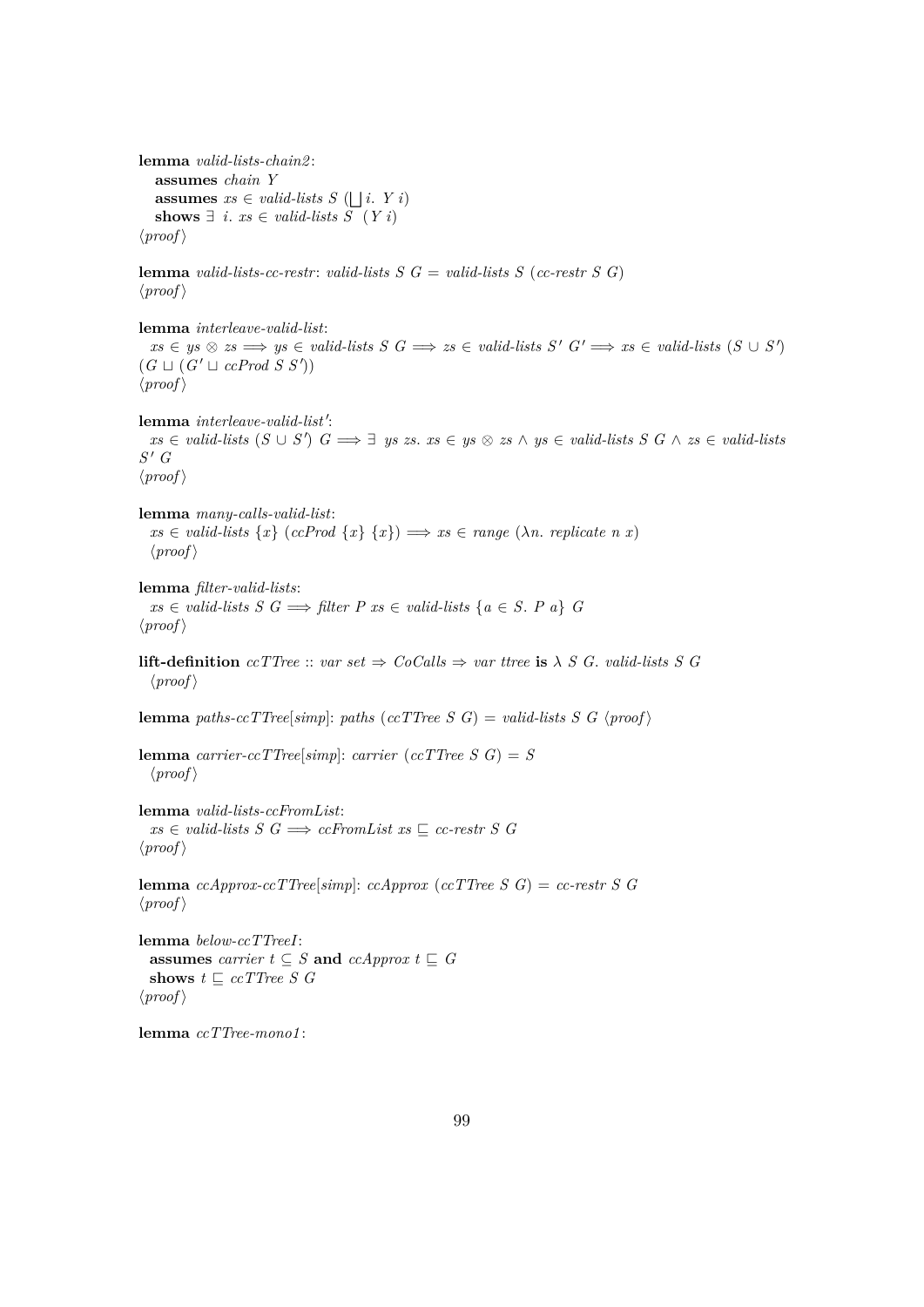$S \subseteq S' \Longrightarrow ccTTree S G \sqsubseteq ccTTree S' G$  $\langle proof \rangle$ **lemma** *cont-ccTTree1* : *cont* (λ *S*. *ccTTree S G*)  $\langle proof \rangle$ **lemma** *ccTTree-mono2* :  $G \sqsubseteq G' \Longrightarrow c \text{c} \text{ } T \text{ } r \text{ } e \text{ } S \text{ } G \sqsubseteq c \text{ } T \text{ } \text{ } T \text{ } re \text{ } s \text{ } G'$  $\langle proof \rangle$ **lemma** *ccTTree-mono*:  $S \subseteq S' \Longrightarrow G \sqsubseteq G' \Longrightarrow c c \mathit{TTree} \; S \; G \sqsubseteq c c \mathit{TTree} \; S' \; G'$  $\langle proof \rangle$ **lemma** *cont-ccTTree2* : *cont* (*ccTTree S*)  $\langle proof \rangle$ **lemmas**  $cont-ccTTree = cont-compose2$  [**where**  $c = ccTTree$ ,  $OF\ cont-ccTTree1$   $cont-ccTTree2$ , *simp*, *cont2cont*] **lemma** *ccTTree-below-singleI*: **assumes** *S* ∩ *S*<sup> $'$ </sup> = {} **shows**  $ccTTree S G \subseteqq singles S'$  $\langle proof \rangle$ **lemma** *ccTTree-cc-restr: ccTTree S*  $G = c \text{c}$ *cTTree S* (*cc-restr S G*)  $\langle proof \rangle$ **lemma**  $ccTTree-conq-below:$   $cc-restr S G \subseteq cc-restr S G' \Longrightarrow ccTTree S G \subseteq ccTTree S G'$  $\langle proof \rangle$ **lemma**  $cc$  *TTree-cong*:  $cc$ -restr  $S$   $G = cc$ -restr  $S$   $G' \implies cc$  *TTree*  $S$   $G = cc$  *TTree*  $S$   $G'$  $\langle proof \rangle$ **lemma** *either-ccTTree*:  $ccTTree S G \oplus \emptyset ccTTree S' G' \sqsubseteq ccTTree (S \cup S') (G \sqcup G')$  $\langle proof \rangle$ **lemma** *interleave-ccTTree*:  $ccTTree S G \otimes \& ccTTree S' G' \sqsubseteq ccTTree (S \cup S') (G \sqcup G' \sqcup ccProd S S')$  $\langle proof \rangle$ lemma *interleave-ccTTree'*: *ccTTree* (*S* ∪ *S* 0 ) *G* v *ccTTree S G* ⊗⊗ *ccTTree S* <sup>0</sup> *G*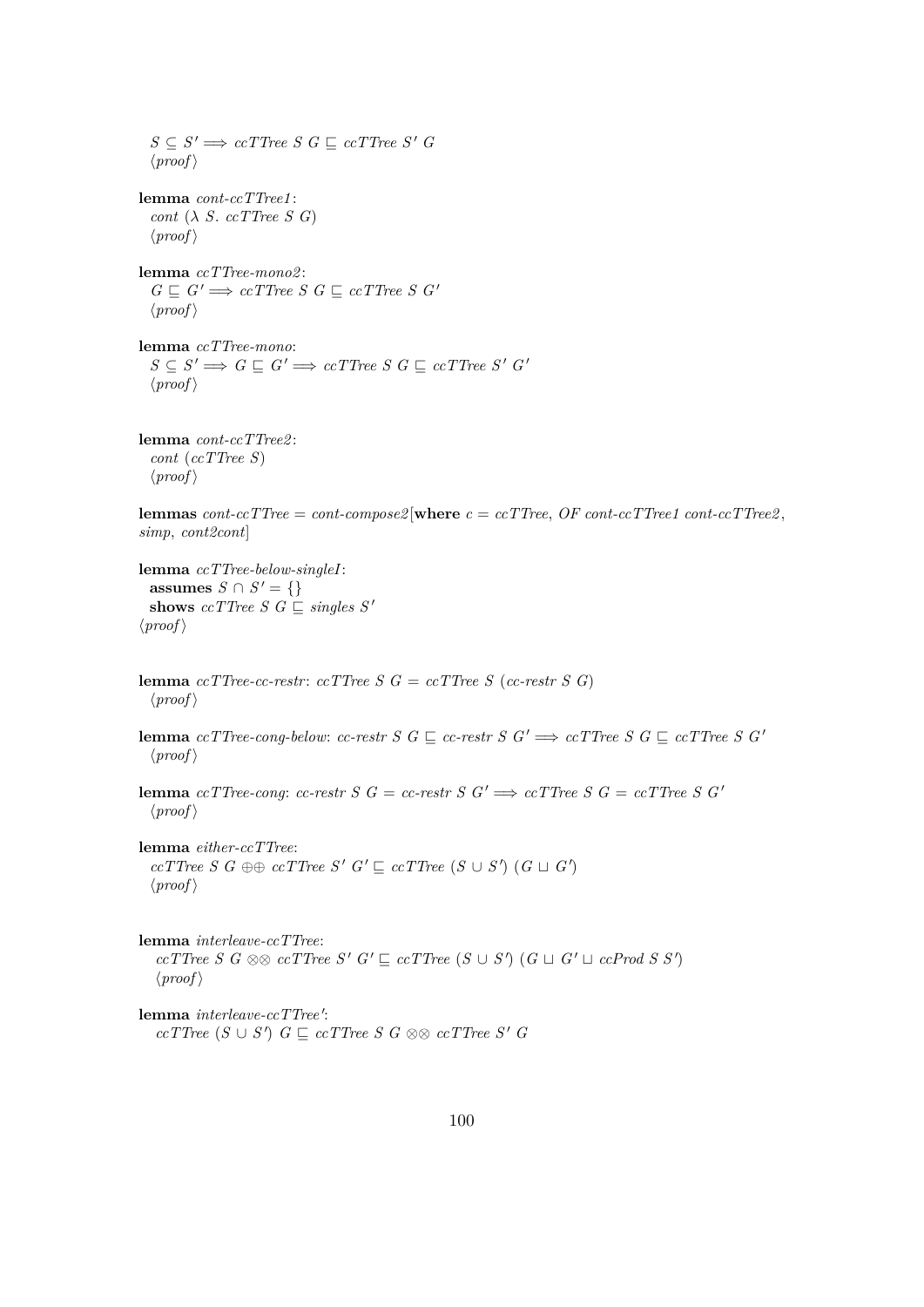**lemma** *many-calls-ccTTree*: **shows** many-calls  $x = ccTTree \{x\} (ccProd \{x\} \{x\})$  $\langle proof \rangle$ lemma filter-valid-lists':  $xs \in valid\text{-}lists \{x' \in S, P\ x'\} \ G \Longrightarrow xs \in filter \ P' \ valid\text{-}lists \ S \ G$  $\langle proof \rangle$ **lemma** *without-ccTTree*[*simp*]: *without x*  $(ccTTree S G) = ccTTree (S - \{x\}) G$  $\langle proof \rangle$ **lemma** *ttree-restr-ccTTree*[*simp*]:  $t$ *ttree-restr S'* (*ccTTree S G*) = *ccTTree* ( $S \cap S'$ ) *G*  $\langle proof \rangle$ **lemma** repeatable-ccTTree-ccSquare:  $S \subseteq S' \implies$  repeatable (ccTTree S (ccSquare S'))  $\langle proof \rangle$ An alternative definition **inductive** *valid-lists'*  $::$  *var set*  $\Rightarrow$  *CoCalls*  $\Rightarrow$  *var set*  $\Rightarrow$  *var list*  $\Rightarrow$  *bool* **for** *S G* **where** *valid-lists'*  $S$   $G$  *prefix*  $[$  $\Box$  *prefix*  $\subseteq$  *ccNeighbors x G*  $\implies$  *valid-lists' S G* (*insert x prefix*)  $xs \implies x \in S \implies$  *valid-lists' S G prefix* (*x*#*xs*)  $\textbf{inductive-simps}\text{ }valid\text{-}lists'\text{-}simp[simp]:\text{ }valid\text{-}lists'\text{ }S\text{ }G\text{ }prefix\text{ }[]\text{ }valid\text{-}lists'\text{ }S\text{ }G\text{ }prefix\text{ }(*\#xs)$  $\textbf{inductive-case}$  *vald-lists'*-ConsE: *valid-lists'*  $S$   $G$   $prefix$   $(x \# xs)$ lemma *valid-lists-valid-lists'*:  $xs \in valid-lists \ S \ G \Longrightarrow ccl$  *rod prefix* (*set xs*)  $\sqsubseteq G \Longrightarrow valid-lists' \ S \ G \ prefix \ xs$  $\langle proof \rangle$  ${\bf lemma}~valid-lists'-valid-lists-aux:$ *valid-lists*  $S \ G \ prefix \implies x \in prefix \implies ccProd \ (set xs) \ \{x\} \sqsubseteq G$  $\langle proof \rangle$ 

 $lemma \ valid\-lists' -valid\-lists$ : *valid-lists'*  $S$   $G$  prefix  $xs \implies xs \in valid\text{-}lists S$   $G$  $\langle proof \rangle$ 

Yet another definition

**lemma** *valid-lists-characterization*:

 $xs \in valid\text{-}lists\ S\ G \longleftrightarrow set\ xs \subseteq S \land (\forall n.\ ccProd\ (set\ (take\ n\ xs))\ (set\ (drop\ n\ xs)) \sqsubseteq G)$  $\langle proof \rangle$ 

**end**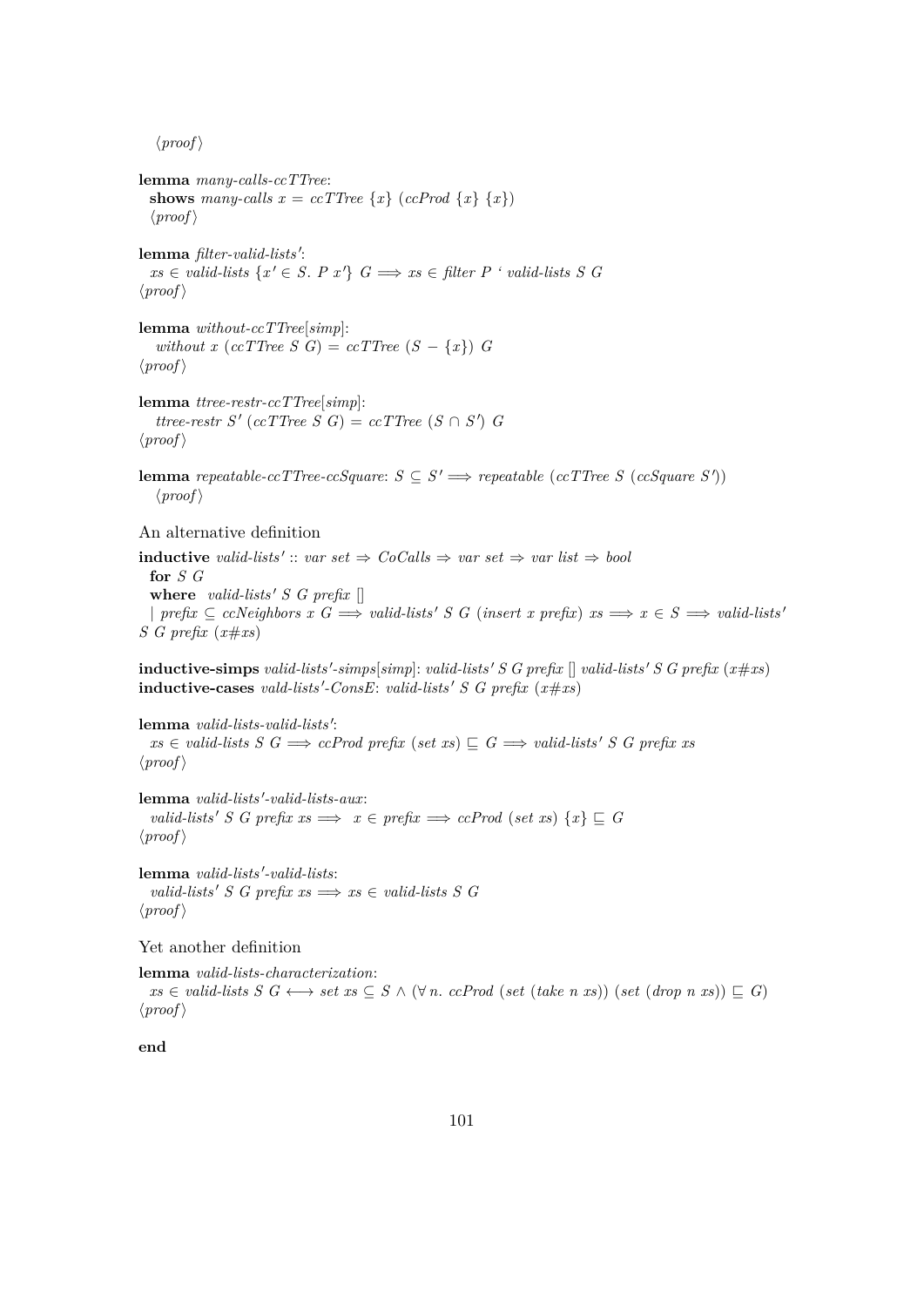# **12.7 CoCallImplTTree**

```
theory CoCallImplTTree
imports TTreeAnalysisSig Env−Set−Cpo CoCallAritySig CoCallGraph−TTree
begin
context CoCallArity
begin
  definition Texp :: exp \Rightarrow Arity \rightarrow var ttree
    where Texp e = (\Lambda a \cdot c \text{c} \text{c} \text{c} \text{d} \text{d} \text{d} \text{e}) \left( \text{de} \text{d} \text{c} \text{e} \cdot \text{d} \text{d} \text{d} \right)lemma Texp-simp: Texp e \cdot a = c c T T r e e (edom (A exp e \cdot a)) (c c E x p e \cdot a)\langle proof \ranglesublocale TTreeAnalysis Texp\langle proof \rangleend
```
**end**

# **12.8 CoCallImplTTreeSafe**

```
theory CoCallImplTTreeSafe
imports CoCallImplTTree CoCallAnalysisSpec TTreeAnalysisSpec
begin
```

```
lemma valid-lists-many-calls:
 assumes \neg one-call-in-path x p
 assumes p ∈ valid-lists S G
 shows x - -x \in G\langle proof \rangle
```

```
context CoCallArityEdom
begin
 {\bf lemma} carrier-Fexp': carrier (Texp e·a) \subseteq fv e
    \langle proof \rangle
```
**end**

**context** *CoCallAritySafe* **begin**

**lemma** *carrier-AnalBinds-below*: *carrier* ((*Texp*.*AnalBinds* ∆·(*Aheap* ∆ *e*·*a*)) *x*) ⊆ *edom* ((*ABinds* ∆)·(*Aheap* ∆ *e*·*a*))  $\langle proof \rangle$ 

**sublocale** *TTreeAnalysisCarrier Texp*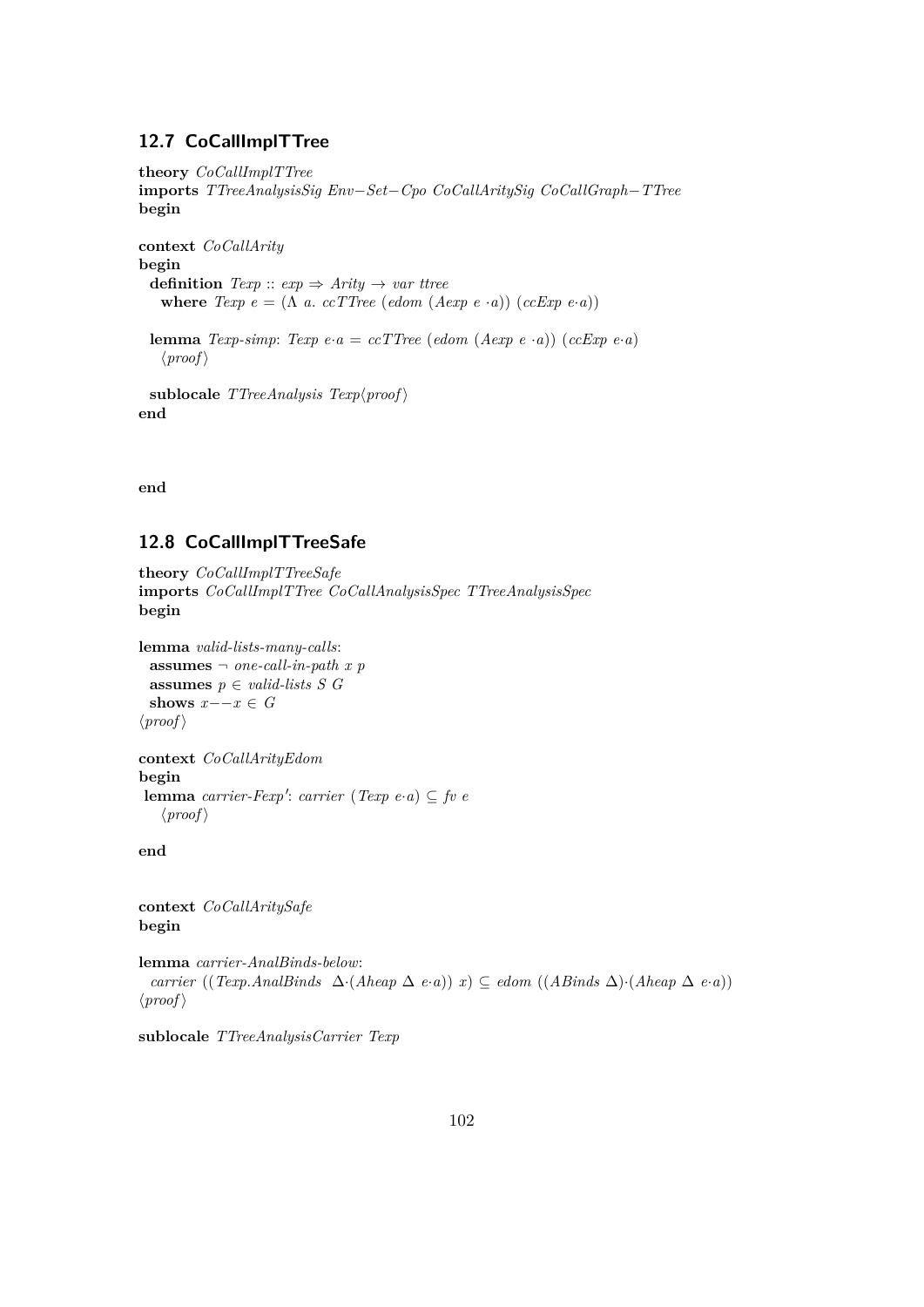**sublocale** *TTreeAnalysisSafe Texp*  $\langle proof \rangle$ 

**definition** *Theap* :: *heap*  $\Rightarrow$  *exp*  $\Rightarrow$  *Arity*  $\rightarrow$  *var ttree* **where** *Theap*  $\Gamma$  *e* = ( $\Lambda$  *a*. *if nonrec*  $\Gamma$  *then ccTTree* (*edom* (*Aheap*  $\Gamma$  *e*·*a*)) (*ccExp e*·*a*) *else ttree-restr* (*edom* (*Aheap* Γ *e*·*a*)) *anything*)

**lemma** *Theap-simp*: *Theap* Γ *e*·*a* = (*if nonrec* Γ *then ccTTree* (*edom* (*Aheap* Γ *e*·*a*)) (*ccExp e*·*a*) *else ttree-restr* (*edom* (*Aheap* Γ *e*·*a*)) *anything*)  $\langle proof \rangle$ 

**lemma** *carrier-Fheap':carrier* (*Theap*  $\Gamma$  *e*·*a*) = *edom* (*Aheap*  $\Gamma$  *e*·*a*)  $\langle proof \rangle$ 

**sublocale** *TTreeAnalysisCardinalityHeap Texp Aexp Aheap Theap*  $\langle proof \rangle$ **end**

**lemma** *paths-singles*:  $xs \in paths$  (*singles S*)  $\longleftrightarrow$  ( $\forall x \in S$ . *one-call-in-path x xs*)  $\langle proof \rangle$ 

**lemma** *paths-singles':*  $xs \in paths$  (*singles*  $S$ )  $\longleftrightarrow$  ( $\forall x \in (set \; xs \cap S)$ . *one-call-in-path*  $x \; xs$ )  $\langle proof \rangle$ 

**lemma** *both-below-singles1* : **assumes**  $t \subseteq \text{singles } S$ **assumes** *carrier*  $t' \cap S = \{\}$ **shows**  $t \otimes \otimes t' \subseteq \text{singles } S$  $\langle proof \rangle$ 

**lemma** *paths-ttree-restr-singles:*  $xs \in paths$  *(ttree-restr S' (singles S))*  $\leftrightarrow set$  $xs \subseteq S' \land (\forall x \in S')$ *S*. *one-call-in-path x xs*)  $\langle proof \rangle$ 

**lemma** *substitute-not-carrier*: **assumes**  $x \notin carrier$  *t* **assumes**  $\bigwedge x'. x \notin carrier (fx')$ **shows**  $x \notin carrier$  (*substitute* f T t)  $\langle proof \rangle$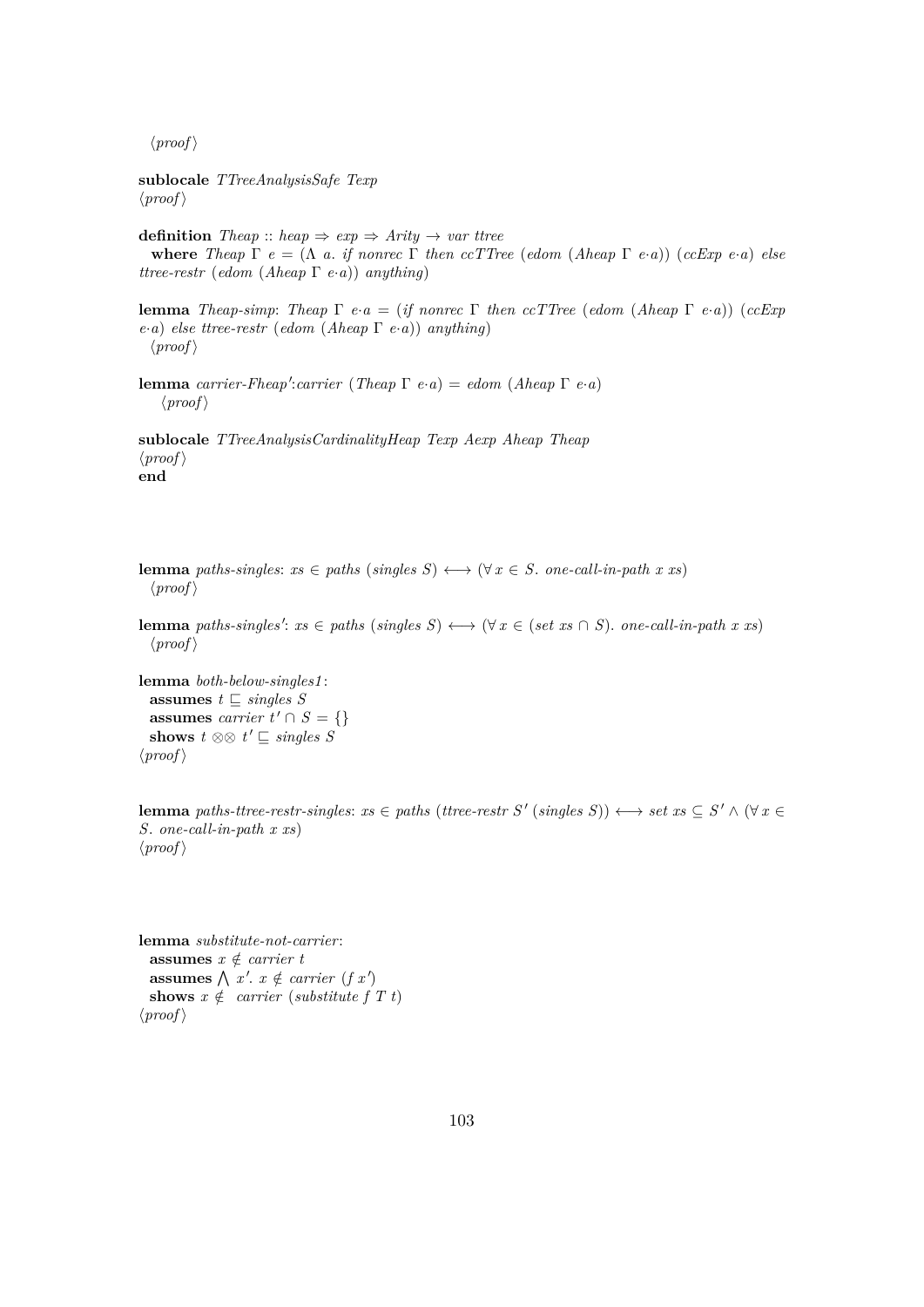```
lemma substitute-below-singlesI:
 assumes t \subseteq \text{singles } Sassumes \bigwedge x. carrier (f x) ∩ S = {}
 shows substitute f T t \subseteq singles S
\langle proof \rangle
```
**end**

# **13 CoCall Cardinality Implementation**

# **13.1 CoCallAnalysisImpl**

```
theory CoCallAnalysisImpl
imports Arity−Nominal Launchbury.Nominal−HOLCF Launchbury.Env−Nominal Env−Set−Cpo
Launchbury.Env−HOLCF CoCallFix
begin
fun combined-restrict :: var set \Rightarrow (AEnv \times CoCalls) \Rightarrow (AEnv \times CoCalls)where combined-restrict S (env, G) = (env f)<sup>\cdot</sup> S, cc-restr S G)
lemma fst-combined-restrict[simp]:
 fst (combined-restrict S p) = fst p f |<sup>'</sup> S
 \langle proof \ranglelemma snd-combined-restrict[simp]:
 snd (combined-restrict S p) = cc-restr S (snd p)
 \langle proof \ranglelemma combined-restrict-eqvt[eqvt]:
 shows \pi \cdot \text{combined-restrict } S p = \text{combined-restrict } (\pi \cdot S) (\pi \cdot p)\langle proof \ranglelemma combined-restrict-cont:
 cont (\lambda x <i>combined-restrict S(x)\langle proof \ranglelemmas cont-compose[OF combined-restrict-cont, cont2cont, simp]
lemma combined-restrict-perm:
 assumes supp \pi \sharp * S and [simp]: finite S
 shows combined-restrict S(\pi \cdot p) = combined-restrict S(p)\langle proof \rangledefinition predCC :: var set \Rightarrow (Arity \rightarrow CoCalls) \Rightarrow (Arity \rightarrow CoCalls)where predCC S f = (\Lambda a. if a \neq 0 then cc-restr S (f-(pred·a)) else ccSquare S)lemma predCC-eq:
 shows predCC S f \cdot a = (if a \neq 0 then cc-restr S (f \cdot (pred \cdot a)) else ccSquare S)
```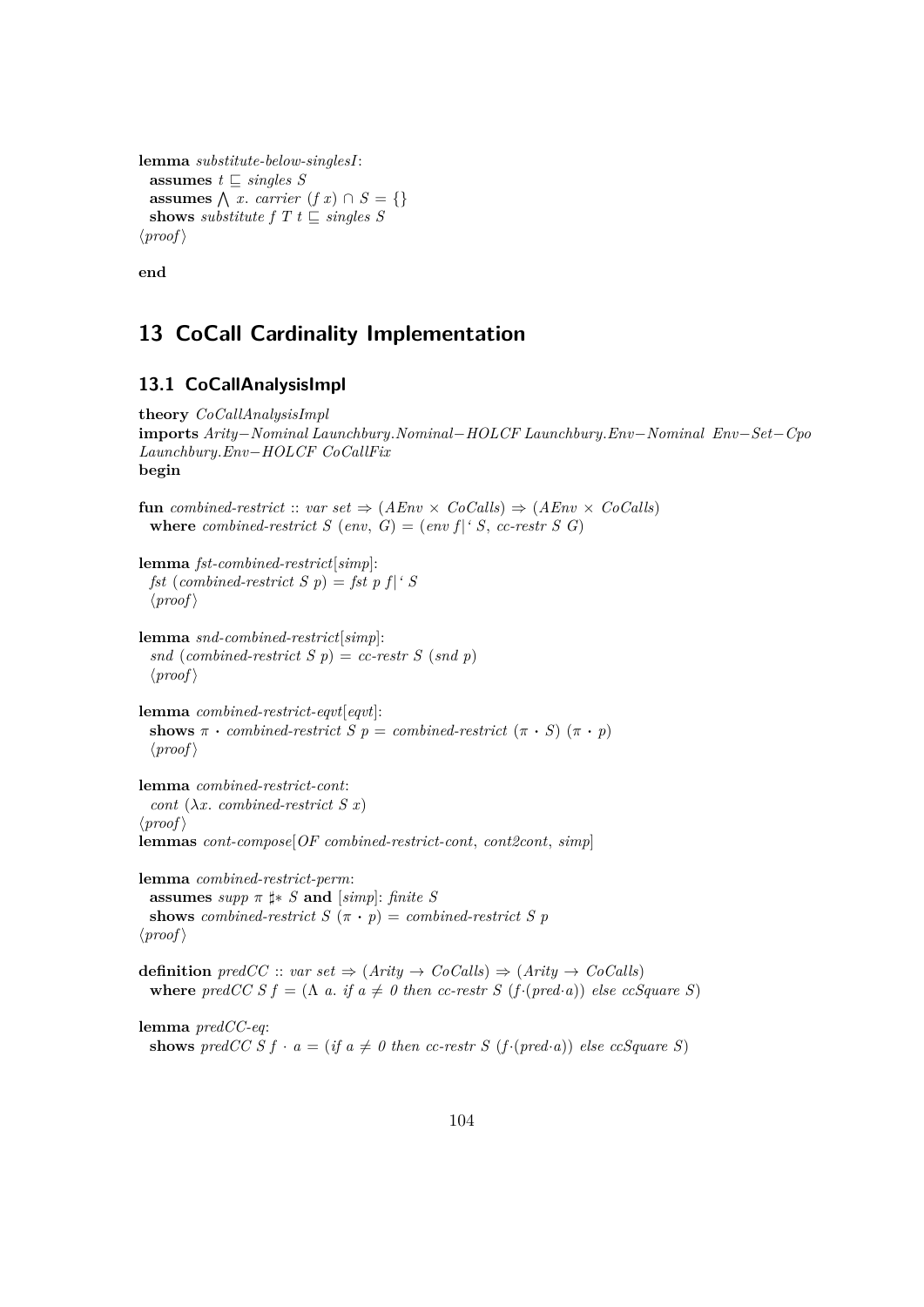**lemma**  $predCC\text{-}eqvt[eqvt, simp]: \pi \cdot (predCCSf) = predCC(\pi \cdot S) (\pi \cdot f)$  $\langle proof \rangle$ 

**lemma** *cc-restr-predCC*:  $cc$ -restr S (predCC S'  $f \cdot n$ ) = (predCC (S'  $\cap$  S) ( $\Lambda$  *n*.  $cc$ -restr S  $(f \cdot n)$ )) $\cdot n$  $\langle proof \rangle$ 

 ${\bf lemma}$  *cc-restr-predCC'*[simp]:  $cc$ -restr S ( $predCC S f \cdot n$ ) =  $predCC S f \cdot n$  $\langle proof \rangle$ 

#### **nominal-function**

 $cCCexp :: exp \Rightarrow (Arity \rightarrow AEnv \times CoCalls)$ **where**  $cCCexp (Var x) = (\Lambda n \cdot (e\sin q x \cdot (up \cdot n)),$  ⊥)) |  $cCCexp(Lam[x], e) = (\Lambda n \cdot combined-restrict(fv(Lam[x], e)) (fst(cCCexp e-(pred \cdot n)),$  $predCC$  ( $fv$  ( $Lam$   $[x]$ .  $e)$ ) ( $\Lambda$  *a*.  $snd(cCCexp e \cdot a)$ ) $\cdot n)$ ) | *cCCexp* (*App e x*) = (Λ *n* . (*fst* (*cCCexp e*·(*inc*·*n*)) t (*esing x* · (*up*·*0* )), *snd* (*cCCexp*  $e \cdot (inc \cdot n)$   $\sqcup$  *ccProd*  $\{x\}$  (*insert x* (*fv e*)))) | *cCCexp* (*Let* Γ *e*) = (Λ *n* . *combined-restrict* (*fv* (*Let* Γ *e*)) (*CoCallArityAnalysis*.*cccFix-choose cCCexp* Γ · (*cCCexp e*·*n*)))  $| cCCexp(Bool b) =$  $\int cCCexp\left(\text{scr}\rho\right)\left(\text{scr}\rho\right)\left(\text{scr}\rho\right)=\left(\Lambda\right)n.$  (fst  $\left(\text{cCCexp}\left(\text{scr}\rho\right)\right)\sqcup\text{fst}\left(\text{cCCexp}\left(\text{e1}\cdot n\right)\sqcup\text{fst}\left(\text{cCCexp}\rho\right)\right)$  $e2\cdot n$ ,  $snd$  (*cCCexp scrut*·*0*)  $\sqcup$  ( $snd$  (*cCCexp e1*·*n*)  $\sqcup$   $snd$  (*cCCexp e2*·*n*))  $\sqcup$  *ccProd* (*edom* (*fst*  $(cCCexp \; scrut·0))$  (*edom* (*fst* (*cCCexp e1* ·*n*)) ∪ *edom* (*fst* (*cCCexp e2* ·*n*)))))  $\langle proof \rangle$ 

#### **nominal-termination** (*eqvt*)  $\langle proof \rangle$

**locale** *CoCallAnalysisImpl* **begin** sublocale  $CoCallArityAnalysis$   $cCCexp(proot)$  $sublocale$  *ArityAnalysis Aexp* $\langle proof \rangle$ 

**abbreviation**  $Aexp-syn''$  (A<sub>-</sub>) where  $A_a e \equiv Aexp e a$  $\bf{a}$ b $\bf{b}$ reviation  $A\exp$ -bot-syn $\prime\prime$  ( $A^{\perp}$ .) where  $A^{\perp}{}_{a}$   $e \equiv \textit{fup} \cdot (A\exp\ e) \cdot a$ 

**abbreviation** *ccExp-syn*" (G<sub>-</sub>) where  $\mathcal{G}_a e \equiv CCexp e \cdot a$  $\text{abbreviation } ccExp\text{-}bot\text{-}syn''(\mathcal{G}^{\perp})\text{ where }\mathcal{G}^{\perp}{}_{a}e\equiv \text{fup}\cdot (CCexp\ e)\cdot a$ 

**lemma** *cCCexp-eq*[*simp*]:  $cCCexp\left(Var x\right) \cdot n = \left( e\sin q \ x \cdot (up \cdot n), \right)$  ⊥)  $cCCexp(Lam[x], e) \cdot n = combined-restrict(fv(Lam[x], e))$  (*fst*  $(cCCexp(e(pred \cdot n))$ ,  $predCC$  $(fv \ (Lam [x], e)) \ (\Lambda \ a. \ and (cCCexp [e \cdot a]) \cdot n)$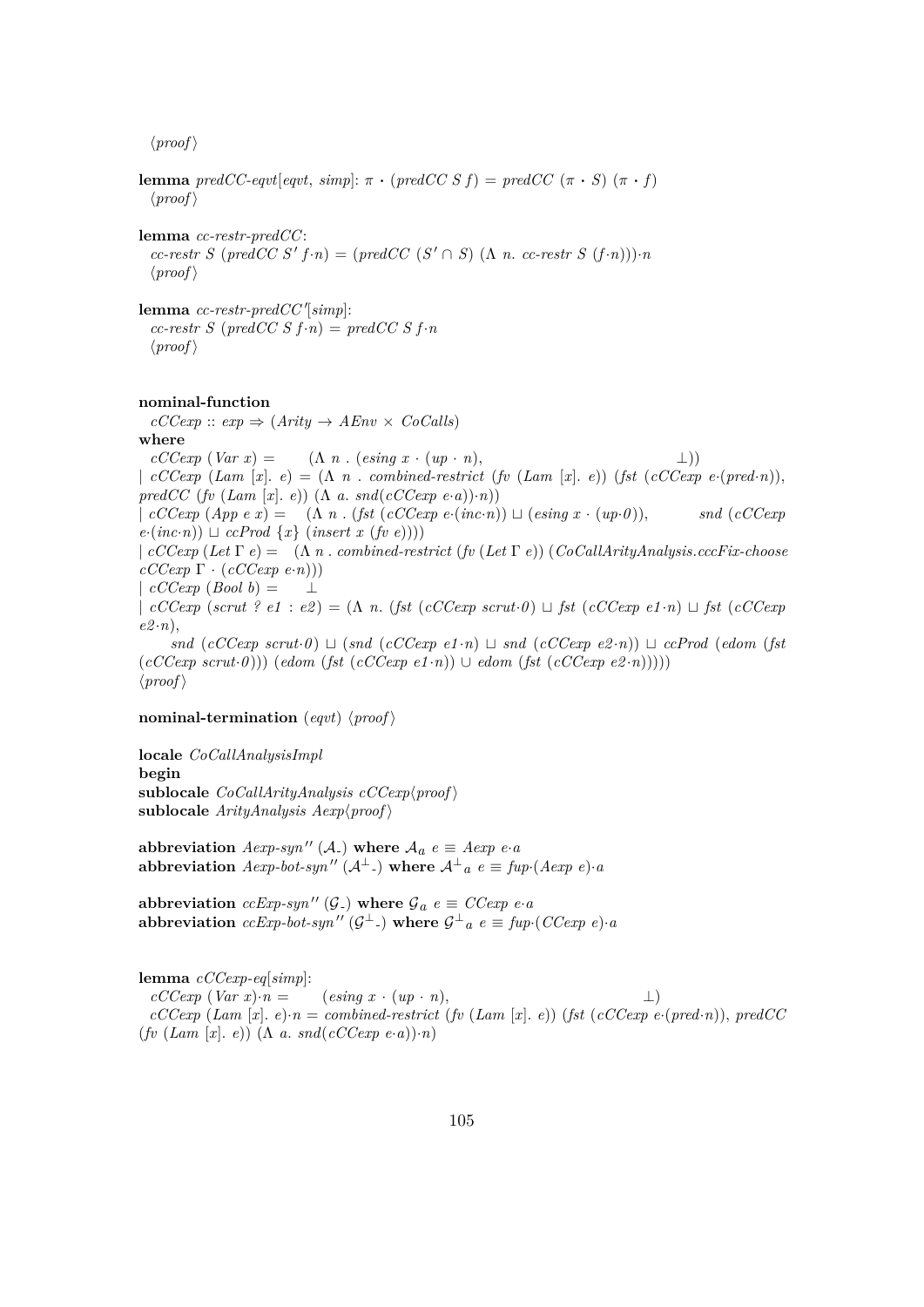$cCCexp(App e x) \cdot n = (fst (cCCexp e \cdot (inc \cdot n)) \sqcup (esing x \cdot (up \cdot 0)),$  *snd* (*cCCexp*  $e \cdot (inc \cdot n)$   $\sqcup$  *ccProd*  $\{x\}$  (*insert x* (*fv e*))) *cCCexp* (*Let* Γ *e*)·*n* = *combined-restrict* (*fv* (*Let* Γ *e*)) (*CoCallArityAnalysis*.*cccFix-choose cCCexp* Γ · (*cCCexp e*·*n*))  $cCCexp$  (*Bool b*)· $n = \perp$  $cCCexp$  ( $scrut$  ?  $e1$  :  $e2) \cdot n = (fst \ (cCCexp \, scrut \cdot 0) \sqcup \, \text{fst} \ (cCCexp \, e1 \cdot n) \sqcup \, \text{fst} \ (cCCexp \, e2 \cdot n) \sqcup \, \text{fst} \, (cCCexp \, e1 \cdot n) \sqcup \, \text{fst} \, (cCCexp \, e1 \cdot n) \sqcup \, \text{fst} \, (cCCexp \, e1 \cdot n) \sqcup \, \text{fst} \, (cCCexp \, e1 \cdot n) \sqcup \, \text{fst} \, (cCCexp \, e2 \cdot n) \sqcup \, \text{fst}$  $e2 \cdot n$ ,  $snd$  (*cCCexp scrut*·*0*)  $\sqcup$  ( $snd$  (*cCCexp e1*·*n*)  $\sqcup$   $snd$  (*cCCexp e2*·*n*))  $\sqcup$  *ccProd* (*edom* (*fst*  $(cCCexp \, scrut·\theta))$  (*edom* (*fst* (*cCCexp e1* ·*n*)) ∪ *edom* (*fst* (*cCCexp e2* ·*n*))))  $\langle proof \rangle$ **declare** *cCCexp*.*simps*[*simp del*]

**lemma** *Aexp-pre-simps*:

 $A_a$  (*Var x*) = *esing x*·(*up*·*a*)  $\mathcal{A}_a$  (*Lam* [*x*]. *e*) = *Aexp e*·(*pred*·*a*)  $f$  | *' fv* (*Lam* [*x*]. *e*)  $\mathcal{A}_a$  (*App e x*) = *Aexp e*·(*inc*·*a*)  $\sqcup$  *esing x*·(*up*·*0*)  $\lnot$  *nonrec*  $\Gamma \Longrightarrow$  $\mathcal{A}_a$  (*Let*  $\Gamma$  *e*) = (*Afix*  $\Gamma$ ·( $\mathcal{A}_a$  *e*  $\sqcup$  ( $\lambda$ -*.up*·*0*)  $f$  |' *thunks*  $\Gamma$ ))  $f$  |' (*fv* (*Let*  $\Gamma$  *e*))  $x \notin f \circ e \implies$  $\mathcal{A}_a$  (let x be e in exp) =  $(fup \cdot (Aexp \ e) \cdot (ABind-nonrec \ x \ e \cdot (A_a \ exp, \ CCexp \ exp \ aip) \ \sqcup \ A_a \ exp)$  $f$ <sup> $\mid$ </sup> (*fv* (*let x be e in exp*))  $A_a$  (*Bool* b) =  $\perp$  $\mathcal{A}_a$  (*scrut* ? *e1* : *e2*) =  $\mathcal{A}_0$  *scrut*  $\sqcup$   $\mathcal{A}_a$  *e1*  $\sqcup$   $\mathcal{A}_a$  *e2*  $\langle proof \rangle$ 

**lemma** *CCexp-pre-simps*:  $CCexp$  (*Var x*)·*n* = ⊥ *CCexp* (*Lam* [*x*].  $e) \cdot n = predCC$  (*fv* (*Lam* [*x*].  $e)$ ) (*CCexp e*) $\cdot n$ *CCexp*  $(App e x) \cdot n = CCexp e \cdot (inc \cdot n) \sqcup cCProd \{x\}$  (*insert x* (*fv e*))  $\neg$  *nonrec*  $\Gamma \implies$ *CCexp* (*Let*  $\Gamma$  *e*)·*n* = *cc-restr* (*fv* (*Let*  $\Gamma$  *e*))  $(CC$ *fix*  $\Gamma \cdot (Afix \Gamma \cdot (Aexp \ e \cdot n \perp (\lambda \cdot up \cdot 0) f)'$  thunks  $\Gamma)$ ,  $CCexp \ e \cdot n)$  $x \notin \textit{fv} \ e \Longrightarrow \textit{CC} \exp \ (\textit{let} \ x \ \textit{be} \ e \ \textit{in} \ \textit{exp}) \cdot n =$ *cc-restr* (*fv* (*let x be e in exp*)) (*ccBind x e* ·(*Aheap-nonrec x e*·(*Aexp exp*·*n*, *CCexp exp*·*n*), *CCexp exp*·*n*)  $\sqcup$  *ccProd* (*fv e*) (*ccNeighbors x* (*CCexp exp⋅n*) – (*if isVal e then* {} *else* {*x*}))  $\sqcup$  *CCexp exp*·*n*) *CCexp* (*Bool b*)·*n* = ⊥  $CCexp$  (*scrut* ? *e1* : *e2*) $\cdot n =$  $CCexp\;scr\theta \sqcup$  $(CCexp e1 \cdot n \perp CCexp e2 \cdot n) \perp$  $ccProd$   $(edom (Aexp scrut·0))$   $(edom (Aexp e1·n) \cup edom (Aexp e2·n))$  $\langle proof \rangle$ 

#### **lemma**

**shows** *ccField-CCexp*: *ccField* (*CCexp*  $e \cdot a$ )  $\subseteq$  *fv*  $e$  **and**  $Aexp\text{-}edom'$ :  $edom(A_a e) \subseteq fv e$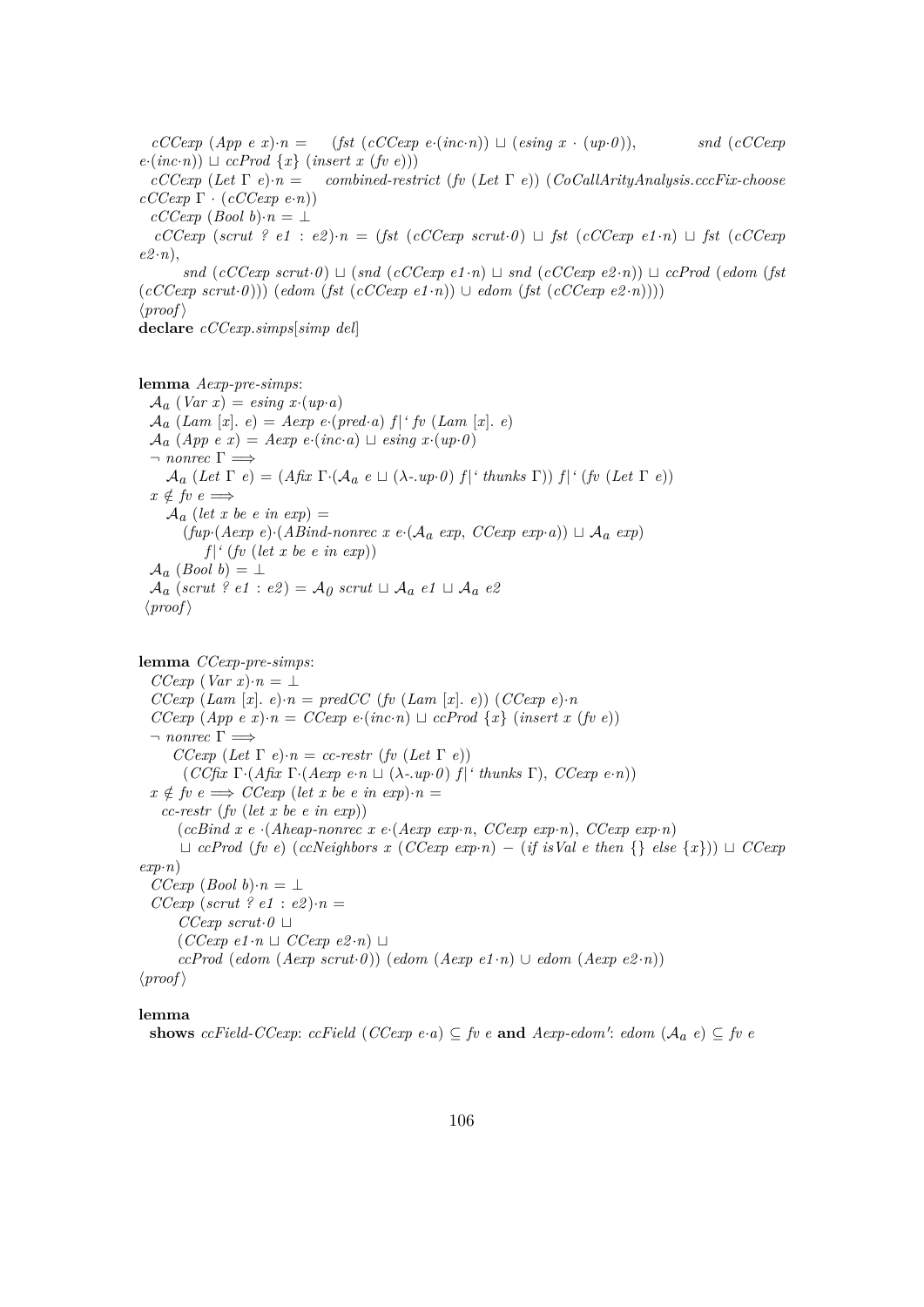```
lemma cc-restr-CCexp[simp]:
  cc-restr (fv e) (CCexp e·a) = CCexp e·a
\langle proof \rangle
```
**lemma** *ccField-fup-CCexp*:  $ccField (fup (CCexp e) \cdot n) \subseteq fv e$  $\langle proof \rangle$ 

**lemma** *cc-restr-fup-ccExp-useless*[ $simp$ ]: *cc-restr* (*fv e*) ( $fup$ ) ( $CCexp$  e)·*n*) =  $fup$ ) ( $CCexp$  e)·*n*  $\langle proof \rangle$ 

sublocale  $EdomArityAnalysis$   $Aexp$   $\langle proof \rangle$ 

**lemma** *CCexp-simps*[*simp*]:  $\mathcal{G}_a(Var\ x) = \bot$  $G_{\theta}(Lam [x], e) = (fv (Lam [x], e))^2$  $\mathcal{G}_{inc \cdot a}(Lam [x], e) = cc \cdot delete \; x \; (\mathcal{G}_a \; e)$  $\mathcal{G}_a$  (*App e x*) =  $\mathcal{G}_{inc\cdot a}$  *e*  $\sqcup$  {*x*} *G*×*insert x* (*fv e*)  $\lnot$  *nonrec*  $\Gamma \Longrightarrow \mathcal{G}_a$  (Let  $\Gamma$  e) =  $(CC$ fix  $\Gamma \cdot (A$ fix  $\Gamma \cdot (A_a e \sqcup (\lambda \cdot \textit{up} \cdot \theta) f | \textit{'thunks } \Gamma), \mathcal{G}_a e)$ )  $G | \textit{'} (-dom A \Gamma)$  $x \notin$  *fv*  $e' \Longrightarrow$   $\mathcal{G}_a$  (*let x be*  $e'$  *in*  $e$ ) = *cc-delete x*  $(ccBind x e' \cdot (Aheap-nonrec x e' \cdot (A_a e, \mathcal{G}_a e), \mathcal{G}_a e)$  $\Box$  *fv*  $e'$   $G \times (c$ *ccNeighbors*  $x$  ( $\mathcal{G}_a$   $e) - (if$  *isVal*  $e'$  *then* {} *else* { $x$ }))  $\Box$   $\mathcal{G}_a$   $e$ )  $\mathcal{G}_a$  (*Bool b*) =  $\perp$  $\mathcal{G}_a$  (*scrut ? e1* : *e2*) =  $\mathcal{G}_{\theta}$  scrut  $\Box$  ( $\mathcal{G}_{a}$  *e1*  $\Box$   $\mathcal{G}_{a}$  *e2*)  $\Box$ *edom* ( $A_0$  *scrut*) *G*× (*edom* ( $A_a$  *e1*) ∪ *edom* ( $A_a$  *e2*))  $\langle proof \rangle$ 

#### **definition** *Aheap* **where**

*Aheap*  $\Gamma$  *e* = ( $\Lambda$  *a*. *if nonrec*  $\Gamma$  *then* (*case-prod Aheap-nonrec* (*hd*  $\Gamma$ ))·(*Aexp e*·*a*, *CCexp e*·*a*) *else*  $(A \text{fix } \Gamma \cdot (A \text{exp } e \cdot a \sqcup (\lambda \cdot \text{up} \cdot \theta) f |^t \text{thus } \Gamma) f |^t \text{dom} A \Gamma)$ 

**lemma** *Aheap-simp1* [*simp*]: ¬ *nonrec* Γ =⇒ *Aheap* Γ *e* ·*a* = (*Afix* Γ · (*Aexp e*·*a* t (λ*-*.*up*·*0* ) *f* |*' thunks* Γ)) *f* |*' domA* Γ  $\langle proof \rangle$ 

**lemma** *Aheap-simp2* [*simp*]:  $x \notin \text{fv } e' \Longrightarrow \text{A} \text{heap } [(x, e')] \ e \cdot a = \text{A} \text{heap-nonrec } x \ e'.(\text{A} \exp \ e \cdot a, \text{CC} \exp \ e \cdot a)$  $\langle proof \rangle$ 

lemma *Aheap-eqvt'*[eqvt]:  $\pi \cdot (A \cdot P \cap \Gamma) = A \cdot P \cdot (\pi \cdot P)$  $\langle proof \rangle$ 

 $sublocale$  *ArityAnalysisHeap Aheap* $\langle proof \rangle$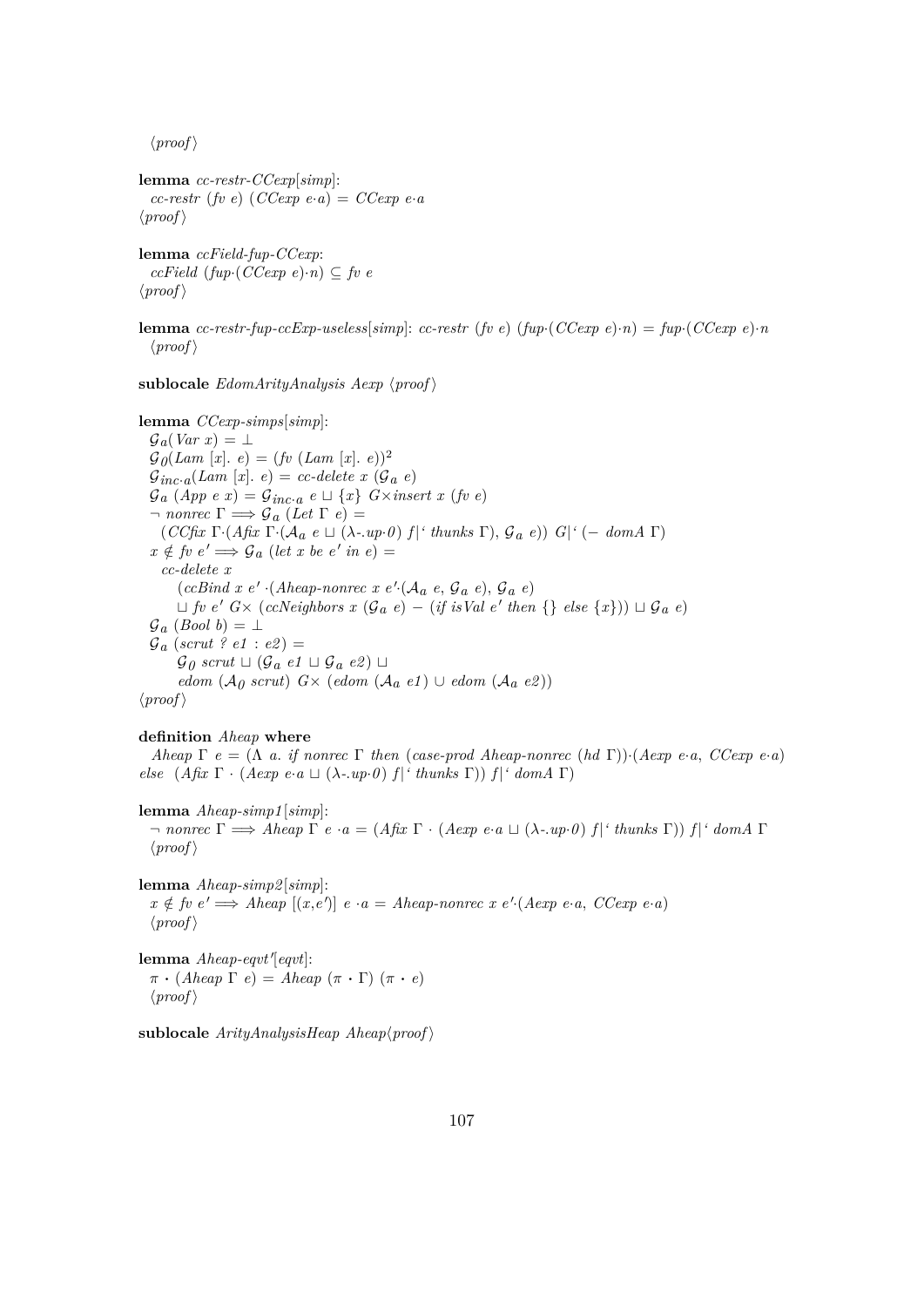**sublocale** *ArityAnalysisHeapEqvt Aheap*  $\langle proof \rangle$ 

**lemma**  $Aexp$ -lam-simp:  $Aexp$  ( $Lam [x], e) \cdot n = env\text{-}delete x (Aexp e \cdot (pred \cdot n))$  $\langle proof \rangle$ 

**lemma** *Aexp-Let-simp1* :  $\rightarrow$  *nonrec*  $\Gamma \implies \mathcal{A}_a$  (*Let*  $\Gamma e$ ) = (*Afix*  $\Gamma \cdot (\mathcal{A}_a e \sqcup (\lambda \cdot \textit{up} \cdot \theta) f |^{\text{th}} t \text{ in } \mathbb{R}$   $\Gamma$ ))  $f |^{\text{th}}$  (− *domA*  $\Gamma$ )  $\langle proof \rangle$ 

**lemma** *Aexp-Let-simp2* :  $x \notin \textit{fv } e \Longrightarrow A_a(\textit{let } x \textit{ be } e \textit{ in } \textit{exp}) = \textit{env-delete } x \left(A^\perp_{AB\textit{ind-nonrec}} x \textit{ e } \cdot (\textit{A}_a \textit{ exp}, \textit{CCexp } \textit{exp} \cdot a) \right)$  $e \sqcup \mathcal{A}_a$  *exp*)  $\langle proof \rangle$ 

**lemma** *Aexp-simps*[*simp*]:

 $A_a(Var\ x) = e\sin q\ x \cdot (up\cdot a)$  $A_a(Lam [x], e) = env\text{-}delete x (\mathcal{A}_{pred \cdot a} e)$  $A_a$ (*App e x*) = *Aexp e*·(*inc*·*a*)  $\sqcup$  *esing x*·(*up*·*0*)  $\lnot$  *nonrec*  $\Gamma \Longrightarrow A_a(Let \Gamma e) =$  $(A$ *fix*  $\Gamma$ *·* $(A_a e \sqcup (\lambda$ *-.up·0* $)$ *f* $|'$ *thunks*  $\Gamma$  $))$ *f* $|'(-\text{dom} A \Gamma)$  $x \notin f v e' \Longrightarrow A_a(\text{let } x \text{ be } e' \text{ in } e) =$  $env\text{-}delete\ x\ (\mathcal{A}^{\perp} \text{ }ABind\text{-}nonrec\ x\ e' \cdot (\mathcal{A}^{\perp} \text{ }e, \mathcal{G}^{\perp} \text{ }e) \ e' \sqcup \mathcal{A}^{\perp} \text{ }e)$  $A_a(Bool b) = \perp$  $A_a$ (*scrut* ? *e1* : *e2*) =  $A_0$  *scrut*  $\sqcup A_a$  *e1*  $\sqcup A_a$  *e2*  $\langle proof \rangle$ 

**end**

**end**

### **13.2 CoCallImplSafe**

**theory** *CoCallImplSafe* **imports** *CoCallAnalysisImpl CoCallAnalysisSpec ArityAnalysisFixProps* **begin**

**locale** *CoCallImplSafe* **begin**  $sublocale$  *CoCallAnalysisImpl* $\langle proof \rangle$ 

**lemma** *ccNeighbors-Int-ccrestr:* (*ccNeighbors x G* ∩ *S*) = *ccNeighbors x* (*cc-restr* (*insert x S*) *G*) ∩ *S*  $\langle proof \rangle$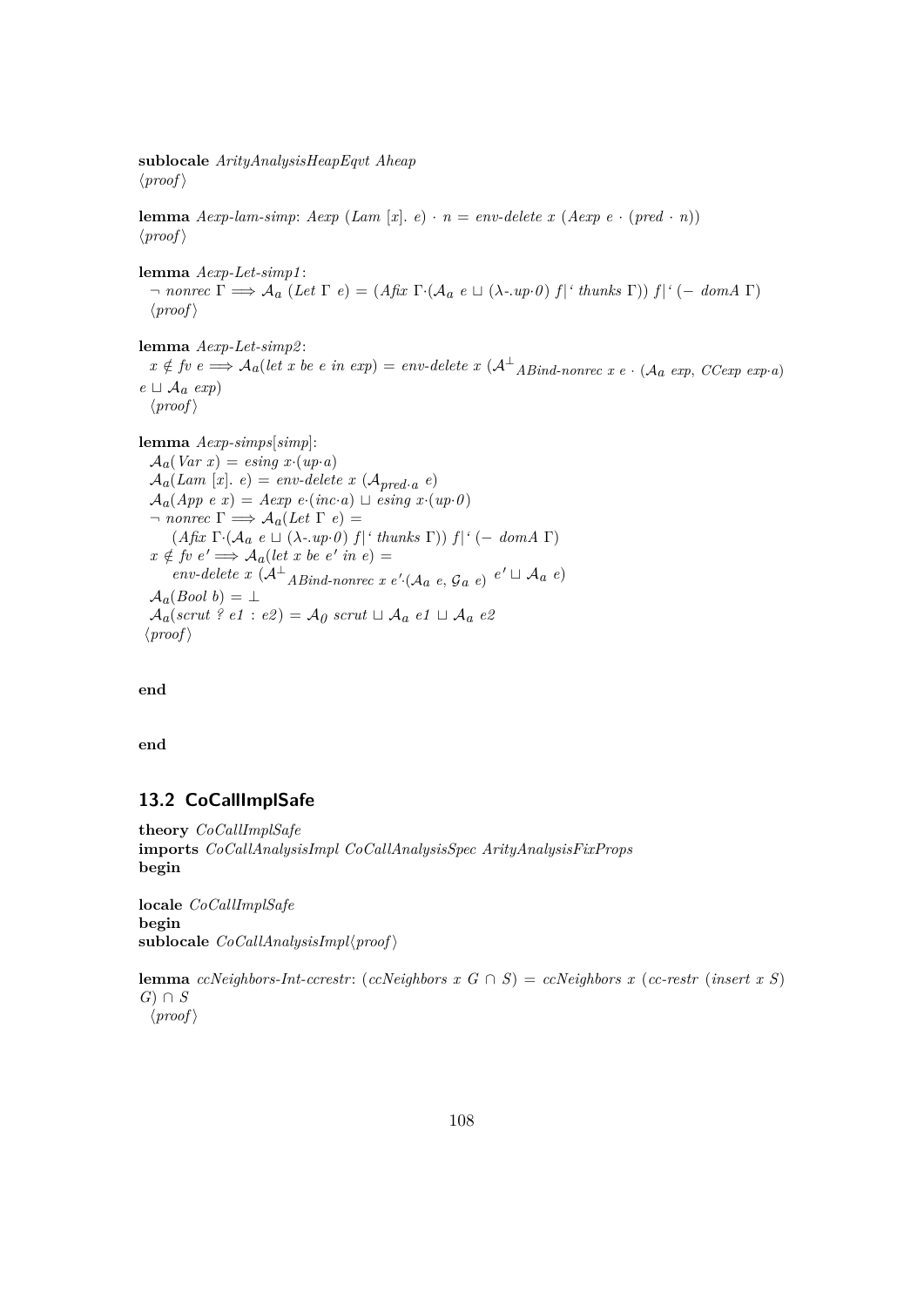**lemma assumes**  $x \notin S$  **and**  $y \notin S$ **shows** *CCexp-subst: cc-restr S* (*CCexp e*[*y*: $=x$ ]·*a*) = *cc-restr S* (*CCexp e*·*a*) and *Aexp-restr-subst*:  $(Aexp e[y ::= x] \cdot a) f |' S = (Aexp e \cdot a) f |' S$  $\langle proof \rangle$ **sublocale** *ArityAnalysisSafe Aexp*  $\langle proof \rangle$ **sublocale** *ArityAnalysisLetSafe Aexp Aheap*  $\langle proof \rangle$ **definition** *ccHeap-nonrec* **where** *ccHeap-nonrec*  $x \in exp = (\Lambda n \cdot CCF_1 x \cdot nonrec \cdot x \cdot e \cdot (Aexp \cdot exp \cdot n \cdot CCexp \cdot exp \cdot n))$ **lemma** *ccHeap-nonrec-eq*: *ccHeap-nonrec x e exp* $\cdot$ *n* = *CCfix-nonrec x e* $\cdot$ (*Aexp exp* $\cdot$ *n*, *CCexp exp* $\cdot$ *n*)  $\langle proof \rangle$ **definition** *ccHeap-rec* :: *heap*  $\Rightarrow$  *exp*  $\Rightarrow$  *Arity*  $\rightarrow$  *CoCalls* **where** *ccHeap-rec*  $\Gamma$  *e* = ( $\Lambda$  *a*. *CCfix*  $\Gamma$ ·(*Afix*  $\Gamma$ ·(*Aexp e*·*a*  $\sqcup$  ( $\lambda$ -*.up*·*0*)  $f$ |<sup>*'*</sup> (*thunks*  $\Gamma$ )), *CCexp e*·*a*)) **lemma** *ccHeap-rec-eq*: *ccHeap-rec* Γ *e*·*a* = *CCfix* Γ·(*Afix* Γ·(*Aexp e*·*a*  $\sqcup$  (λ-*.up*·*0*) *f* | ' (*thunks* Γ)), *CCexp e*·*a*)  $\langle proof \rangle$ **definition**  $c$ *cHeap* :: *heap*  $\Rightarrow$  *exp*  $\Rightarrow$  *Arity*  $\rightarrow$  *CoCalls* **where**  $ccHeap \Gamma = (if \ nonrec \Gamma \ then \ case\text{-}prod \ cHeap-nonrec \ (hd \Gamma) \ else \ ccHeap-rec \Gamma)$ **lemma** *ccHeap-simp1* : ¬ *nonrec* Γ =⇒ *ccHeap* Γ *e*·*a* = *CCfix* Γ·(*Afix* Γ·(*Aexp e*·*a* t (λ*-*.*up*·*0* ) *f* |*'* (*thunks* Γ)), *CCexp e*·*a*)  $\langle proof \rangle$ **lemma** *ccHeap-simp2* :  $x \notin \text{fv } e \implies \text{ccHeap } [(x,e)] \text{ } exp \cdot n = \text{CCfix-nonrec } x \text{ } e \cdot (\text{Aexp } exp \cdot n, \text{ CCexp } exp \cdot n)$  $\langle proof \rangle$ **sublocale** *CoCallAritySafe CCexp Aexp ccHeap Aheap*  $\langle proof \rangle$ **end**

**end**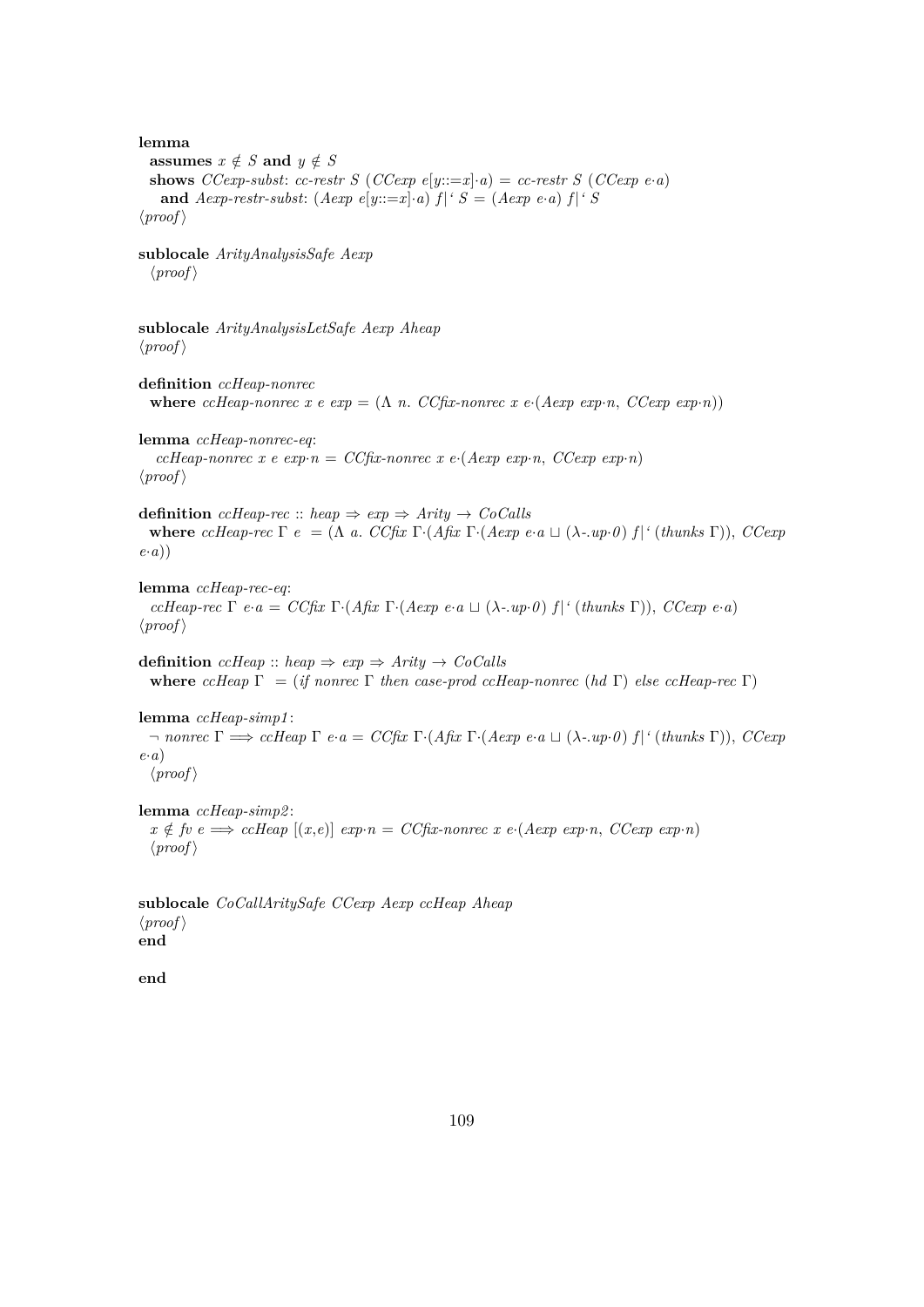# **14 End-to-end Saftey Results and Example**

### **14.1 CallArityEnd2End**

```
theory CallArityEnd2End
imports ArityTransform CoCallAnalysisImpl
begin
locale CallArityEnd2End
begin
sublocale CoCallAnalysisImpl\langle proof \ranglelemma fresh-var-eqE[elim-format]: fresh-var e = x \implies x \notin f v e\langle proof \ranglelemma example1 :
 fixes e :: exp
 fixes f g x y z :: var
  assumes Aexp-e: \bigwedge a. Aexp e·a = esing x·(up·a) \sqcup esing y·(up·a)
  assumes ccExp-e: \bigwedge a. CCexp e·a = \botassumes [simp]: transform 1 e = eassumes isVal e
 assumes disj: y \neq f y \neq g x \neq y z \neq f z \neq g y \neq xassumes fresh: atom z \sharp eshows transform 1 (let y be App (Var f) g in (let x be e in (Var x))) =
        let y be (Lam [z]. App (App (Var f) g) z) in (let x be (Lam [z]. App e z) in (Var x))
\langle proof \rangleend
```
**end**

### **14.2 CallArityEnd2EndSafe**

**theory** *CallArityEnd2EndSafe* **imports** *CallArityEnd2End CardArityTransformSafe CoCallImplSafe CoCallImplTTreeSafe TTreeImplCardinalitySafe* **begin**

**locale** *CallArityEnd2EndSafe* **begin**  $sublocale$  *CoCallImplSafe* $\langle proof \rangle$  $sublocale$  *CallArityEnd2End* $\langle proof \rangle$ 

abbreviation *transform-syn'*  $(\mathcal{T})$  where  $\mathcal{T}_a \equiv$  *transform a* 

**lemma** *end2end*:  $c \Rightarrow^* c' \Longrightarrow$  $\lnot$  *boring-step*  $c' \implies$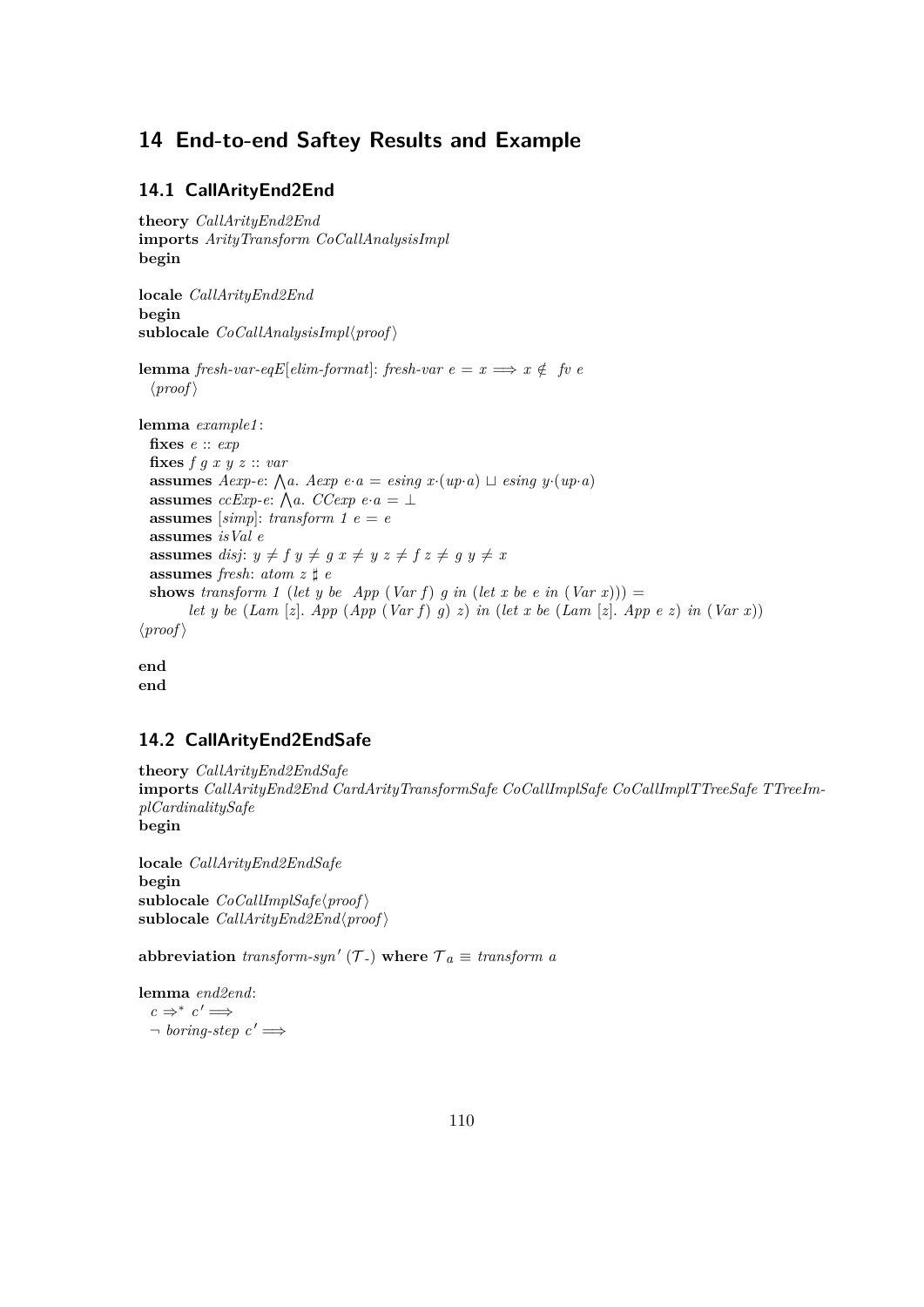$heap\text{-}upds\text{-}ok\text{-}conf c \implies$ *consistent* (*ae*, *ce*, *a*, *as*, *r*)  $c \implies$  $\exists$  ae' ce' a' as' r'. consistent (ae', ce', a', as', r') c'  $\land$  conf-transform (ae, ce, a, as, r)  $c \Rightarrow_{G} f$  $\text{conf-transform} \text{ (ae', ce', a', as', r')} c'$  $\langle proof \rangle$ **theorem** *end2end-closed*: **assumes** *closed*: *fv*  $e = (\{\}$  :: *var set*) **assumes** ([ $\vert$ , *e*, [])  $\Rightarrow^*$  ( $\Gamma$ ,*v*,[]) **and** *isVal v* obtains  $\Gamma'$  and  $v'$ where  $([\,], \mathcal{T}_0 \in \mathcal{E} \cup \mathcal{E}^* \in \mathcal{E} \setminus \mathcal{E} \setminus \mathcal{E} \setminus \mathcal{E} \setminus \mathcal{E} \setminus \mathcal{E} \setminus \mathcal{E} \setminus \mathcal{E} \setminus \mathcal{E} \setminus \mathcal{E} \setminus \mathcal{E} \setminus \mathcal{E} \setminus \mathcal{E} \setminus \mathcal{E} \setminus \mathcal{E} \setminus \mathcal{E} \setminus \mathcal{E} \setminus \mathcal{E} \setminus \mathcal{E} \setminus \mathcal{E} \setminus \mathcal{E$ and *card* (*domA*  $\Gamma'$ )  $\leq$  *card* (*domA*  $\Gamma$ )  $\langle proof \rangle$ **lemma** *fresh-var-eqE*<sup>[</sup>*elim-format*]: *fresh-var*  $e = x \implies x \notin f v e$  $\langle proof \rangle$ **lemma** *example1* : **fixes** *e* :: *exp* **fixes** *f g x y z* :: *var* **assumes** *Aexp-e*:  $\bigwedge a$ . *Aexp e*·*a* = *esing x*·(*up*·*a*)  $\sqcup$  *esing y*·(*up*·*a*) **assumes** *ccExp-e*:  $\bigwedge a$ . *CCexp e*·*a* =  $\perp$ **assumes** [ $simp$ ]: *transform* 1  $e = e$ **assumes** *isVal e* **assumes** *disj*:  $y \neq f$   $y \neq g$   $x \neq y$   $z \neq f$   $z \neq g$   $y \neq x$ **assumes** *fresh*:  $atom z \sharp e$ **shows** *transform* 1 (*let y be App* (*Var f*) *g in* (*let x be e in* (*Var x*))) = *let y be* (*Lam* [*z*]. *App* (*App* (*Var f*) *g*) *z*) *in* (*let x be* (*Lam* [*z*]. *App e z*) *in* (*Var x*))  $\langle proof \rangle$ 

**end end**

## **15 Functional Correctness of the Arity Analysis**

#### **15.1 ArityAnalysisCorrDenotational**

**theory** *ArityAnalysisCorrDenotational* **imports** *ArityAnalysisSpec Launchbury*.*Denotational ArityTransform* **begin**

**context** *ArityAnalysisLetSafe* **begin**

**inductive** *eq* :: *Arity*  $\Rightarrow$  *Value*  $\Rightarrow$  *Value*  $\Rightarrow$  *bool* where *eq 0 v v*  $( (\bigwedge v. \, eq \, n \, (v1 \downarrow Fn \, v) \, (v2 \downarrow Fn \, v)) \Longrightarrow eq \, (inc \cdot n) \, v1 \, v2$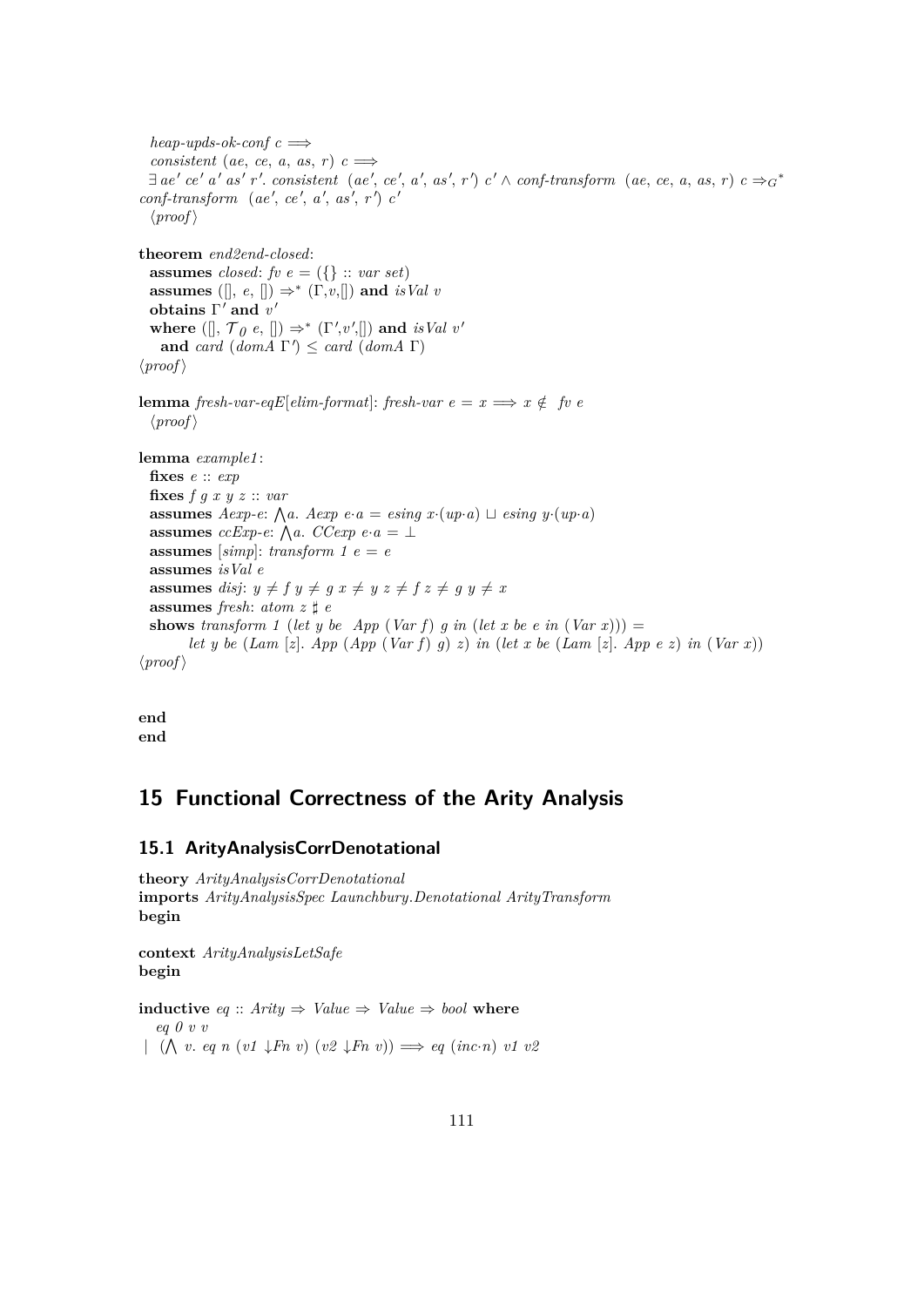**lemma** [simp]: *eq 0 v v'*  $\longleftrightarrow v = v'$  $\langle proof \rangle$ **lemma** *eq-inc-simp*:  $eq (inc \cdot n) v1 v2 \leftrightarrow (\forall v \cdot eq \ n (v1 \downarrow Fn v) (v2 \downarrow Fn v))$  $\langle proof \rangle$ **lemma** *eq-FnI*:  $(\bigwedge v. \text{ } eq \text{ } (pred \cdot n) \text{ } (f1 \cdot v) \text{ } (f2 \cdot v)) \implies eq \text{ } n \text{ } (Fn \cdot f1) \text{ } (Fn \cdot f2)$  $\langle proof \rangle$ **lemma** *eq-refl*[*simp*]: *eq a v v*  $\langle proof \rangle$ **lemma** *eq-trans*[*trans*]: *eq a v1 v2*  $\implies$  *eq a v2 v3*  $\implies$  *eq a v1 v3*  $\langle proof \rangle$ **lemma** *eq-Fn*: *eq a v1 v2*  $\implies$  *eq (pred·a) (v1*  $\downarrow$ *Fn v) (v2*  $\downarrow$ *Fn v)*  $\langle proof \rangle$ **lemma** *eq-inc-same*: *eq a v1 v2*  $\implies$  *eq (inc-a) v1 v2*  $\langle proof \rangle$ **lemma** *eq-mono*:  $a \sqsubseteq a' \Longrightarrow eq \ a' \ v1 \ v2 \Longrightarrow eq \ a \ v1 \ v2$  $\langle proof \rangle$ **lemma** *eq-join*[*simp*]: *eq* (*a*  $\sqcup$  *a'*) *v1 v2*  $\longleftrightarrow$  *eq a v1 v2*  $\land$  *eq a' v1 v2*  $\langle proof \rangle$ **lemma** *eq-adm*: *cont*  $f \implies cont \ g \implies adm \ (\lambda \ x. \ eq \ a \ (f \ x) \ (g \ x))$  $\langle proof \rangle$ **inductive**  $eq\rho :: AEnv \Rightarrow (var \Rightarrow Value) \Rightarrow (var \Rightarrow Value) \Rightarrow boolean$  $eq\varrho I: (\bigwedge x \text{ a. ae } x = \text{ up} \cdot a \Longrightarrow eq \text{ a } (\varrho 1 \text{ x}) (\varrho 2 \text{ x})) \Longrightarrow eq\varrho \text{ ae } \varrho 1 \text{ g2}$ **lemma** *eq*<sub>*o*</sub>E: *eq*<sub>*o*</sub> *ae*  $\rho$ *1*  $\rho$ 2  $\implies$  *ae*  $x = up \cdot a \implies eq$  *a* ( $\rho$ *1 x*) ( $\rho$ 2 *x*)  $\langle proof \rangle$ **lemma**  $eq\rho$ -refl<sup>[simp]</sup>:  $eq\rho$  *ae*  $\rho$   $\rho$  $\langle proof \rangle$ **lemma** *eq-esing-up*[*simp*]: *eq e* (*esing x*·(*up*·*a*))  $\rho$ *1*  $\rho$ 2  $\leftrightarrow$  *eq a* ( $\rho$ *1 x*) ( $\rho$ 2 *x*)  $\langle proof \rangle$ **lemma** *eq<sub>Q</sub>-mono*: **assumes**  $ae \sqsubset ae'$ **assumes** *eq<sub>0</sub> ae*  $'$  *p1*  $\rho$ 2

**shows** eqp ae  $\rho 1 \rho 2$